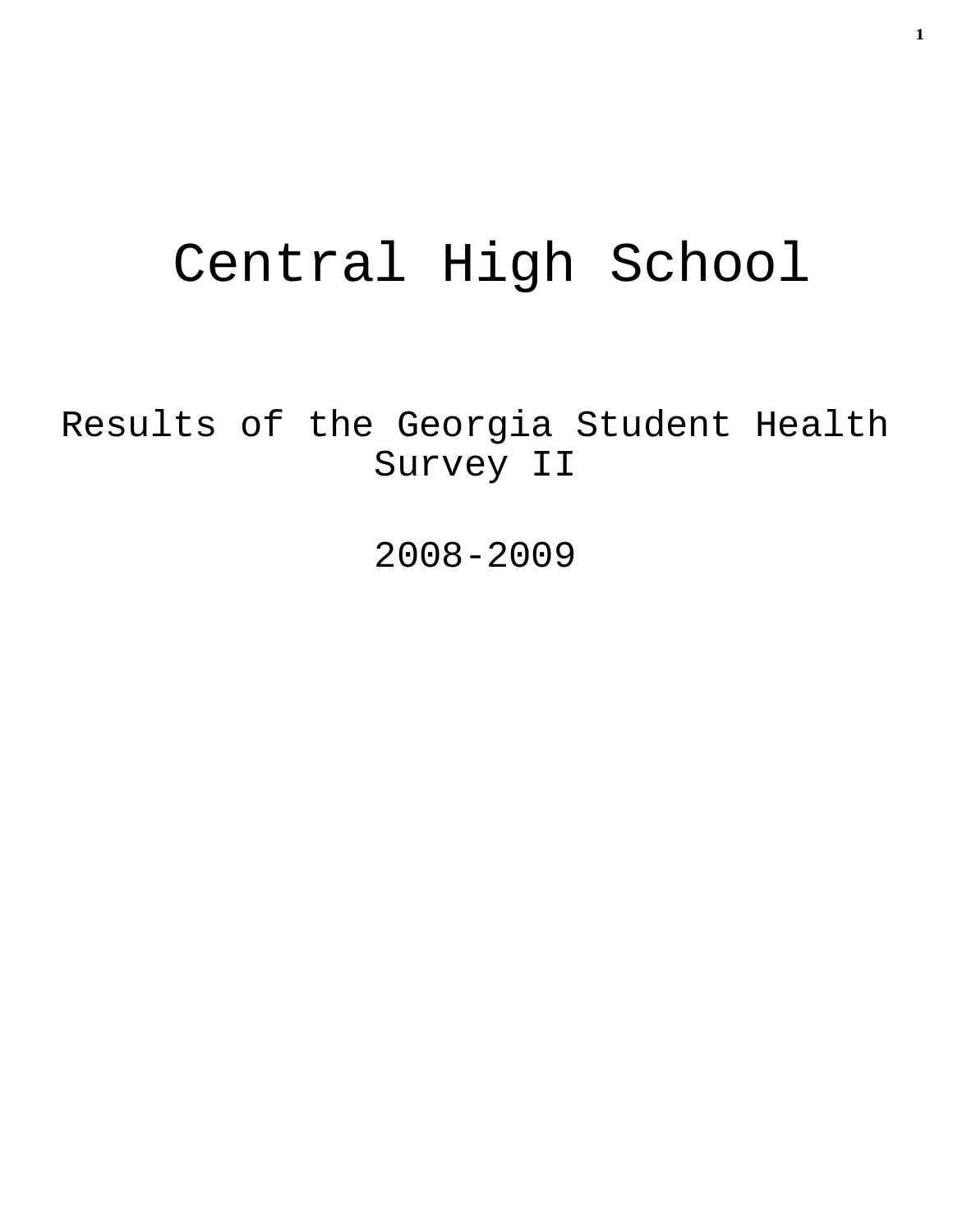# *Demographics* **2**

| Grade                  |     |  |  |  |
|------------------------|-----|--|--|--|
| <b>Grade Frequency</b> |     |  |  |  |
| 10                     | 257 |  |  |  |
| 12                     | 217 |  |  |  |

| Frequency      | <b>Table of Gender by Grade</b> |              |              |              |  |  |
|----------------|---------------------------------|--------------|--------------|--------------|--|--|
| <b>Col Pct</b> |                                 | Grade(Grade) |              |              |  |  |
|                | Gender(Gender)                  | 10           | 12           | <b>Total</b> |  |  |
|                | <b>Female</b>                   | 131<br>50.97 | 125<br>57.60 | 256          |  |  |
|                | <b>Male</b>                     | 126<br>49.03 | 92<br>42.40  | 218          |  |  |
|                | <b>Total</b>                    | 257          | 217          | 474          |  |  |

| <b>Frequency</b> |
|------------------|
| <b>Col Pct</b>   |

| <b>Table of Ethnicity by Grade</b> |              |              |                |  |  |  |
|------------------------------------|--------------|--------------|----------------|--|--|--|
|                                    | Grade(Grade) |              |                |  |  |  |
| <b>Ethnicity</b> (Ethnicity)       | 10           | 12           | <b>Total</b>   |  |  |  |
| <b>Black</b>                       | 39<br>15.18  | 48<br>22.12  | 87             |  |  |  |
| <b>Hispanic</b>                    | 11<br>4.28   | 6<br>2.76    | 17             |  |  |  |
| White                              | 195<br>75.88 | 158<br>72.81 | 353            |  |  |  |
| <b>Asian</b>                       | 2<br>0.78    | 0<br>0.00    | $\mathfrak{D}$ |  |  |  |
| <b>Other</b>                       | 10<br>3.89   | 5<br>2.30    | 15             |  |  |  |
| <b>Total</b>                       | 257          | 217          | 474            |  |  |  |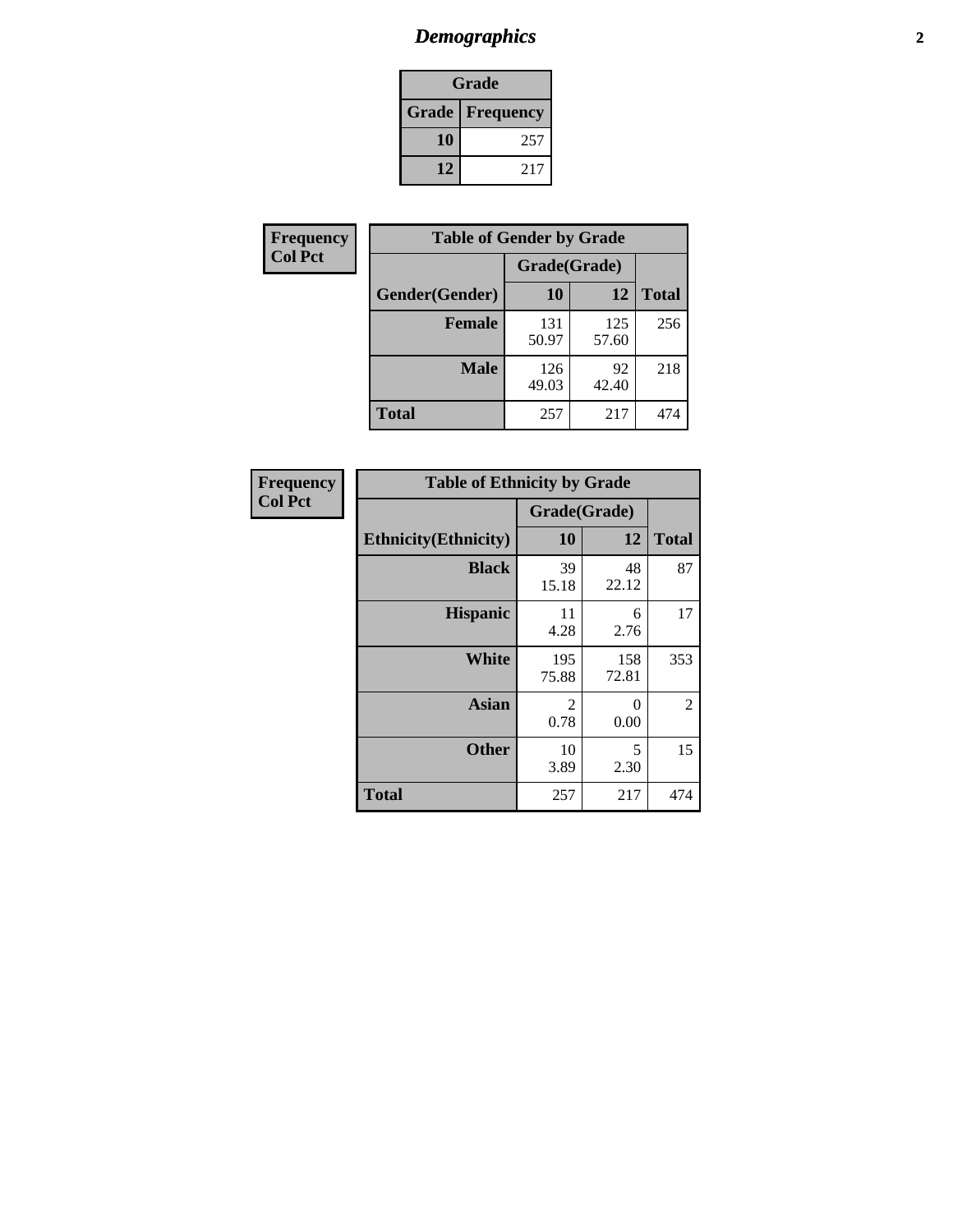#### *Title IV, Part A, Schedule A* **3** *Goal 1: Ensure that all schools are drug-free Baseline Data: Year 2008-2009 Prevalence of Drug Use*

| Frequency<br><b>Col Pct</b> | <b>Table of AlcoholAlt by Grade</b> |              |              |              |  |  |
|-----------------------------|-------------------------------------|--------------|--------------|--------------|--|--|
|                             | AlcoholAlt(Alcohol                  | Grade(Grade) |              |              |  |  |
|                             | use, past 30 days)                  | 10           | 12           | <b>Total</b> |  |  |
|                             | <b>Yes</b>                          | 72<br>28.02  | 68<br>31.34  | 140          |  |  |
|                             | N <sub>0</sub>                      | 185<br>71.98 | 149<br>68.66 | 334          |  |  |
|                             | Total                               | 257          | 217          | 474          |  |  |

| Frequency<br><b>Col Pct</b> | <b>Table of TobaccoAny by Grade</b> |              |              |              |  |
|-----------------------------|-------------------------------------|--------------|--------------|--------------|--|
|                             | TobaccoAny(Tobacco                  | Grade(Grade) |              |              |  |
|                             | use, past 30 days)                  | <b>10</b>    | 12           | <b>Total</b> |  |
|                             | Yes                                 | 82<br>31.91  | 57<br>26.27  | 139          |  |
|                             | N <sub>0</sub>                      | 175<br>68.09 | 160<br>73.73 | 335          |  |
|                             | <b>Total</b>                        | 257          | 217          | 474          |  |

| Frequency<br><b>Col Pct</b> | <b>Table of MarijuanaAlt by Grade</b> |              |              |              |  |
|-----------------------------|---------------------------------------|--------------|--------------|--------------|--|
|                             | MarijuanaAlt(Marijuana                | Grade(Grade) |              |              |  |
|                             | use, past 30 days)                    | 10           | 12           | <b>Total</b> |  |
|                             | Yes                                   | 47<br>18.29  | 36<br>16.59  | 83           |  |
|                             | N <sub>0</sub>                        | 210<br>81.71 | 181<br>83.41 | 391          |  |
|                             | <b>Total</b>                          | 257          | 217          | 474          |  |

| Frequency      | <b>Table of OtherDrugAny by Grade</b>  |              |              |              |  |
|----------------|----------------------------------------|--------------|--------------|--------------|--|
| <b>Col Pct</b> | <b>OtherDrugAny(Other</b><br>drug use, | Grade(Grade) |              |              |  |
|                | past 30 days)                          | 10           | 12           | <b>Total</b> |  |
|                | Yes                                    | 38<br>14.79  | 12<br>5.53   | 50           |  |
|                | N <sub>0</sub>                         | 219<br>85.21 | 205<br>94.47 | 424          |  |
|                | <b>Total</b>                           | 257          | 217          | 474          |  |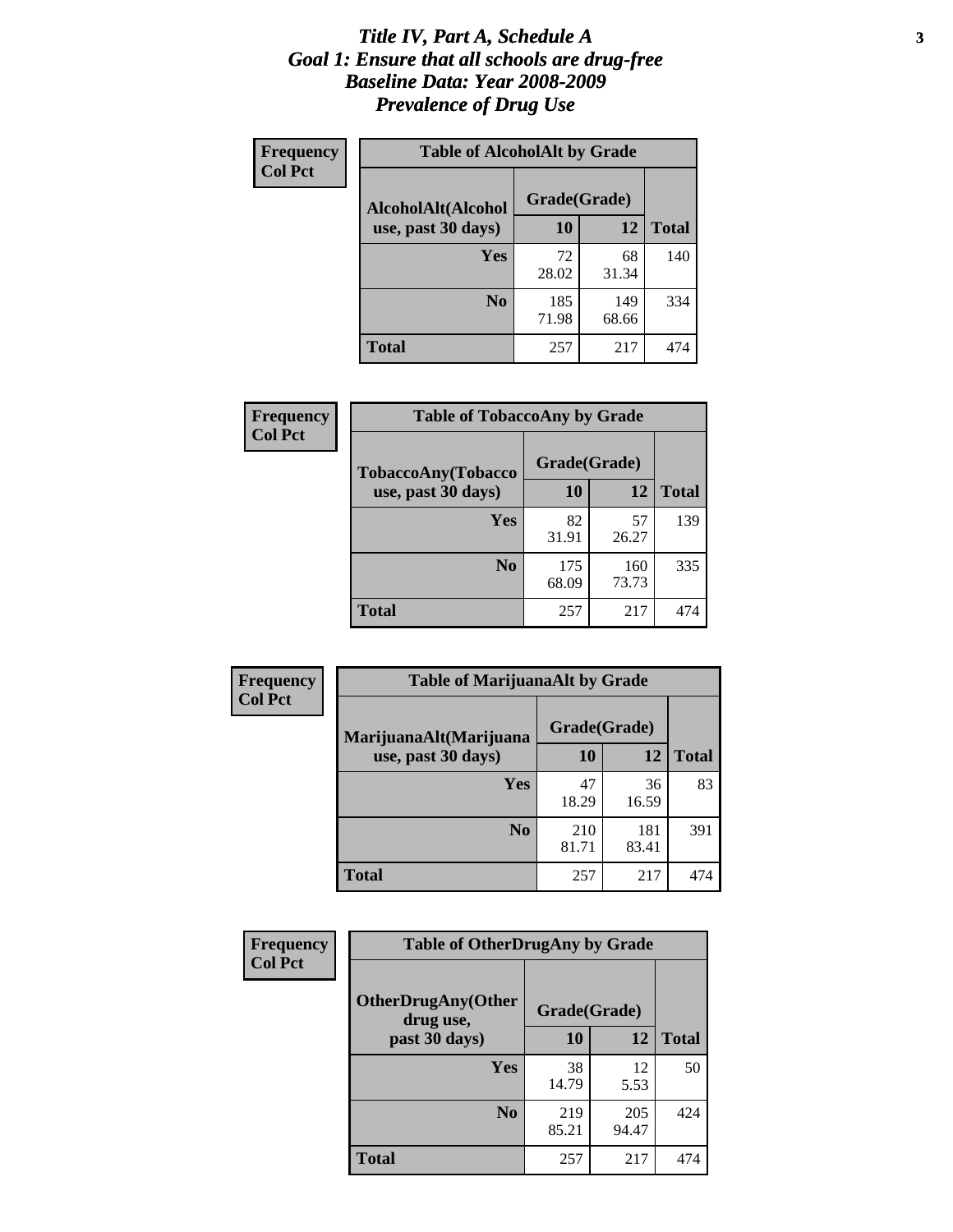#### *Average Age of Onset of Use* **4** *Results for "Average Age of Onset of Use" questions exclude students who said they did not use that substance*

| <b>Variable</b>    | Label                                                              | <b>Mean</b> |
|--------------------|--------------------------------------------------------------------|-------------|
| Alcoholinit2       | I started using alcohol when I was                                 | 13.90       |
| Cigarettesinit2    | I started smoking tobacco when I was                               | 13.62       |
| Smokelessinit2     | I started chewing tobacco when I was                               | 13.01       |
| Marijuanainit2     | I started using marijuana when I was                               | 13.72       |
| Cocaineinit2       | I started using cocaine when I was                                 | 13.56       |
| Inhalantsinit2     | I started using inhalants when I was                               | 12.92       |
| Steroidsinit2      | I started using steroids when I was                                | 12.38       |
| Ecstasyinit2       | I started using ecstasy when I was                                 | 13.95       |
| Methinit2          | I started using methamphetamines when I was                        | 11.83       |
| Hallucinogensinit2 | I started using hallucinogens when I was                           | 13.78       |
| Prescriptioninit2  | I started using prescription drugs not prescribed to me when I was | 13.68       |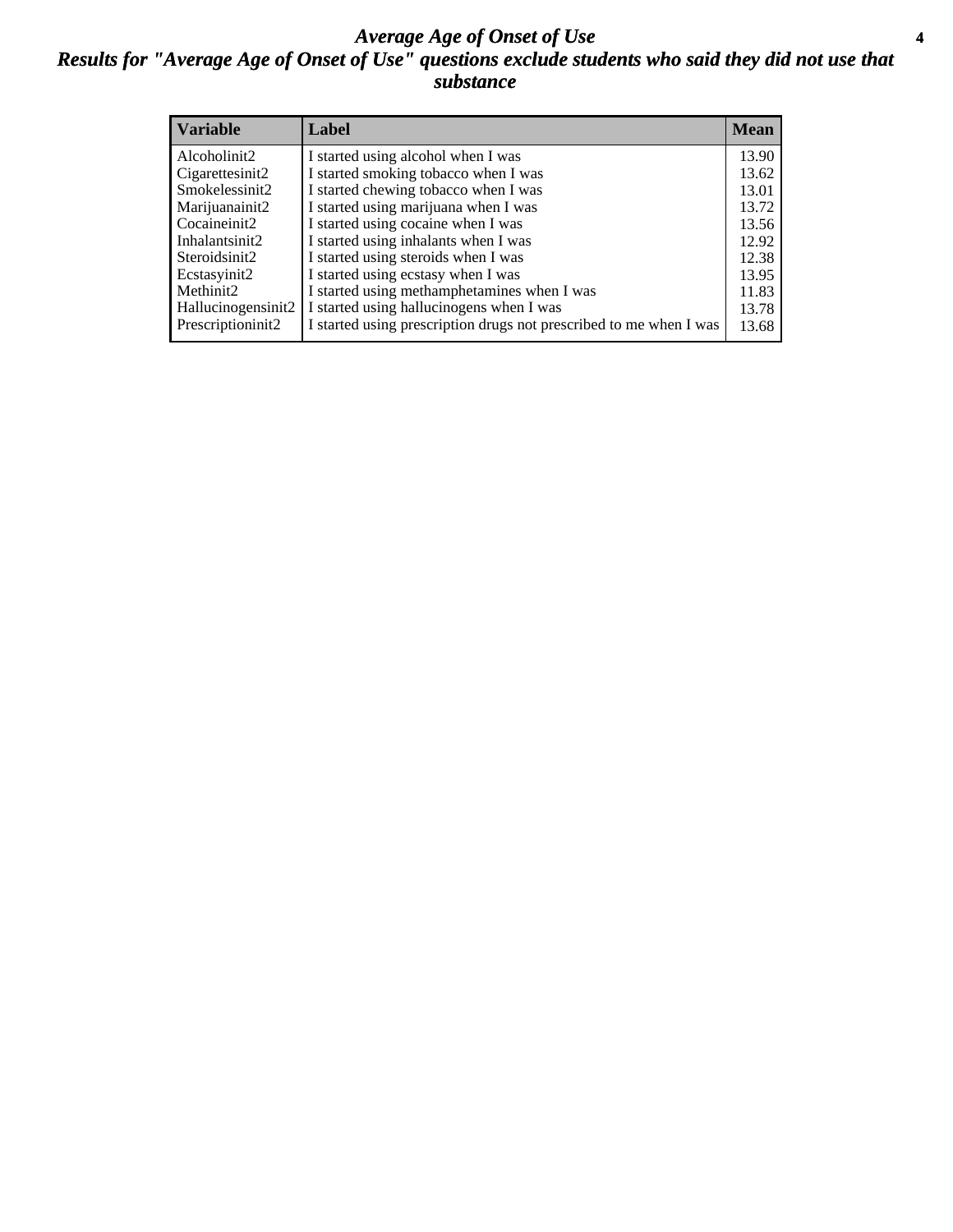# *Perception of Health Risk* **5**

| Frequency      | <b>Table of Alcoholharmdich by Grade</b> |              |              |              |  |
|----------------|------------------------------------------|--------------|--------------|--------------|--|
| <b>Col Pct</b> | Alcoholharmdich(I<br>think alcohol is    | Grade(Grade) |              |              |  |
|                | harmful)                                 | 10           | 12           | <b>Total</b> |  |
|                | Yes                                      | 209<br>81.32 | 160<br>73.73 | 369          |  |
|                | N <sub>0</sub>                           | 48<br>18.68  | 57<br>26.27  | 105          |  |
|                | <b>Total</b>                             | 257          | 217          | 474          |  |

| Frequency      | <b>Table of Tobaccoharmdich by Grade</b> |              |              |              |
|----------------|------------------------------------------|--------------|--------------|--------------|
| <b>Col Pct</b> | Tobaccoharmdich(I<br>think tobacco is    | Grade(Grade) |              |              |
|                | harmful)                                 | 10           | 12           | <b>Total</b> |
|                | Yes                                      | 239<br>93.00 | 204<br>94.01 | 443          |
|                | N <sub>0</sub>                           | 18<br>7.00   | 13<br>5.99   | 31           |
|                | <b>Total</b>                             | 257          | 217          | 474          |

| Frequency      | <b>Table of Marijuanaharmdich by Grade</b>                |              |              |              |  |  |
|----------------|-----------------------------------------------------------|--------------|--------------|--------------|--|--|
| <b>Col Pct</b> | Marijuanaharmdich(I<br>Grade(Grade)<br>think marijuana is |              |              |              |  |  |
|                | harmful)                                                  | 10           | 12           | <b>Total</b> |  |  |
|                | Yes                                                       | 188<br>73.15 | 153<br>70.51 | 341          |  |  |
|                | N <sub>0</sub>                                            | 69<br>26.85  | 64<br>29.49  | 133          |  |  |
|                | <b>Total</b>                                              | 257          | 217          | 474          |  |  |

| <b>Frequency</b> | <b>Table of Otherdrugharmdich by Grade</b>   |              |              |              |  |  |  |  |
|------------------|----------------------------------------------|--------------|--------------|--------------|--|--|--|--|
| <b>Col Pct</b>   | Otherdrugharmdich(I<br>think other drugs are | Grade(Grade) |              |              |  |  |  |  |
|                  | harmful)                                     | 10           | 12           | <b>Total</b> |  |  |  |  |
|                  | <b>Yes</b>                                   | 249<br>96.89 | 210<br>96.77 | 459          |  |  |  |  |
|                  | N <sub>0</sub>                               | 8<br>3.11    | 3.23         | 15           |  |  |  |  |
|                  | <b>Total</b>                                 | 257          | 217          | 474          |  |  |  |  |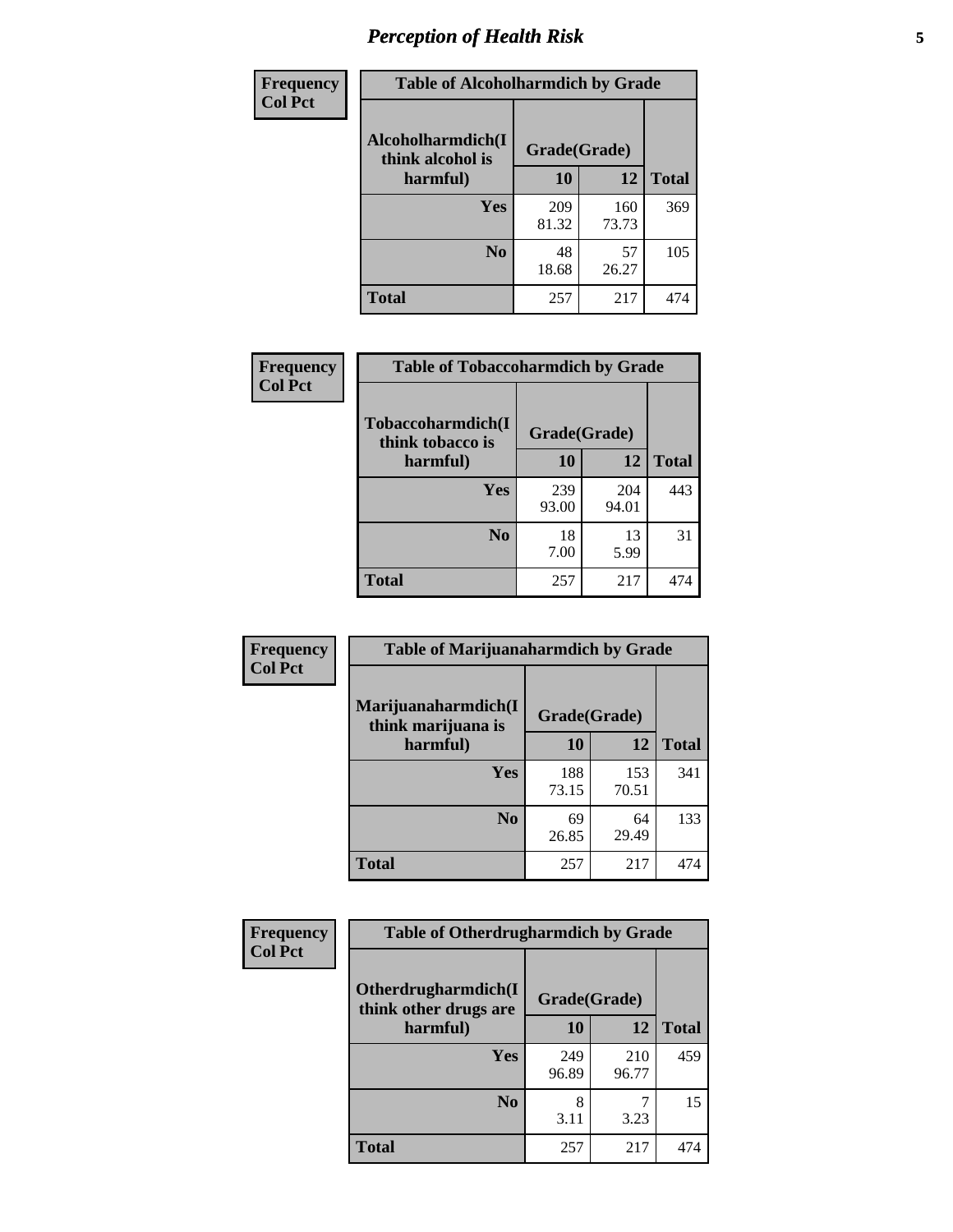# *Social Disapproval* **6**

| Frequency      | <b>Table of Alcoholpeerdich by Grade</b>                    |              |              |              |
|----------------|-------------------------------------------------------------|--------------|--------------|--------------|
| <b>Col Pct</b> | Alcoholpeerdich(My<br>friends would<br>disapprove if I used | Grade(Grade) |              |              |
|                | alcohol)                                                    | 10           | 12           | <b>Total</b> |
|                | <b>Yes</b>                                                  | 106<br>41.25 | 72<br>33.18  | 178          |
|                | N <sub>0</sub>                                              | 151<br>58.75 | 145<br>66.82 | 296          |
|                | <b>Total</b>                                                | 257          | 217          | 474          |

| <b>Frequency</b> |
|------------------|
| <b>Col Pct</b>   |

| <b>Table of Tobaccopeerdich by Grade</b>                    |              |              |              |  |  |  |  |
|-------------------------------------------------------------|--------------|--------------|--------------|--|--|--|--|
| Tobaccopeerdich(My<br>friends would<br>disapprove if I used | Grade(Grade) |              |              |  |  |  |  |
| tobacco)                                                    | 10           | 12           | <b>Total</b> |  |  |  |  |
| Yes                                                         | 122<br>47.47 | 99<br>45.62  | 221          |  |  |  |  |
| N <sub>0</sub>                                              | 135<br>52.53 | 118<br>54.38 | 253          |  |  |  |  |
| <b>Total</b>                                                | 257          | 217          | 474          |  |  |  |  |

| <b>Frequency</b> | <b>Table of Marijuanapeerdich by Grade</b>                    |              |              |              |  |  |  |  |  |
|------------------|---------------------------------------------------------------|--------------|--------------|--------------|--|--|--|--|--|
| <b>Col Pct</b>   | Marijuanapeerdich(My<br>friends would<br>disapprove if I used | Grade(Grade) |              |              |  |  |  |  |  |
|                  | marijuana)                                                    | 10           | 12           | <b>Total</b> |  |  |  |  |  |
|                  | <b>Yes</b>                                                    | 146<br>56.81 | 122<br>56.22 | 268          |  |  |  |  |  |
|                  | N <sub>0</sub>                                                | 111<br>43.19 | 95<br>43.78  | 206          |  |  |  |  |  |
|                  | <b>Total</b>                                                  | 257          | 217          | 474          |  |  |  |  |  |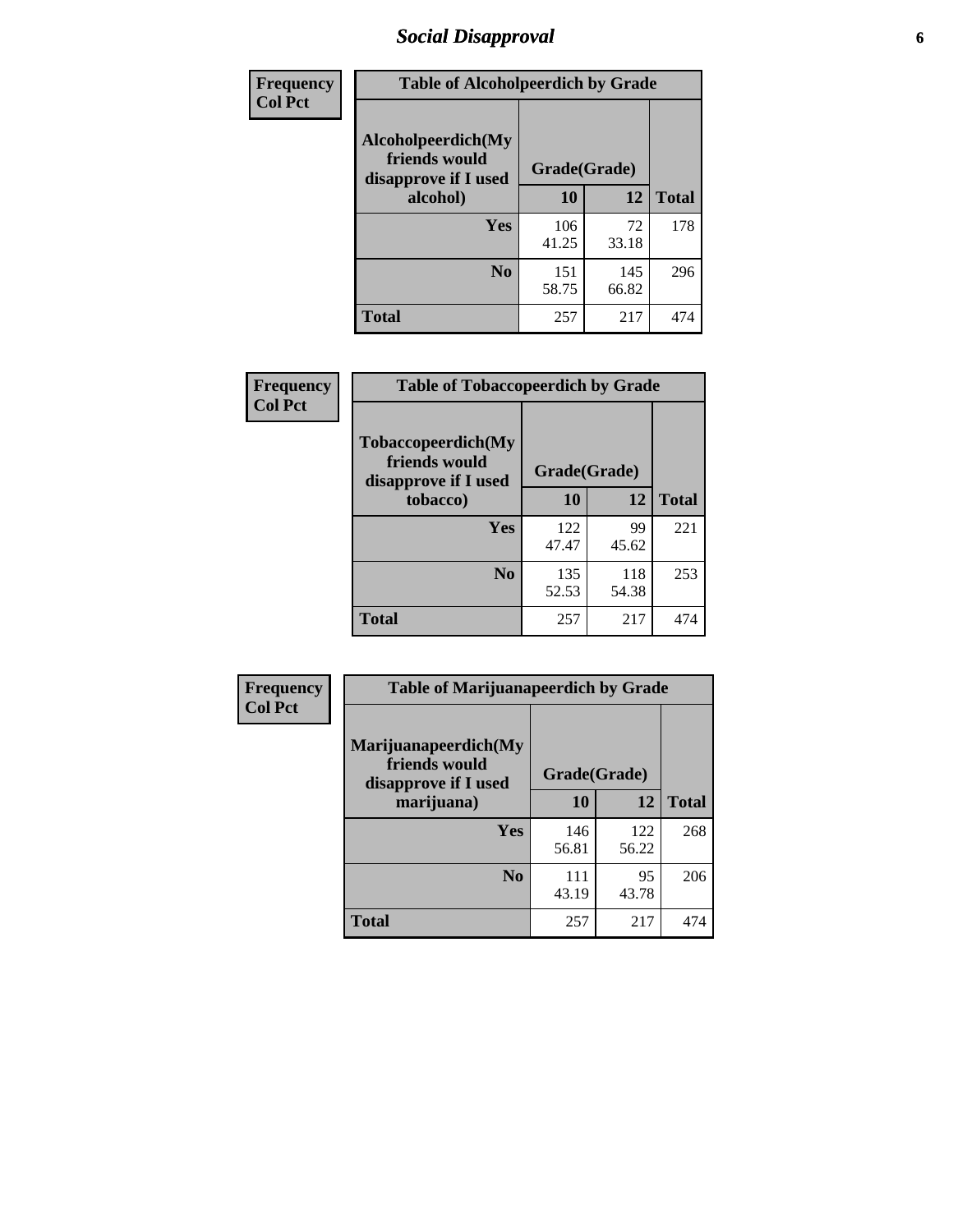# *Social Disapproval* **7**

| Frequency      | <b>Table of Otherdrugpeerdich by Grade</b>                    |              |              |              |  |  |  |  |
|----------------|---------------------------------------------------------------|--------------|--------------|--------------|--|--|--|--|
| <b>Col Pct</b> | Otherdrugpeerdich(My<br>friends would<br>disapprove if I used | Grade(Grade) |              |              |  |  |  |  |
|                | other drugs)                                                  | 10           | 12           | <b>Total</b> |  |  |  |  |
|                | Yes                                                           | 176<br>68.48 | 161<br>74.19 | 337          |  |  |  |  |
|                | N <sub>0</sub>                                                | 81<br>31.52  | 56<br>25.81  | 137          |  |  |  |  |
|                | <b>Total</b>                                                  | 257          | 217          | 474          |  |  |  |  |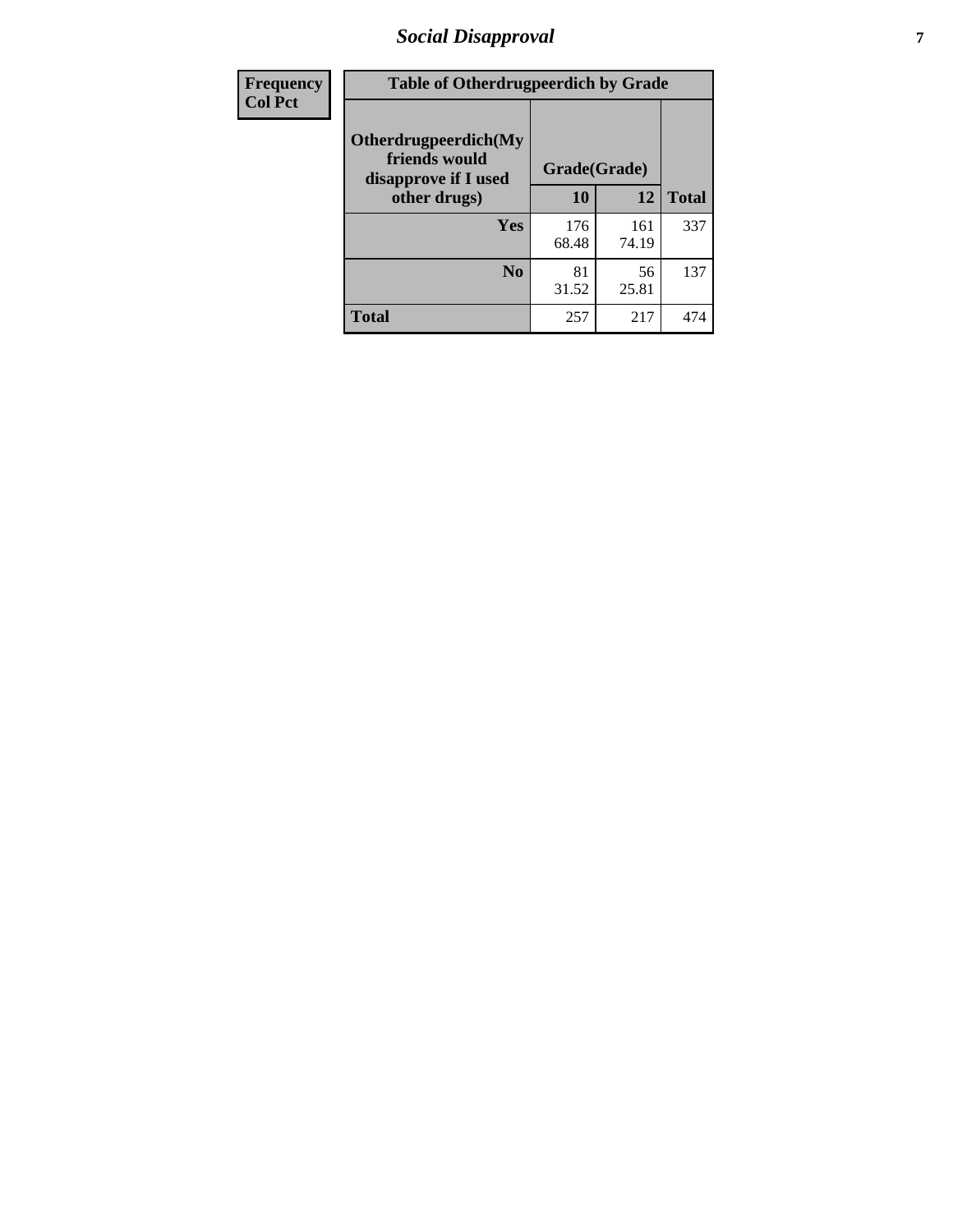#### Title IV, Part A, Schedule A **8** *Goal 2: To help ensure that all schools are safe and disciplined Baseline Data: Year 2008-2009 Student Involvement in Gang Activity*

| Frequency      |                                                                                                   | <b>Table of Gangself by Grade</b> |              |              |
|----------------|---------------------------------------------------------------------------------------------------|-----------------------------------|--------------|--------------|
| <b>Col Pct</b> | Gangself(I<br>have<br>participated<br>in illegal<br>gang<br>activities in<br>the past 30<br>days) | Grade(Grade)<br>10                | 12           | <b>Total</b> |
|                | Yes                                                                                               | 22<br>8.56                        | 8<br>3.69    | 30           |
|                | N <sub>0</sub>                                                                                    | 235<br>91.44                      | 209<br>96.31 | 444          |
|                | <b>Total</b>                                                                                      | 257                               | 217          | 474          |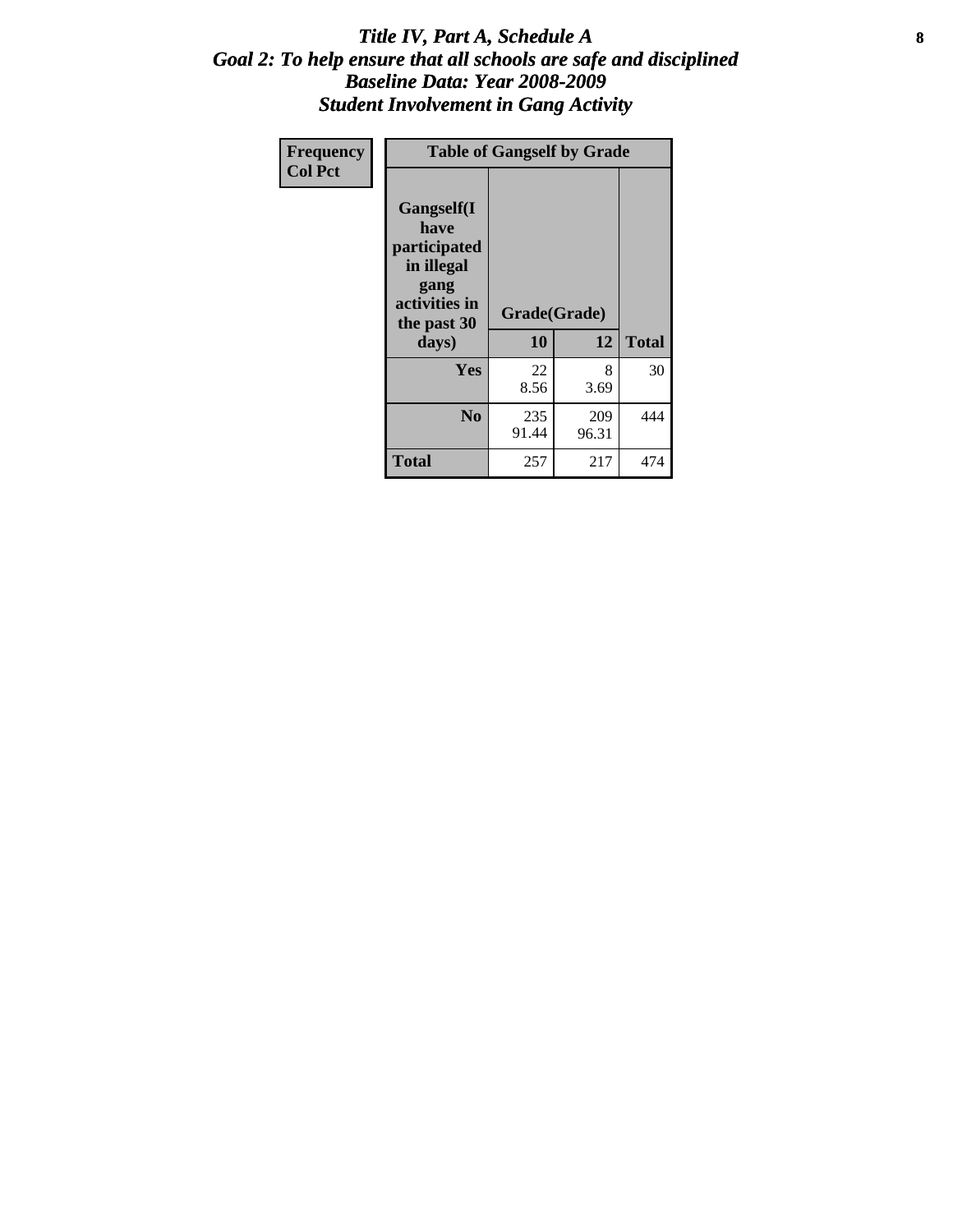# *Student Perception of School Safety* **9**

| <b>Frequency</b><br>Row Pct |
|-----------------------------|
|                             |

| <b>Table of Grade by Safeschool</b> |                          |                                                        |                      |                                    |              |  |  |
|-------------------------------------|--------------------------|--------------------------------------------------------|----------------------|------------------------------------|--------------|--|--|
|                                     |                          | Safeschool (School is a place at which I feel<br>safe) |                      |                                    |              |  |  |
| Grade(Grade)                        | <b>Strongly</b><br>Agree | Somewhat  <br>Agree                                    | Somewhat<br>Disagree | <b>Strongly</b><br><b>Disagree</b> | <b>Total</b> |  |  |
| 10                                  | 42<br>16.34              | 145<br>56.42                                           | 41<br>15.95          | 29<br>11.28                        | 257          |  |  |
| 12                                  | 35<br>16.13              | 131<br>60.37                                           | 30<br>13.82          | 21<br>9.68                         | 217          |  |  |
| <b>Total</b>                        | 77                       | 276                                                    | 71                   | 50                                 | 474          |  |  |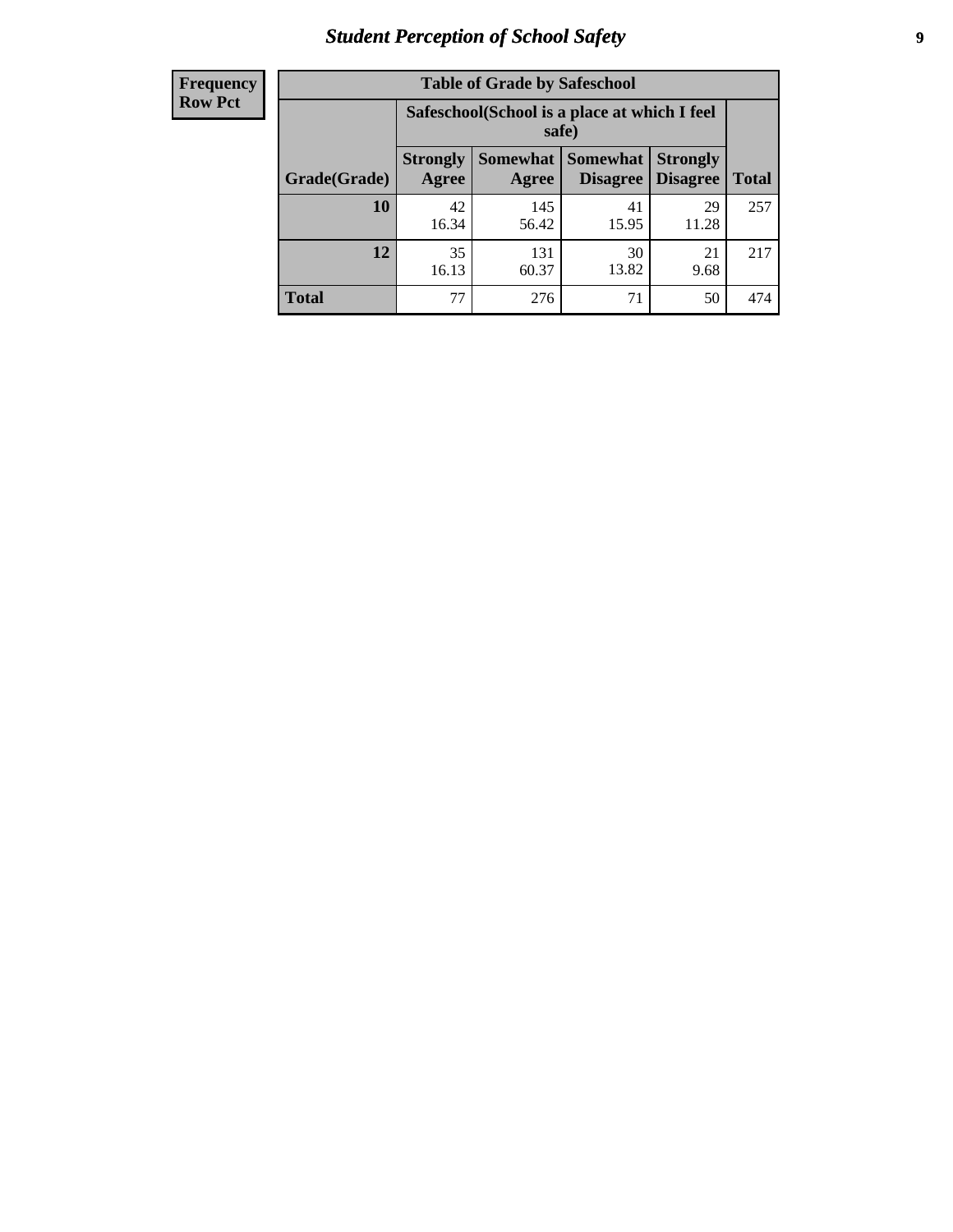#### *Students Who Have Been Bullied* **10**

| <b>Frequency</b> |
|------------------|
| Row Pct          |

| <b>Table of Grade by Bullied</b> |                             |                                                                               |                              |                          |                        |                        |                        |              |
|----------------------------------|-----------------------------|-------------------------------------------------------------------------------|------------------------------|--------------------------|------------------------|------------------------|------------------------|--------------|
|                                  |                             | <b>Bullied</b> (I have been bullied by other<br>students in the past 30 days) |                              |                          |                        |                        |                        |              |
| Grade(Grade)                     | $\mathbf{0}$<br><b>Days</b> | 1 or<br>2<br>days                                                             | 3 <sub>to</sub><br>5<br>days | <b>6 to</b><br>9<br>days | 10<br>to<br>19<br>days | 20<br>to<br>29<br>days | All<br>30<br>days      | <b>Total</b> |
| 10                               | 216<br>84.05                | 12<br>4.67                                                                    | 9<br>3.50                    | 5<br>1.95                | 6<br>2.33              | 6<br>2.33              | 3<br>1.17              | 257          |
| 12                               | 200<br>92.17                | 6<br>2.76                                                                     | 2<br>0.92                    | $\overline{2}$<br>0.92   | 0<br>0.00              | 5<br>2.30              | $\mathfrak{D}$<br>0.92 | 217          |
| <b>Total</b>                     | 416                         | 18                                                                            | 11                           | 7                        | 6                      | 11                     | 5                      | 474          |

 $\blacksquare$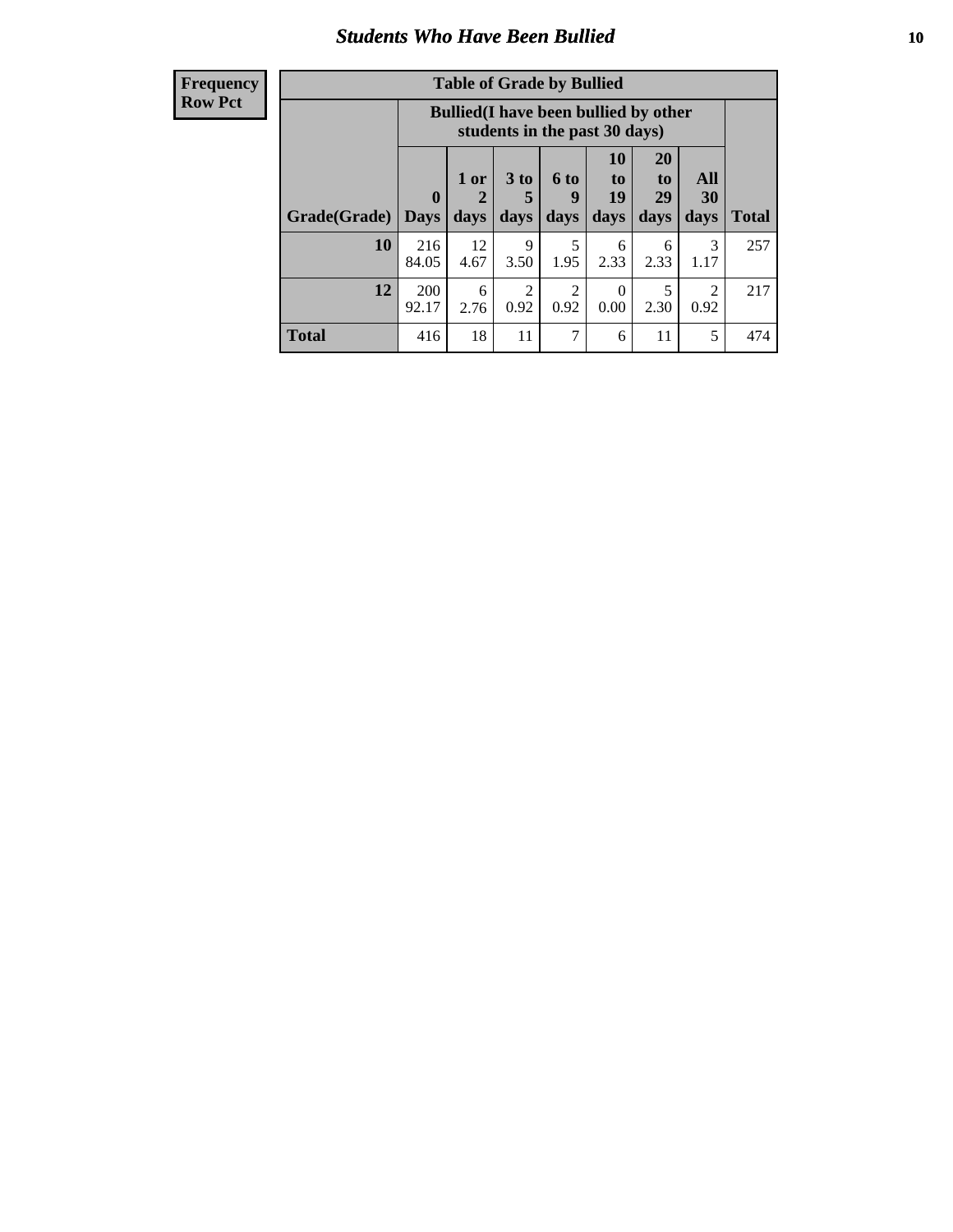### *School Climate* **11**

| Frequency      | <b>Table of SchoolClimate1 by Grade</b> |                    |              |              |  |  |  |
|----------------|-----------------------------------------|--------------------|--------------|--------------|--|--|--|
| <b>Col Pct</b> | SchoolClimate1(I<br>like school)        | Grade(Grade)<br>10 | 12           | <b>Total</b> |  |  |  |
|                | <b>Strongly Agree</b>                   | 26<br>10.12        | 26<br>11.98  | 52           |  |  |  |
|                | <b>Somewhat Agree</b>                   | 167<br>64.98       | 143<br>65.90 | 310          |  |  |  |
|                | <b>Somewhat Disagree</b>                | 35<br>13.62        | 37<br>17.05  | 72           |  |  |  |
|                | <b>Strongly Disagree</b>                | 29<br>11.28        | 11<br>5.07   | 40           |  |  |  |
|                | <b>Total</b>                            | 257                | 217          | 474          |  |  |  |

| Frequency<br>Col Pct |
|----------------------|

| <b>Table of SchoolClimate2 by Grade</b>           |                    |              |              |  |  |
|---------------------------------------------------|--------------------|--------------|--------------|--|--|
| SchoolClimate2(I<br>feel successful at<br>school) | Grade(Grade)<br>10 | 12           | <b>Total</b> |  |  |
| <b>Strongly Agree</b>                             | 78<br>30.35        | 81<br>37.33  | 159          |  |  |
| <b>Somewhat Agree</b>                             | 142<br>55.25       | 120<br>55.30 | 262          |  |  |
| <b>Somewhat Disagree</b>                          | 29<br>11.28        | 13<br>5.99   | 42           |  |  |
| <b>Strongly Disagree</b>                          | 8<br>3.11          | 3<br>1.38    | 11           |  |  |
| <b>Total</b>                                      | 257                | 217          | 474          |  |  |

| Frequency      | <b>Table of SchoolClimate3 by Grade</b>                                      |                    |              |              |  |
|----------------|------------------------------------------------------------------------------|--------------------|--------------|--------------|--|
| <b>Col Pct</b> | <b>SchoolClimate3(My</b><br>school has high<br>standards for<br>achievement) | Grade(Grade)<br>10 | 12           | <b>Total</b> |  |
|                |                                                                              |                    |              |              |  |
|                | <b>Strongly Agree</b>                                                        | 84<br>32.68        | 39<br>17.97  | 123          |  |
|                | <b>Somewhat Agree</b>                                                        | 121<br>47.08       | 123<br>56.68 | 244          |  |
|                | <b>Somewhat Disagree</b>                                                     | 38<br>14.79        | 43<br>19.82  | 81           |  |
|                | <b>Strongly Disagree</b>                                                     | 14<br>5.45         | 12<br>5.53   | 26           |  |
|                | Total                                                                        | 257                | 217          | 474          |  |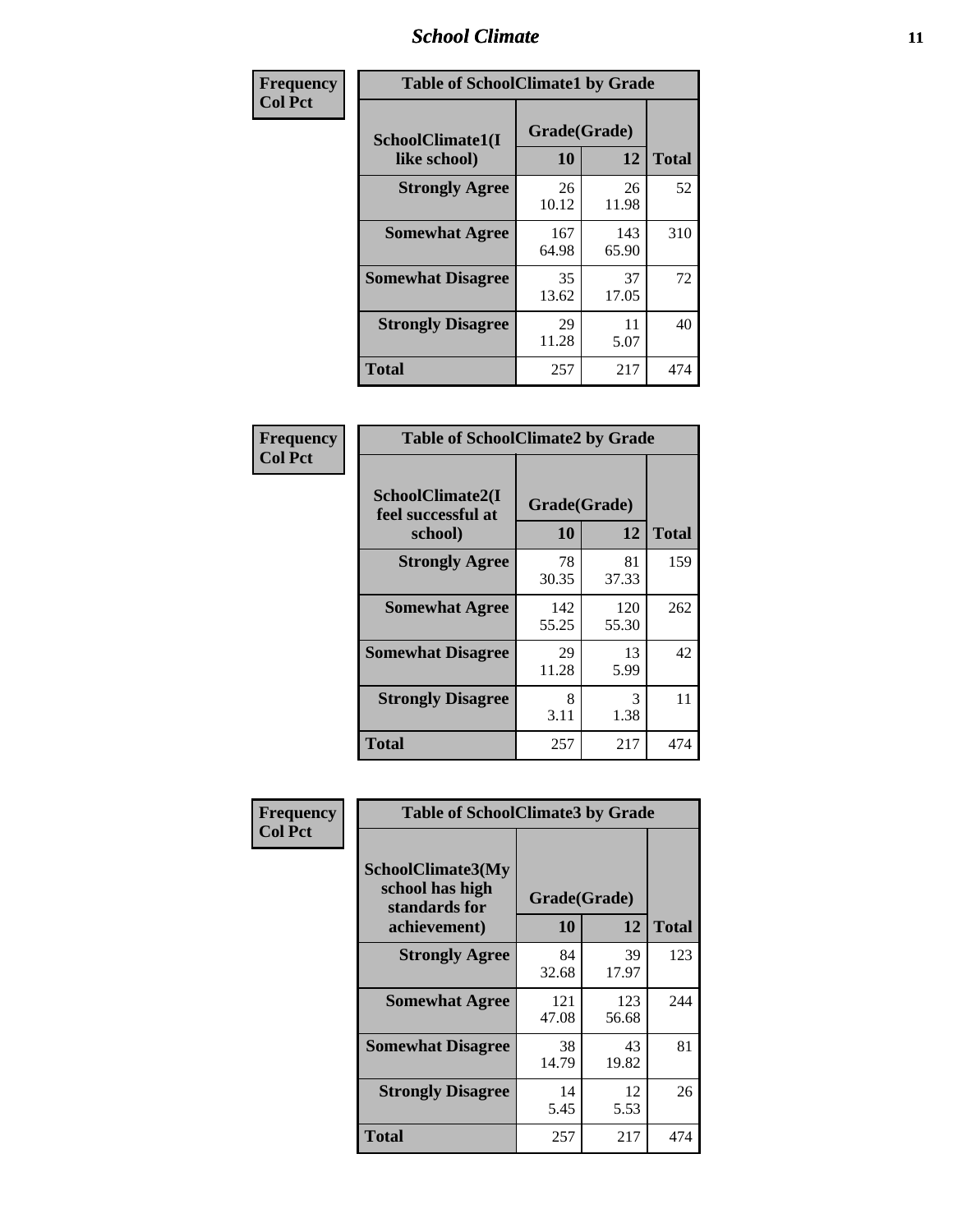### *School Climate* **12**

| Frequency      | <b>Table of SchoolClimate4 by Grade</b>                              |                    |              |              |
|----------------|----------------------------------------------------------------------|--------------------|--------------|--------------|
| <b>Col Pct</b> | <b>SchoolClimate4(My</b><br>school sets clear<br>rules for behavior) | Grade(Grade)<br>10 | 12           | <b>Total</b> |
|                | <b>Strongly Agree</b>                                                | 139<br>54.09       | 124<br>57.14 | 263          |
|                | <b>Somewhat Agree</b>                                                | 87<br>33.85        | 68<br>31.34  | 155          |
|                | <b>Somewhat Disagree</b>                                             | 25<br>9.73         | 18<br>8.29   | 43           |
|                | <b>Strongly Disagree</b>                                             | 6<br>2.33          | 3.23         | 13           |
|                | <b>Total</b>                                                         | 257                | 217          | 474          |

| <b>Table of SchoolClimate5 by Grade</b>                   |              |              |              |  |  |
|-----------------------------------------------------------|--------------|--------------|--------------|--|--|
| SchoolClimate5(I<br>know what to do in<br>an emergency at | Grade(Grade) |              |              |  |  |
| school)                                                   | 10           | 12           | <b>Total</b> |  |  |
| <b>Strongly Agree</b>                                     | 164<br>63.81 | 121<br>55.76 | 285          |  |  |
| <b>Somewhat Agree</b>                                     | 62<br>24.12  | 73<br>33.64  | 135          |  |  |
| <b>Somewhat Disagree</b>                                  | 23<br>8.95   | 22<br>10.14  | 45           |  |  |
| <b>Strongly Disagree</b>                                  | 8<br>3.11    | 0.46         | 9            |  |  |
| <b>Total</b>                                              | 257          | 217          | 474          |  |  |

| Frequency      | <b>Table of SchoolClimate6 by Grade</b>                  |                    |              |              |  |
|----------------|----------------------------------------------------------|--------------------|--------------|--------------|--|
| <b>Col Pct</b> | <b>SchoolClimate6(Teachers</b><br>treat me with respect) | Grade(Grade)<br>10 | 12           | <b>Total</b> |  |
|                | <b>Strongly Agree</b>                                    | 73<br>28.40        | 71<br>32.72  | 144          |  |
|                | <b>Somewhat Agree</b>                                    | 120<br>46.69       | 110<br>50.69 | 230          |  |
|                | <b>Somewhat Disagree</b>                                 | 43<br>16.73        | 27<br>12.44  | 70           |  |
|                | <b>Strongly Disagree</b>                                 | 21<br>8.17         | 9<br>4.15    | 30           |  |
|                | <b>Total</b>                                             | 257                | 217          | 474          |  |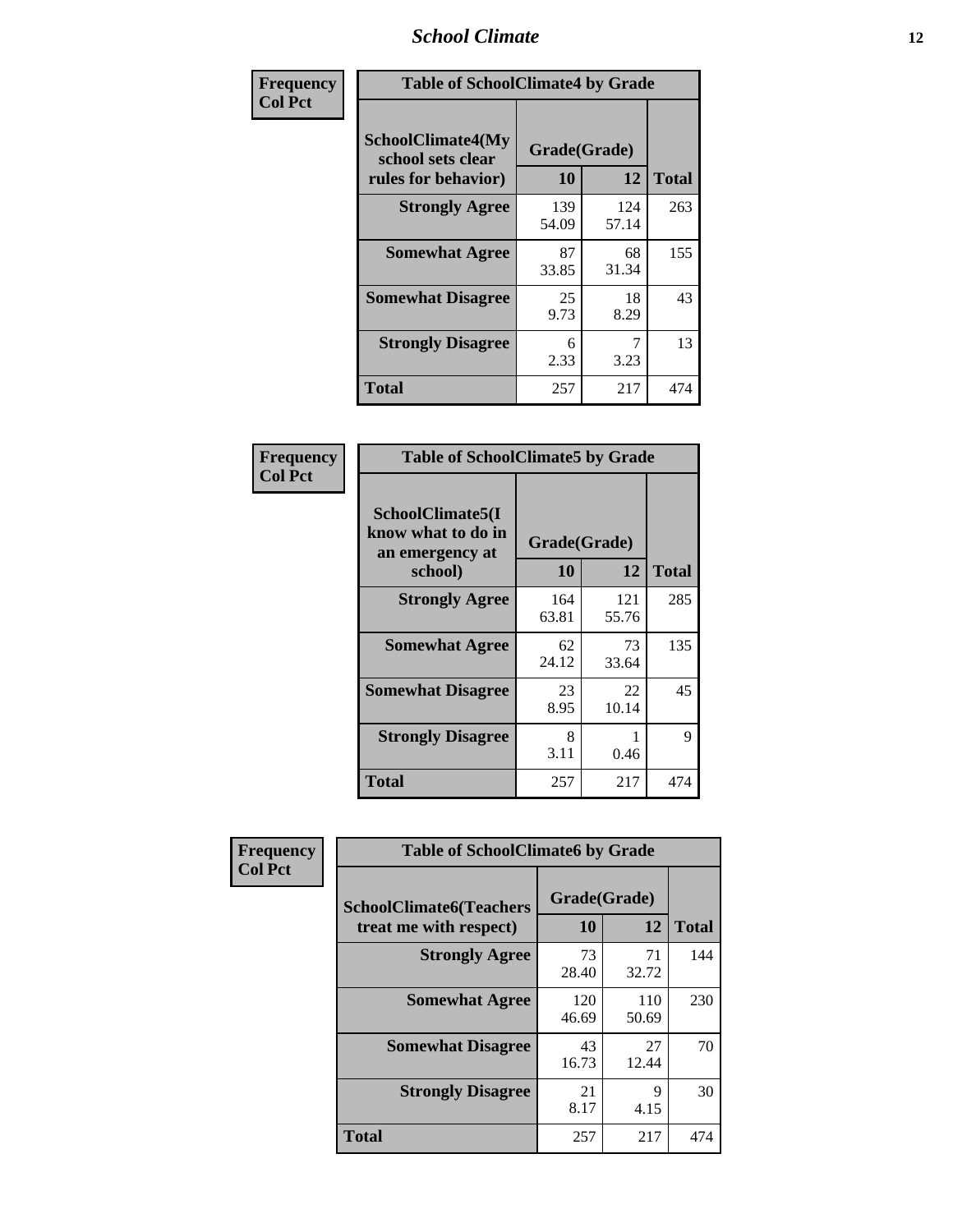### *School Climate* **13**

| Frequency      | <b>Table of SchoolClimate7 by Grade</b>                                       |                           |              |              |  |
|----------------|-------------------------------------------------------------------------------|---------------------------|--------------|--------------|--|
| <b>Col Pct</b> | <b>SchoolClimate7(Behaviors</b><br>in my class allow the<br>teacher to teach) | Grade(Grade)<br><b>10</b> | 12           | <b>Total</b> |  |
|                | <b>Strongly Agree</b>                                                         | 38<br>14.79               | 43<br>19.82  | 81           |  |
|                | <b>Somewhat Agree</b>                                                         | 127<br>49.42              | 116<br>53.46 | 243          |  |
|                | <b>Somewhat Disagree</b>                                                      | 60<br>23.35               | 47<br>21.66  | 107          |  |
|                | <b>Strongly Disagree</b>                                                      | 32<br>12.45               | 11<br>5.07   | 43           |  |
|                | <b>Total</b>                                                                  | 257                       | 217          | 474          |  |

| Frequency      | <b>Table of SchoolClimate8 by Grade</b>                                              |                    |             |              |  |
|----------------|--------------------------------------------------------------------------------------|--------------------|-------------|--------------|--|
| <b>Col Pct</b> | <b>SchoolClimate8(Students</b><br>are frequently<br>recognized for good<br>behavior) | Grade(Grade)<br>10 | 12          | <b>Total</b> |  |
|                | <b>Strongly Agree</b>                                                                | 30<br>11.67        | 36<br>16.59 | 66           |  |
|                | <b>Somewhat Agree</b>                                                                | 132<br>51.36       | 97<br>44.70 | 229          |  |
|                | <b>Somewhat Disagree</b>                                                             | 58<br>22.57        | 55<br>25.35 | 113          |  |
|                | <b>Strongly Disagree</b>                                                             | 37<br>14.40        | 29<br>13.36 | 66           |  |
|                | <b>Total</b>                                                                         | 257                | 217         | 474          |  |

| Frequency<br><b>Col Pct</b> | <b>Table of SchoolClimate9 by Grade</b>                                           |                    |              |              |  |
|-----------------------------|-----------------------------------------------------------------------------------|--------------------|--------------|--------------|--|
|                             | SchoolClimate9(School<br>counselor would be<br>helpful if I needed<br>assistance) | Grade(Grade)<br>10 | 12           | <b>Total</b> |  |
|                             | <b>Strongly Agree</b>                                                             | 112<br>43.58       | 139<br>64.06 | 251          |  |
|                             | <b>Somewhat Agree</b>                                                             | 92<br>35.80        | 55<br>25.35  | 147          |  |
|                             | <b>Somewhat Disagree</b>                                                          | 30<br>11.67        | 16<br>7.37   | 46           |  |
|                             | <b>Strongly Disagree</b>                                                          | 23<br>8.95         | 7<br>3.23    | 30           |  |
|                             | Total                                                                             | 257                | 217          | 474          |  |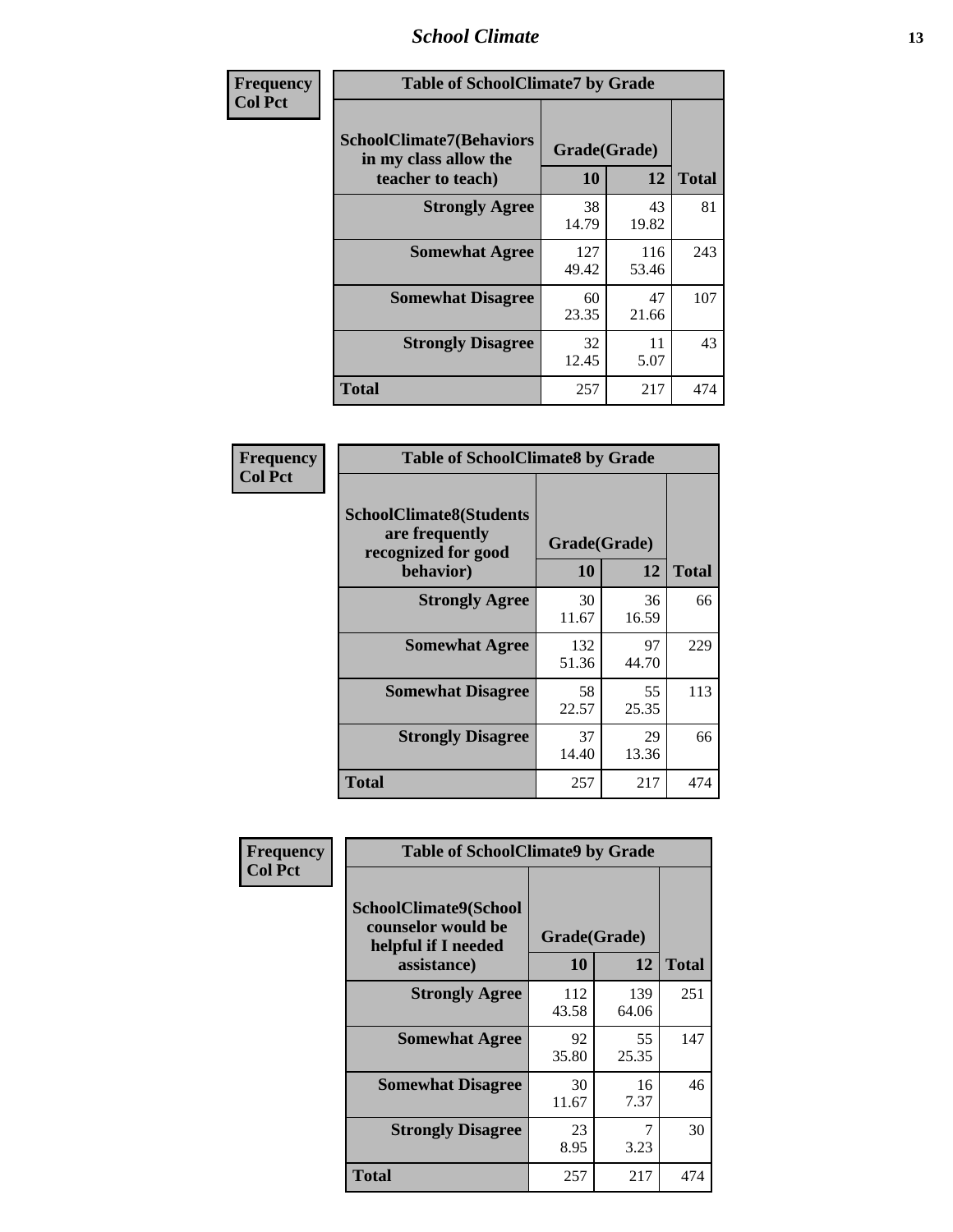### *Reasons for Dropping Out* **14**

| Frequency      | <b>Table of Dropoutreason by Grade</b>                                   |                    |              |              |  |
|----------------|--------------------------------------------------------------------------|--------------------|--------------|--------------|--|
| <b>Col Pct</b> | Dropoutreason(If<br>I dropped out the<br>reason would<br>most likely be) | Grade(Grade)<br>10 | 12           | <b>Total</b> |  |
|                | <b>Won't Drop out</b>                                                    | 148<br>57.59       | 133<br>61.29 | 281          |  |
|                | <b>Bored</b>                                                             | 44<br>17.12        | 25<br>11.52  | 69           |  |
|                | <b>Family Reasons</b>                                                    | 11<br>4.28         | 17<br>7.83   | 28           |  |
|                | <b>Being Bullied</b>                                                     | 7<br>2.72          | 3<br>1.38    | 10           |  |
|                | <b>Other</b>                                                             | 47<br>18.29        | 39<br>17.97  | 86           |  |
|                | <b>Total</b>                                                             | 257                | 217          | 474          |  |

| Frequency<br><b>Col Pct</b> | <b>Table of Dropout by Grade</b>                            |              |              |              |  |
|-----------------------------|-------------------------------------------------------------|--------------|--------------|--------------|--|
|                             | Dropout(I<br>have<br>thought<br>about<br>dropping<br>out of | Grade(Grade) |              |              |  |
|                             | school)                                                     | 10           | 12           | <b>Total</b> |  |
|                             | <b>Yes</b>                                                  | 81<br>31.52  | 67<br>30.88  | 148          |  |
|                             | N <sub>0</sub>                                              | 176<br>68.48 | 150<br>69.12 | 326          |  |
|                             | <b>Total</b>                                                | 257          | 217          | 474          |  |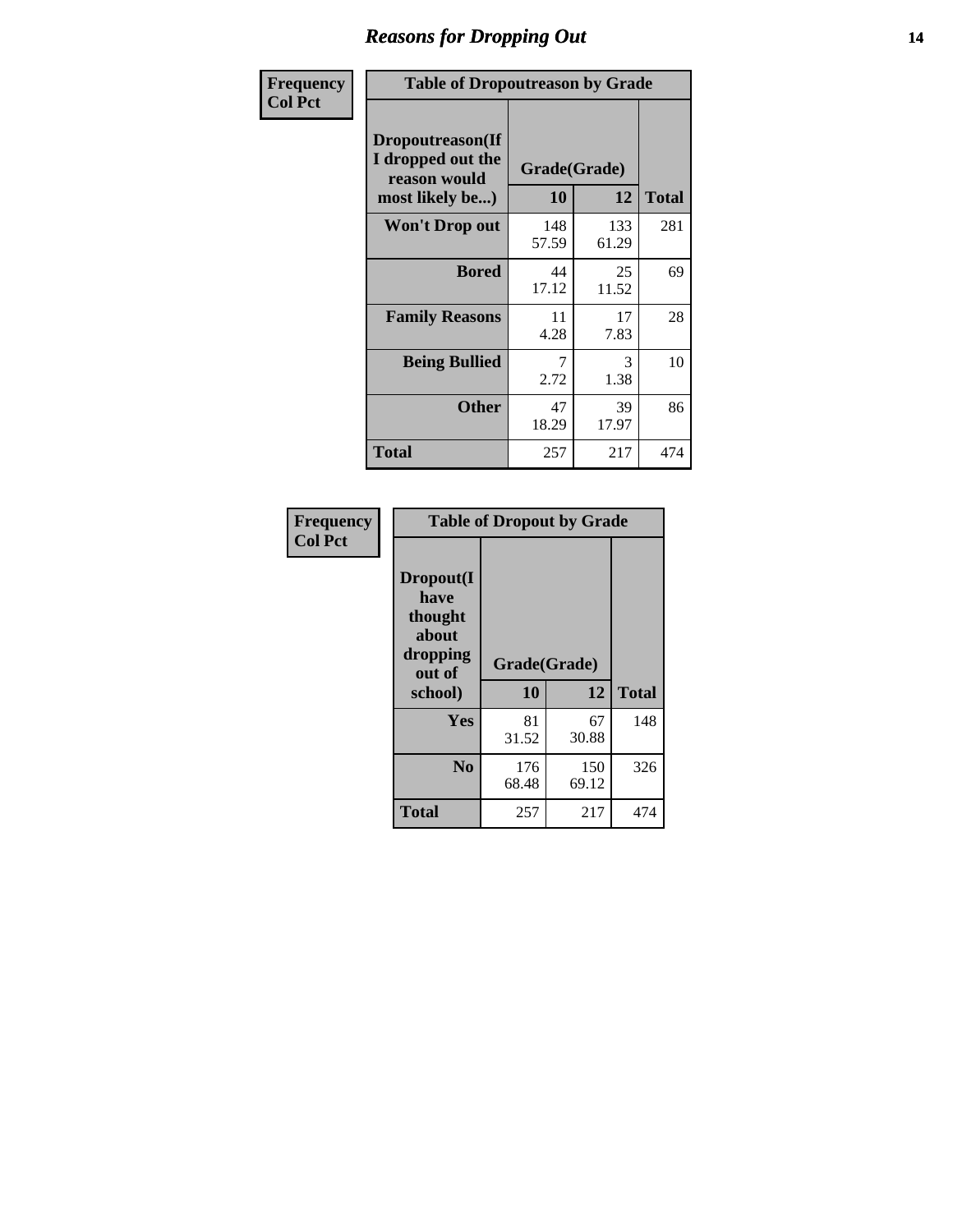*School Safety* **15**

| Frequency      | <b>Table of Gangself by Grade</b>                                                                 |                    |              |              |
|----------------|---------------------------------------------------------------------------------------------------|--------------------|--------------|--------------|
| <b>Col Pct</b> | Gangself(I<br>have<br>participated<br>in illegal<br>gang<br>activities in<br>the past 30<br>days) | Grade(Grade)<br>10 | 12           | <b>Total</b> |
|                | Yes                                                                                               | 22<br>8.56         | 8<br>3.69    | 30           |
|                | N <sub>0</sub>                                                                                    | 235<br>91.44       | 209<br>96.31 | 444          |
|                | <b>Total</b>                                                                                      | 257                | 217          | 474          |

| Frequency<br><b>Col Pct</b> | <b>Table of Gangpeers by Grade</b>                                                                                             |                    |              |              |  |  |  |  |  |
|-----------------------------|--------------------------------------------------------------------------------------------------------------------------------|--------------------|--------------|--------------|--|--|--|--|--|
|                             | <b>Gangpeers</b> (I<br>have friends<br>who have<br>participated<br>in illegal<br>gang<br>activities in<br>the past 30<br>days) | Grade(Grade)<br>10 | 12           | <b>Total</b> |  |  |  |  |  |
|                             | <b>Yes</b>                                                                                                                     | 75<br>29.18        | 35<br>16.13  | 110          |  |  |  |  |  |
|                             | N <sub>0</sub>                                                                                                                 | 182<br>70.82       | 182<br>83.87 | 364          |  |  |  |  |  |
|                             | <b>Total</b>                                                                                                                   | 257                | 217          | 474          |  |  |  |  |  |

| Frequency      | <b>Table of Pickedon by Grade</b>                                  |              |              |    |  |  |  |  |  |
|----------------|--------------------------------------------------------------------|--------------|--------------|----|--|--|--|--|--|
| <b>Col Pct</b> | <b>Pickedon(I have</b><br>been picked on or<br>teased at school in | Grade(Grade) | <b>Total</b> |    |  |  |  |  |  |
|                | the past 30 days)                                                  | <b>10</b>    | 12           |    |  |  |  |  |  |
|                | <b>Strongly Agree</b>                                              | 33<br>12.84  | 13<br>5.99   | 46 |  |  |  |  |  |
|                | <b>Somewhat Agree</b>                                              | 61<br>23.74  | 29<br>13.36  | 90 |  |  |  |  |  |
|                | <b>Somewhat Disagree</b>                                           | 45<br>17.51  | 35<br>16.13  | 80 |  |  |  |  |  |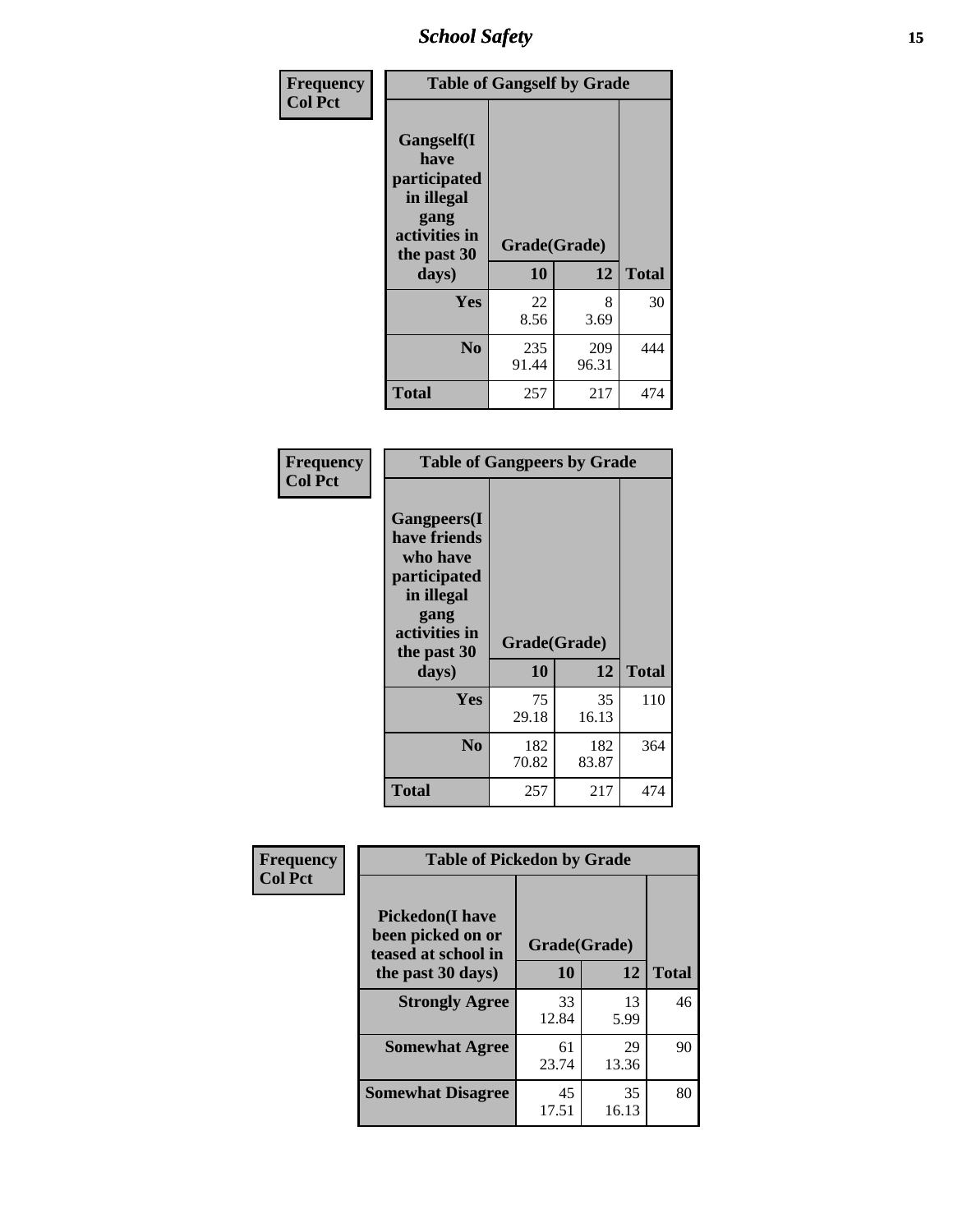# *School Safety* **16**

| <b>Frequency</b> | <b>Table of Pickedon by Grade</b>                                                        |                    |              |     |
|------------------|------------------------------------------------------------------------------------------|--------------------|--------------|-----|
| <b>Col Pct</b>   | <b>Pickedon</b> (I have<br>been picked on or<br>teased at school in<br>the past 30 days) | Grade(Grade)<br>10 | <b>Total</b> |     |
|                  | <b>Strongly Disagree</b>                                                                 | 118<br>45.91       | 140<br>64.52 | 258 |
|                  | Total                                                                                    | 257                | 217          | 474 |

| Frequency      | <b>Table of Safeschool by Grade</b>                      |                    |              |     |
|----------------|----------------------------------------------------------|--------------------|--------------|-----|
| <b>Col Pct</b> | Safeschool(School<br>is a place at which I<br>feel safe) | Grade(Grade)<br>10 | <b>Total</b> |     |
|                | <b>Strongly Agree</b>                                    | 42<br>16.34        | 35<br>16.13  | 77  |
|                | <b>Somewhat Agree</b>                                    | 145<br>56.42       | 131<br>60.37 | 276 |
|                | <b>Somewhat Disagree</b>                                 | 41<br>15.95        | 30<br>13.82  | 71  |
|                | <b>Strongly Disagree</b>                                 | 29<br>11.28        | 21<br>9.68   | 50  |
|                | Total                                                    | 257                | 217          | 474 |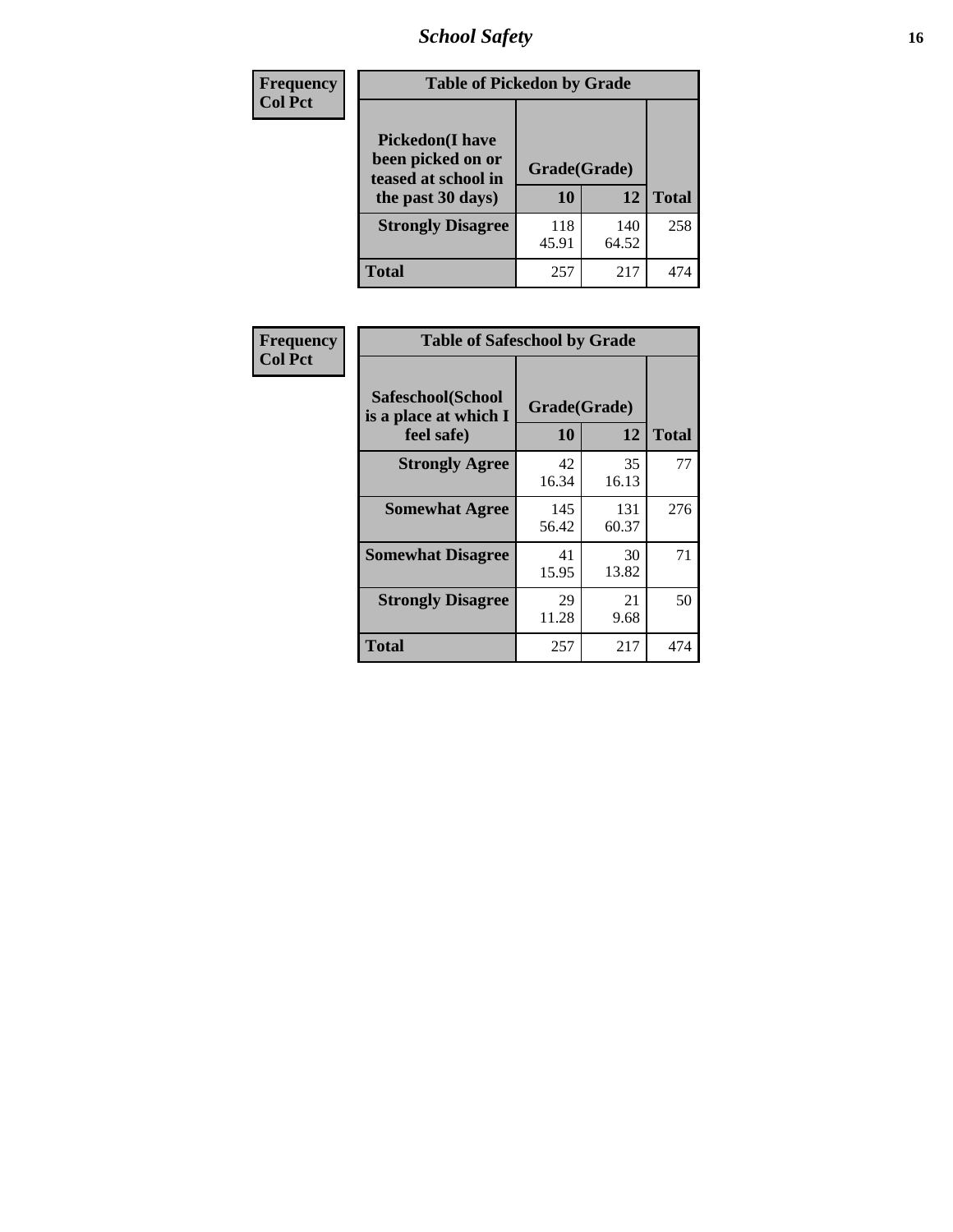*School Safety* **17**

| Frequency |  |
|-----------|--|
| Row Pct   |  |

| <b>Table of Grade by Bullied</b>  |              |                                                                               |                      |                  |                |                       |           |                     |  |  |  |
|-----------------------------------|--------------|-------------------------------------------------------------------------------|----------------------|------------------|----------------|-----------------------|-----------|---------------------|--|--|--|
|                                   |              | <b>Bullied</b> (I have been bullied by other<br>students in the past 30 days) |                      |                  |                |                       |           |                     |  |  |  |
|                                   | $\mathbf{0}$ | $1$ or                                                                        | 3 <sub>to</sub><br>5 | <b>6 to</b><br>9 | 10<br>to<br>19 | <b>20</b><br>to<br>29 | All<br>30 |                     |  |  |  |
| <b>Grade</b> (Grade)   Days<br>10 | 216          | days<br>12                                                                    | days<br>9            | days<br>5        | days<br>6      | days<br>6             | days<br>3 | <b>Total</b><br>257 |  |  |  |
|                                   | 84.05        | 4.67                                                                          | 3.50                 | 1.95             | 2.33           | 2.33                  | 1.17      |                     |  |  |  |
| 12                                | 200<br>92.17 | 6<br>2.76                                                                     | 2<br>0.92            | 2<br>0.92        | 0<br>0.00      | 5<br>2.30             | 2<br>0.92 | 217                 |  |  |  |
| <b>Total</b>                      | 416          | 18                                                                            | 11                   |                  | 6              | 11                    | 5         | 474                 |  |  |  |

| Frequency      |                           |              | <b>Table of Grade by Bulliedothers</b>             |                         |                        |                        |                               |                   |              |
|----------------|---------------------------|--------------|----------------------------------------------------|-------------------------|------------------------|------------------------|-------------------------------|-------------------|--------------|
| <b>Row Pct</b> |                           |              | <b>Bulliedothers</b> (I bullied others in the past |                         | $30 \text{ days}$      |                        |                               |                   |              |
|                | <b>Grade</b> (Grade) Days | $\mathbf{0}$ | 1 or<br>days                                       | 3 <sub>to</sub><br>days | 6 to<br>9<br>days      | 10<br>to<br>19<br>days | <b>20</b><br>to<br>29<br>days | All<br>30<br>days | <b>Total</b> |
|                | 10                        | 227<br>88.33 | 12<br>4.67                                         | 7<br>2.72               | $\Omega$<br>0.00       | $\overline{2}$<br>0.78 | 6<br>2.33                     | 3<br>1.17         | 257          |
|                | 12                        | 201<br>92.63 | 5<br>2.30                                          | 0.46                    | $\mathfrak{D}$<br>0.92 | 3<br>1.38              | $\mathfrak{D}$<br>0.92        | 3<br>1.38         | 217          |
|                | <b>Total</b>              | 428          | 17                                                 | 8                       | $\overline{2}$         | 5                      | 8                             | 6                 | 474          |

| <b>Frequency</b> |              | <b>Table of Grade by Weaponschool</b>                             |                |                         |                        |                                           |                        |              |
|------------------|--------------|-------------------------------------------------------------------|----------------|-------------------------|------------------------|-------------------------------------------|------------------------|--------------|
| <b>Row Pct</b>   |              | Weaponschool(I brought a weapon<br>to school in the past 30 days) |                |                         |                        |                                           |                        |              |
|                  | Grade(Grade) | $\bf{0}$<br><b>Days</b>                                           | 1 or<br>days   | 3 <sub>to</sub><br>days | 10<br>to<br>19<br>days | <b>20</b><br>t <sub>0</sub><br>29<br>days | All<br>30<br>days      | <b>Total</b> |
|                  | 10           | 243<br>94.55                                                      | 4<br>1.56      | $\mathfrak{D}$<br>0.78  | 0.39                   | 3<br>1.17                                 | $\overline{4}$<br>1.56 | 257          |
|                  | 12           | 212<br>97.70                                                      | 0.46           | 0.46                    | $\Omega$<br>0.00       | $\theta$<br>0.00                          | 3<br>1.38              | 217          |
|                  | <b>Total</b> | 455                                                               | $\overline{5}$ | 3                       |                        | 3                                         | 7                      | 474          |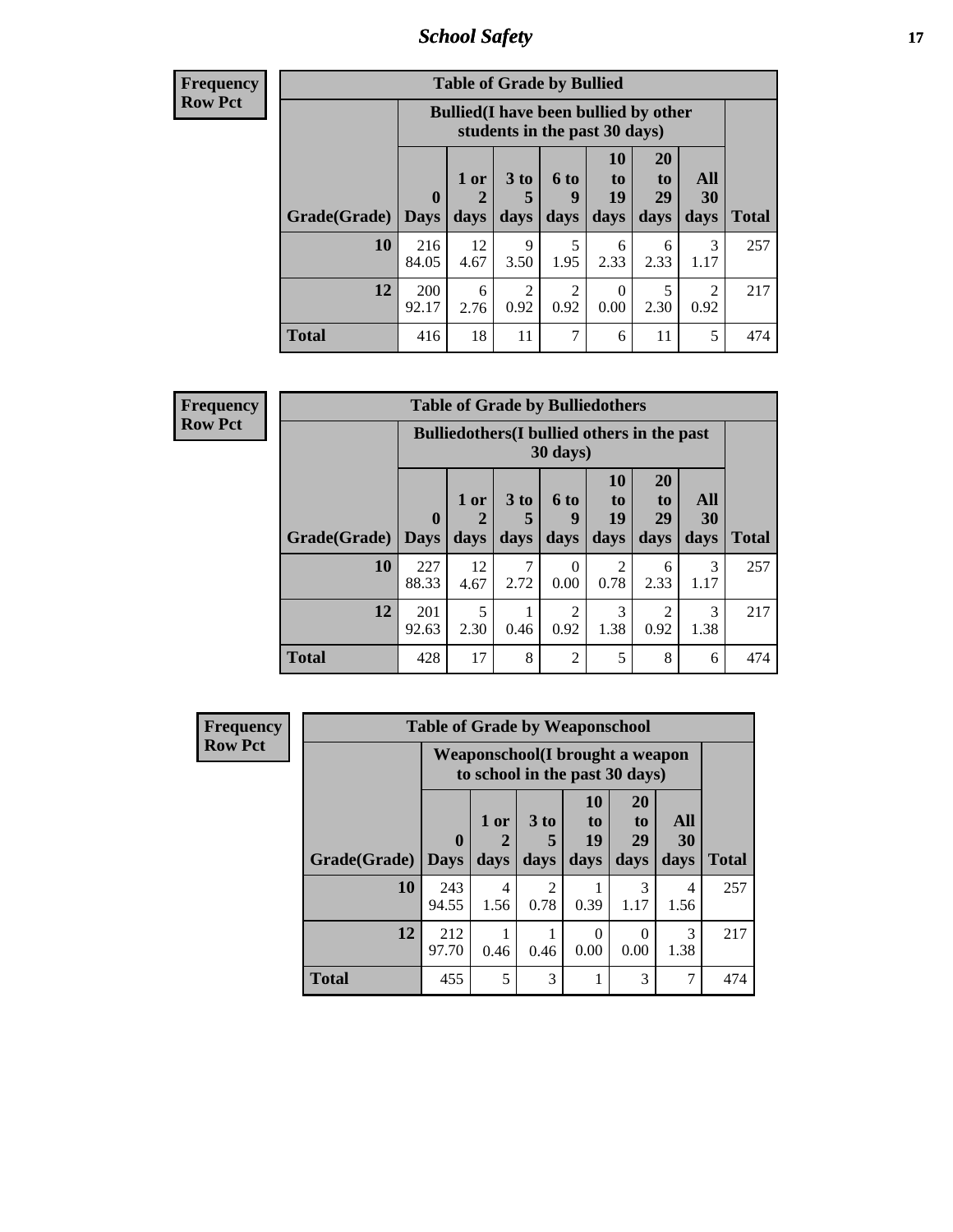*School Safety* **18**

| <b>Frequency</b> |              | <b>Table of Grade by Absentunsafe</b>                                     |                                     |                              |                                     |                        |                   |              |
|------------------|--------------|---------------------------------------------------------------------------|-------------------------------------|------------------------------|-------------------------------------|------------------------|-------------------|--------------|
| <b>Row Pct</b>   |              | Absentunsafe(I have missed school<br>because I felt unsafe in the past 30 |                                     |                              |                                     |                        |                   |              |
|                  | Grade(Grade) | $\mathbf 0$<br><b>Days</b>                                                | 1 or<br>2<br>days                   | 3 <sub>to</sub><br>5<br>days | $6$ to<br>9<br>days                 | 20<br>to<br>29<br>days | All<br>30<br>days | <b>Total</b> |
|                  | 10           | 245<br>95.33                                                              | 6<br>2.33                           | 0<br>0.00                    | $\mathcal{D}_{\mathcal{L}}$<br>0.78 | 3<br>1.17              | 0.39              | 257          |
|                  | 12           | 214<br>98.62                                                              | $\mathcal{D}_{\mathcal{A}}$<br>0.92 | 0.46                         | 0<br>0.00                           | $\Omega$<br>0.00       | $\Omega$<br>0.00  | 217          |
|                  | <b>Total</b> | 459                                                                       | 8                                   |                              | 2                                   | 3                      | 1                 | 474          |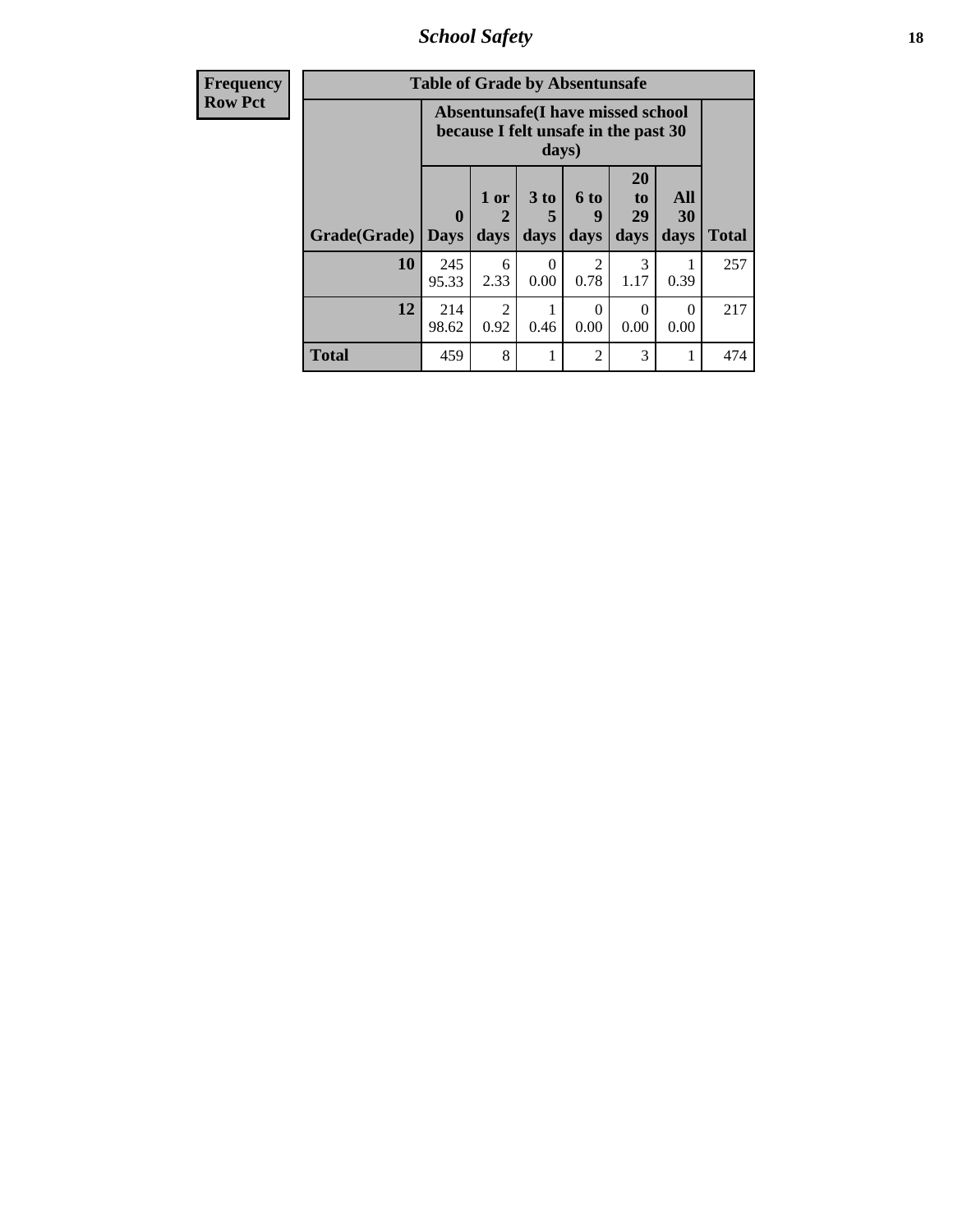# *Drug Use During Last 30 Days* **19**

#### **Frequency Row Pct**

| <b>Table of Grade by Alcohol</b> |                                 |                                    |                 |                 |                 |               |              |       |  |  |  |  |
|----------------------------------|---------------------------------|------------------------------------|-----------------|-----------------|-----------------|---------------|--------------|-------|--|--|--|--|
|                                  |                                 | Alcohol(Alcohol use, past 30 days) |                 |                 |                 |               |              |       |  |  |  |  |
| Grade(Grade)                     | <b>Did</b><br>not<br><b>use</b> | $1 - 2$<br>days                    | $3 - 5$<br>days | $6 - 9$<br>days | $10-19$<br>days | 20-29<br>days | Every<br>day | Total |  |  |  |  |
| 10                               | 185<br>71.98                    | 13<br>5.06                         | 12<br>4.67      | 12<br>4.67      | 17<br>6.61      | 10<br>3.89    | 8<br>3.11    | 257   |  |  |  |  |
| 12                               | 149<br>68.66                    | 13<br>5.99                         | 19<br>8.76      | 10<br>4.61      | 11<br>5.07      | 10<br>4.61    | 5<br>2.30    | 217   |  |  |  |  |
| <b>Total</b>                     | 334                             | 26                                 | 31              | 22              | 28              | 20            | 13           | 474   |  |  |  |  |

#### **Frequency Row Pct**

| <b>Table of Grade by Cigarettes</b> |                          |                                                          |                 |                        |                        |               |                     |       |  |  |  |
|-------------------------------------|--------------------------|----------------------------------------------------------|-----------------|------------------------|------------------------|---------------|---------------------|-------|--|--|--|
|                                     |                          | <b>Cigarettes</b> (Smoking tobacco use,<br>past 30 days) |                 |                        |                        |               |                     |       |  |  |  |
| Grade(Grade)                        | Did<br>not<br><b>use</b> | $1 - 2$<br>days                                          | $3 - 5$<br>days | $6-9$<br>days          | $10-19$<br>days        | 20-29<br>days | <b>Every</b><br>day | Total |  |  |  |
| 10                                  | 194<br>75.49             | 23<br>8.95                                               | 8<br>3.11       | $\overline{2}$<br>0.78 | 5<br>1.95              | 11<br>4.28    | 14<br>5.45          | 257   |  |  |  |
| 12                                  | 166<br>76.50             | 17<br>7.83                                               | 8<br>3.69       | 3<br>1.38              | $\overline{2}$<br>0.92 | 10<br>4.61    | 11<br>5.07          | 217   |  |  |  |
| <b>Total</b>                        | 360                      | 40                                                       | 16              | 5                      | 7                      | 21            | 25                  | 474   |  |  |  |

**Frequency Row Pct**

| <b>Table of Grade by Smokeless</b> |                                 |                                                         |                 |               |                 |                   |              |              |  |  |  |
|------------------------------------|---------------------------------|---------------------------------------------------------|-----------------|---------------|-----------------|-------------------|--------------|--------------|--|--|--|
|                                    |                                 | <b>Smokeless</b> (Chewing tobacco use,<br>past 30 days) |                 |               |                 |                   |              |              |  |  |  |
| Grade(Grade)                       | <b>Did</b><br>not<br><b>use</b> | $1 - 2$<br>days                                         | $3 - 5$<br>days | $6-9$<br>days | $10-19$<br>days | $20 - 29$<br>days | Every<br>day | <b>Total</b> |  |  |  |
| 10                                 | 224<br>87.16                    | 11<br>4.28                                              | 3<br>1.17       | 3<br>1.17     | 4<br>1.56       | 5<br>1.95         | 2.72         | 257          |  |  |  |
| 12                                 | 198<br>91.24                    | 6<br>2.76                                               | 4<br>1.84       | 0.46          | 0<br>0.00       | 3<br>1.38         | 5<br>2.30    | 217          |  |  |  |
| <b>Total</b>                       | 422                             | 17                                                      | 7               | 4             | 4               | 8                 | 12           | 474          |  |  |  |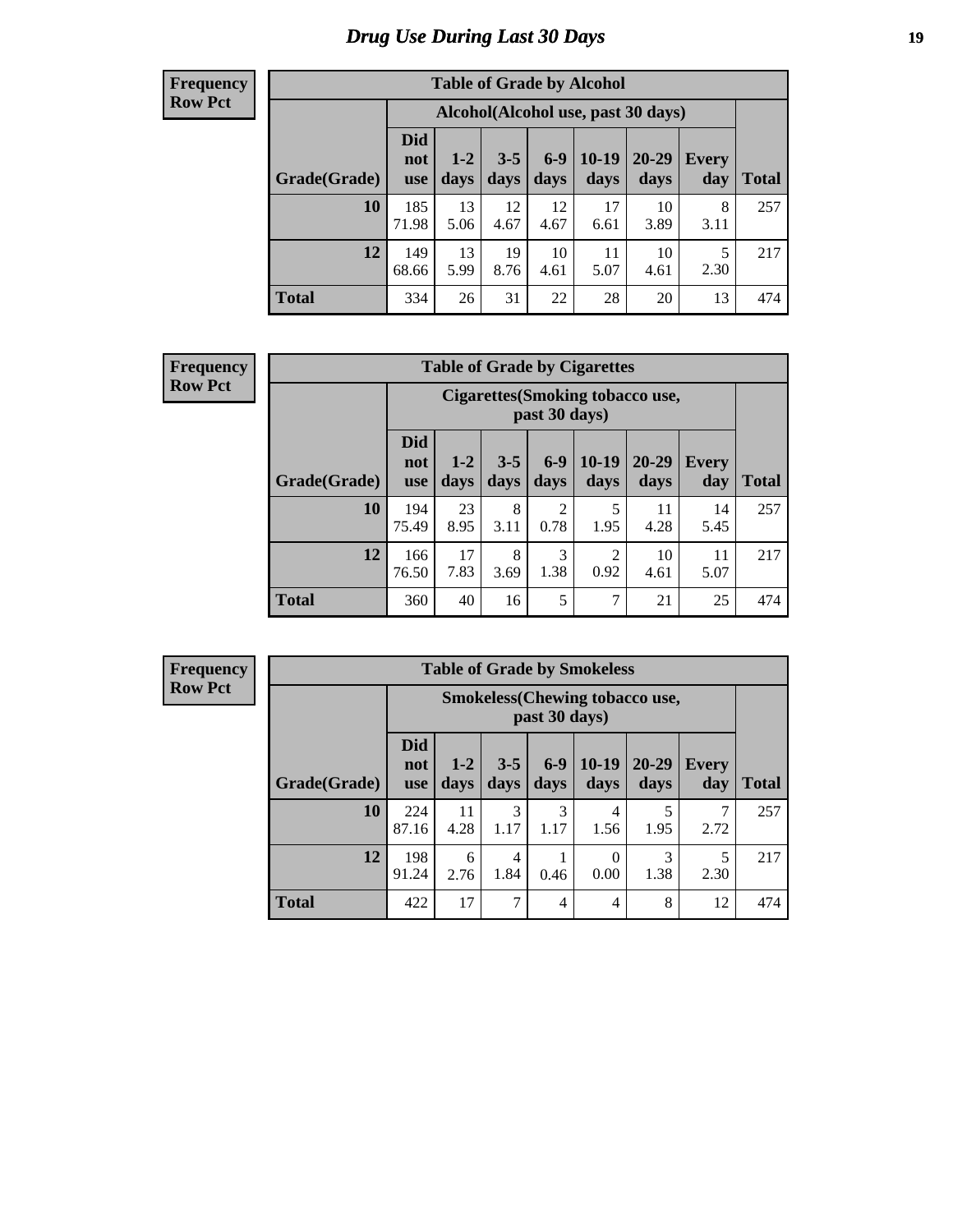#### **Frequency Row Pct**

| <b>Table of Grade by Marijuana</b> |                          |                 |                 |                        |                                         |               |              |              |  |  |
|------------------------------------|--------------------------|-----------------|-----------------|------------------------|-----------------------------------------|---------------|--------------|--------------|--|--|
|                                    |                          |                 |                 |                        | Marijuana (Marijuana use, past 30 days) |               |              |              |  |  |
| Grade(Grade)                       | Did<br>not<br><b>use</b> | $1 - 2$<br>days | $3 - 5$<br>days | $6-9$<br>days          | $10-19$<br>days                         | 20-29<br>days | Every<br>day | <b>Total</b> |  |  |
| 10                                 | 210<br>81.71             | 9<br>3.50       | 6<br>2.33       | $\overline{2}$<br>0.78 | 5<br>1.95                               | 11<br>4.28    | 14<br>5.45   | 257          |  |  |
| 12                                 | 181<br>83.41             | 11<br>5.07      | 7<br>3.23       | 5<br>2.30              | 4<br>1.84                               | 6<br>2.76     | 3<br>1.38    | 217          |  |  |
| <b>Total</b>                       | 391                      | 20              | 13              | 7                      | 9                                       | 17            | 17           | 474          |  |  |

#### **Frequency Row Pct**

| <b>Table of Grade by Cocaine</b> |                                 |                  |                 |                 |                                     |                  |                     |       |  |  |
|----------------------------------|---------------------------------|------------------|-----------------|-----------------|-------------------------------------|------------------|---------------------|-------|--|--|
|                                  |                                 |                  |                 |                 | Cocaine (Cocaine use, past 30 days) |                  |                     |       |  |  |
| Grade(Grade)                     | <b>Did</b><br>not<br><b>use</b> | $1 - 2$<br>days  | $3 - 5$<br>days | $6 - 9$<br>days | $10-19$<br>days                     | 20-29<br>days    | <b>Every</b><br>day | Total |  |  |
| 10                               | 248<br>96.50                    | 0.39             | 0<br>0.00       | 0.39            | 0.78                                | 1.17             | 2<br>0.78           | 257   |  |  |
| 12                               | 216<br>99.54                    | $\Omega$<br>0.00 | 0.46            | 0<br>0.00       | 0<br>0.00                           | $\Omega$<br>0.00 | 0<br>0.00           | 217   |  |  |
| <b>Total</b>                     | 464                             |                  |                 |                 | $\mathfrak{D}$                      | 3                | $\mathfrak{D}$      | 474   |  |  |

**Frequency Row Pct**

| <b>Table of Grade by Inhalants</b> |                          |                  |                 |               |                 |                                        |                     |              |  |  |
|------------------------------------|--------------------------|------------------|-----------------|---------------|-----------------|----------------------------------------|---------------------|--------------|--|--|
|                                    |                          |                  |                 |               |                 | Inhalants (Inhalant use, past 30 days) |                     |              |  |  |
| Grade(Grade)                       | Did<br>not<br><b>use</b> | $1-2$<br>days    | $3 - 5$<br>days | $6-9$<br>days | $10-19$<br>days | $20 - 29$<br>days                      | <b>Every</b><br>day | <b>Total</b> |  |  |
| 10                                 | 244<br>94.94             | 3<br>1.17        | 0.39            | 0.39          | 0.78            | 3<br>1.17                              | 3<br>1.17           | 257          |  |  |
| 12                                 | 217<br>100.00            | $\Omega$<br>0.00 | 0.00            | 0.00          | 0<br>0.00       | 0.00                                   | 0<br>0.00           | 217          |  |  |
| <b>Total</b>                       | 461                      | 3                |                 |               | っ               | 3                                      | 3                   | 474          |  |  |

| Frequency      |              |                                 |                        | <b>Table of Grade by Steroids</b> |                     |              |
|----------------|--------------|---------------------------------|------------------------|-----------------------------------|---------------------|--------------|
| <b>Row Pct</b> |              | Steroids (Steroid use,          |                        |                                   |                     |              |
|                | Grade(Grade) | <b>Did</b><br>not<br><b>use</b> | $3 - 5$<br>days        | 20-29<br>days                     | <b>Every</b><br>day | <b>Total</b> |
|                | 10           | 250<br>97.28                    | $\overline{2}$<br>0.78 | $\mathfrak{D}$<br>0.78            | 3<br>1.17           | 257          |
|                | 12           | 216<br>99.54                    | 0.46                   | ∩<br>0.00                         | 0<br>0.00           | 217          |
|                | <b>Total</b> | 466                             | 3                      | $\mathfrak{D}$                    | 3                   | 474          |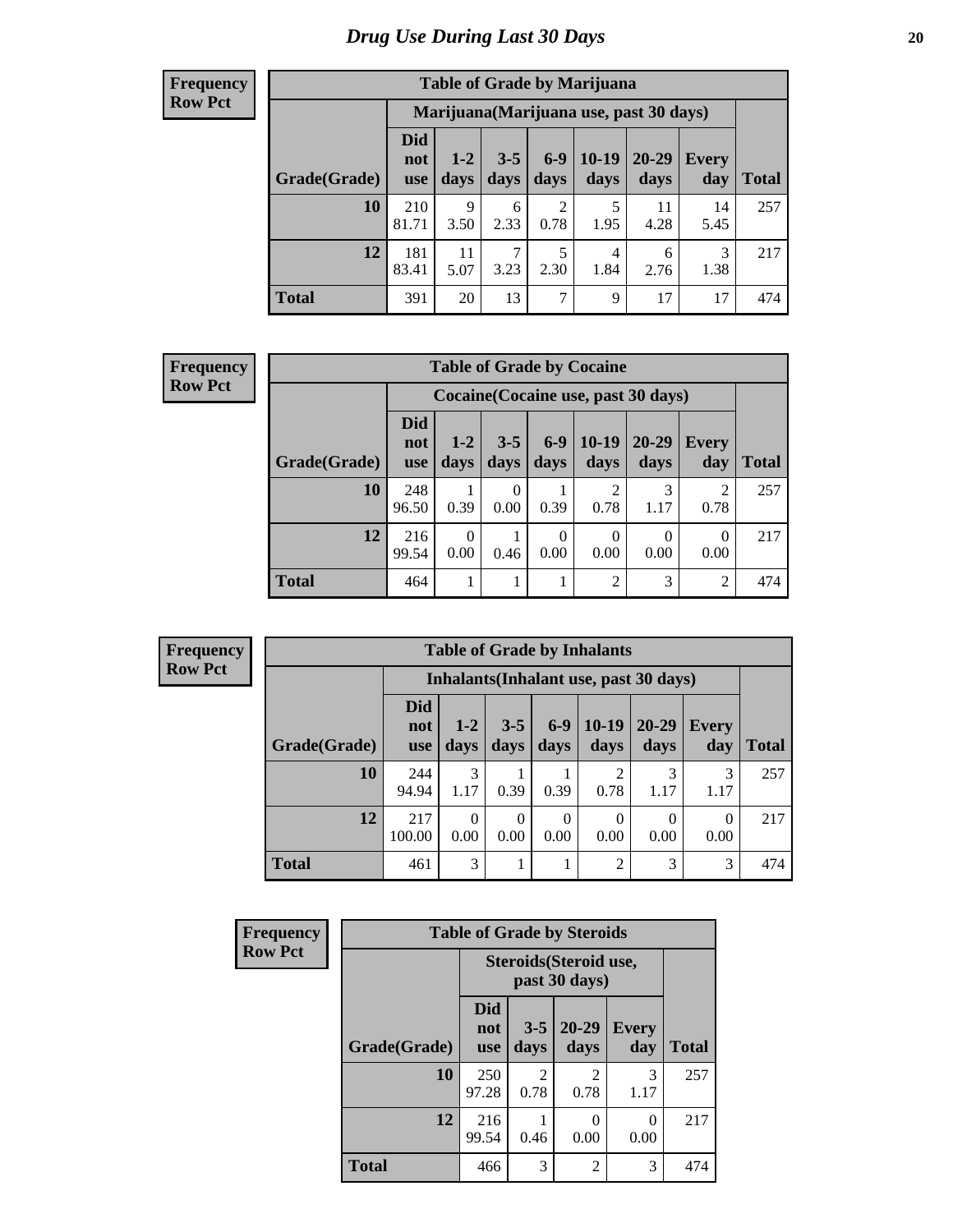# *Drug Use During Last 30 Days* **21**

| <b>Frequency</b> | <b>Table of Grade by Ecstasy</b> |                                        |                 |                  |                   |                     |              |
|------------------|----------------------------------|----------------------------------------|-----------------|------------------|-------------------|---------------------|--------------|
| <b>Row Pct</b>   |                                  | Ecstasy (Ecstasy use,<br>past 30 days) |                 |                  |                   |                     |              |
|                  | Grade(Grade)                     | <b>Did</b><br>not<br><b>use</b>        | $1 - 2$<br>days | $3 - 5$<br>days  | $20 - 29$<br>days | <b>Every</b><br>day | <b>Total</b> |
|                  | 10                               | 248<br>96.50                           | 0.39            | 0.39             | 4<br>1.56         | 3<br>1.17           | 257          |
|                  | 12                               | 216<br>99.54                           | 0.46            | $\Omega$<br>0.00 | 0<br>0.00         | $\Omega$<br>0.00    | 217          |
|                  | <b>Total</b>                     | 464                                    | $\overline{2}$  | 1                | 4                 | 3                   | 474          |

| <b>Frequency</b> |              | <b>Table of Grade by Meth</b>   |                                             |                   |                     |              |  |  |  |
|------------------|--------------|---------------------------------|---------------------------------------------|-------------------|---------------------|--------------|--|--|--|
| <b>Row Pct</b>   |              |                                 | Meth (Methamphetamine use,<br>past 30 days) |                   |                     |              |  |  |  |
|                  | Grade(Grade) | <b>Did</b><br>not<br><b>use</b> | $10-19$<br>days                             | $20 - 29$<br>days | <b>Every</b><br>day | <b>Total</b> |  |  |  |
|                  | 10           | 252<br>98.05                    | 0.39                                        | 0.39              | 3<br>1.17           | 257          |  |  |  |
|                  | 12           | 216<br>99.54                    | 0.46                                        | 0<br>0.00         | 0.00                | 217          |  |  |  |
|                  | <b>Total</b> | 468                             | $\overline{2}$                              |                   | 3                   | 474          |  |  |  |

| <b>Frequency</b> |              | <b>Table of Grade by Hallucinogens</b> |                 |                                                   |                  |                 |                   |                     |              |
|------------------|--------------|----------------------------------------|-----------------|---------------------------------------------------|------------------|-----------------|-------------------|---------------------|--------------|
| <b>Row Pct</b>   |              |                                        |                 | Hallucinogens (Hallucinogen use,<br>past 30 days) |                  |                 |                   |                     |              |
|                  | Grade(Grade) | <b>Did</b><br>not<br><b>use</b>        | $1 - 2$<br>days | $3 - 5$<br>days                                   | $6-9$<br>days    | $10-19$<br>days | $20 - 29$<br>days | <b>Every</b><br>day | <b>Total</b> |
|                  | 10           | 248<br>96.50                           | 1<br>0.39       | 0.39                                              | $\Omega$<br>0.00 | 0.39            | 3<br>1.17         | 3<br>1.17           | 257          |
|                  | 12           | 215<br>99.08                           | 0.46            | 0<br>0.00                                         | 0.46             | 0<br>0.00       | $\Omega$<br>0.00  | $\left($<br>0.00    | 217          |
|                  | <b>Total</b> | 463                                    | 2               | 1                                                 |                  |                 | 3                 | 3                   | 474          |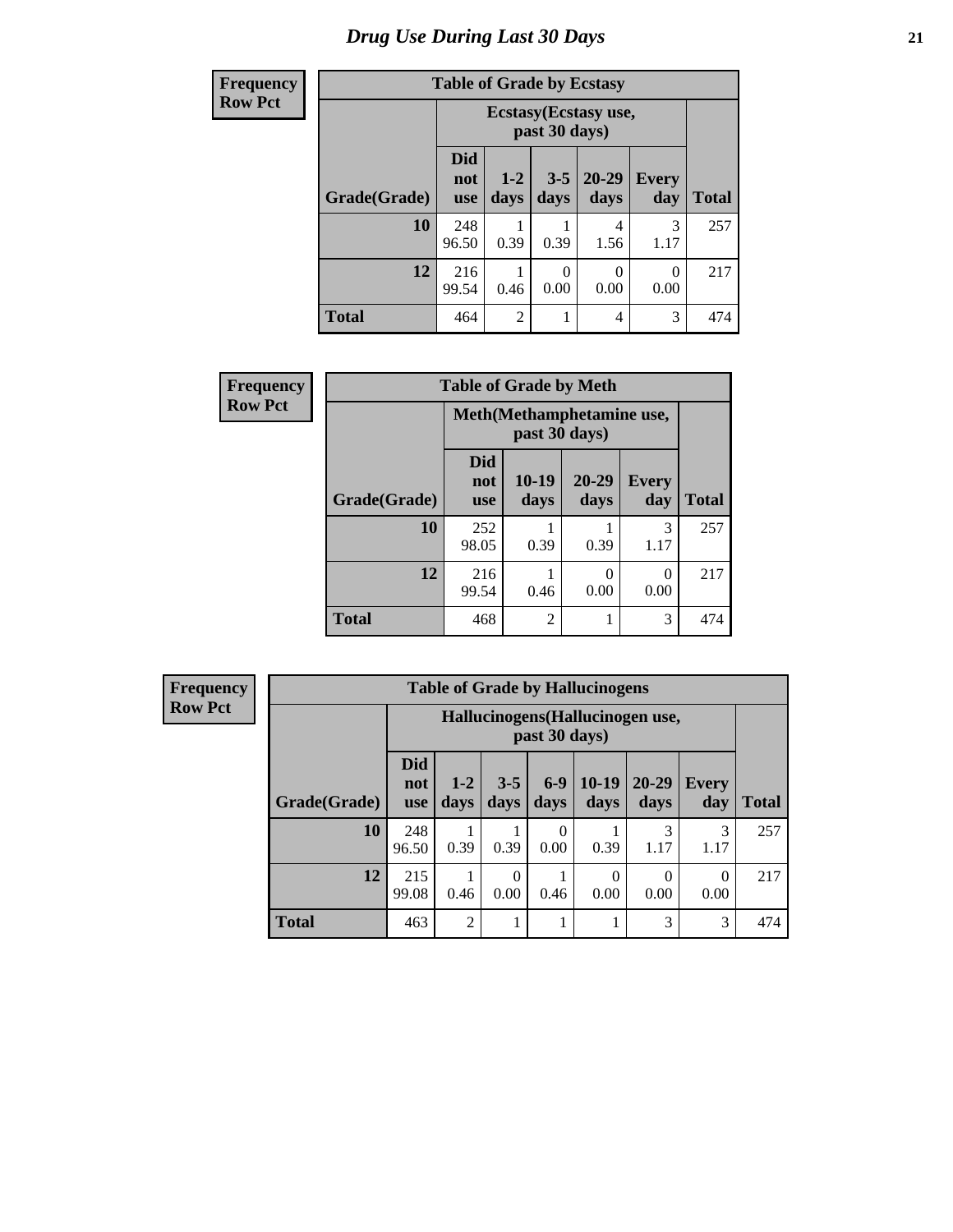#### **Frequency Row Pct**

| <b>Table of Grade by Prescription</b> |                                 |                                                                                |                 |               |                 |                   |              |       |  |  |
|---------------------------------------|---------------------------------|--------------------------------------------------------------------------------|-----------------|---------------|-----------------|-------------------|--------------|-------|--|--|
|                                       |                                 | <b>Prescription</b> (Prescription drugs not<br>prescribed to me, past 30 days) |                 |               |                 |                   |              |       |  |  |
| Grade(Grade)                          | <b>Did</b><br>not<br><b>use</b> | $1 - 2$<br>days                                                                | $3 - 5$<br>days | $6-9$<br>days | $10-19$<br>days | $20 - 29$<br>days | Every<br>day | Total |  |  |
| 10                                    | 226<br>87.94                    | 9<br>3.50                                                                      | 5<br>1.95       | 3<br>1.17     | 5<br>1.95       | 4<br>1.56         | 5<br>1.95    | 257   |  |  |
| 12                                    | 207<br>95.39                    | 0.46                                                                           | 5<br>2.30       | 0.46          | 0.46            | 0.46              | 0.46         | 217   |  |  |
| <b>Total</b>                          | 433                             | 10                                                                             | 10              | 4             | 6               | 5                 | 6            | 474   |  |  |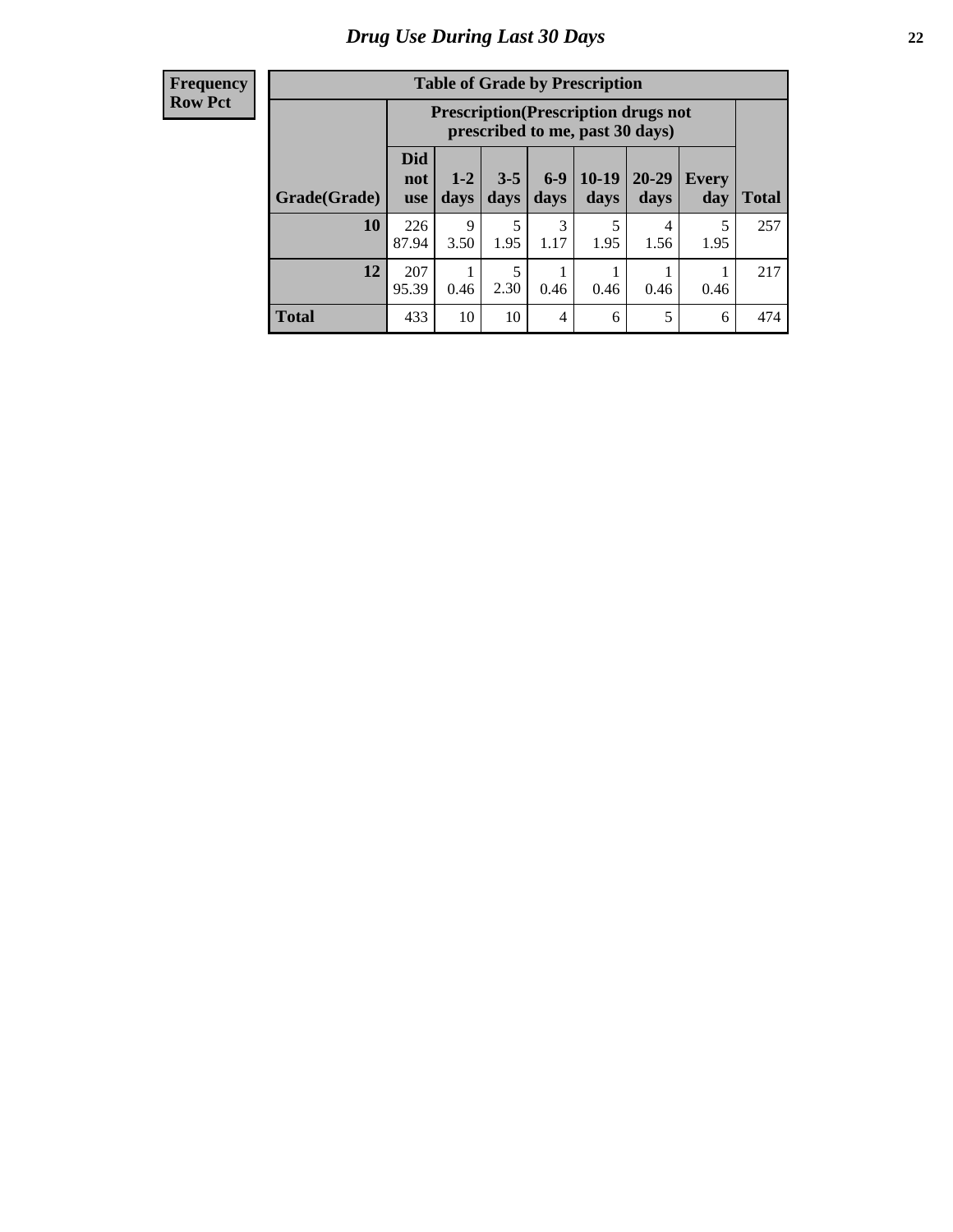| Frequency      | <b>Table of Alcoholease by Grade</b>              |             |                    |     |  |  |
|----------------|---------------------------------------------------|-------------|--------------------|-----|--|--|
| <b>Col Pct</b> | <b>Alcoholease</b> (It is<br>easy to get alcohol) | 10          | Grade(Grade)<br>12 |     |  |  |
|                | <b>Strongly Agree</b>                             | 80<br>31.13 | 82<br>37.79        | 162 |  |  |
|                | <b>Somewhat Agree</b>                             | 95<br>36.96 | 79<br>36.41        | 174 |  |  |
|                | <b>Somewhat Disagree</b>                          | 43<br>16.73 | 32<br>14.75        | 75  |  |  |
|                | <b>Strongly Disagree</b>                          | 39<br>15.18 | 24<br>11.06        | 63  |  |  |
|                | <b>Total</b>                                      | 257         | 217                | 474 |  |  |

| Frequency      | <b>Table of Cigarettesease by Grade</b>                  |                    |              |              |  |  |  |
|----------------|----------------------------------------------------------|--------------------|--------------|--------------|--|--|--|
| <b>Col Pct</b> | Cigarettesease (It is<br>easy to get smoking<br>tobacco) | Grade(Grade)<br>10 | 12           | <b>Total</b> |  |  |  |
|                | <b>Strongly Agree</b>                                    | 133<br>51.75       | 123<br>56.68 | 256          |  |  |  |
|                | <b>Somewhat Agree</b>                                    | 62<br>24.12        | 57<br>26.27  | 119          |  |  |  |
|                | <b>Somewhat Disagree</b>                                 | 27<br>10.51        | 22<br>10.14  | 49           |  |  |  |
|                | <b>Strongly Disagree</b>                                 | 35<br>13.62        | 15<br>6.91   | 50           |  |  |  |
|                | <b>Total</b>                                             | 257                | 217          | 474          |  |  |  |

| Frequency      | <b>Table of Smokelessease by Grade</b>                         |                    |              |              |
|----------------|----------------------------------------------------------------|--------------------|--------------|--------------|
| <b>Col Pct</b> | <b>Smokelessease</b> (It is<br>easy to get chewing<br>tobacco) | Grade(Grade)<br>10 | 12           | <b>Total</b> |
|                | <b>Strongly Agree</b>                                          | 132<br>51.36       | 127<br>58.53 | 259          |
|                | <b>Somewhat Agree</b>                                          | 64<br>24.90        | 57<br>26.27  | 121          |
|                | <b>Somewhat Disagree</b>                                       | 20<br>7.78         | 13<br>5.99   | 33           |
|                | <b>Strongly Disagree</b>                                       | 41<br>15.95        | 20<br>9.22   | 61           |
|                | <b>Total</b>                                                   | 257                | 217          | 474          |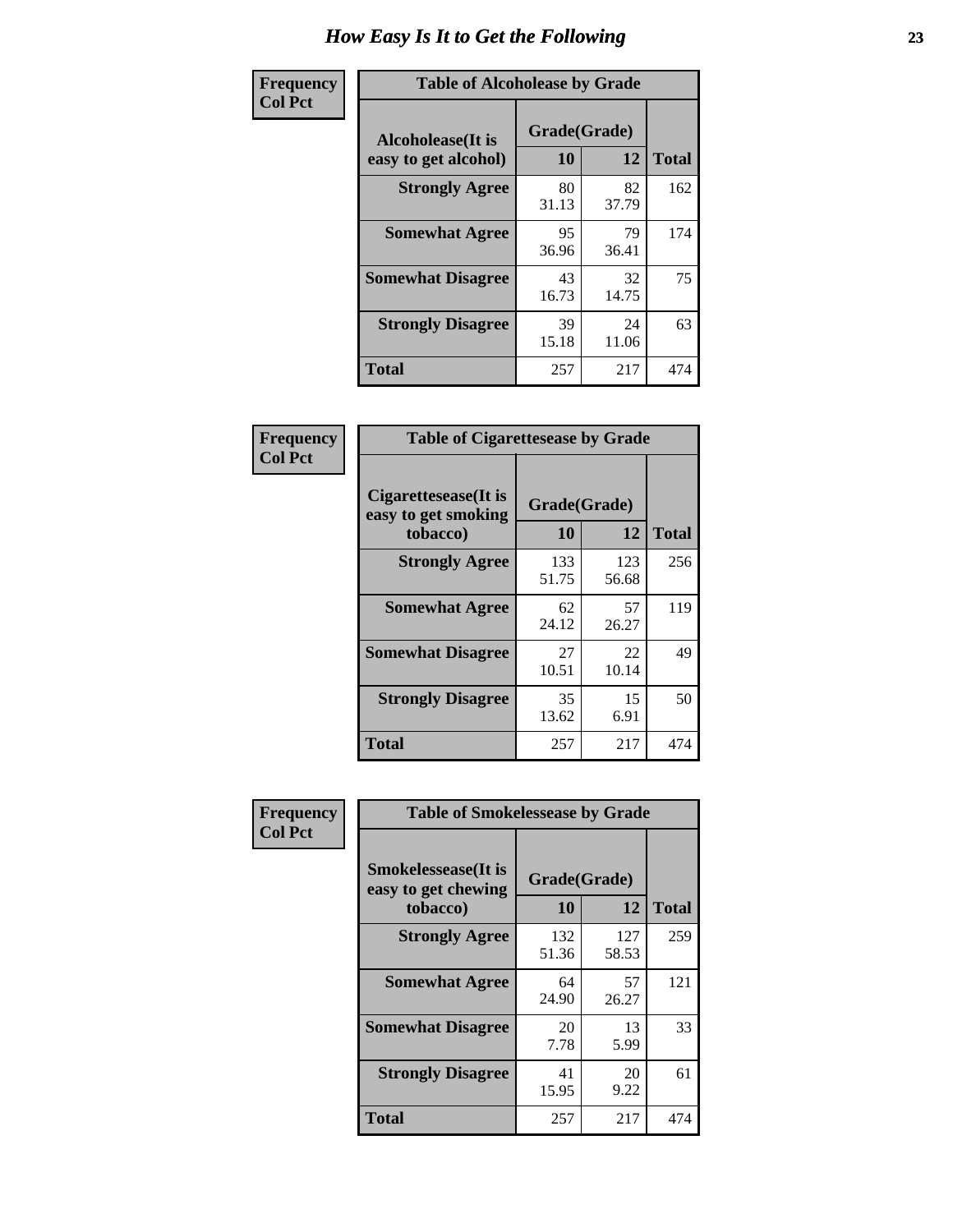| Frequency      | <b>Table of Marijuanaease by Grade</b>           |                    |             |              |  |  |
|----------------|--------------------------------------------------|--------------------|-------------|--------------|--|--|
| <b>Col Pct</b> | Marijuanaease(It is<br>easy to get<br>marijuana) | Grade(Grade)<br>10 | 12          | <b>Total</b> |  |  |
|                | <b>Strongly Agree</b>                            | 89<br>34.63        | 75<br>34.56 | 164          |  |  |
|                | <b>Somewhat Agree</b>                            | 71<br>27.63        | 64<br>29.49 | 135          |  |  |
|                | <b>Somewhat Disagree</b>                         | 42<br>16.34        | 40<br>18.43 | 82           |  |  |
|                | <b>Strongly Disagree</b>                         | 55<br>21.40        | 38<br>17.51 | 93           |  |  |
|                | <b>Total</b>                                     | 257                | 217         | 474          |  |  |

| <b>Table of Cocaineease by Grade</b>              |             |                    |     |  |  |  |  |  |  |  |  |  |
|---------------------------------------------------|-------------|--------------------|-----|--|--|--|--|--|--|--|--|--|
| <b>Cocaineease</b> (It is<br>easy to get cocaine) | 10          | Grade(Grade)<br>12 |     |  |  |  |  |  |  |  |  |  |
| <b>Strongly Agree</b>                             | 34<br>13.23 | 23<br>10.60        | 57  |  |  |  |  |  |  |  |  |  |
| <b>Somewhat Agree</b>                             | 55<br>21.40 | 43<br>19.82        | 98  |  |  |  |  |  |  |  |  |  |
| <b>Somewhat Disagree</b>                          | 74<br>28.79 | 71<br>32.72        | 145 |  |  |  |  |  |  |  |  |  |
| <b>Strongly Disagree</b>                          | 94<br>36.58 | 80<br>36.87        | 174 |  |  |  |  |  |  |  |  |  |
| <b>Total</b>                                      | 257         | 217                | 474 |  |  |  |  |  |  |  |  |  |

| Frequency      | <b>Table of Inhalantsease by Grade</b>                   |             |                    |     |  |  |  |
|----------------|----------------------------------------------------------|-------------|--------------------|-----|--|--|--|
| <b>Col Pct</b> | <b>Inhalantsease</b> (It is<br>easy to get<br>inhalants) | 10          | Grade(Grade)<br>12 |     |  |  |  |
|                | <b>Strongly Agree</b>                                    | 84<br>32.68 | 71<br>32.72        | 155 |  |  |  |
|                | <b>Somewhat Agree</b>                                    | 49<br>19.07 | 52<br>23.96        | 101 |  |  |  |
|                | <b>Somewhat Disagree</b>                                 | 46<br>17.90 | 34<br>15.67        | 80  |  |  |  |
|                | <b>Strongly Disagree</b>                                 | 78<br>30.35 | 60<br>27.65        | 138 |  |  |  |
|                | <b>Total</b>                                             | 257         | 217                | 474 |  |  |  |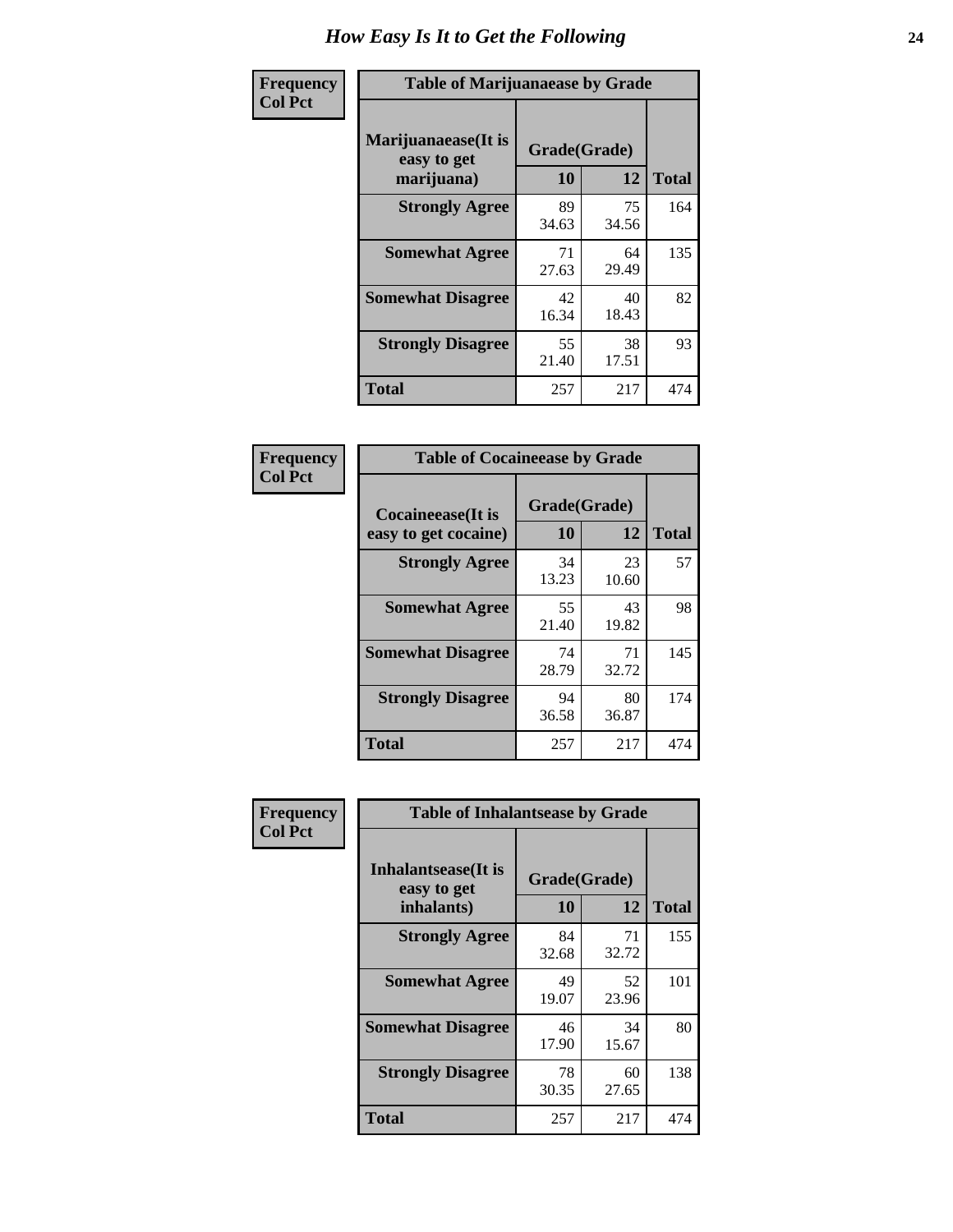| Frequency      | <b>Table of Steroidsease by Grade</b>               |                    |             |              |  |  |  |  |  |  |  |  |
|----------------|-----------------------------------------------------|--------------------|-------------|--------------|--|--|--|--|--|--|--|--|
| <b>Col Pct</b> | <b>Steroidsease</b> (It is<br>easy to get steroids) | Grade(Grade)<br>10 | 12          | <b>Total</b> |  |  |  |  |  |  |  |  |
|                | <b>Strongly Agree</b>                               | 28<br>10.89        | 32<br>14.75 | 60           |  |  |  |  |  |  |  |  |
|                | <b>Somewhat Agree</b>                               | 55<br>21.40        | 51<br>23.50 | 106          |  |  |  |  |  |  |  |  |
|                | <b>Somewhat Disagree</b>                            | 70<br>27.24        | 56<br>25.81 | 126          |  |  |  |  |  |  |  |  |
|                | <b>Strongly Disagree</b>                            | 104<br>40.47       | 78<br>35.94 | 182          |  |  |  |  |  |  |  |  |
|                | <b>Total</b>                                        | 257                | 217         | 474          |  |  |  |  |  |  |  |  |

| Frequency      | <b>Table of Ecstasyease by Grade</b>              |                           |             |              |  |  |  |  |  |  |  |  |
|----------------|---------------------------------------------------|---------------------------|-------------|--------------|--|--|--|--|--|--|--|--|
| <b>Col Pct</b> | <b>Ecstasyease</b> (It is<br>easy to get ecstasy) | Grade(Grade)<br><b>10</b> | 12          | <b>Total</b> |  |  |  |  |  |  |  |  |
|                | <b>Strongly Agree</b>                             | 29<br>11.28               | 23<br>10.60 | 52           |  |  |  |  |  |  |  |  |
|                | <b>Somewhat Agree</b>                             | 58<br>22.57               | 45<br>20.74 | 103          |  |  |  |  |  |  |  |  |
|                | <b>Somewhat Disagree</b>                          | 60<br>23.35               | 54<br>24.88 | 114          |  |  |  |  |  |  |  |  |
|                | <b>Strongly Disagree</b>                          | 110<br>42.80              | 95<br>43.78 | 205          |  |  |  |  |  |  |  |  |
|                | <b>Total</b>                                      | 257                       | 217         | 474          |  |  |  |  |  |  |  |  |

| <b>Frequency</b> | <b>Table of Methease by Grade</b>                          |                    |              |     |
|------------------|------------------------------------------------------------|--------------------|--------------|-----|
| <b>Col Pct</b>   | <b>Methease</b> (It is easy<br>to get<br>methamphetamines) | Grade(Grade)<br>10 | <b>Total</b> |     |
|                  | <b>Strongly Agree</b>                                      | 30<br>11.67        | 25<br>11.52  | 55  |
|                  | <b>Somewhat Agree</b>                                      | 47<br>18.29        | 40<br>18.43  | 87  |
|                  | <b>Somewhat Disagree</b>                                   | 59<br>22.96        | 55<br>25.35  | 114 |
|                  | <b>Strongly Disagree</b>                                   | 121<br>47.08       | 97<br>44.70  | 218 |
|                  | <b>Total</b>                                               | 257                | 217          | 474 |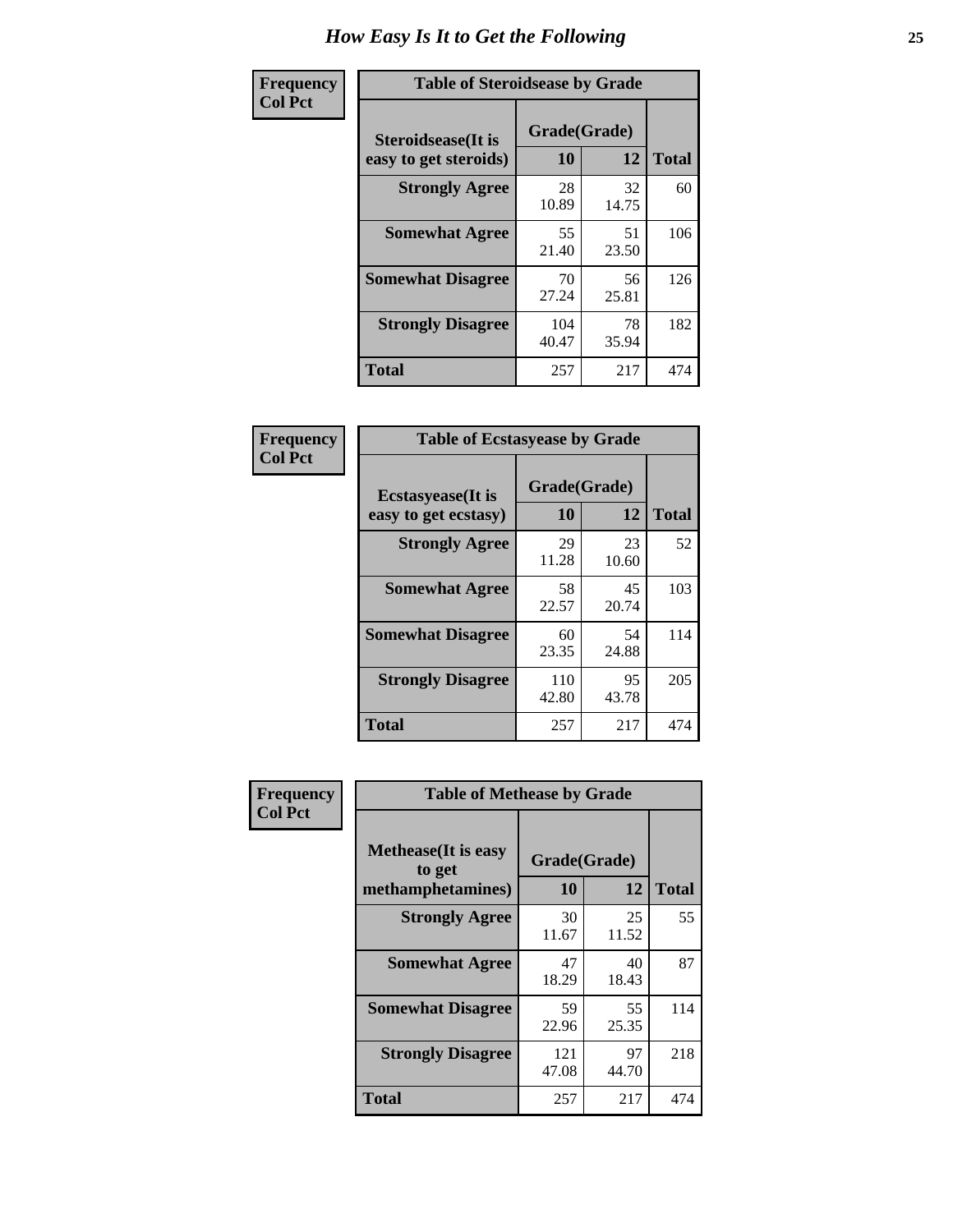| <b>Frequency</b> | <b>Table of Hallucinogensease by Grade</b>                |                    |             |              |  |  |  |  |  |  |  |  |
|------------------|-----------------------------------------------------------|--------------------|-------------|--------------|--|--|--|--|--|--|--|--|
| <b>Col Pct</b>   | Hallucinogensease(It)<br>is easy to get<br>hallucinogens) | Grade(Grade)<br>10 | 12          | <b>Total</b> |  |  |  |  |  |  |  |  |
|                  | <b>Strongly Agree</b>                                     | 34<br>13.23        | 25<br>11.52 | 59           |  |  |  |  |  |  |  |  |
|                  | <b>Somewhat Agree</b>                                     | 44<br>17.12        | 43<br>19.82 | 87           |  |  |  |  |  |  |  |  |
|                  | <b>Somewhat Disagree</b>                                  | 63<br>24.51        | 54<br>24.88 | 117          |  |  |  |  |  |  |  |  |
|                  | <b>Strongly Disagree</b>                                  | 116<br>45.14       | 95<br>43.78 | 211          |  |  |  |  |  |  |  |  |
|                  | <b>Total</b>                                              | 257                | 217         | 474          |  |  |  |  |  |  |  |  |

| Frequency<br>  Col Pct |
|------------------------|
|                        |

г

| <b>Table of Prescriptionease by Grade</b>                                                |              |             |              |  |  |  |  |  |  |  |  |
|------------------------------------------------------------------------------------------|--------------|-------------|--------------|--|--|--|--|--|--|--|--|
| <b>Prescriptionease</b> (It<br>is easy to get<br>prescription drugs<br>not prescribed to | Grade(Grade) |             |              |  |  |  |  |  |  |  |  |
| me)                                                                                      | 10           | 12          | <b>Total</b> |  |  |  |  |  |  |  |  |
| <b>Strongly Agree</b>                                                                    | 122<br>47.47 | 96<br>44.24 | 218          |  |  |  |  |  |  |  |  |
| <b>Somewhat Agree</b>                                                                    | 46<br>17.90  | 62<br>28.57 | 108          |  |  |  |  |  |  |  |  |
| <b>Somewhat Disagree</b>                                                                 | 29<br>11.28  | 20<br>9.22  | 49           |  |  |  |  |  |  |  |  |
| <b>Strongly Disagree</b>                                                                 | 60<br>23.35  | 39<br>17.97 | 99           |  |  |  |  |  |  |  |  |
| <b>Total</b>                                                                             | 257          | 217         | 474          |  |  |  |  |  |  |  |  |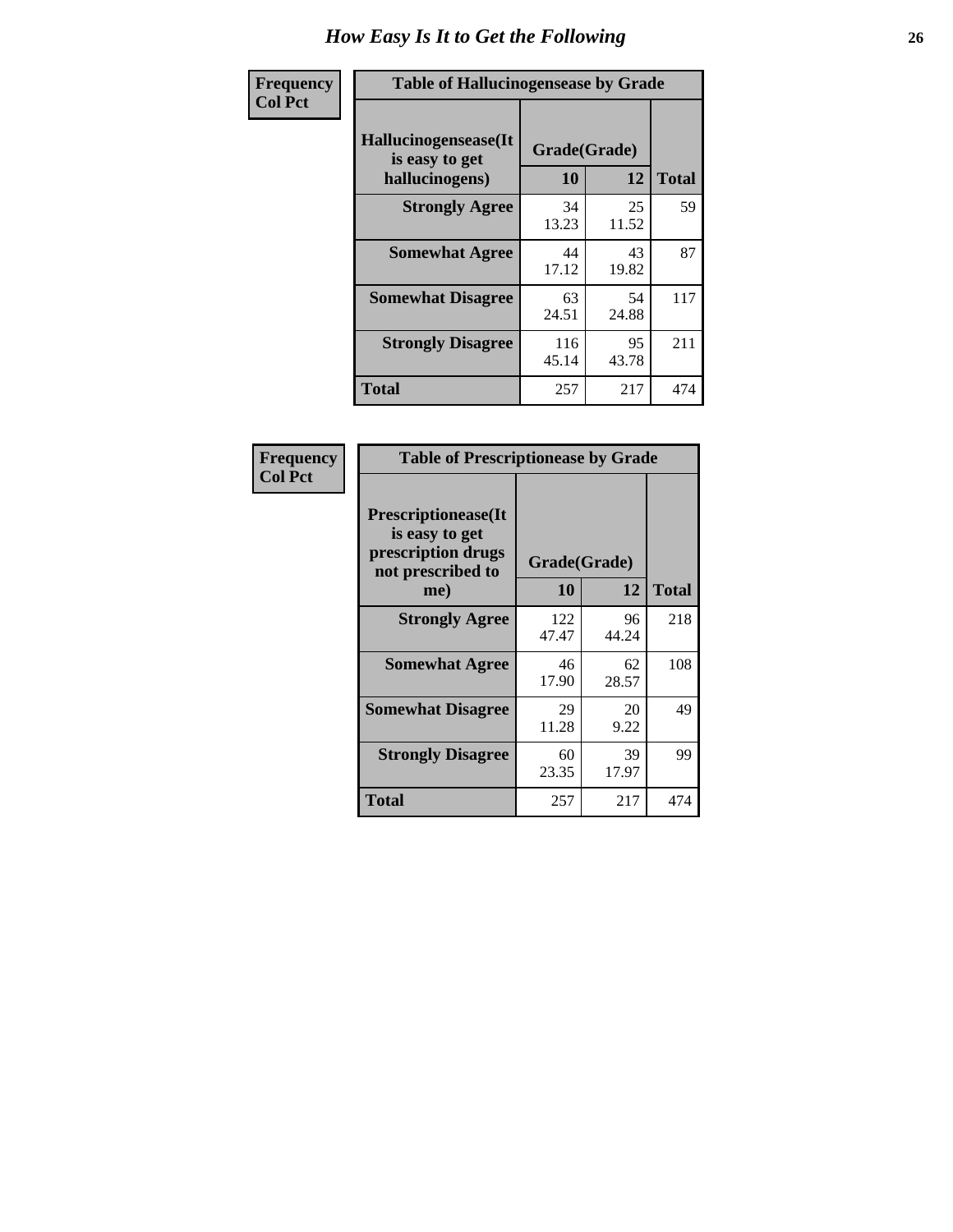*Age at Onset of Use* **27** *Results for "Age at Onset of Use" questions exclude students who said they did not use that substance*

| <b>Frequency</b> |                        |             |                                                  |           |                | <b>Table of Grade by Alcoholinit</b> |             |             |             |             |                      |              |
|------------------|------------------------|-------------|--------------------------------------------------|-----------|----------------|--------------------------------------|-------------|-------------|-------------|-------------|----------------------|--------------|
| <b>Row Pct</b>   |                        |             | Alcoholinit (I started using alcohol when I was) |           |                |                                      |             |             |             |             |                      |              |
|                  | Grade(Grade)   younger | <b>8 or</b> | 9                                                | 10        | 11             | 12                                   | 13          | 14          | 15          | <b>16</b>   | 17                   | <b>Total</b> |
|                  | 10                     | 8<br>7.55   | 4.72                                             | 9<br>8.49 | 3<br>2.83      | 12<br>11.32                          | 17<br>16.04 | 27<br>25.47 | 21<br>19.81 | 4<br>3.77   | $\mathbf{0}$<br>0.00 | 106          |
|                  | 12                     | 0.94        | 3<br>2.83                                        | 0.94      | 0.94           | 3<br>2.83                            | 7<br>6.60   | 14<br>13.21 | 23<br>21.70 | 33<br>31.13 | 20<br>18.87          | 106          |
|                  | <b>Total</b>           | 9           | 8                                                | 10        | $\overline{4}$ | 15                                   | 24          | 41          | 44          | 37          | 20                   | 212          |
|                  |                        |             |                                                  |           |                | Frequency Missing $= 262$            |             |             |             |             |                      |              |

#### **Frequency Row Pct**

|              | <b>Table of Grade by Cigarettesinit</b>              |           |           |           |             |                           |             |             |             |             |                       |              |  |  |
|--------------|------------------------------------------------------|-----------|-----------|-----------|-------------|---------------------------|-------------|-------------|-------------|-------------|-----------------------|--------------|--|--|
|              | Cigarettesinit(I started smoking tobacco when I was) |           |           |           |             |                           |             |             |             |             |                       |              |  |  |
| Grade(Grade) | 8 or<br>vounger                                      | 9         | 10        | 11        | 12          | 13                        | 14          | 15          | 16          | 17          | <b>18 or</b><br>older | <b>Total</b> |  |  |
| 10           | 6<br>7.14                                            | 4<br>4.76 | 4<br>4.76 | 4<br>4.76 | 14<br>16.67 | 16<br>19.05               | 15<br>17.86 | 17<br>20.24 | 4<br>4.76   | 0<br>0.00   | $\Omega$<br>0.00      | 84           |  |  |
| 12           | $\overline{2}$<br>2.86                               | 1.43      | 7.14      | 1.43      | 6<br>8.57   | 4<br>5.71                 | Q<br>12.86  | 7<br>10.00  | 15<br>21.43 | 16<br>22.86 | 4<br>5.71             | 70           |  |  |
| Total        | 8                                                    | 5         | 9         | 5         | 20          | 20                        | 24          | 24          | 19          | 16          | $\overline{4}$        | 154          |  |  |
|              |                                                      |           |           |           |             | Frequency Missing $= 320$ |             |             |             |             |                       |              |  |  |

**Frequency Row Pct**

| <b>Table of Grade by Smokelessinit</b> |                                                     |                               |           |           |                           |            |             |             |            |                  |                       |              |  |
|----------------------------------------|-----------------------------------------------------|-------------------------------|-----------|-----------|---------------------------|------------|-------------|-------------|------------|------------------|-----------------------|--------------|--|
|                                        | Smokelessinit(I started chewing tobacco when I was) |                               |           |           |                           |            |             |             |            |                  |                       |              |  |
| $ $ Grade(Grade) $ $                   | 8 or<br>younger                                     | 9                             | 10        | 11        | 12                        | 13         | <b>14</b>   | <b>15</b>   | <b>16</b>  | 17               | <b>18 or</b><br>older | <b>Total</b> |  |
| 10                                     | 3<br>5.66                                           | 4<br>7.55                     | 4<br>7.55 | 3<br>5.66 | 8<br>15.09                | 7<br>13.21 | 10<br>18.87 | 13<br>24.53 | 1.89       | $\theta$<br>0.00 | $\theta$<br>0.00      | 53           |  |
| 12                                     | 3<br>13.04                                          | $\Omega$<br>0.00 <sub>l</sub> | 4.35      | 2<br>8.70 | 4.35                      | 4.35       | 8.70        | 3<br>13.04  | 7<br>30.43 | 2<br>8.70        | 4.35                  | 23           |  |
| Total                                  | 6                                                   | 4                             | 5         | 5         | 9                         | 8          | 12          | 16          | 8          | 2                |                       | 76           |  |
|                                        |                                                     |                               |           |           | Frequency Missing $=$ 398 |            |             |             |            |                  |                       |              |  |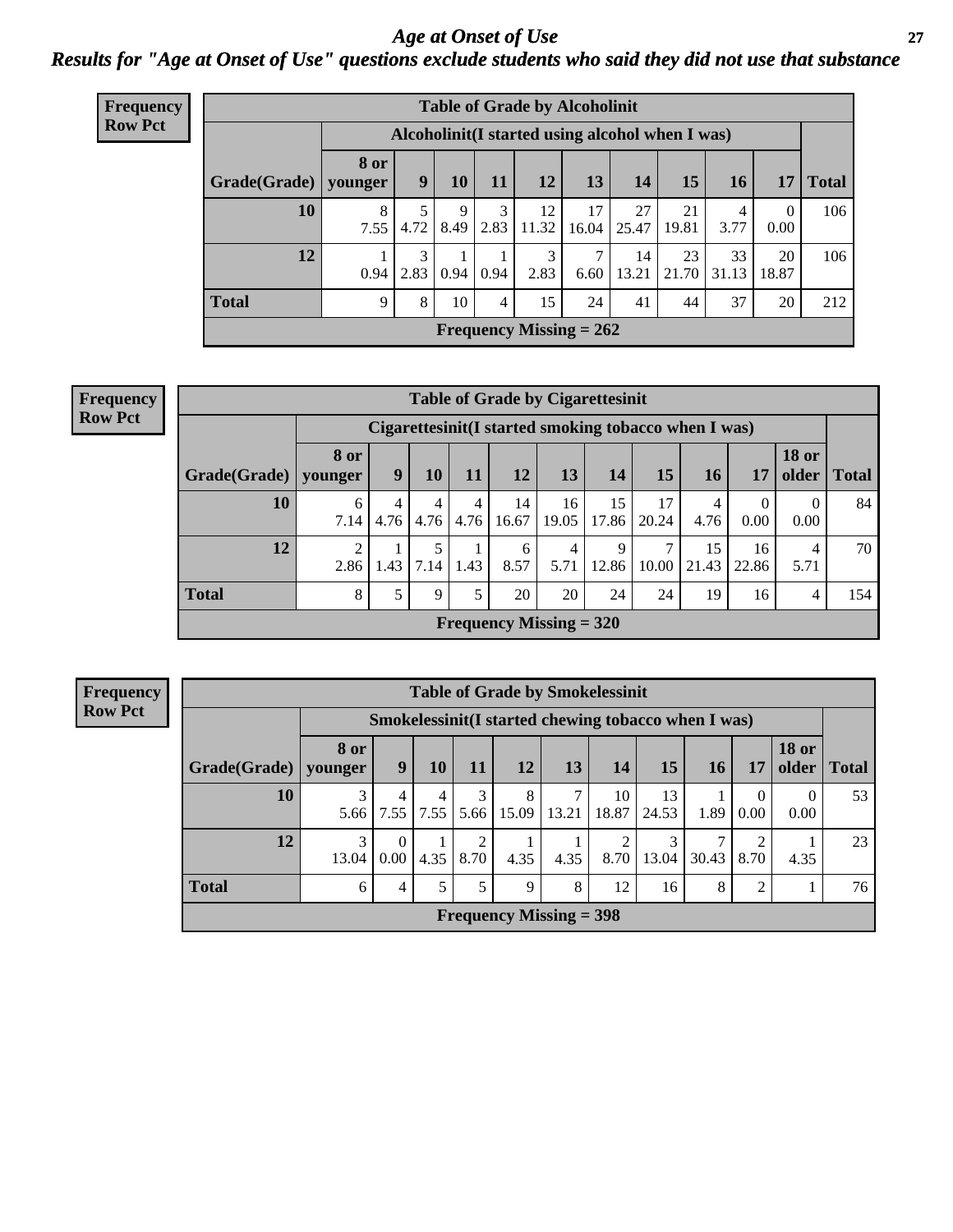#### *Age at Onset of Use* **28**

*Results for "Age at Onset of Use" questions exclude students who said they did not use that substance*

| <b>Frequency</b> |                        |                                                      |      |                  |                        |             | <b>Table of Grade by Marijuanainit</b> |             |             |             |                        |              |
|------------------|------------------------|------------------------------------------------------|------|------------------|------------------------|-------------|----------------------------------------|-------------|-------------|-------------|------------------------|--------------|
| <b>Row Pct</b>   |                        | Marijuanainit (I started using marijuana when I was) |      |                  |                        |             |                                        |             |             |             |                        |              |
|                  | Grade(Grade)   younger | <b>8 or</b>                                          | 9    | 10               | 11                     | 12          | 13                                     | 14          | 15          | 16          | 17                     | <b>Total</b> |
|                  | 10                     | 7.69                                                 | 3.08 | 3.08             | $\overline{4}$<br>6.15 | 10<br>15.38 | 14<br>21.54                            | 14<br>21.54 | 12<br>18.46 | 3.08        | $\theta$<br>0.00       | 65           |
|                  | 12                     | 1.72                                                 | 0    | 2<br>$0.00$ 3.45 | 1.72                   | 2<br>3.45   | 12.07                                  | 7<br>12.07  | 12<br>20.69 | 19<br>32.76 | $\mathcal{I}$<br>12.07 | 58           |
|                  | <b>Total</b>           | 6                                                    | 2    | 4                | 5                      | 12          | 21                                     | 21          | 24          | 21          | 7                      | 123          |
|                  |                        |                                                      |      |                  |                        |             | Frequency Missing $= 351$              |             |             |             |                        |              |

| <b>Frequency</b> |                                | <b>Table of Grade by Cocaineinit</b>               |                  |       |                |                  |                 |            |              |  |
|------------------|--------------------------------|----------------------------------------------------|------------------|-------|----------------|------------------|-----------------|------------|--------------|--|
| <b>Row Pct</b>   |                                | Cocaine in it (I started using cocaine when I was) |                  |       |                |                  |                 |            |              |  |
|                  | Grade(Grade)   younger         | <b>8 or</b>                                        | 9                | 12    | 13             | 14'              | 15 <sup>1</sup> | 16         | <b>Total</b> |  |
|                  | 10                             | 20.00                                              | 10.00            | 10.00 | 10.00          | 10.00            | 3<br>30.00      | 10.00      | 10           |  |
|                  | 12                             | $\Omega$<br>0.00                                   | $\Omega$<br>0.00 | 0.00  | 16.67          | $\theta$<br>0.00 | 16.67           | 4<br>66.67 | 6            |  |
|                  | <b>Total</b>                   | $\overline{2}$                                     |                  |       | $\mathfrak{D}$ |                  | 4               | 5          | 16           |  |
|                  | <b>Frequency Missing = 458</b> |                                                    |                  |       |                |                  |                 |            |              |  |

| <b>Frequency</b> | <b>Table of Grade by Inhalantsinit</b>     |            |                  |                        |                      |                           |                         |       |                                                      |                  |              |
|------------------|--------------------------------------------|------------|------------------|------------------------|----------------------|---------------------------|-------------------------|-------|------------------------------------------------------|------------------|--------------|
| <b>Row Pct</b>   |                                            |            |                  |                        |                      |                           |                         |       | Inhalantsinit (I started using inhalants when I was) |                  |              |
|                  | Grade(Grade)   younger                     | 8 or       | 9                | 10                     | 12                   | 13                        | <b>14</b>               | 15    | <b>16</b>                                            | 17               | <b>Total</b> |
|                  | 10                                         | 4<br>18.18 | 4.55             | $\mathfrak{D}$<br>9.09 | 4.55                 | 13.64                     | $\overline{4}$<br>18.18 | 31.82 | 0.00                                                 | $\left($<br>0.00 | 22           |
|                  | 12                                         | 0.00       | $\Omega$<br>0.00 | $\Omega$<br>0.00       | $\theta$<br>$0.00\,$ | 25.00                     | $\theta$<br>0.00        | 0.00  | 25.00                                                | 50.00            | 4            |
|                  | <b>Total</b><br>2<br>⇁<br>2<br>4<br>4<br>4 |            |                  |                        |                      |                           |                         |       |                                                      | 26               |              |
|                  |                                            |            |                  |                        |                      | Frequency Missing $= 448$ |                         |       |                                                      |                  |              |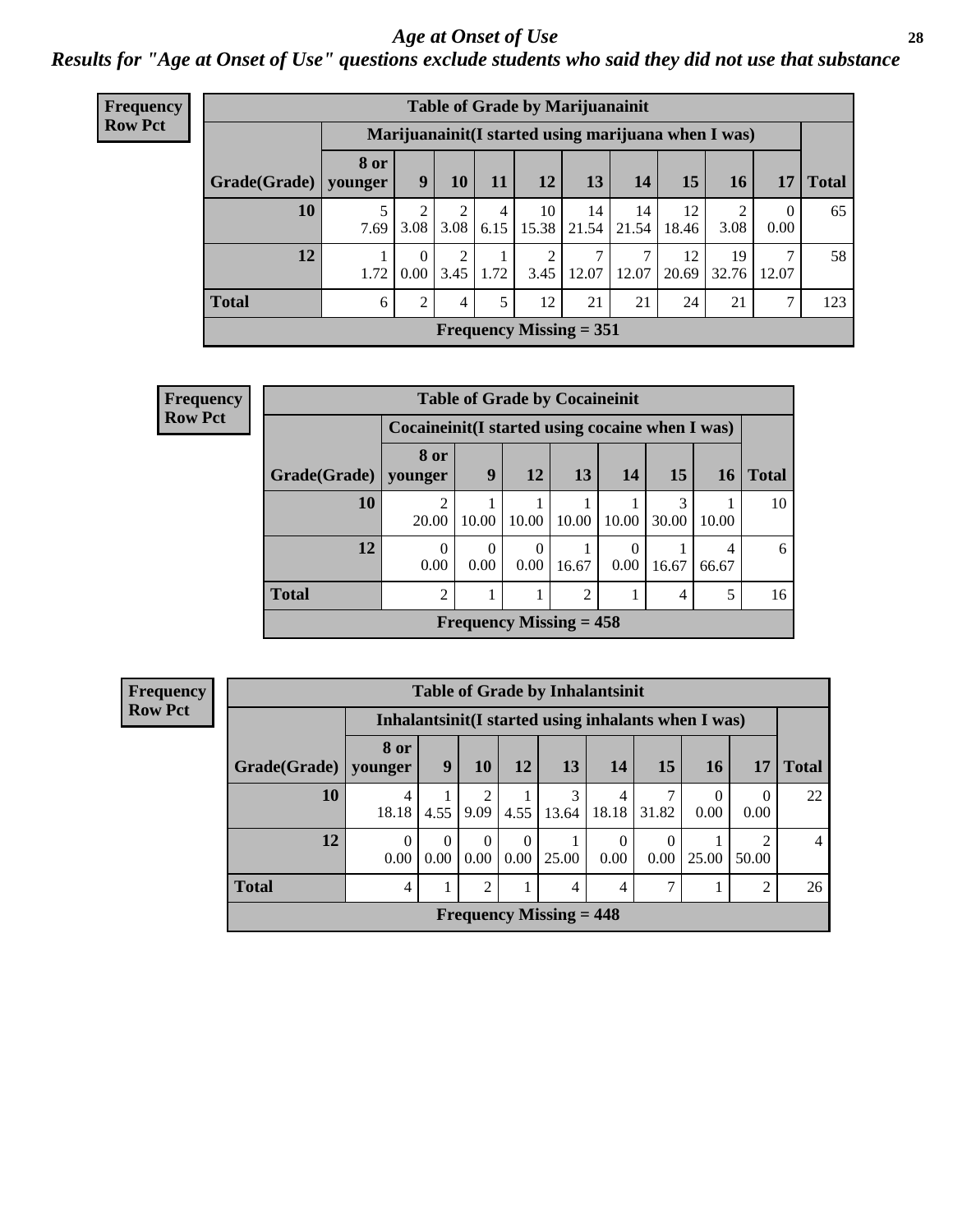#### *Age at Onset of Use* **29**

### *Results for "Age at Onset of Use" questions exclude students who said they did not use that substance*

| Frequency      | <b>Table of Grade by Steroidsinit</b> |                           |                  |                         |                                      |           |                |  |  |
|----------------|---------------------------------------|---------------------------|------------------|-------------------------|--------------------------------------|-----------|----------------|--|--|
| <b>Row Pct</b> |                                       |                           |                  | steroids when I was)    | <b>Steroidsinit (I started using</b> |           |                |  |  |
|                | Grade(Grade)                          | 8 or<br>vounger           | <b>12</b>        | 13                      | 15                                   | 17        | <b>Total</b>   |  |  |
|                | 10                                    | $\overline{2}$<br>33.33   | 16.67            | $\overline{c}$<br>33.33 | 16.67                                | 0<br>0.00 | 6              |  |  |
|                | 12                                    | $\Omega$<br>0.00          | $\theta$<br>0.00 | 50.00                   | 0.00                                 | 50.00     | $\mathfrak{D}$ |  |  |
|                | <b>Total</b>                          | $\overline{2}$            |                  | 3                       |                                      |           | 8              |  |  |
|                |                                       | Frequency Missing $= 466$ |                  |                         |                                      |           |                |  |  |

| <b>Frequency</b> |              | <b>Table of Grade by Ecstasyinit</b>             |                  |                           |                  |                  |                         |                         |       |              |
|------------------|--------------|--------------------------------------------------|------------------|---------------------------|------------------|------------------|-------------------------|-------------------------|-------|--------------|
| <b>Row Pct</b>   |              | Ecstasyinit (I started using ecstasy when I was) |                  |                           |                  |                  |                         |                         |       |              |
|                  | Grade(Grade) | 8 or<br>younger                                  | <b>11</b>        | <b>12</b>                 | 13               | 14               | 15                      | <b>16</b>               |       | <b>Total</b> |
|                  | 10           | 2<br>15.38                                       | 7.69             | 3<br>23.08                | 7.69             | 7.69             | 4<br>30.77              | 7.69                    | 0.00  | 13           |
|                  | 12           | 0<br>0.00                                        | $\theta$<br>0.00 | $\theta$<br>0.00          | $\Omega$<br>0.00 | $\Omega$<br>0.00 | $\overline{2}$<br>28.57 | $\mathfrak{D}$<br>28.57 | 42.86 | 7            |
|                  | <b>Total</b> | $\overline{2}$                                   |                  | 3                         |                  |                  | 6                       | 3                       | 3     | 20           |
|                  |              |                                                  |                  | Frequency Missing $= 454$ |                  |                  |                         |                         |       |              |

| Frequency      |                                     | <b>Table of Grade by Methinit</b>                           |                         |       |                  |              |  |
|----------------|-------------------------------------|-------------------------------------------------------------|-------------------------|-------|------------------|--------------|--|
| <b>Row Pct</b> |                                     | <b>Methinit</b> (I started using<br>methamphetamines when I | was)                    |       |                  |              |  |
|                | Grade(Grade)                        | 8 or<br>younger                                             | 12                      | 15    | 16               | <b>Total</b> |  |
|                | 10                                  | 40.00                                                       | $\mathfrak{D}$<br>40.00 | 20.00 | $\Omega$<br>0.00 | 5            |  |
|                | 12                                  | $\mathbf{\Omega}$<br>0.00                                   | 0.00                    | 0.00  | 100.00           |              |  |
|                | <b>Total</b><br>2<br>$\overline{2}$ |                                                             |                         |       |                  |              |  |
|                |                                     | Frequency Missing $= 468$                                   |                         |       |                  |              |  |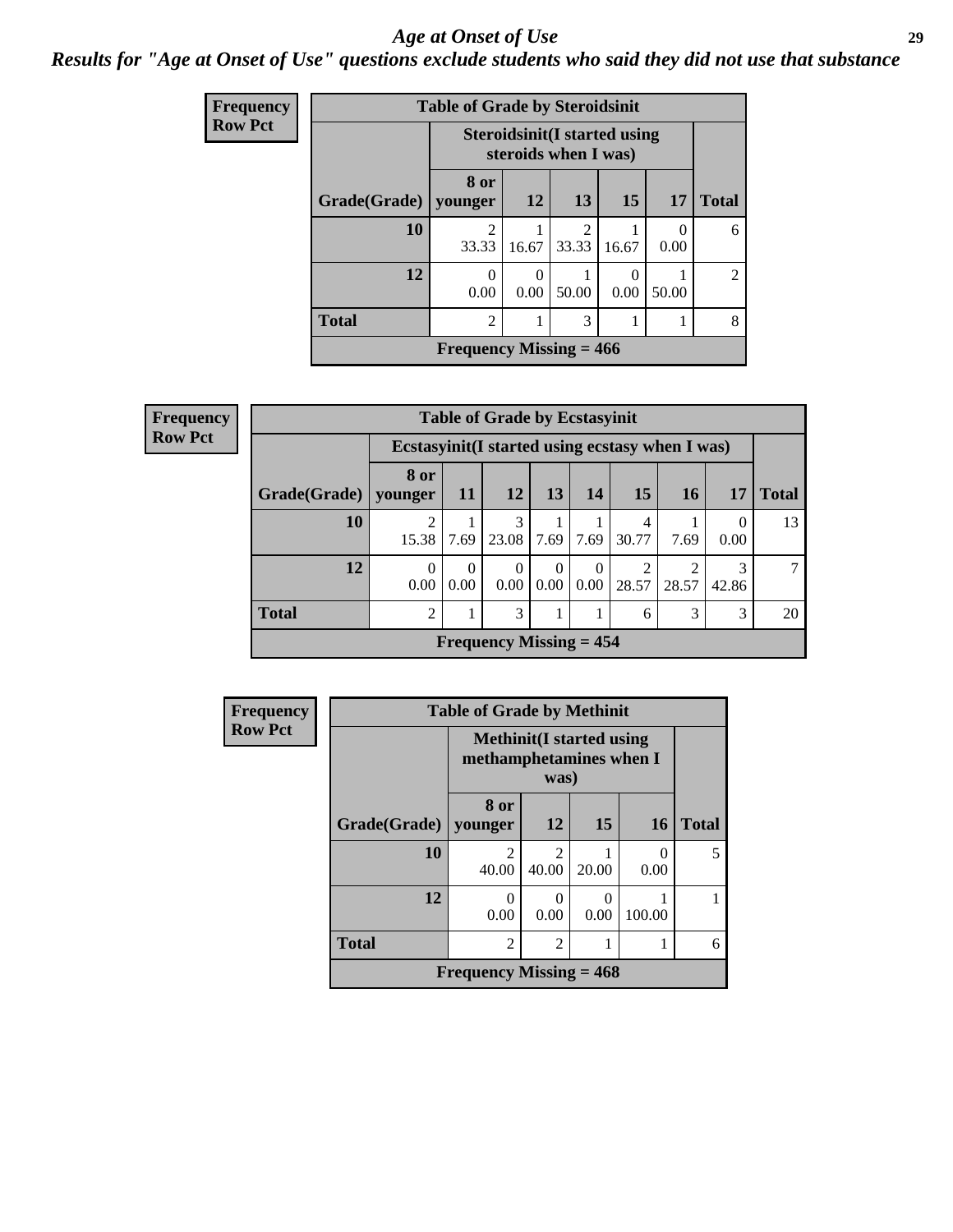#### Age at Onset of Use **30**

### *Results for "Age at Onset of Use" questions exclude students who said they did not use that substance*

| <b>Frequency</b> |                        | <b>Table of Grade by Hallucinogensinit</b>             |                  |                  |                      |                  |                                |            |                         |                       |              |  |  |
|------------------|------------------------|--------------------------------------------------------|------------------|------------------|----------------------|------------------|--------------------------------|------------|-------------------------|-----------------------|--------------|--|--|
| <b>Row Pct</b>   |                        | Hallucinogensinit(I started using hallucinogens when I |                  |                  |                      | was)             |                                |            |                         |                       |              |  |  |
|                  | Grade(Grade)   younger | 8 or                                                   | 9                | 11               | 13                   | 14               | 15                             | 16         | 17                      | <b>18 or</b><br>older | <b>Total</b> |  |  |
|                  | 10                     | 3<br>27.27                                             | 9.09             | 9.09             | 9.09                 | 9.09             | $\overline{c}$<br>18.18        | ↑<br>18.18 | $\Omega$<br>0.00        | $\theta$<br>0.00      | 11           |  |  |
|                  | 12                     | $\Omega$<br>0.00                                       | $\Omega$<br>0.00 | $\Omega$<br>0.00 | $\Omega$<br>$0.00\,$ | $\Omega$<br>0.00 | 14.29                          | 3<br>42.86 | $\overline{2}$<br>28.57 | 14.29                 | ⇁            |  |  |
|                  | <b>Total</b>           | 3                                                      | T                |                  |                      |                  | 3                              | 5          | $\overline{2}$          |                       | 18           |  |  |
|                  |                        |                                                        |                  |                  |                      |                  | <b>Frequency Missing = 456</b> |            |                         |                       |              |  |  |

| <b>Frequency</b> |              | <b>Table of Grade by Prescriptioninit</b> |                                                                                         |                  |                  |                                   |       |             |            |                 |                  |                               |    |  |
|------------------|--------------|-------------------------------------------|-----------------------------------------------------------------------------------------|------------------|------------------|-----------------------------------|-------|-------------|------------|-----------------|------------------|-------------------------------|----|--|
| <b>Row Pct</b>   |              |                                           | Prescriptioninit(I started using prescription drugs not prescribed to<br>me when I was) |                  |                  |                                   |       |             |            |                 |                  |                               |    |  |
|                  | Grade(Grade) | <b>8 or</b><br>younger                    | 9                                                                                       | 10               | 11               | 12                                | 13    | 14          | 15         | 16 <sup>1</sup> | 17               | <b>18 or</b><br>older   Total |    |  |
|                  | 10           | 4<br>8.70                                 |                                                                                         |                  | 4                | 8<br>$2.17$   2.17   8.70   17.39 | 15.22 | 12<br>26.09 | 8<br>17.39 | 2.17            | $\theta$<br>0.00 | $\Omega$<br>0.00              | 46 |  |
|                  | 12           | 3.57                                      |                                                                                         | $0.00 \mid 3.57$ | $\left($<br>0.00 | 3.57                              | 7.14  | 3.57        | 3<br>10.71 | 13<br>46.43     | 17.86            | 3.57                          | 28 |  |
|                  | <b>Total</b> | 5                                         |                                                                                         | ◠                | 4                | 9                                 | 9     | 13          | 11         | 14              |                  |                               | 74 |  |

**Frequency Missing = 400**

46

28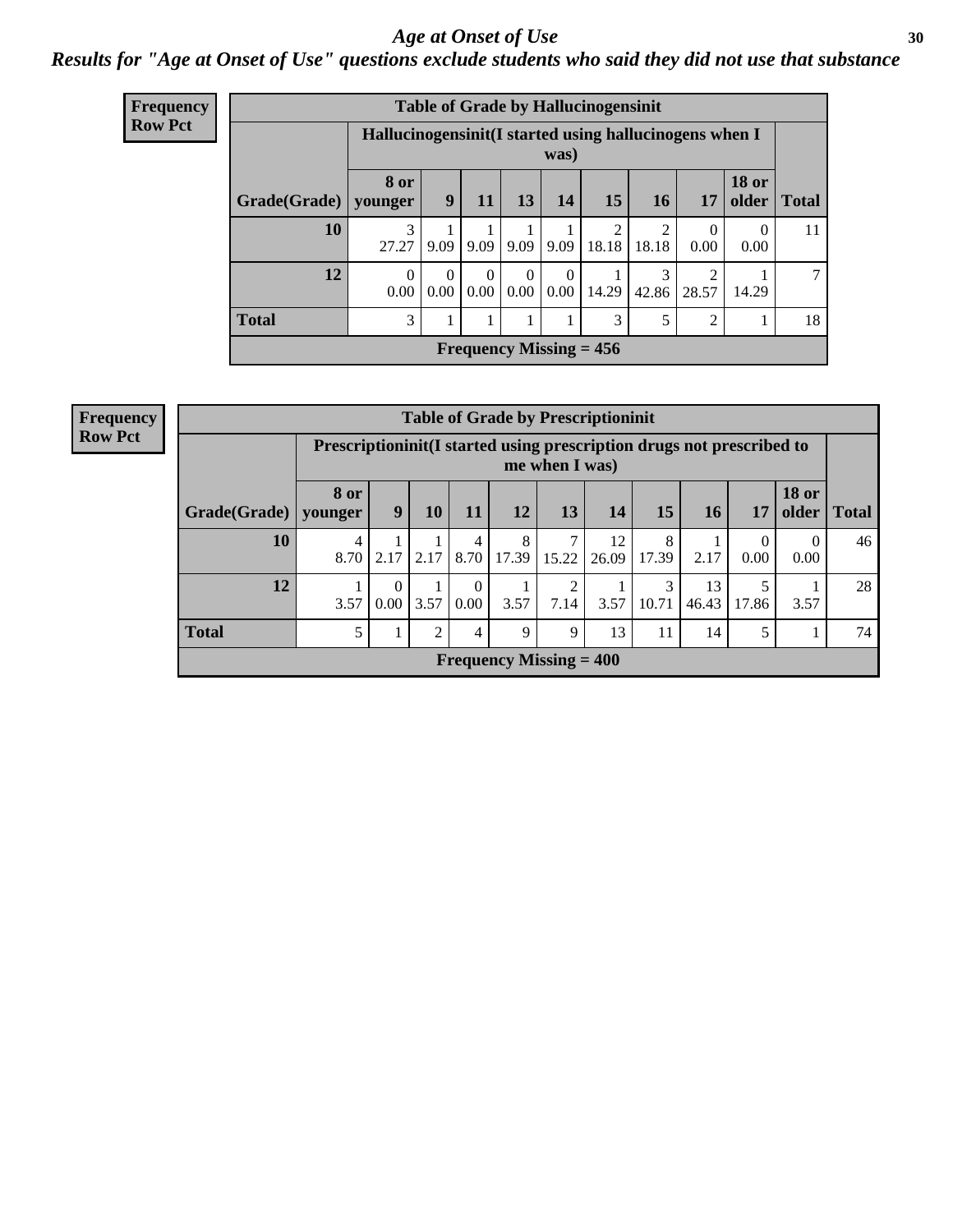| Frequency      | <b>Table of Alcoholharm by Grade</b>          |                    |             |              |  |  |  |
|----------------|-----------------------------------------------|--------------------|-------------|--------------|--|--|--|
| <b>Col Pct</b> | Alcoholharm(I<br>think alcohol is<br>harmful) | Grade(Grade)<br>10 | 12          | <b>Total</b> |  |  |  |
|                | <b>Strongly Agree</b>                         | 125<br>48.64       | 87<br>40.09 | 212          |  |  |  |
|                | <b>Somewhat Agree</b>                         | 84<br>32.68        | 73<br>33.64 | 157          |  |  |  |
|                | <b>Somewhat Disagree</b>                      | 27<br>10.51        | 37<br>17.05 | 64           |  |  |  |
|                | <b>Strongly Disagree</b>                      | 21<br>8.17         | 20<br>9.22  | 41           |  |  |  |
|                | <b>Total</b>                                  | 257                | 217         | 474          |  |  |  |

| <b>Table of Cigarettesharm by Grade</b>                  |                    |              |              |
|----------------------------------------------------------|--------------------|--------------|--------------|
| Cigarettesharm(I<br>think smoking<br>tobacco is harmful) | Grade(Grade)<br>10 | 12           | <b>Total</b> |
| <b>Strongly Agree</b>                                    | 185<br>71.98       | 158<br>72.81 | 343          |
| <b>Somewhat Agree</b>                                    | 48<br>18.68        | 42<br>19.35  | 90           |
| <b>Somewhat Disagree</b>                                 | 17<br>6.61         | 9<br>4.15    | 26           |
| <b>Strongly Disagree</b>                                 | 7<br>2.72          | 8<br>3.69    | 15           |
| <b>Total</b>                                             | 257                | 217          | 474          |

| Frequency      | <b>Table of Smokelessharm by Grade</b>                  |                           |              |              |  |  |
|----------------|---------------------------------------------------------|---------------------------|--------------|--------------|--|--|
| <b>Col Pct</b> | Smokelessharm(I<br>think chewing<br>tobacco is harmful) | Grade(Grade)<br><b>10</b> | 12           | <b>Total</b> |  |  |
|                | <b>Strongly Agree</b>                                   | 173<br>67.32              | 147<br>67.74 | 320          |  |  |
|                | <b>Somewhat Agree</b>                                   | 49<br>19.07               | 51<br>23.50  | 100          |  |  |
|                | <b>Somewhat Disagree</b>                                | 20<br>7.78                | 9<br>4.15    | 29           |  |  |
|                | <b>Strongly Disagree</b>                                | 15<br>5.84                | 10<br>4.61   | 25           |  |  |
|                | Total                                                   | 257                       | 217          | 474          |  |  |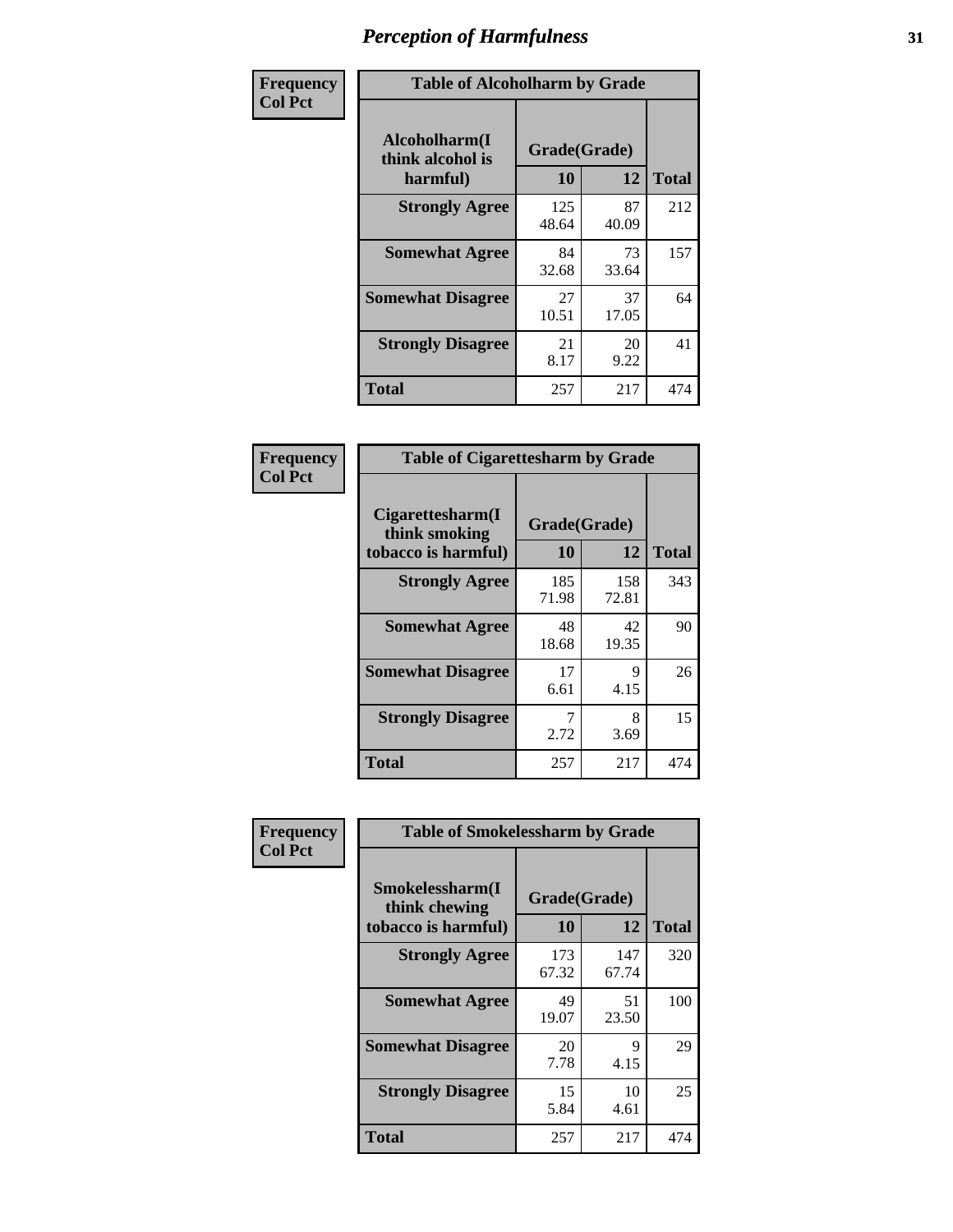| Frequency      |                                                   | <b>Table of Marijuanaharm by Grade</b> |              |              |  |  |  |  |  |
|----------------|---------------------------------------------------|----------------------------------------|--------------|--------------|--|--|--|--|--|
| <b>Col Pct</b> | Marijuanaharm(I<br>think marijuana is<br>harmful) | Grade(Grade)<br>10                     | 12           | <b>Total</b> |  |  |  |  |  |
|                | <b>Strongly Agree</b>                             | 155<br>60.31                           | 118<br>54.38 | 273          |  |  |  |  |  |
|                | <b>Somewhat Agree</b>                             | 33<br>12.84                            | 35<br>16.13  | 68           |  |  |  |  |  |
|                | <b>Somewhat Disagree</b>                          | 31<br>12.06                            | 26<br>11.98  | 57           |  |  |  |  |  |
|                | <b>Strongly Disagree</b>                          | 38<br>14.79                            | 38<br>17.51  | 76           |  |  |  |  |  |
|                | <b>Total</b>                                      | 257                                    | 217          | 474          |  |  |  |  |  |

|                                               | <b>Table of Cocaineharm by Grade</b> |              |              |  |  |  |  |  |  |  |
|-----------------------------------------------|--------------------------------------|--------------|--------------|--|--|--|--|--|--|--|
| Cocaineharm(I<br>think cocaine is<br>harmful) | Grade(Grade)<br>10                   | 12           | <b>Total</b> |  |  |  |  |  |  |  |
| <b>Strongly Agree</b>                         | 226<br>87.94                         | 199<br>91.71 | 425          |  |  |  |  |  |  |  |
| <b>Somewhat Agree</b>                         | 17<br>6.61                           | 9<br>4.15    | 26           |  |  |  |  |  |  |  |
| <b>Somewhat Disagree</b>                      | 6<br>2.33                            | 3<br>1.38    | 9            |  |  |  |  |  |  |  |
| <b>Strongly Disagree</b>                      | 8<br>3.11                            | 6<br>2.76    | 14           |  |  |  |  |  |  |  |
| <b>Total</b>                                  | 257                                  | 217          | 474          |  |  |  |  |  |  |  |

| Frequency      | <b>Table of Inhalantsharm by Grade</b>             |                    |              |              |
|----------------|----------------------------------------------------|--------------------|--------------|--------------|
| <b>Col Pct</b> | Inhalantsharm(I<br>think inhalants are<br>harmful) | Grade(Grade)<br>10 | 12           | <b>Total</b> |
|                | <b>Strongly Agree</b>                              | 216<br>84.05       | 195<br>89.86 | 411          |
|                | <b>Somewhat Agree</b>                              | 27<br>10.51        | 13<br>5.99   | 40           |
|                | <b>Somewhat Disagree</b>                           | 2.72               | 3<br>1.38    | 10           |
|                | <b>Strongly Disagree</b>                           | 7<br>2.72          | 6<br>2.76    | 13           |
|                | <b>Total</b>                                       | 257                | 217          | 474          |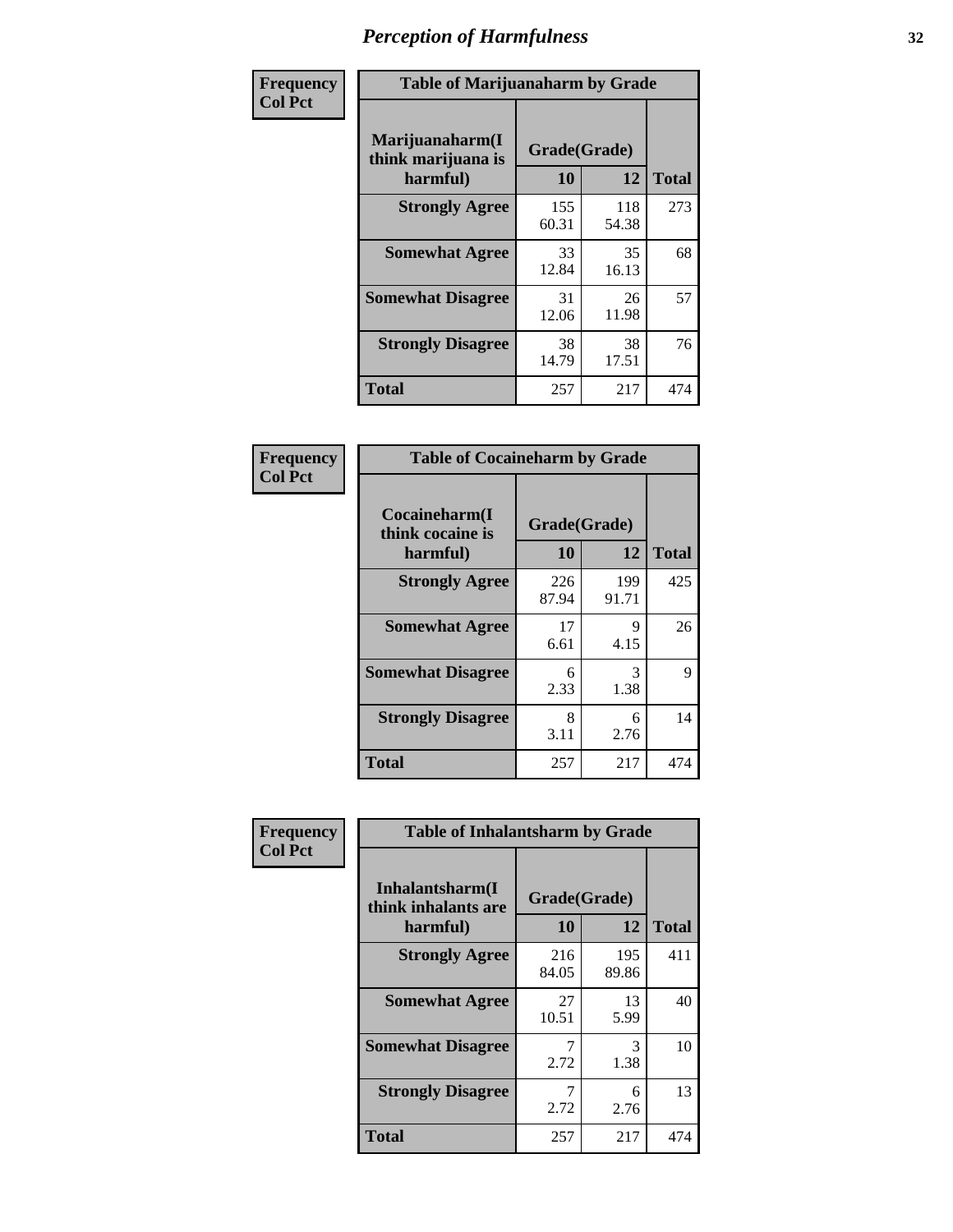| Frequency      | <b>Table of Steroidsharm by Grade</b>            |                    |              |              |
|----------------|--------------------------------------------------|--------------------|--------------|--------------|
| <b>Col Pct</b> | Steroidsharm(I<br>think steroids are<br>harmful) | Grade(Grade)<br>10 | 12           | <b>Total</b> |
|                | <b>Strongly Agree</b>                            | 194<br>75.49       | 172<br>79.26 | 366          |
|                | <b>Somewhat Agree</b>                            | 40<br>15.56        | 27<br>12.44  | 67           |
|                | <b>Somewhat Disagree</b>                         | 12<br>4.67         | 11<br>5.07   | 23           |
|                | <b>Strongly Disagree</b>                         | 11<br>4.28         | 7<br>3.23    | 18           |
|                | <b>Total</b>                                     | 257                | 217          | 474          |

| <b>Table of Ecstasyharm by Grade</b>          |                    |              |     |  |  |  |
|-----------------------------------------------|--------------------|--------------|-----|--|--|--|
| Ecstasyharm(I<br>think ecstasy is<br>harmful) | Grade(Grade)<br>10 | <b>Total</b> |     |  |  |  |
| <b>Strongly Agree</b>                         | 215<br>83.66       | 181<br>83.41 | 396 |  |  |  |
| <b>Somewhat Agree</b>                         | 23<br>8.95         | 17<br>7.83   | 40  |  |  |  |
| <b>Somewhat Disagree</b>                      | 10<br>3.89         | 12<br>5.53   | 22  |  |  |  |
| <b>Strongly Disagree</b>                      | 9<br>3.50          | 7<br>3.23    | 16  |  |  |  |
| <b>Total</b>                                  | 257                | 217          | 474 |  |  |  |

| Frequency      | <b>Table of Methharm by Grade</b>                            |                           |              |              |  |
|----------------|--------------------------------------------------------------|---------------------------|--------------|--------------|--|
| <b>Col Pct</b> | <b>Methharm</b> (I think<br>methamphetamines<br>are harmful) | Grade(Grade)<br><b>10</b> | 12           | <b>Total</b> |  |
|                | <b>Strongly Agree</b>                                        | 233<br>90.66              | 202<br>93.09 | 435          |  |
|                | <b>Somewhat Agree</b>                                        | 11<br>4.28                | 6<br>2.76    | 17           |  |
|                | <b>Somewhat Disagree</b>                                     | 5<br>1.95                 | 3<br>1.38    | 8            |  |
|                | <b>Strongly Disagree</b>                                     | 8<br>3.11                 | 6<br>2.76    | 14           |  |
|                | Total                                                        | 257                       | 217          | 474          |  |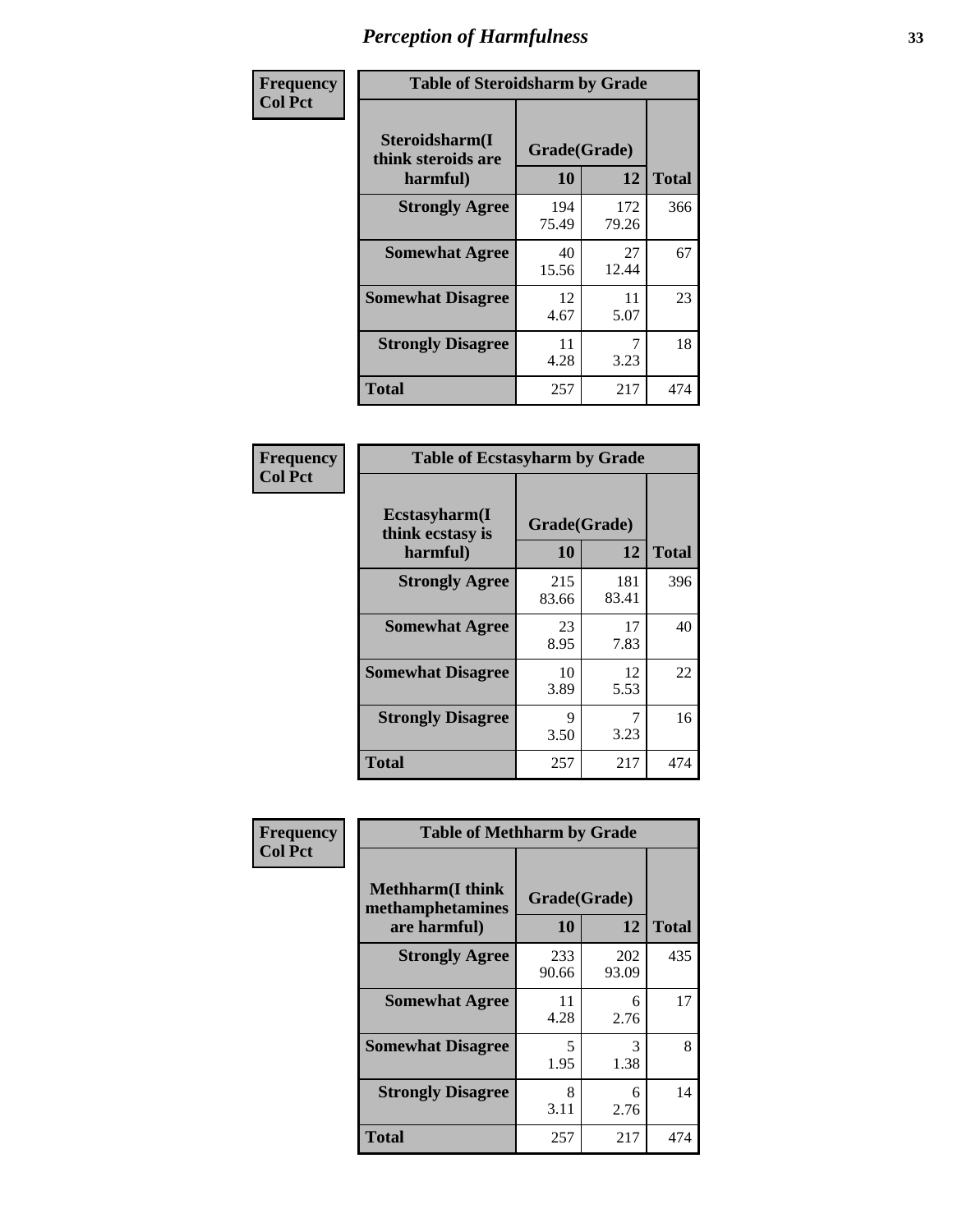| Frequency | <b>Table of Hallucinogensharm by Grade</b>                 |                    |              |              |
|-----------|------------------------------------------------------------|--------------------|--------------|--------------|
| Col Pct   | Hallucinogensharm(I<br>think hallucinogens<br>are harmful) | Grade(Grade)<br>10 | 12           | <b>Total</b> |
|           | <b>Strongly Agree</b>                                      | 212<br>82.49       | 188<br>86.64 | 400          |
|           | <b>Somewhat Agree</b>                                      | 22<br>8.56         | 16<br>7.37   | 38           |
|           | <b>Somewhat Disagree</b>                                   | 12<br>4.67         | 6<br>2.76    | 18           |
|           | <b>Strongly Disagree</b>                                   | 11<br>4.28         | 7<br>3.23    | 18           |
|           | <b>Total</b>                                               | 257                | 217          | 474          |

| <b>Table of Prescriptionharm by Grade</b>                                                         |                    |              |              |  |  |
|---------------------------------------------------------------------------------------------------|--------------------|--------------|--------------|--|--|
| <b>Prescriptionharm</b> (I<br>think prescription<br>drugs not<br>prescribed to me<br>are harmful) | Grade(Grade)<br>10 | 12           | <b>Total</b> |  |  |
| <b>Strongly Agree</b>                                                                             | 181<br>70.43       | 142<br>65.44 | 323          |  |  |
| <b>Somewhat Agree</b>                                                                             | 41<br>15.95        | 46<br>21.20  | 87           |  |  |
| <b>Somewhat Disagree</b>                                                                          | 20<br>7.78         | 21<br>9.68   | 41           |  |  |
| <b>Strongly Disagree</b>                                                                          | 15<br>5.84         | 8<br>3.69    | 23           |  |  |
| <b>Total</b>                                                                                      | 257                | 217          | 474          |  |  |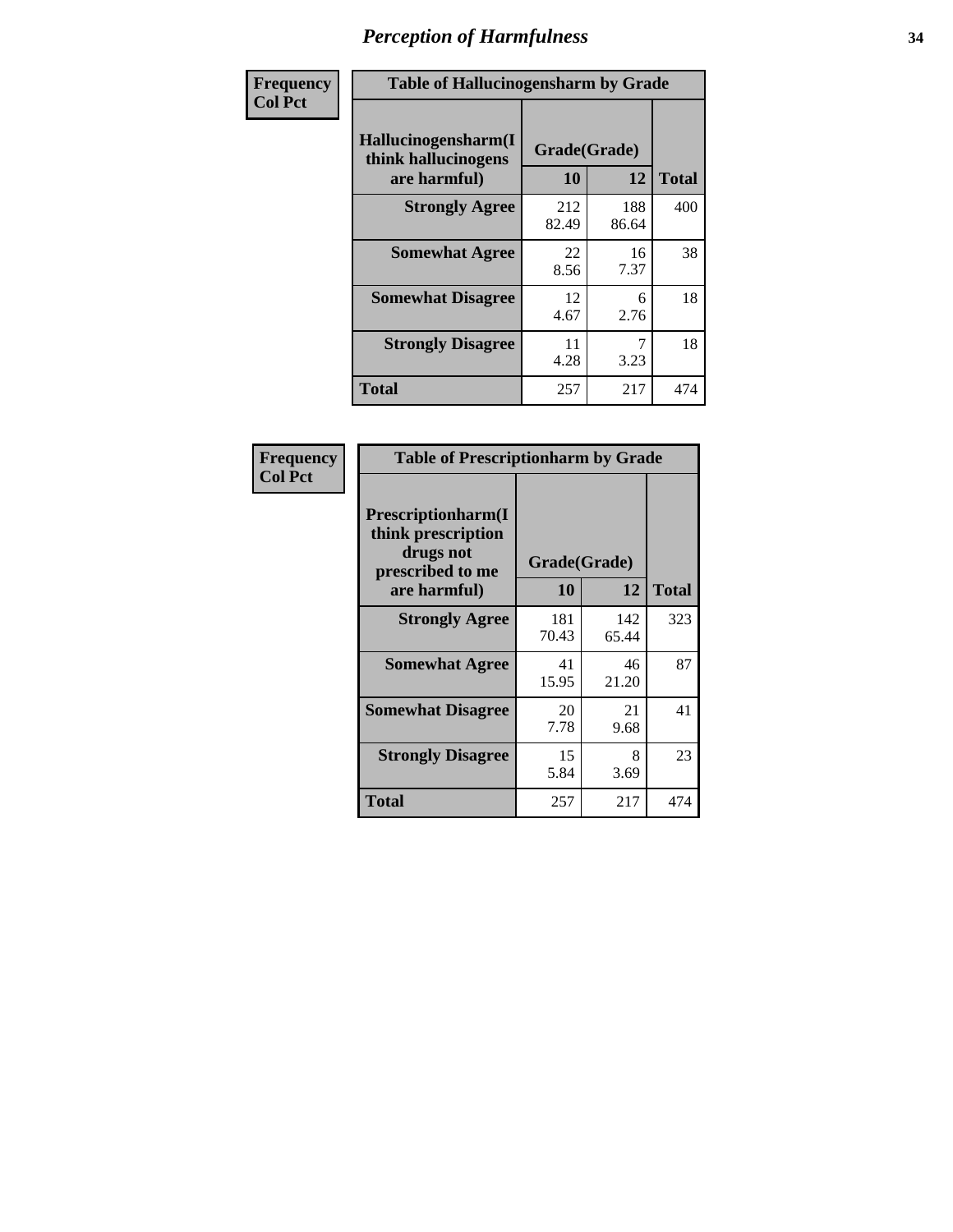# *Disapproval by Adults* **35**

| Frequency      | <b>Table of Alcoholadult by Grade</b>                                 |                    |              |              |
|----------------|-----------------------------------------------------------------------|--------------------|--------------|--------------|
| <b>Col Pct</b> | <b>Alcoholadult</b> (Adults<br>would disapprove if<br>I used alcohol) | Grade(Grade)<br>10 | 12           | <b>Total</b> |
|                | <b>Strongly Agree</b>                                                 | 146<br>56.81       | 109<br>50.23 | 255          |
|                | <b>Somewhat Agree</b>                                                 | 58<br>22.57        | 58<br>26.73  | 116          |
|                | <b>Somewhat Disagree</b>                                              | 37<br>14.40        | 35<br>16.13  | 72           |
|                | <b>Strongly Disagree</b>                                              | 16<br>6.23         | 15<br>6.91   | 31           |
|                | <b>Total</b>                                                          | 257                | 217          | 474          |

| <b>Table of Tobaccoadult by Grade</b>                                 |                    |              |              |  |  |
|-----------------------------------------------------------------------|--------------------|--------------|--------------|--|--|
| <b>Tobaccoadult</b> (Adults<br>would disapprove if<br>I used tobacco) | Grade(Grade)<br>10 | 12           | <b>Total</b> |  |  |
| <b>Strongly Agree</b>                                                 | 162<br>63.04       | 131<br>60.37 | 293          |  |  |
| <b>Somewhat Agree</b>                                                 | 44<br>17.12        | 43<br>19.82  | 87           |  |  |
| <b>Somewhat Disagree</b>                                              | 28<br>10.89        | 24<br>11.06  | 52           |  |  |
| <b>Strongly Disagree</b>                                              | 23<br>8.95         | 19<br>8.76   | 42           |  |  |
| <b>Total</b>                                                          | 257                | 217          | 474          |  |  |

| Frequency      | <b>Table of Marijuanaadult by Grade</b>                           |                    |              |              |  |
|----------------|-------------------------------------------------------------------|--------------------|--------------|--------------|--|
| <b>Col Pct</b> | Marijuanaadult(Adults<br>would disapprove if I<br>used marijuana) | Grade(Grade)<br>10 | 12           | <b>Total</b> |  |
|                | <b>Strongly Agree</b>                                             | 197<br>76.65       | 173<br>79.72 | 370          |  |
|                | <b>Somewhat Agree</b>                                             | 23<br>8.95         | 18<br>8.29   | 41           |  |
|                | <b>Somewhat Disagree</b>                                          | 15<br>5.84         | 16<br>7.37   | 31           |  |
|                | <b>Strongly Disagree</b>                                          | 22<br>8.56         | 10<br>4.61   | 32           |  |
|                | <b>Total</b>                                                      | 257                | 217          | 474          |  |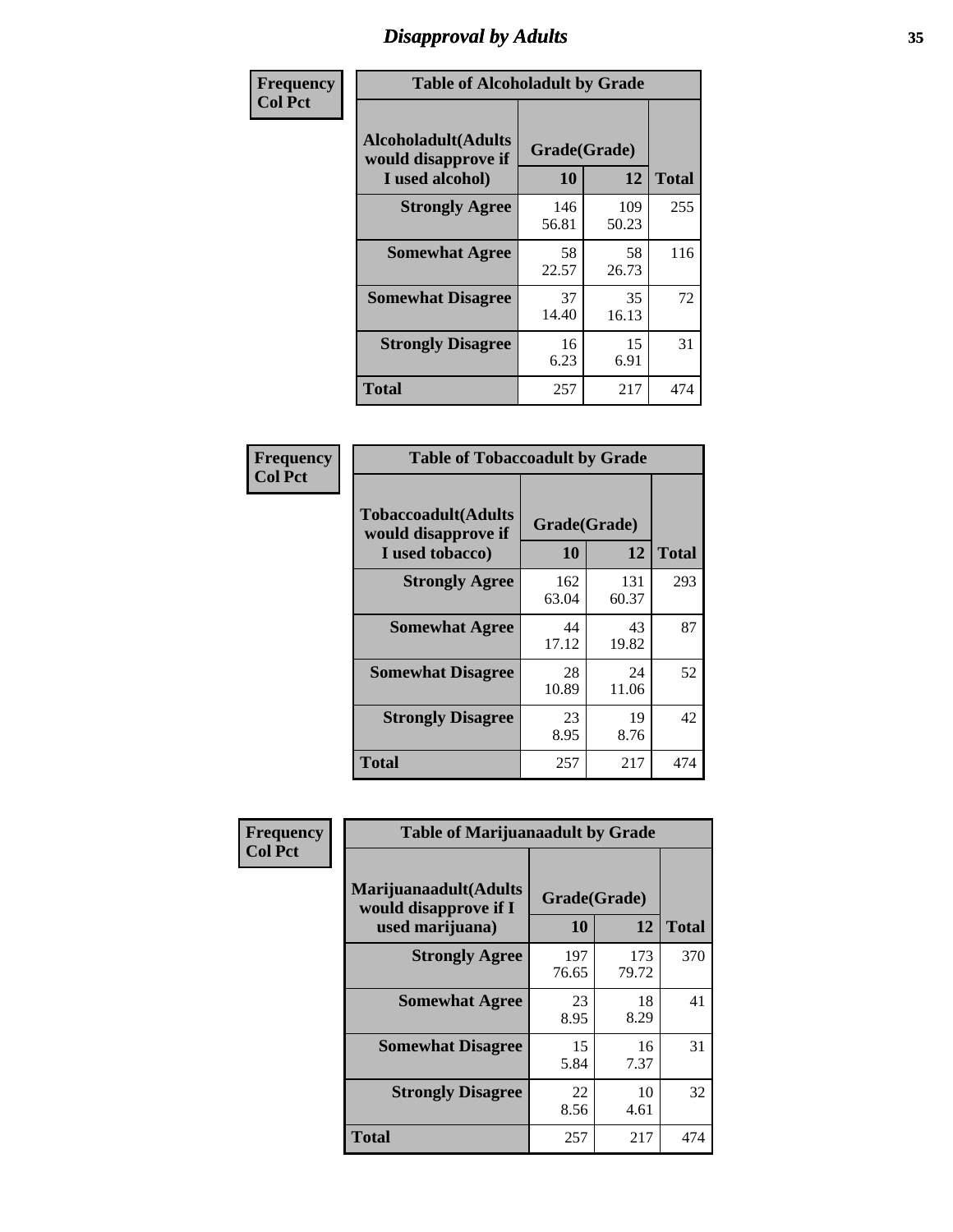### *Disapproval by Adults* **36**

| <b>Frequency</b> | <b>Table of Otherdrugadult by Grade</b>                                     |                    |              |              |
|------------------|-----------------------------------------------------------------------------|--------------------|--------------|--------------|
| <b>Col Pct</b>   | <b>Otherdrugadult</b> (Adults<br>would disapprove if I<br>used other drugs) | Grade(Grade)<br>10 | 12           | <b>Total</b> |
|                  | <b>Strongly Agree</b>                                                       | 218<br>84.82       | 200<br>92.17 | 418          |
|                  | <b>Somewhat Agree</b>                                                       | 18<br>7.00         | 8<br>3.69    | 26           |
|                  | <b>Somewhat Disagree</b>                                                    | 6<br>2.33          | 0.92         | 8            |
|                  | <b>Strongly Disagree</b>                                                    | 15<br>5.84         | 3.23         | 22           |
|                  | <b>Total</b>                                                                | 257                | 217          | 474          |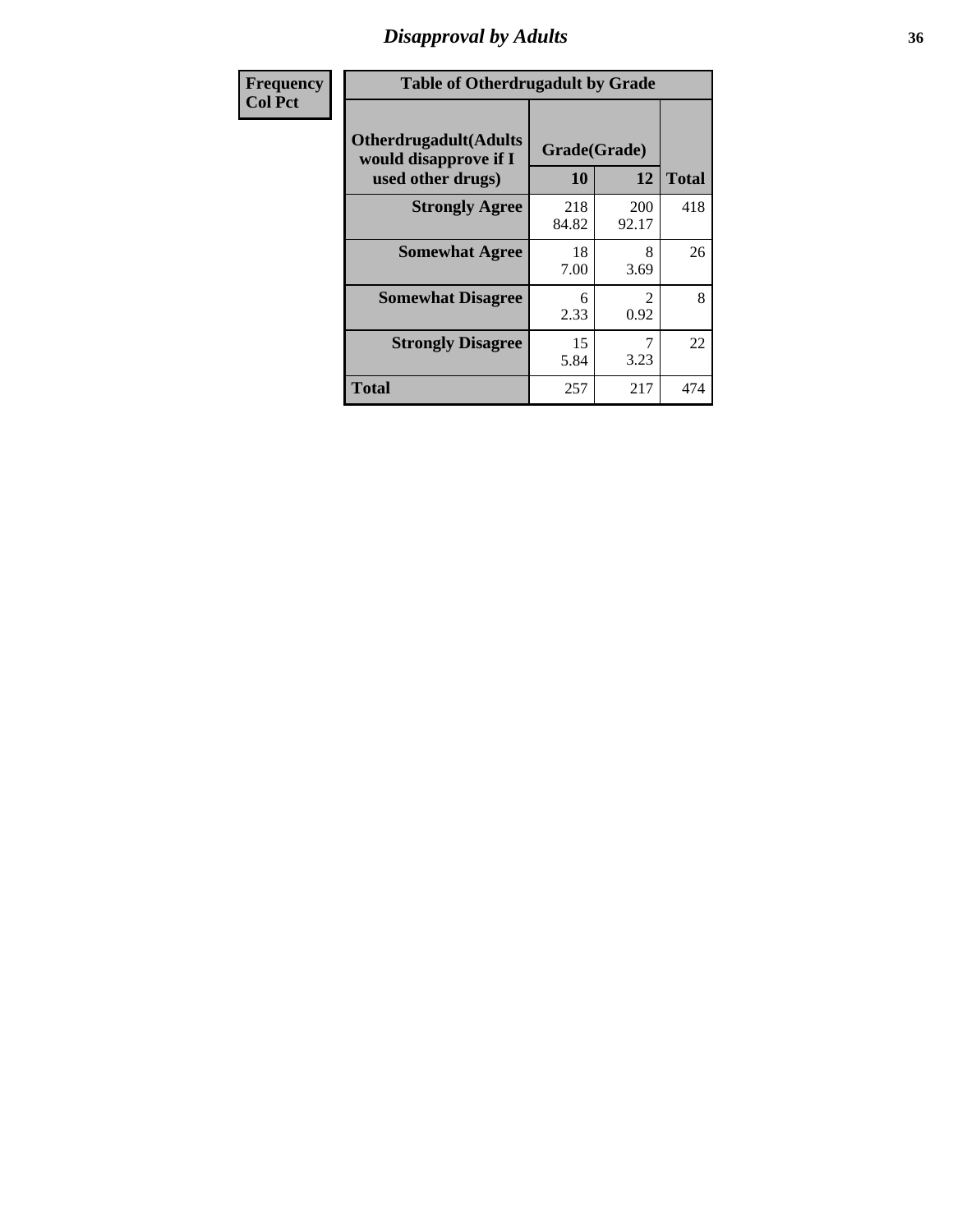## *Disapproval by Peers* **37**

| Frequency      | <b>Table of Alcoholpeer by Grade</b>                    |              |             |              |  |
|----------------|---------------------------------------------------------|--------------|-------------|--------------|--|
| <b>Col Pct</b> | Alcoholpeer(My<br>friends would<br>disapprove if I used | Grade(Grade) |             |              |  |
|                | alcohol)                                                | 10           | 12          | <b>Total</b> |  |
|                | <b>Strongly Agree</b>                                   | 48<br>18.68  | 36<br>16.59 | 84           |  |
|                | <b>Somewhat Agree</b>                                   | 58<br>22.57  | 36<br>16.59 | 94           |  |
|                | <b>Somewhat Disagree</b>                                | 60<br>23.35  | 68<br>31.34 | 128          |  |
|                | <b>Strongly Disagree</b>                                | 91<br>35.41  | 77<br>35.48 | 168          |  |
|                | Total                                                   | 257          | 217         | 474          |  |

| Frequency      | <b>Table of Tobaccopeer by Grade</b>                                |                    |             |              |
|----------------|---------------------------------------------------------------------|--------------------|-------------|--------------|
| <b>Col Pct</b> | Tobaccopeer(My<br>friends would<br>disapprove if I used<br>tobacco) | Grade(Grade)<br>10 | 12          | <b>Total</b> |
|                | <b>Strongly Agree</b>                                               | 66<br>25.68        | 56<br>25.81 | 122          |
|                | <b>Somewhat Agree</b>                                               | 56<br>21.79        | 43<br>19.82 | 99           |
|                | <b>Somewhat Disagree</b>                                            | 47<br>18.29        | 49<br>22.58 | 96           |
|                | <b>Strongly Disagree</b>                                            | 88<br>34.24        | 69<br>31.80 | 157          |
|                | Total                                                               | 257                | 217         | 474          |

| Frequency<br><b>Col Pct</b> | <b>Table of Marijuanapeer by Grade</b>                    |              |             |              |
|-----------------------------|-----------------------------------------------------------|--------------|-------------|--------------|
|                             | Marijuanapeer(My<br>friends would<br>disapprove if I used | Grade(Grade) |             |              |
|                             | marijuana)                                                | 10           | 12          | <b>Total</b> |
|                             | <b>Strongly Agree</b>                                     | 105<br>40.86 | 75<br>34.56 | 180          |
|                             | <b>Somewhat Agree</b>                                     | 41<br>15.95  | 47<br>21.66 | 88           |
|                             | <b>Somewhat Disagree</b>                                  | 41<br>15.95  | 49<br>22.58 | 90           |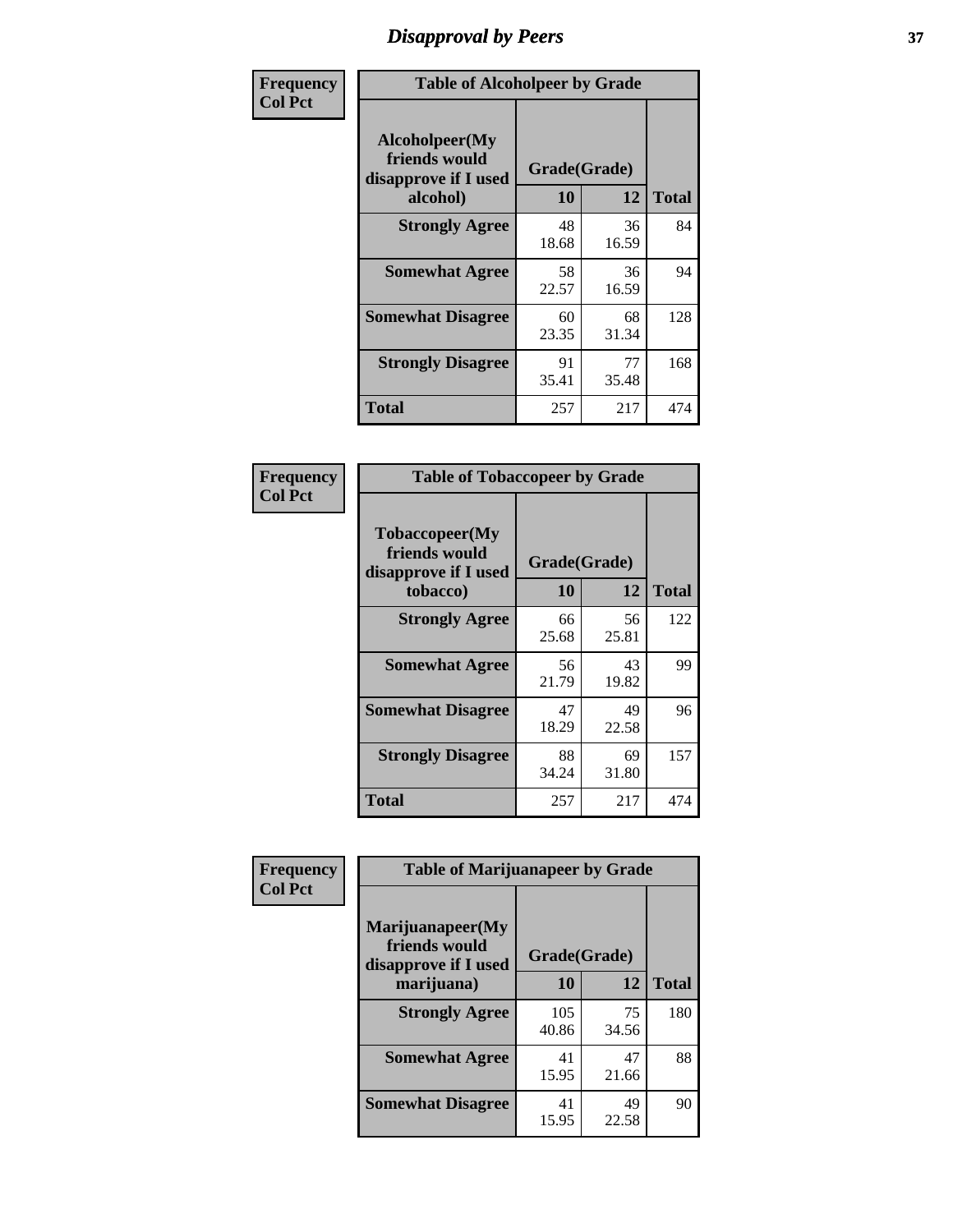# *Disapproval by Peers* **38**

| Frequency<br><b>Col Pct</b> | <b>Table of Marijuanapeer by Grade</b>                                  |                    |             |              |
|-----------------------------|-------------------------------------------------------------------------|--------------------|-------------|--------------|
|                             | Marijuanapeer(My<br>friends would<br>disapprove if I used<br>marijuana) | Grade(Grade)<br>10 | 12          | <b>Total</b> |
|                             | <b>Strongly Disagree</b>                                                | 70<br>27.24        | 46<br>21.20 | 116          |
|                             | Total                                                                   | 257                | 217         | 474          |

| Frequency      | <b>Table of Otherdrugpeer by Grade</b>                                    |                           |              |              |
|----------------|---------------------------------------------------------------------------|---------------------------|--------------|--------------|
| <b>Col Pct</b> | Otherdrugpeer(My<br>friends would<br>disapprove if I used<br>other drugs) | Grade(Grade)<br><b>10</b> | 12           | <b>Total</b> |
|                | <b>Strongly Agree</b>                                                     | 135<br>52.53              | 127<br>58.53 | 262          |
|                | <b>Somewhat Agree</b>                                                     | 41<br>15.95               | 34<br>15.67  | 75           |
|                | <b>Somewhat Disagree</b>                                                  | 35<br>13.62               | 27<br>12.44  | 62           |
|                | <b>Strongly Disagree</b>                                                  | 46<br>17.90               | 29<br>13.36  | 75           |
|                | Total                                                                     | 257                       | 217          | 474          |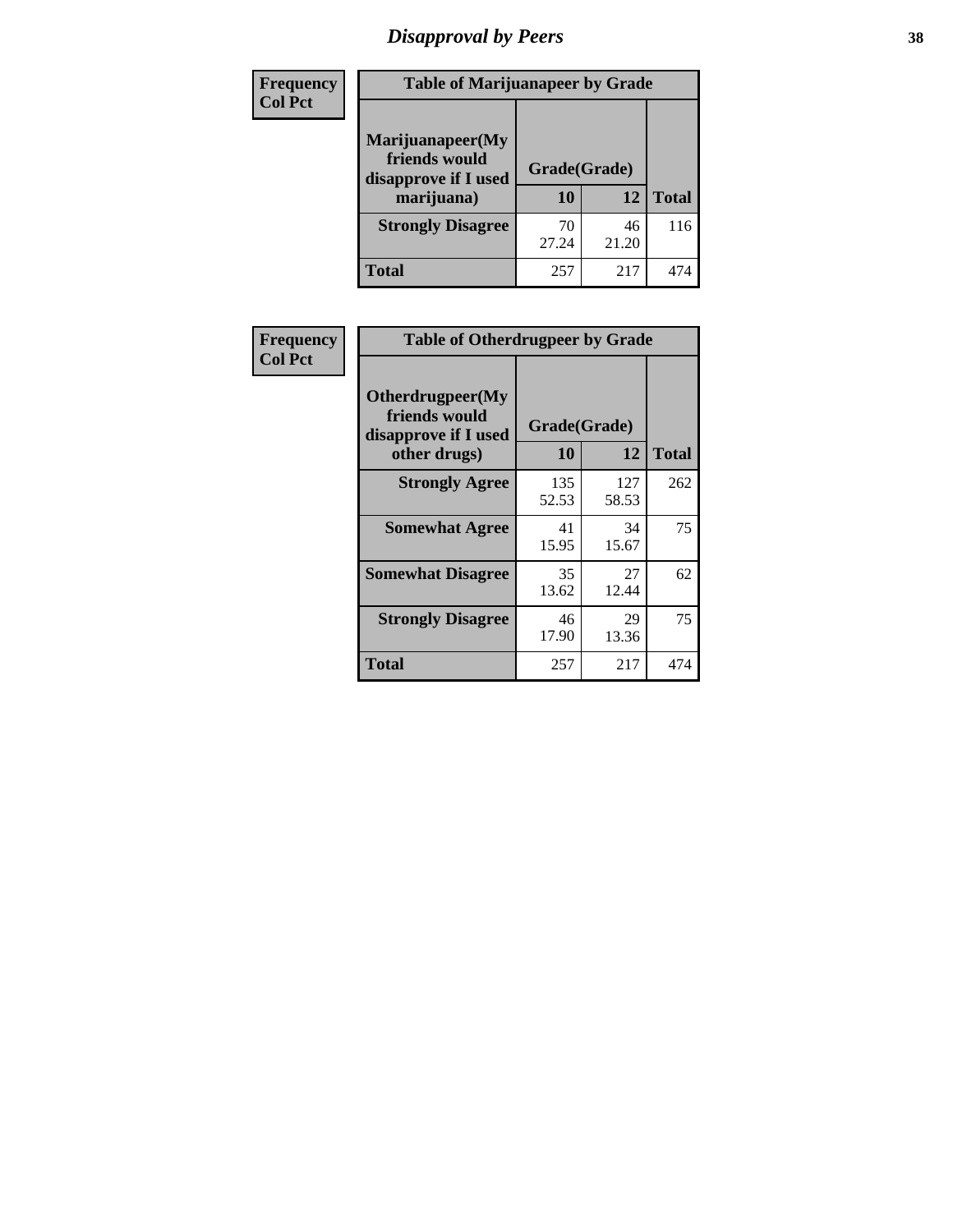| Frequency      | <b>Table of Alcohollocation1 by Grade</b> |              |              |              |
|----------------|-------------------------------------------|--------------|--------------|--------------|
| <b>Col Pct</b> | <b>Alcohollocation1(Places</b>            | Grade(Grade) |              |              |
|                | <b>Friends Use Alcohol)</b>               | 10           | 12           | <b>Total</b> |
|                |                                           | 164<br>63.81 | 159<br>73.27 | 323          |
|                | Do Not Use                                | 93<br>36.19  | 58<br>26.73  | 151          |
|                | <b>Total</b>                              | 257          | 217          | 474          |

| <b>Frequency</b> | <b>Table of Alcohollocation2 by Grade</b>                     |                    |              |              |
|------------------|---------------------------------------------------------------|--------------------|--------------|--------------|
| <b>Col Pct</b>   | <b>Alcohollocation2(Places</b><br><b>Friends Use Alcohol)</b> | Grade(Grade)<br>10 | 12           | <b>Total</b> |
|                  |                                                               | 139<br>54.09       | 109<br>50.23 | 248          |
|                  | Home                                                          | 118<br>45.91       | 108<br>49.77 | 226          |
|                  | <b>Total</b>                                                  | 257                | 217          | 474          |

| Frequency<br><b>Col Pct</b> | <b>Table of Alcohollocation 3 by Grade</b>                    |                    |              |              |  |
|-----------------------------|---------------------------------------------------------------|--------------------|--------------|--------------|--|
|                             | <b>Alcohollocation3(Places</b><br><b>Friends Use Alcohol)</b> | Grade(Grade)<br>10 | 12           | <b>Total</b> |  |
|                             |                                                               | 235<br>91.44       | 203<br>93.55 | 438          |  |
|                             | <b>School</b>                                                 | 22<br>8.56         | 14<br>6.45   | 36           |  |
|                             | Total                                                         | 257                | 217          | 474          |  |

| <b>Frequency</b> | <b>Table of Alcohollocation4 by Grade</b> |              |              |              |  |
|------------------|-------------------------------------------|--------------|--------------|--------------|--|
| <b>Col Pct</b>   | <b>Alcohollocation4(Places</b>            | Grade(Grade) |              |              |  |
|                  | <b>Friends Use Alcohol)</b>               | 10           | 12           | <b>Total</b> |  |
|                  |                                           | 228<br>88.72 | 187<br>86.18 | 415          |  |
|                  | Car                                       | 29<br>11.28  | 30<br>13.82  | 59           |  |
|                  | <b>Total</b>                              | 257          | 217          | 474          |  |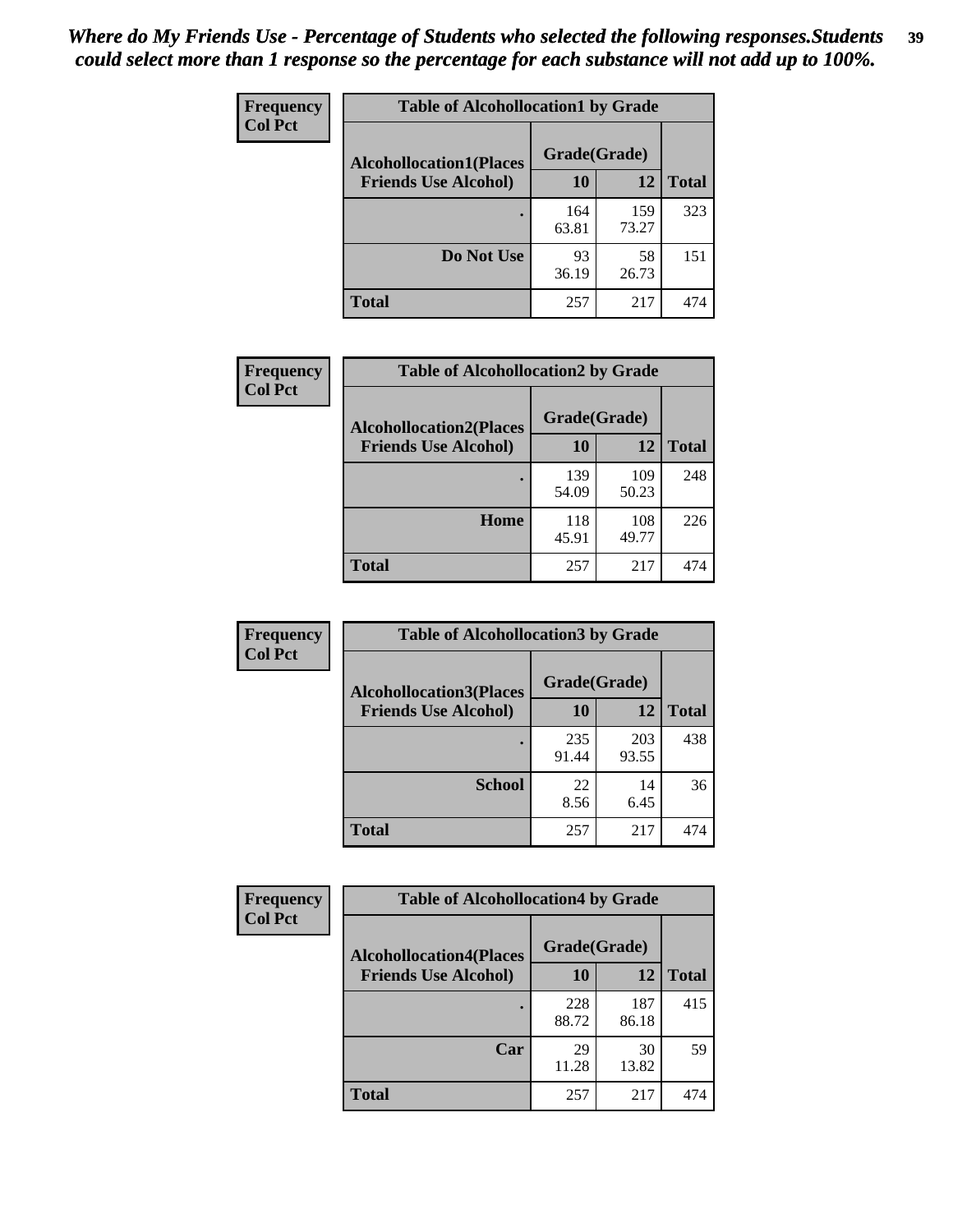| Frequency<br><b>Col Pct</b> | <b>Table of Alcohollocation5 by Grade</b> |              |              |              |  |
|-----------------------------|-------------------------------------------|--------------|--------------|--------------|--|
|                             | <b>Alcohollocation5</b> (Places           | Grade(Grade) |              |              |  |
|                             | <b>Friends Use Alcohol)</b>               | 10           | 12           | <b>Total</b> |  |
|                             |                                           | 128<br>49.81 | 74<br>34.10  | 202          |  |
|                             | <b>Friend's House</b>                     | 129<br>50.19 | 143<br>65.90 | 272          |  |
|                             | <b>Total</b>                              | 257          | 217          | 474          |  |

| Frequency      | <b>Table of Alcohollocation6 by Grade</b>                     |                    |              |              |
|----------------|---------------------------------------------------------------|--------------------|--------------|--------------|
| <b>Col Pct</b> | <b>Alcohollocation6(Places</b><br><b>Friends Use Alcohol)</b> | Grade(Grade)<br>10 | 12           | <b>Total</b> |
|                |                                                               | 174<br>67.70       | 137<br>63.13 | 311          |
|                | <b>Other</b>                                                  | 83<br>32.30        | 80<br>36.87  | 163          |
|                | <b>Total</b>                                                  | 257                | 217          | 474          |

| Frequency<br><b>Col Pct</b> | <b>Table of Tobaccolocation1 by Grade</b> |              |              |              |
|-----------------------------|-------------------------------------------|--------------|--------------|--------------|
|                             | <b>Tobaccolocation1(Places</b>            | Grade(Grade) |              |              |
|                             | <b>Friends Use Tobacco)</b>               | 10           | <b>12</b>    | <b>Total</b> |
|                             |                                           | 174<br>67.70 | 146<br>67.28 | 320          |
|                             | Do Not Use                                | 83<br>32.30  | 71<br>32.72  | 154          |
|                             | <b>Total</b>                              | 257          | 217          | 474          |

| <b>Frequency</b> | <b>Table of Tobaccolocation2 by Grade</b> |              |              |              |  |
|------------------|-------------------------------------------|--------------|--------------|--------------|--|
| <b>Col Pct</b>   | <b>Tobaccolocation2(Places</b>            | Grade(Grade) |              |              |  |
|                  | <b>Friends Use Tobacco)</b>               | 10           | 12           | <b>Total</b> |  |
|                  |                                           | 116<br>45.14 | 104<br>47.93 | 220          |  |
|                  | Home                                      | 141<br>54.86 | 113<br>52.07 | 254          |  |
|                  | <b>Total</b>                              | 257          | 217          | 474          |  |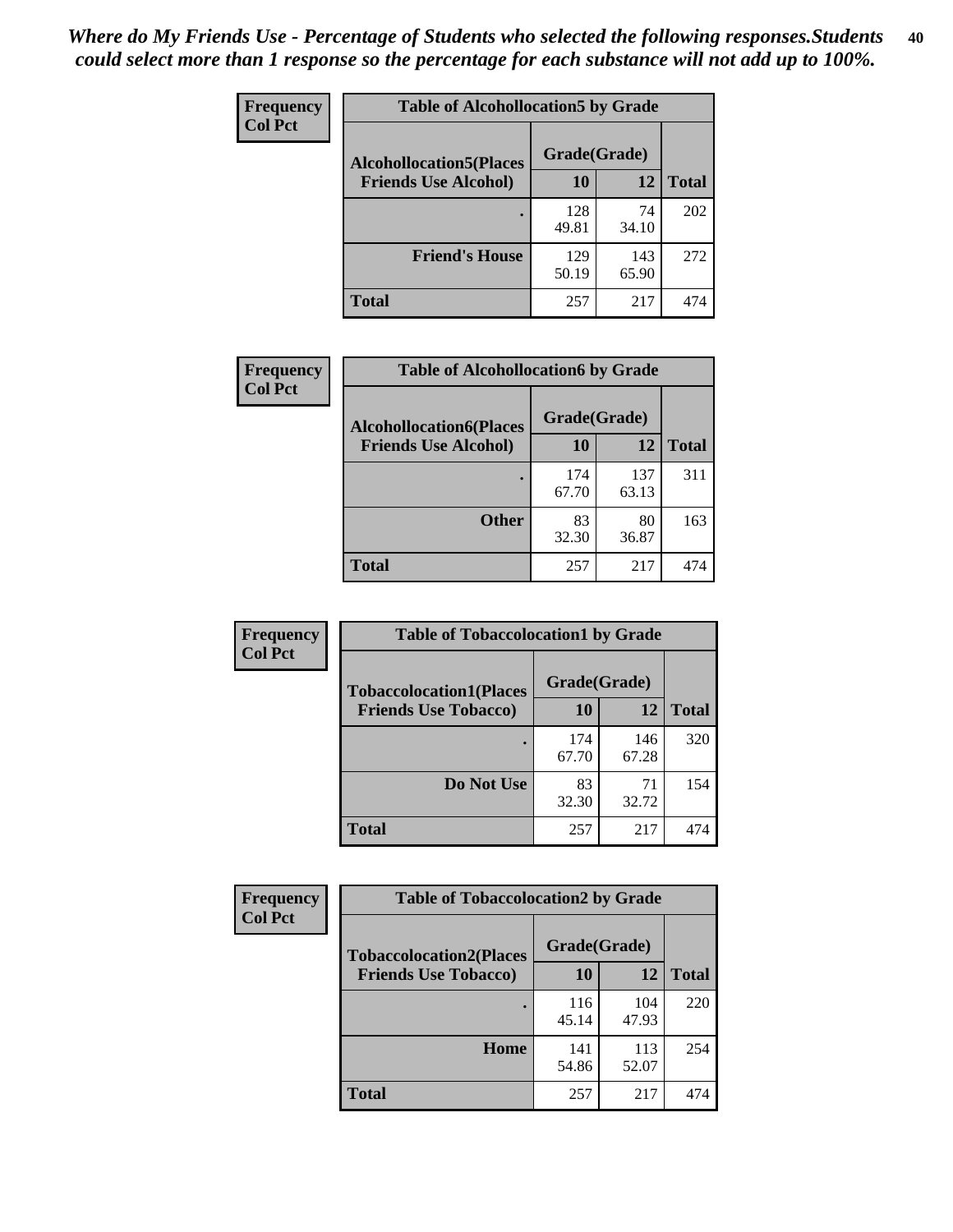| Frequency      | <b>Table of Tobaccolocation3 by Grade</b> |              |              |              |  |
|----------------|-------------------------------------------|--------------|--------------|--------------|--|
| <b>Col Pct</b> | <b>Tobaccolocation3(Places</b>            | Grade(Grade) |              |              |  |
|                | <b>Friends Use Tobacco)</b>               | 10           | 12           | <b>Total</b> |  |
|                |                                           | 156<br>60.70 | 153<br>70.51 | 309          |  |
|                | <b>School</b>                             | 101<br>39.30 | 64<br>29.49  | 165          |  |
|                | <b>Total</b>                              | 257          | 217          | 474          |  |

| Frequency      | <b>Table of Tobaccolocation4 by Grade</b> |              |              |              |
|----------------|-------------------------------------------|--------------|--------------|--------------|
| <b>Col Pct</b> | <b>Tobaccolocation4(Places</b>            | Grade(Grade) |              |              |
|                | <b>Friends Use Tobacco)</b>               | 10           | 12           | <b>Total</b> |
|                |                                           | 158<br>61.48 | 111<br>51.15 | 269          |
|                | Car                                       | 99<br>38.52  | 106<br>48.85 | 205          |
|                | <b>Total</b>                              | 257          | 217          | 474          |

| Frequency      | <b>Table of Tobaccolocation5 by Grade</b> |              |              |              |
|----------------|-------------------------------------------|--------------|--------------|--------------|
| <b>Col Pct</b> | <b>Tobaccolocation5(Places</b>            | Grade(Grade) |              |              |
|                | <b>Friends Use Tobacco)</b>               | 10           | 12           | <b>Total</b> |
|                |                                           | 130<br>50.58 | 103<br>47.47 | 233          |
|                | <b>Friend's House</b>                     | 127<br>49.42 | 114<br>52.53 | 241          |
|                | <b>Total</b>                              | 257          | 217          | 474          |

| <b>Frequency</b> | <b>Table of Tobaccolocation6 by Grade</b> |              |              |              |  |
|------------------|-------------------------------------------|--------------|--------------|--------------|--|
| <b>Col Pct</b>   | <b>Tobaccolocation6(Places</b>            | Grade(Grade) |              |              |  |
|                  | <b>Friends Use Tobacco)</b>               | 10           | 12           | <b>Total</b> |  |
|                  |                                           | 162<br>63.04 | 128<br>58.99 | 290          |  |
|                  | <b>Other</b>                              | 95<br>36.96  | 89<br>41.01  | 184          |  |
|                  | <b>Total</b>                              | 257          | 217          | 474          |  |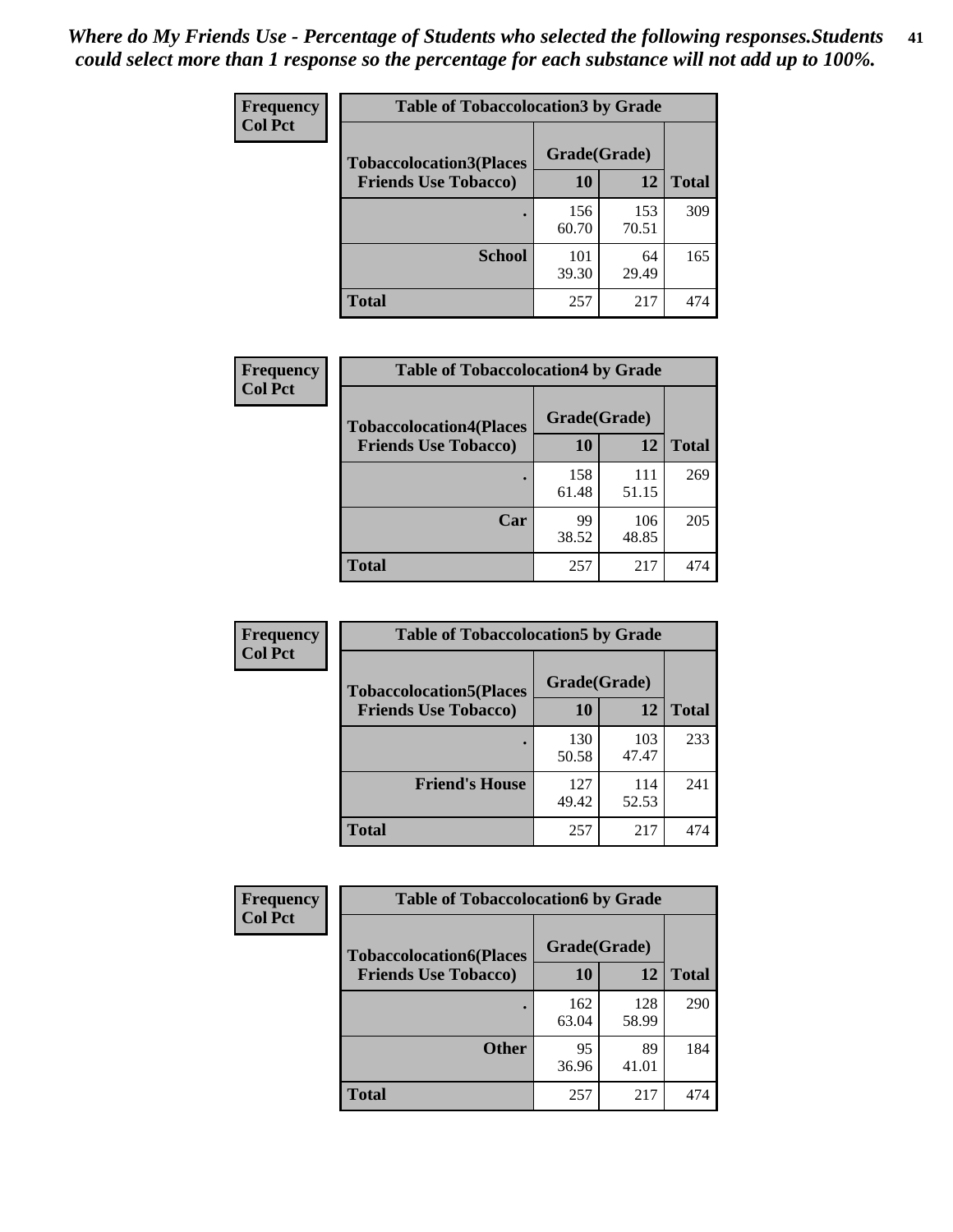| <b>Frequency</b> | <b>Table of Marijuanalocation1 by Grade</b> |              |              |              |
|------------------|---------------------------------------------|--------------|--------------|--------------|
| <b>Col Pct</b>   | <b>Marijuanalocation1(Places</b>            | Grade(Grade) |              |              |
|                  | <b>Friends Use Marijuana</b> )              | 10           | 12           | <b>Total</b> |
|                  |                                             | 121<br>47.08 | 105<br>48.39 | 226          |
|                  | Do Not Use                                  | 136<br>52.92 | 112<br>51.61 | 248          |
|                  | <b>Total</b>                                | 257          | 217          | 474          |

| <b>Frequency</b> | <b>Table of Marijuanalocation2 by Grade</b> |              |              |              |
|------------------|---------------------------------------------|--------------|--------------|--------------|
| <b>Col Pct</b>   | <b>Marijuanalocation2(Places</b>            | Grade(Grade) |              |              |
|                  | <b>Friends Use Marijuana</b> )              | 10           | 12           | <b>Total</b> |
|                  |                                             | 164<br>63.81 | 141<br>64.98 | 305          |
|                  | Home                                        | 93<br>36.19  | 76<br>35.02  | 169          |
|                  | <b>Total</b>                                | 257          | 217          | 474          |

| Frequency<br><b>Col Pct</b> | <b>Table of Marijuanalocation3 by Grade</b> |              |              |       |
|-----------------------------|---------------------------------------------|--------------|--------------|-------|
|                             | <b>Marijuanalocation3</b> (Places           | Grade(Grade) |              |       |
|                             | <b>Friends Use Marijuana</b> )              | 10           | 12           | Total |
|                             |                                             | 218<br>84.82 | 200<br>92.17 | 418   |
|                             | <b>School</b>                               | 39<br>15.18  | 17<br>7.83   | 56    |
|                             | <b>Total</b>                                | 257          | 217          | 474   |

| <b>Frequency</b> | <b>Table of Marijuanalocation4 by Grade</b> |              |              |              |  |
|------------------|---------------------------------------------|--------------|--------------|--------------|--|
| <b>Col Pct</b>   | <b>Marijuanalocation4(Places</b>            | Grade(Grade) |              |              |  |
|                  | <b>Friends Use Marijuana</b> )              | <b>10</b>    | 12           | <b>Total</b> |  |
|                  |                                             | 198<br>77.04 | 156<br>71.89 | 354          |  |
|                  | Car                                         | 59<br>22.96  | 61<br>28.11  | 120          |  |
|                  | <b>Total</b>                                | 257          | 217          | 474          |  |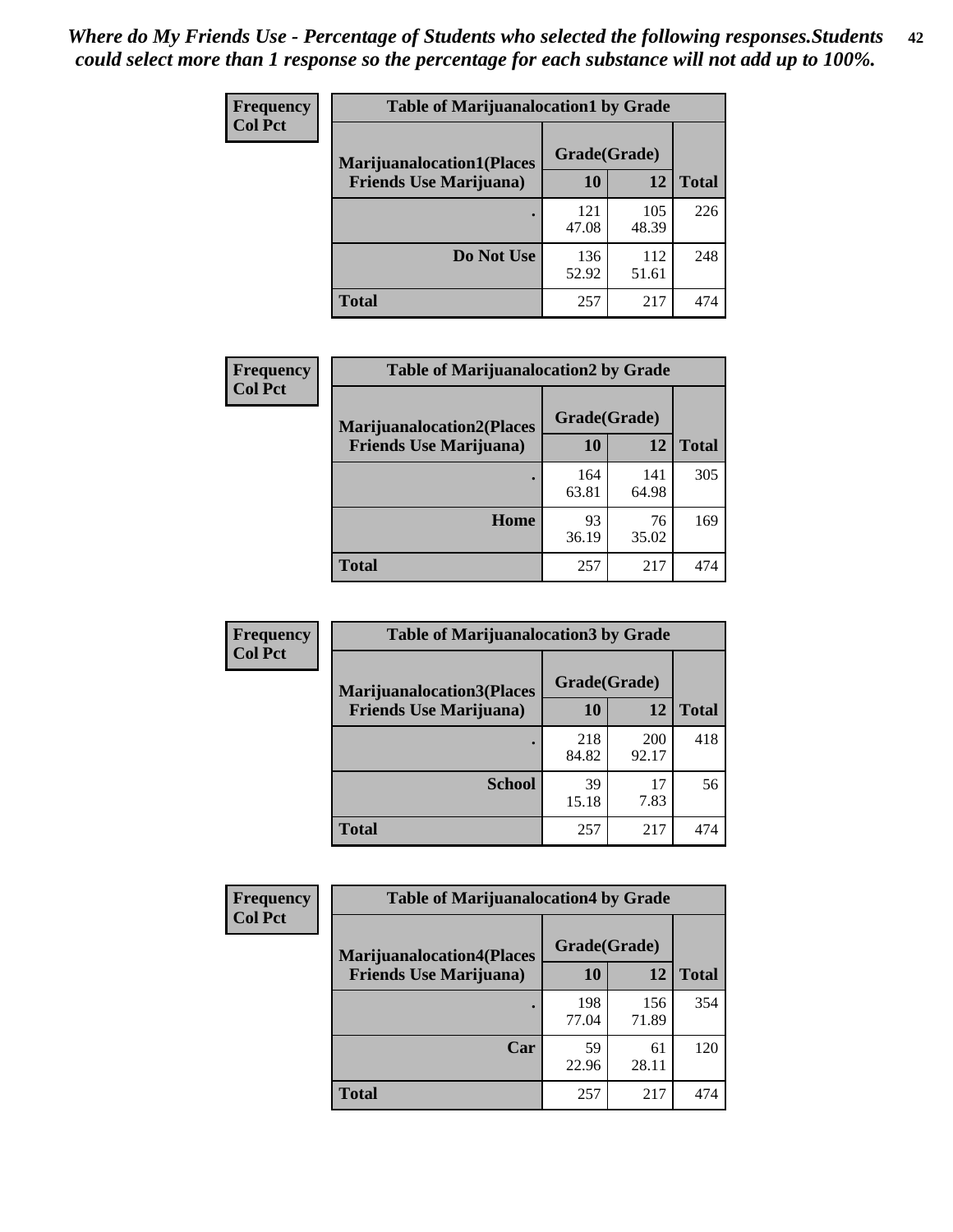| <b>Frequency</b> | <b>Table of Marijuanalocation5 by Grade</b> |              |              |              |
|------------------|---------------------------------------------|--------------|--------------|--------------|
| <b>Col Pct</b>   | <b>Marijuanalocation5</b> (Places           | Grade(Grade) |              |              |
|                  | <b>Friends Use Marijuana</b> )              | 10           | 12           | <b>Total</b> |
|                  |                                             | 156<br>60.70 | 128<br>58.99 | 284          |
|                  | <b>Friend's House</b>                       | 101<br>39.30 | 89<br>41.01  | 190          |
|                  | <b>Total</b>                                | 257          | 217          | 474          |

| <b>Frequency</b> | <b>Table of Marijuanalocation6 by Grade</b>                        |                    |              |              |
|------------------|--------------------------------------------------------------------|--------------------|--------------|--------------|
| <b>Col Pct</b>   | <b>Marijuanalocation6(Places</b><br><b>Friends Use Marijuana</b> ) | Grade(Grade)<br>10 | 12           | <b>Total</b> |
|                  |                                                                    | 175<br>68.09       | 152<br>70.05 | 327          |
|                  | <b>Other</b>                                                       | 82<br>31.91        | 65<br>29.95  | 147          |
|                  | <b>Total</b>                                                       | 257                | 217          | 474          |

| Frequency      | <b>Table of Otherdruglocation1 by Grade</b>                          |              |              |              |
|----------------|----------------------------------------------------------------------|--------------|--------------|--------------|
| <b>Col Pct</b> | <b>Otherdruglocation1(Places</b><br><b>Friends Use Other Illegal</b> | Grade(Grade) |              |              |
|                | Drugs)                                                               | 10           | 12           | <b>Total</b> |
|                |                                                                      | 75<br>29.18  | 59<br>27.19  | 134          |
|                | Do Not Use                                                           | 182<br>70.82 | 158<br>72.81 | 340          |
|                | <b>Total</b>                                                         | 257          | 217          | 474          |

| <b>Frequency</b> | <b>Table of Otherdruglocation2 by Grade</b>                          |              |              |              |
|------------------|----------------------------------------------------------------------|--------------|--------------|--------------|
| <b>Col Pct</b>   | <b>Otherdruglocation2(Places</b><br><b>Friends Use Other Illegal</b> | Grade(Grade) |              |              |
|                  | Drugs)                                                               | 10           | 12           | <b>Total</b> |
|                  |                                                                      | 198<br>77.04 | 184<br>84.79 | 382          |
|                  | Home                                                                 | 59<br>22.96  | 33<br>15.21  | 92           |
|                  | <b>Total</b>                                                         | 257          | 217          | 474          |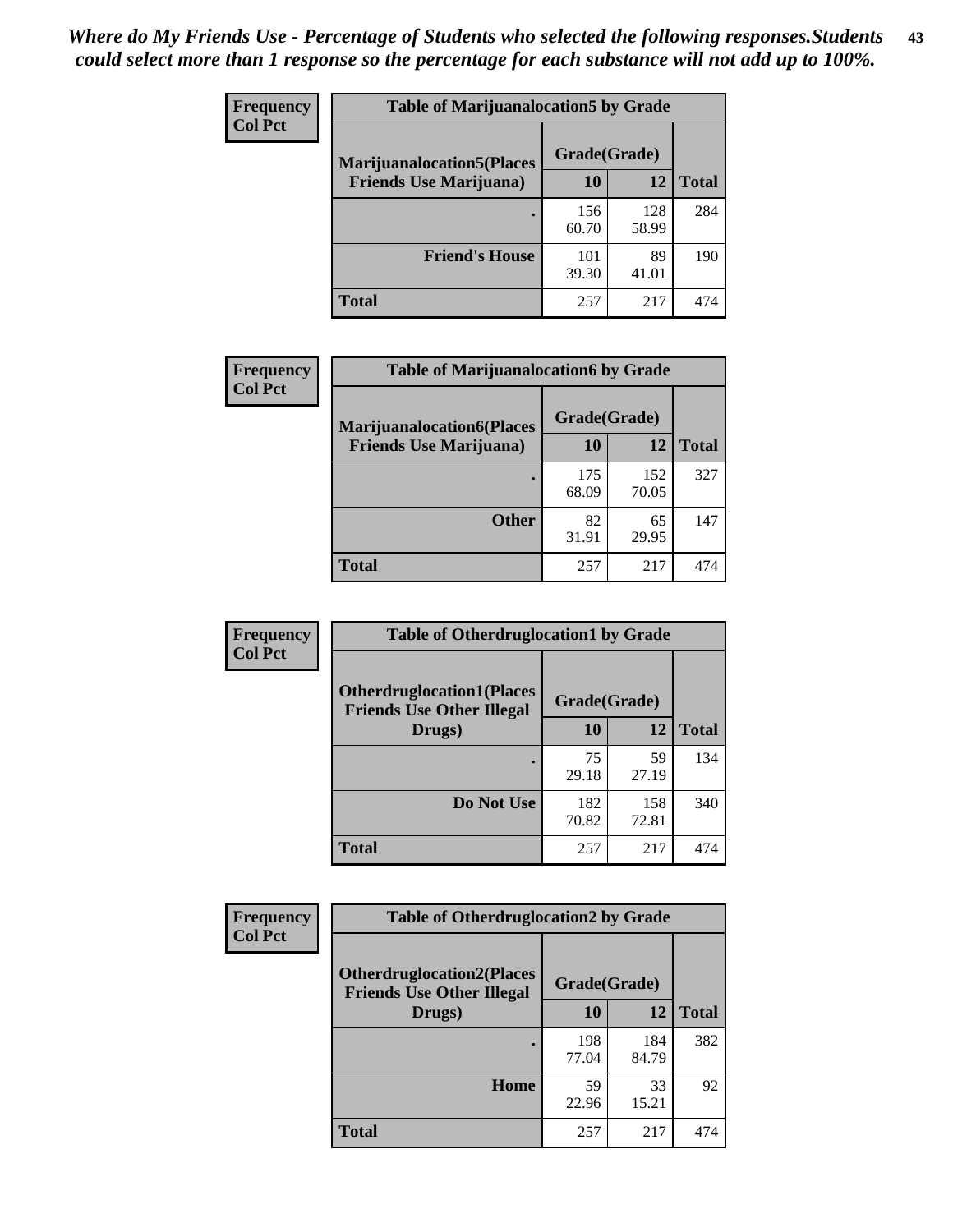| <b>Frequency</b> | <b>Table of Otherdruglocation3 by Grade</b>                          |              |              |              |
|------------------|----------------------------------------------------------------------|--------------|--------------|--------------|
| <b>Col Pct</b>   | <b>Otherdruglocation3(Places</b><br><b>Friends Use Other Illegal</b> | Grade(Grade) |              |              |
|                  | Drugs)                                                               | <b>10</b>    | 12           | <b>Total</b> |
|                  |                                                                      | 223<br>86.77 | 201<br>92.63 | 424          |
|                  | <b>School</b>                                                        | 34<br>13.23  | 16<br>7.37   | 50           |
|                  | <b>Total</b>                                                         | 257          | 217          | 474          |

| <b>Frequency</b> | <b>Table of Otherdruglocation4 by Grade</b>                          |              |              |              |
|------------------|----------------------------------------------------------------------|--------------|--------------|--------------|
| <b>Col Pct</b>   | <b>Otherdruglocation4(Places</b><br><b>Friends Use Other Illegal</b> | Grade(Grade) |              |              |
|                  | Drugs)                                                               | 10           | 12           | <b>Total</b> |
|                  |                                                                      | 225<br>87.55 | 192<br>88.48 | 417          |
|                  | Car                                                                  | 32<br>12.45  | 25<br>11.52  | 57           |
|                  | <b>Total</b>                                                         | 257          | 217          | 474          |

| <b>Frequency</b> | <b>Table of Otherdruglocation5 by Grade</b>                          |              |              |              |
|------------------|----------------------------------------------------------------------|--------------|--------------|--------------|
| <b>Col Pct</b>   | <b>Otherdruglocation5(Places</b><br><b>Friends Use Other Illegal</b> | Grade(Grade) |              |              |
|                  | Drugs)                                                               | 10           | 12           | <b>Total</b> |
|                  |                                                                      | 196<br>76.26 | 171<br>78.80 | 367          |
|                  | <b>Friend's House</b>                                                | 61<br>23.74  | 46<br>21.20  | 107          |
|                  | <b>Total</b>                                                         | 257          | 217          | 474          |

| <b>Frequency</b> | <b>Table of Otherdruglocation6 by Grade</b>                          |              |              |              |
|------------------|----------------------------------------------------------------------|--------------|--------------|--------------|
| <b>Col Pct</b>   | <b>Otherdruglocation6(Places</b><br><b>Friends Use Other Illegal</b> | Grade(Grade) |              |              |
|                  | Drugs)                                                               | 10           | 12           | <b>Total</b> |
|                  |                                                                      | 205<br>79.77 | 172<br>79.26 | 377          |
|                  | <b>Other</b>                                                         | 52<br>20.23  | 45<br>20.74  | 97           |
|                  | <b>Total</b>                                                         | 257          | 217          | 474          |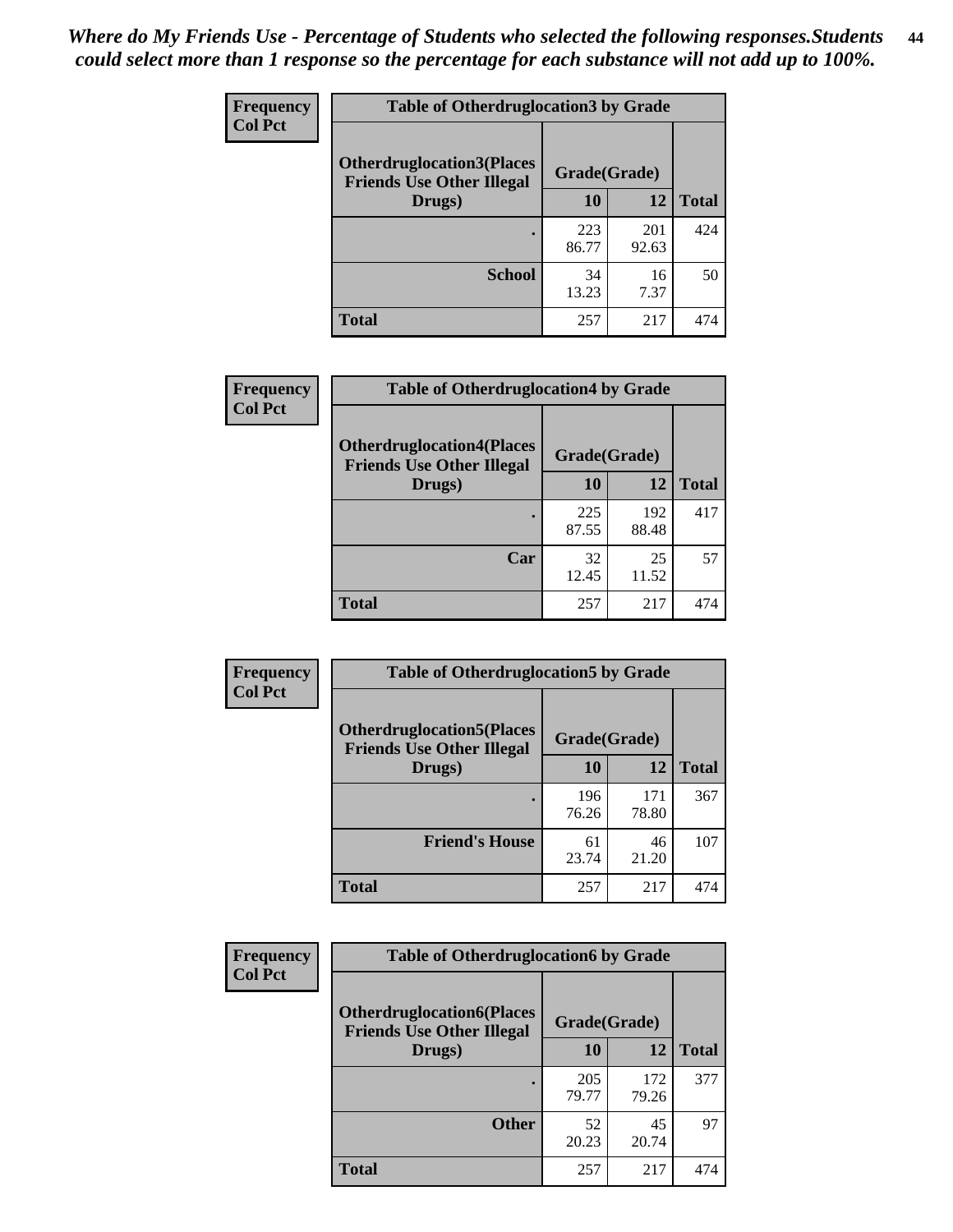| Frequency      | <b>Table of Alcoholtime1 by Grade</b>           |              |              |              |
|----------------|-------------------------------------------------|--------------|--------------|--------------|
| <b>Col Pct</b> | <b>Alcoholtime1(Times</b><br><b>Friends Use</b> | Grade(Grade) |              |              |
|                | Alcohol)                                        | 10           | <b>12</b>    | <b>Total</b> |
|                |                                                 | 161<br>62.65 | 165<br>76.04 | 326          |
|                | Do Not Use                                      | 96<br>37.35  | 52<br>23.96  | 148          |
|                | <b>Total</b>                                    | 257          | 217          | 474          |

| Frequency      | <b>Table of Alcoholtime2 by Grade</b>           |              |              |              |
|----------------|-------------------------------------------------|--------------|--------------|--------------|
| <b>Col Pct</b> | <b>Alcoholtime2(Times</b><br><b>Friends Use</b> | Grade(Grade) |              |              |
|                | Alcohol)                                        | 10           | 12           | <b>Total</b> |
|                |                                                 | 237<br>92.22 | 205<br>94.47 | 442          |
|                | <b>On Way to School</b>                         | 20<br>7.78   | 12<br>5.53   | 32           |
|                | <b>Total</b>                                    | 257          | 217          | 474          |

| Frequency<br><b>Col Pct</b> | <b>Table of Alcoholtime3 by Grade</b>                           |              |              |              |
|-----------------------------|-----------------------------------------------------------------|--------------|--------------|--------------|
|                             | <b>Alcoholtime3(Times</b><br>Grade(Grade)<br><b>Friends Use</b> |              |              |              |
|                             | Alcohol)                                                        | 10           | 12           | <b>Total</b> |
|                             |                                                                 | 236<br>91.83 | 205<br>94.47 | 441          |
|                             | <b>During School</b>                                            | 21<br>8.17   | 12<br>5.53   | 33           |
|                             | <b>Total</b>                                                    | 257          | 217          | 474          |

| <b>Frequency</b> | <b>Table of Alcoholtime4 by Grade</b> |              |              |              |  |
|------------------|---------------------------------------|--------------|--------------|--------------|--|
| <b>Col Pct</b>   | <b>Alcoholtime4(Times</b>             | Grade(Grade) |              |              |  |
|                  | <b>Friends Use Alcohol)</b>           | 10           | 12           | <b>Total</b> |  |
|                  | ٠                                     | 235<br>91.44 | 207<br>95.39 | 442          |  |
|                  | <b>On Way Home From School</b>        | 22<br>8.56   | 10<br>4.61   | 32           |  |
|                  | <b>Total</b>                          | 257          | 217          | 474          |  |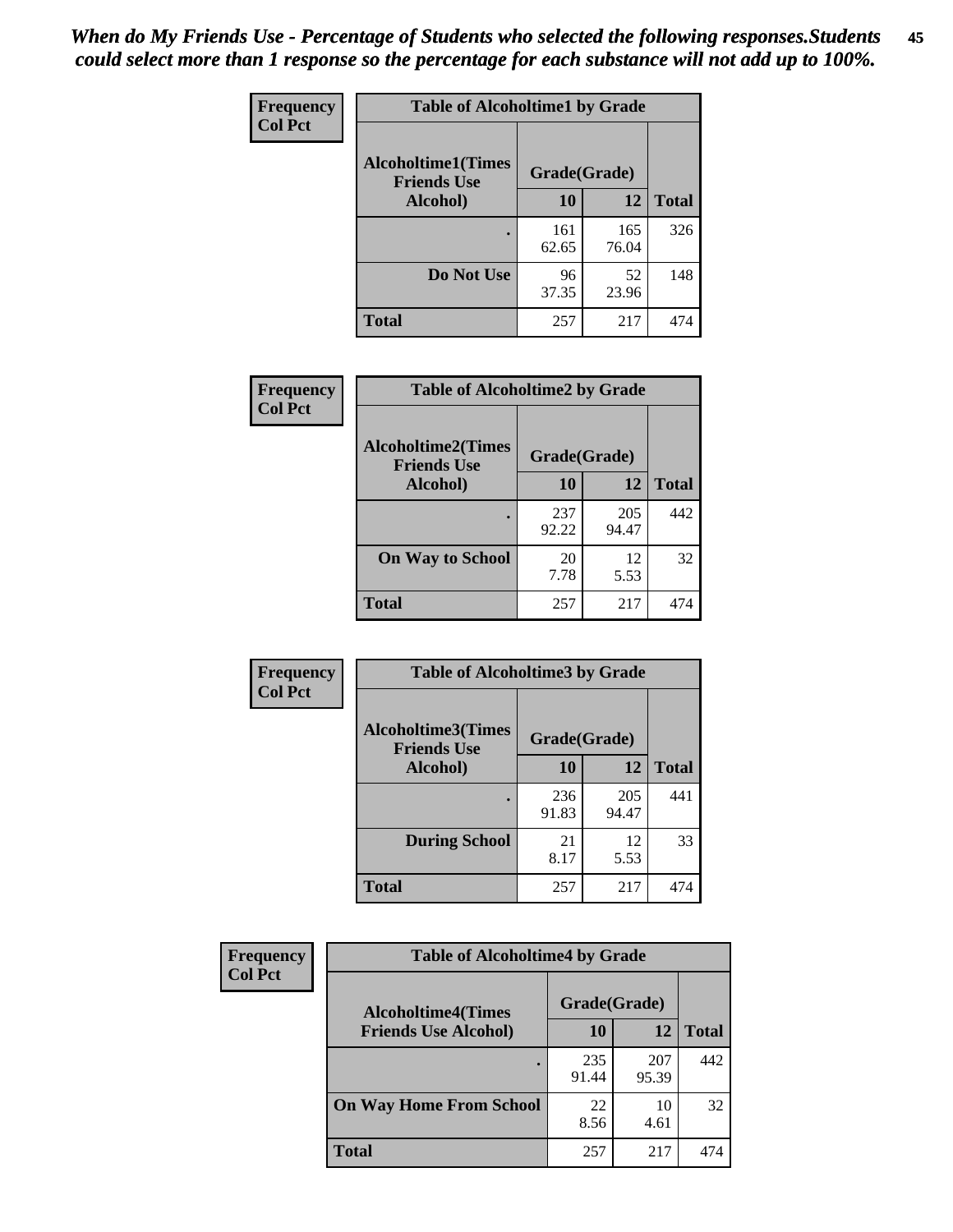*When do My Friends Use - Percentage of Students who selected the following responses.Students could select more than 1 response so the percentage for each substance will not add up to 100%.* **46**

| Frequency      | <b>Table of Alcoholtime5 by Grade</b>           |              |              |              |
|----------------|-------------------------------------------------|--------------|--------------|--------------|
| <b>Col Pct</b> | <b>Alcoholtime5(Times</b><br><b>Friends Use</b> | Grade(Grade) |              |              |
|                | Alcohol)                                        | 10           | 12           | <b>Total</b> |
|                |                                                 | 192<br>74.71 | 162<br>74.65 | 354          |
|                | Weeknights                                      | 65<br>25.29  | 55<br>25.35  | 120          |
|                | <b>Total</b>                                    | 257          | 217          | 474          |

| <b>Frequency</b> | <b>Table of Alcoholtime6 by Grade</b>           |              |              |              |
|------------------|-------------------------------------------------|--------------|--------------|--------------|
| <b>Col Pct</b>   | <b>Alcoholtime6(Times</b><br><b>Friends Use</b> | Grade(Grade) |              |              |
|                  | Alcohol)                                        | 10           | 12           | <b>Total</b> |
|                  |                                                 | 87<br>33.85  | 42<br>19.35  | 129          |
|                  | Weekends                                        | 170<br>66.15 | 175<br>80.65 | 345          |
|                  | <b>Total</b>                                    | 257          | 217          | 474          |

| Frequency<br><b>Col Pct</b> | <b>Table of Tobaccotime1 by Grade</b>           |              |              |              |
|-----------------------------|-------------------------------------------------|--------------|--------------|--------------|
|                             | <b>Tobaccotime1(Times</b><br><b>Friends Use</b> | Grade(Grade) |              |              |
|                             | <b>Tobacco</b> )                                | 10           | <b>12</b>    | <b>Total</b> |
|                             |                                                 | 167<br>64.98 | 150<br>69.12 | 317          |
|                             | Do Not Use                                      | 90<br>35.02  | 67<br>30.88  | 157          |
|                             | <b>Total</b>                                    | 257          | 217          | 474          |

| <b>Frequency</b> | <b>Table of Tobaccotime2 by Grade</b>           |              |              |              |
|------------------|-------------------------------------------------|--------------|--------------|--------------|
| <b>Col Pct</b>   | <b>Tobaccotime2(Times</b><br><b>Friends Use</b> | Grade(Grade) |              |              |
|                  | <b>Tobacco</b> )                                | 10           | 12           | <b>Total</b> |
|                  |                                                 | 162<br>63.04 | 125<br>57.60 | 287          |
|                  | <b>On Way to School</b>                         | 95<br>36.96  | 92<br>42.40  | 187          |
|                  | <b>Total</b>                                    | 257          | 217          | 474          |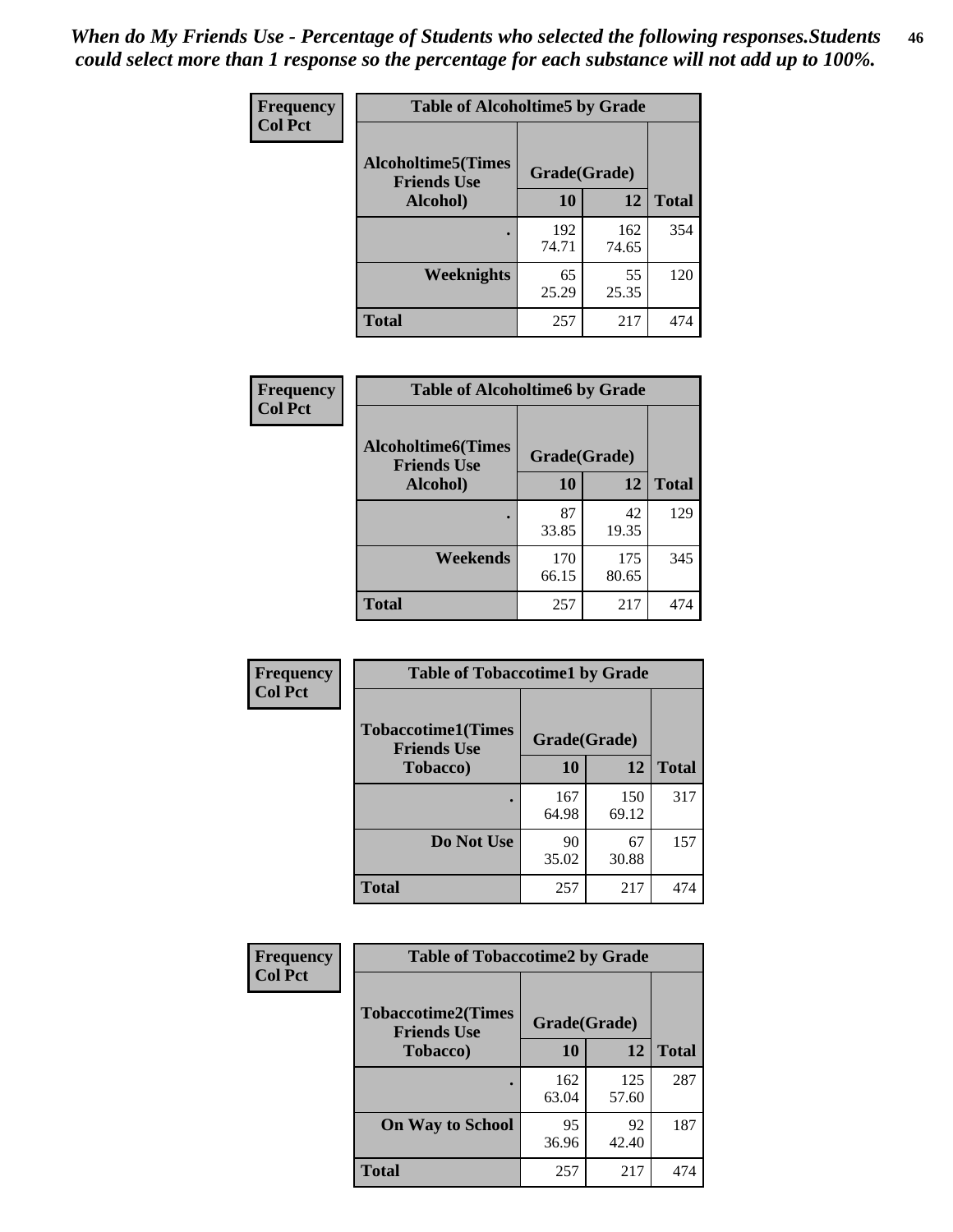*When do My Friends Use - Percentage of Students who selected the following responses.Students could select more than 1 response so the percentage for each substance will not add up to 100%.* **47**

| <b>Frequency</b> | <b>Table of Tobaccotime3 by Grade</b>           |              |              |              |  |
|------------------|-------------------------------------------------|--------------|--------------|--------------|--|
| <b>Col Pct</b>   | <b>Tobaccotime3(Times</b><br><b>Friends Use</b> | Grade(Grade) |              |              |  |
|                  | <b>Tobacco</b> )                                | 10           | 12           | <b>Total</b> |  |
|                  |                                                 | 166<br>64.59 | 169<br>77.88 | 335          |  |
|                  | <b>During School</b>                            | 91<br>35.41  | 48<br>22.12  | 139          |  |
|                  | <b>Total</b>                                    | 257          | 217          | 474          |  |

| <b>Frequency</b> | <b>Table of Tobaccotime4 by Grade</b> |              |              |              |
|------------------|---------------------------------------|--------------|--------------|--------------|
| <b>Col Pct</b>   | <b>Tobaccotime4(Times</b>             | Grade(Grade) |              |              |
|                  | <b>Friends Use Tobacco)</b>           | 10           | 12           | <b>Total</b> |
|                  |                                       | 235<br>91.44 | 207<br>95.39 | 442          |
|                  | <b>On Way Home From School</b>        | 22<br>8.56   | 10<br>4.61   | 32           |
|                  | <b>Total</b>                          | 257          | 217          | 474          |

| <b>Frequency</b> | <b>Table of Tobaccotime5 by Grade</b>           |              |              |              |
|------------------|-------------------------------------------------|--------------|--------------|--------------|
| <b>Col Pct</b>   | <b>Tobaccotime5(Times</b><br><b>Friends Use</b> | Grade(Grade) |              |              |
|                  | <b>Tobacco</b> )                                | 10           | 12           | <b>Total</b> |
|                  |                                                 | 127<br>49.42 | 86<br>39.63  | 213          |
|                  | Weeknights                                      | 130<br>50.58 | 131<br>60.37 | 261          |
|                  | <b>Total</b>                                    | 257          | 217          | 474          |

| Frequency<br><b>Col Pct</b> | <b>Table of Tobaccotime6 by Grade</b>                           |              |              |              |  |
|-----------------------------|-----------------------------------------------------------------|--------------|--------------|--------------|--|
|                             | <b>Tobaccotime6(Times</b><br>Grade(Grade)<br><b>Friends Use</b> |              |              |              |  |
|                             | <b>Tobacco</b> )                                                | 10           | 12           | <b>Total</b> |  |
|                             | ٠                                                               | 106<br>41.25 | 76<br>35.02  | 182          |  |
|                             | Weekends                                                        | 151<br>58.75 | 141<br>64.98 | 292          |  |
|                             | <b>Total</b>                                                    | 257          | 217          | 474          |  |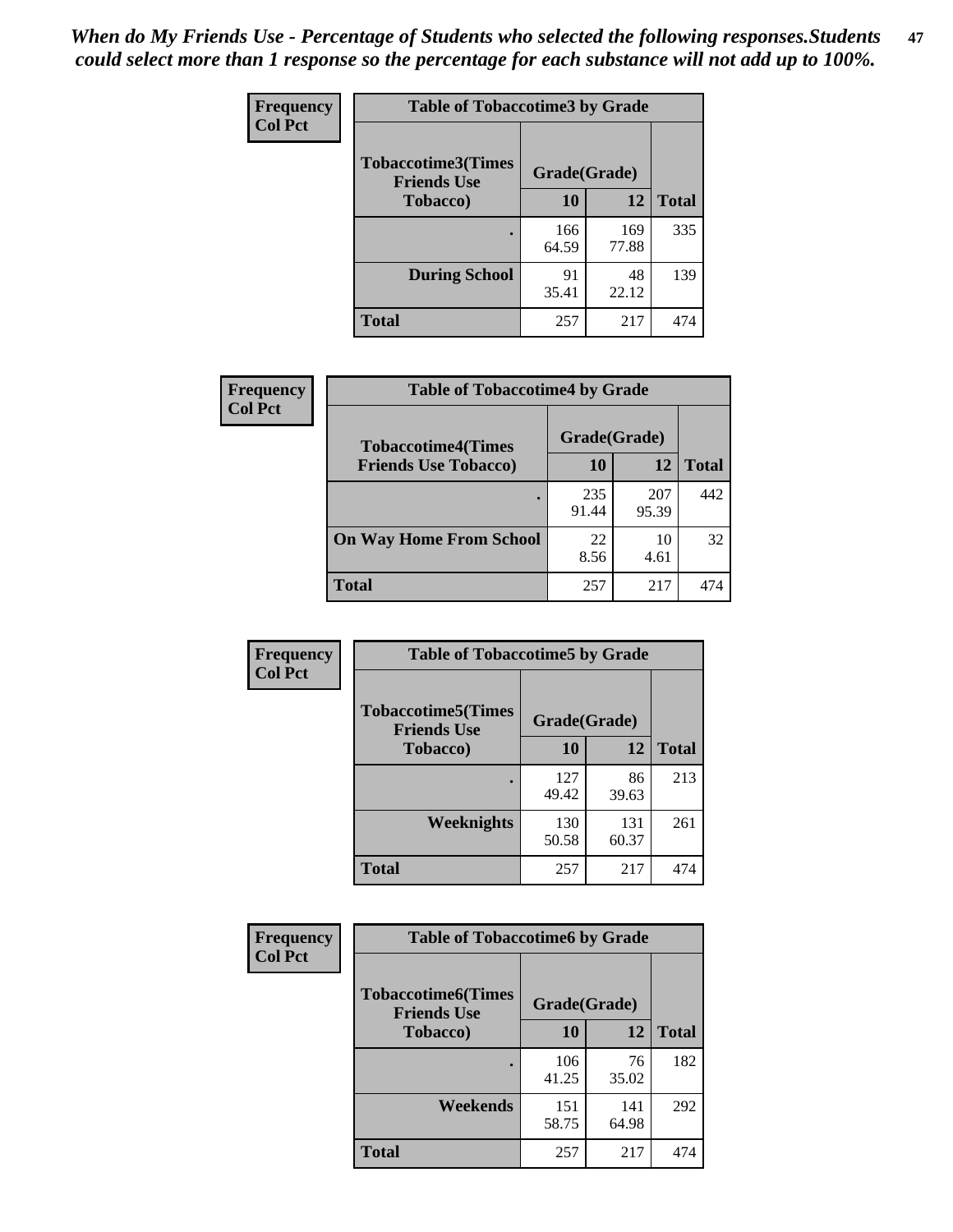| Frequency      | <b>Table of Marijuanatime1 by Grade</b>           |              |              |              |
|----------------|---------------------------------------------------|--------------|--------------|--------------|
| <b>Col Pct</b> | <b>Marijuanatime1(Times</b><br><b>Friends Use</b> | Grade(Grade) |              |              |
|                | Marijuana)                                        | 10           | 12           | <b>Total</b> |
|                |                                                   | 112<br>43.58 | 111<br>51.15 | 223          |
|                | Do Not Use                                        | 145<br>56.42 | 106<br>48.85 | 251          |
|                | <b>Total</b>                                      | 257          | 217          | 474          |

| <b>Frequency</b> | <b>Table of Marijuanatime2 by Grade</b>           |              |              |              |
|------------------|---------------------------------------------------|--------------|--------------|--------------|
| <b>Col Pct</b>   | <b>Marijuanatime2(Times</b><br><b>Friends Use</b> | Grade(Grade) |              |              |
|                  | Marijuana)                                        | 10           | 12           | <b>Total</b> |
|                  | $\bullet$                                         | 205<br>79.77 | 180<br>82.95 | 385          |
|                  | <b>On Way to School</b>                           | 52<br>20.23  | 37<br>17.05  | 89           |
|                  | <b>Total</b>                                      | 257          | 217          | 474          |

| Frequency      | <b>Table of Marijuanatime3 by Grade</b>    |              |              |              |
|----------------|--------------------------------------------|--------------|--------------|--------------|
| <b>Col Pct</b> | Marijuanatime3(Times<br><b>Friends Use</b> | Grade(Grade) |              |              |
|                | Marijuana)                                 | 10           | 12           | <b>Total</b> |
|                |                                            | 227<br>88.33 | 205<br>94.47 | 432          |
|                | <b>During School</b>                       | 30<br>11.67  | 12<br>5.53   | 42           |
|                | <b>Total</b>                               | 257          | 217          | 474          |

| Frequency      | <b>Table of Marijuanatime4 by Grade</b> |              |              |       |
|----------------|-----------------------------------------|--------------|--------------|-------|
| <b>Col Pct</b> | <b>Marijuanatime4</b> (Times            | Grade(Grade) |              |       |
|                | <b>Friends Use Marijuana</b> )          | 10           | 12           | Total |
|                |                                         | 205<br>79.77 | 184<br>84.79 | 389   |
|                | <b>On Way Home From School</b>          | 52<br>20.23  | 33<br>15.21  | 85    |
|                | <b>Total</b>                            | 257          | 217          | 474   |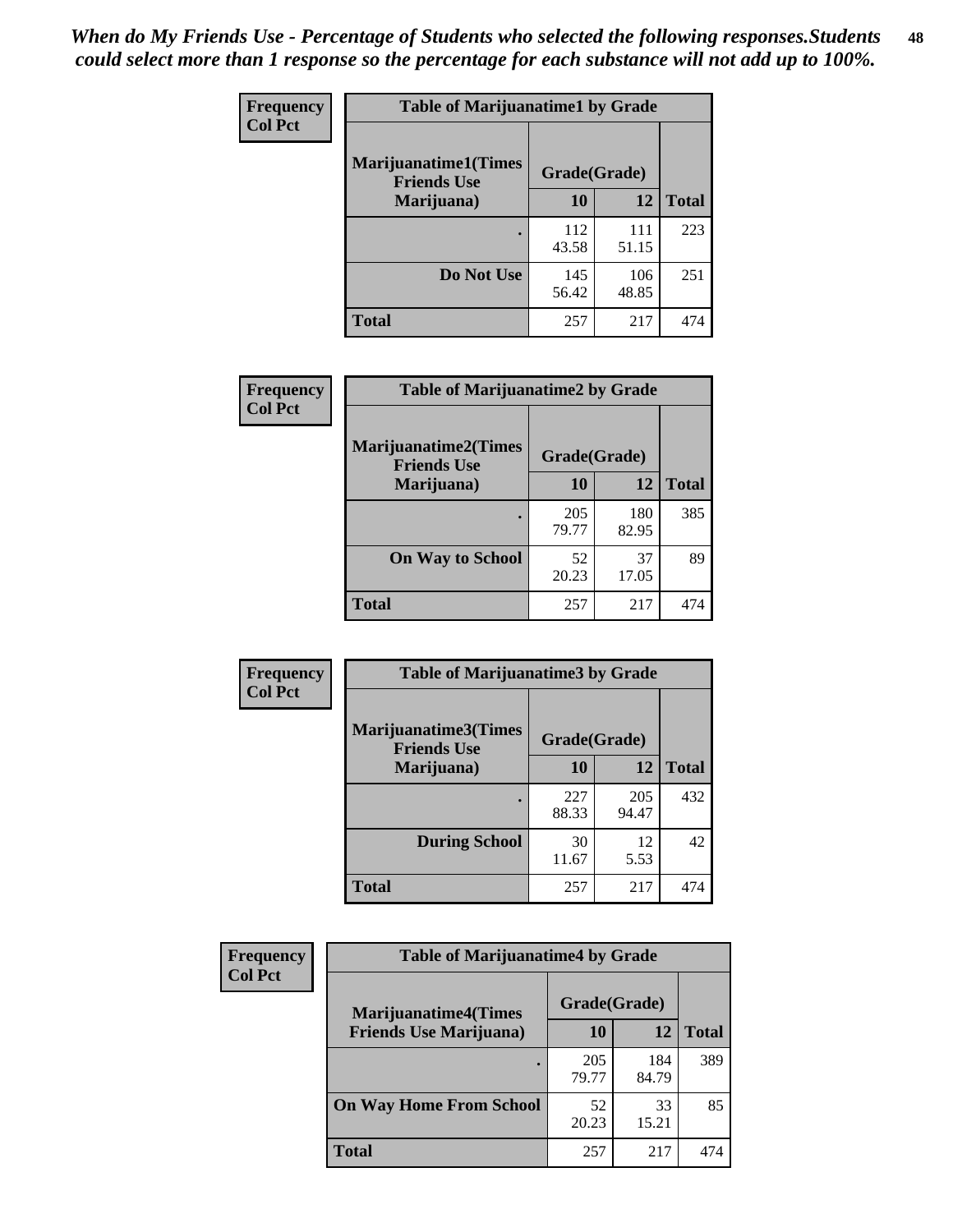| Frequency      | <b>Table of Marijuanatime5 by Grade</b>            |              |              |              |
|----------------|----------------------------------------------------|--------------|--------------|--------------|
| <b>Col Pct</b> | <b>Marijuanatime5</b> (Times<br><b>Friends Use</b> | Grade(Grade) |              |              |
|                | Marijuana)                                         | 10           | 12           | <b>Total</b> |
|                |                                                    | 181<br>70.43 | 144<br>66.36 | 325          |
|                | Weeknights                                         | 76<br>29.57  | 73<br>33.64  | 149          |
|                | <b>Total</b>                                       | 257          | 217          | 474          |

| Frequency      | <b>Table of Marijuanatime6 by Grade</b>            |              |              |              |
|----------------|----------------------------------------------------|--------------|--------------|--------------|
| <b>Col Pct</b> | <b>Marijuanatime6</b> (Times<br><b>Friends Use</b> | Grade(Grade) |              |              |
|                | Marijuana)                                         | 10           | 12           | <b>Total</b> |
|                |                                                    | 137<br>53.31 | 106<br>48.85 | 243          |
|                | Weekends                                           | 120<br>46.69 | 111<br>51.15 | 231          |
|                | <b>Total</b>                                       | 257          | 217          | 474          |

| Frequency      | <b>Table of Otherdrugtime1 by Grade</b>                 |              |              |              |
|----------------|---------------------------------------------------------|--------------|--------------|--------------|
| <b>Col Pct</b> | <b>Otherdrugtime1(Times</b><br><b>Friends Use Other</b> | Grade(Grade) |              |              |
|                | <b>Illegal Drugs</b> )                                  | 10           | 12           | <b>Total</b> |
|                |                                                         | 65<br>25.29  | 60<br>27.65  | 125          |
|                | Do Not Use                                              | 192<br>74.71 | 157<br>72.35 | 349          |
|                | Total                                                   | 257          | 217          | 474          |

| <b>Frequency</b> | <b>Table of Otherdrugtime2 by Grade</b>                 |              |              |              |  |  |
|------------------|---------------------------------------------------------|--------------|--------------|--------------|--|--|
| <b>Col Pct</b>   | <b>Otherdrugtime2(Times</b><br><b>Friends Use Other</b> | Grade(Grade) |              |              |  |  |
|                  | <b>Illegal Drugs</b> )                                  | 10           | 12           | <b>Total</b> |  |  |
|                  |                                                         | 234<br>91.05 | 202<br>93.09 | 436          |  |  |
|                  | <b>On Way to School</b>                                 | 23<br>8.95   | 15<br>6.91   | 38           |  |  |
|                  | Total                                                   | 257          | 217          | 474          |  |  |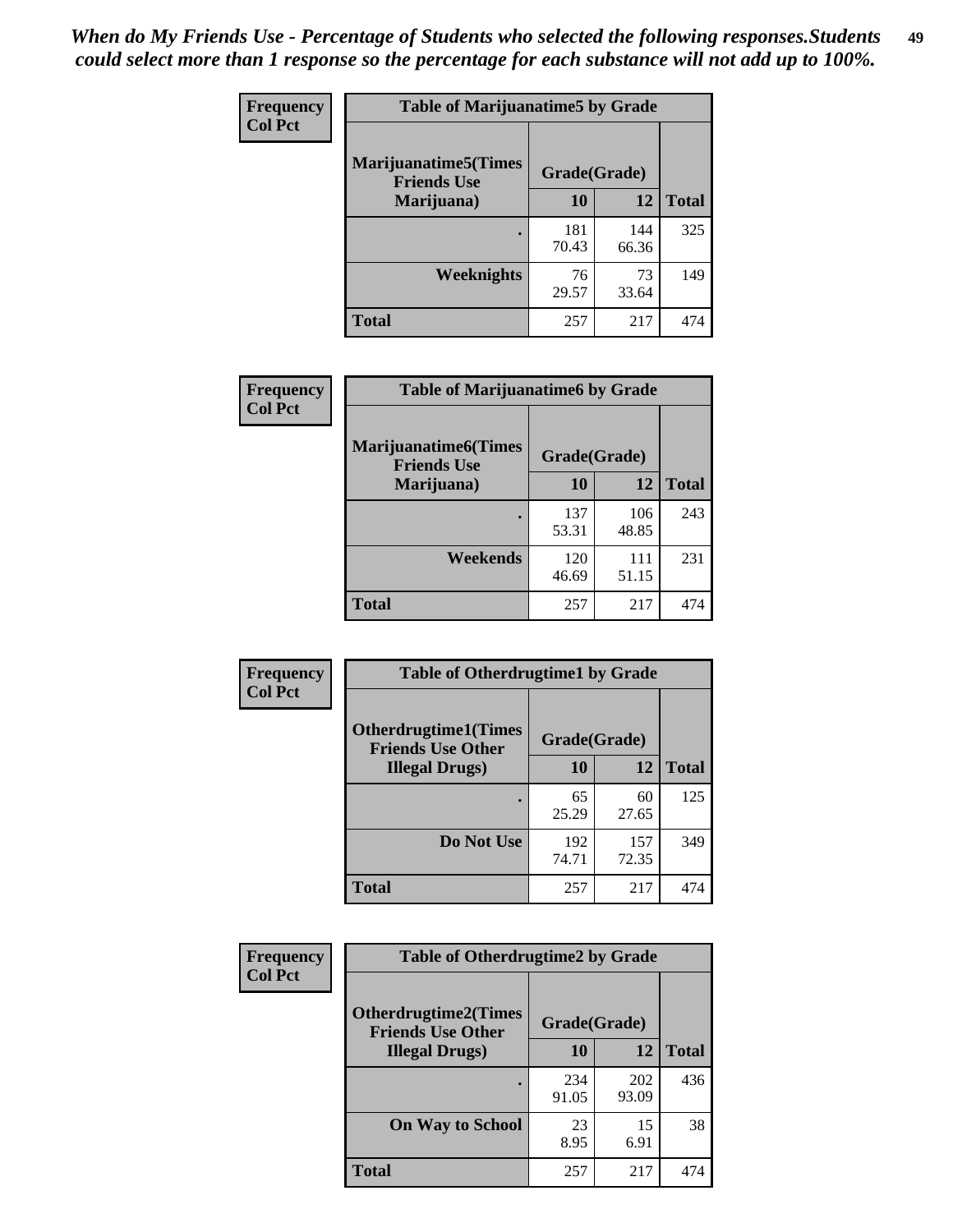| <b>Frequency</b> | <b>Table of Otherdrugtime3 by Grade</b>          |              |              |              |  |  |
|------------------|--------------------------------------------------|--------------|--------------|--------------|--|--|
| <b>Col Pct</b>   | Otherdrugtime3(Times<br><b>Friends Use Other</b> | Grade(Grade) |              |              |  |  |
|                  | <b>Illegal Drugs</b> )                           | 10           | 12           | <b>Total</b> |  |  |
|                  |                                                  | 235<br>91.44 | 204<br>94.01 | 439          |  |  |
|                  | <b>During School</b>                             | 22<br>8.56   | 13<br>5.99   | 35           |  |  |
|                  | Total                                            | 257          | 217          | 474          |  |  |

| Frequency      | <b>Table of Otherdrugtime4 by Grade</b>                         |              |              |              |  |  |
|----------------|-----------------------------------------------------------------|--------------|--------------|--------------|--|--|
| <b>Col Pct</b> | <b>Otherdrugtime4(Times</b><br><b>Friends Use Other Illegal</b> | Grade(Grade) |              |              |  |  |
|                | Drugs)                                                          | 10           | 12           | <b>Total</b> |  |  |
|                | $\bullet$                                                       | 231<br>89.88 | 203<br>93.55 | 434          |  |  |
|                | <b>On Way Home From School</b>                                  | 26<br>10.12  | 14<br>6.45   | 40           |  |  |
|                | Total                                                           | 257          | 217          | 474          |  |  |

| <b>Frequency</b> | <b>Table of Otherdrugtime5 by Grade</b>                  |              |              |              |  |  |
|------------------|----------------------------------------------------------|--------------|--------------|--------------|--|--|
| <b>Col Pct</b>   | <b>Otherdrugtime5</b> (Times<br><b>Friends Use Other</b> | Grade(Grade) |              |              |  |  |
|                  | <b>Illegal Drugs)</b>                                    | 10           | 12           | <b>Total</b> |  |  |
|                  |                                                          | 214<br>83.27 | 182<br>83.87 | 396          |  |  |
|                  | Weeknights                                               | 43<br>16.73  | 35<br>16.13  | 78           |  |  |
|                  | <b>Total</b>                                             | 257          | 217          | 474          |  |  |

| <b>Frequency</b> | <b>Table of Otherdrugtime6 by Grade</b>                                 |              |              |              |  |  |
|------------------|-------------------------------------------------------------------------|--------------|--------------|--------------|--|--|
| <b>Col Pct</b>   | <b>Otherdrugtime6(Times</b><br>Grade(Grade)<br><b>Friends Use Other</b> |              |              |              |  |  |
|                  | <b>Illegal Drugs</b> )                                                  | 10           | 12           | <b>Total</b> |  |  |
|                  |                                                                         | 184<br>71.60 | 159<br>73.27 | 343          |  |  |
|                  | Weekends                                                                | 73<br>28.40  | 58<br>26.73  | 131          |  |  |
|                  | Total                                                                   | 257          | 217          | 474          |  |  |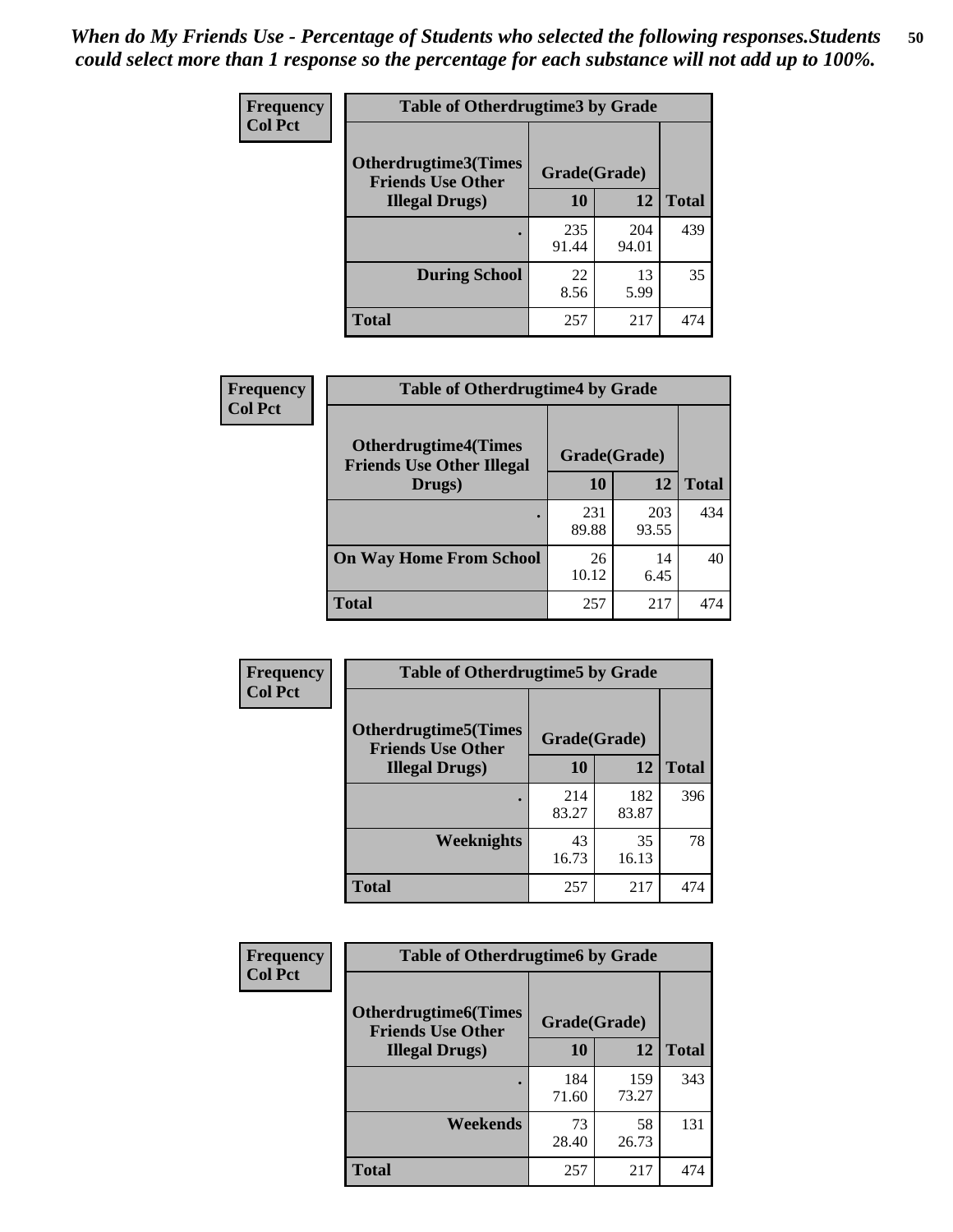| Frequency      | <b>Table of Educationalcohol by Grade</b>                                                                  |              |              |              |  |  |
|----------------|------------------------------------------------------------------------------------------------------------|--------------|--------------|--------------|--|--|
| <b>Col Pct</b> | Educationalcohol(I<br>have been taught<br>about alcohol,<br>tobacco,<br>and other drugs<br>within the last | Grade(Grade) |              |              |  |  |
|                | year at school)                                                                                            | 10           | 12           | <b>Total</b> |  |  |
|                | Yes                                                                                                        | 210<br>81.71 | 102<br>47.00 | 312          |  |  |
|                | N <sub>0</sub>                                                                                             | 47<br>18.29  | 115<br>53.00 | 162          |  |  |
|                | <b>Total</b>                                                                                               | 257          | 217          | 474          |  |  |

| Frequency      | <b>Table of Eversmoked by Grade</b> |              |              |              |  |  |
|----------------|-------------------------------------|--------------|--------------|--------------|--|--|
| <b>Col Pct</b> | Eversmoked(I<br>have smoked         | Grade(Grade) |              |              |  |  |
|                | a cigarette)                        | 10           | 12           | <b>Total</b> |  |  |
|                | <b>Yes</b>                          | 117<br>45.53 | 112<br>51.61 | 229          |  |  |
|                | N <sub>0</sub>                      | 140<br>54.47 | 105<br>48.39 | 245          |  |  |
|                | <b>Total</b>                        | 257          | 217          | 474          |  |  |

| Frequency      | <b>Table of Drovedrinking by Grade</b>                                                                              |                    |              |              |  |  |
|----------------|---------------------------------------------------------------------------------------------------------------------|--------------------|--------------|--------------|--|--|
| <b>Col Pct</b> | Drovedrinking(In<br>the past 30 days I<br>have driven a car<br>or other vehicle<br>while I was<br>drinking alcohol) | Grade(Grade)<br>10 | 12           | <b>Total</b> |  |  |
|                | <b>Yes</b>                                                                                                          | 11<br>4.28         | 12<br>5.53   | 23           |  |  |
|                | N <sub>0</sub>                                                                                                      | 246<br>95.72       | 205<br>94.47 | 451          |  |  |
|                | <b>Total</b>                                                                                                        | 257                | 217          | 474          |  |  |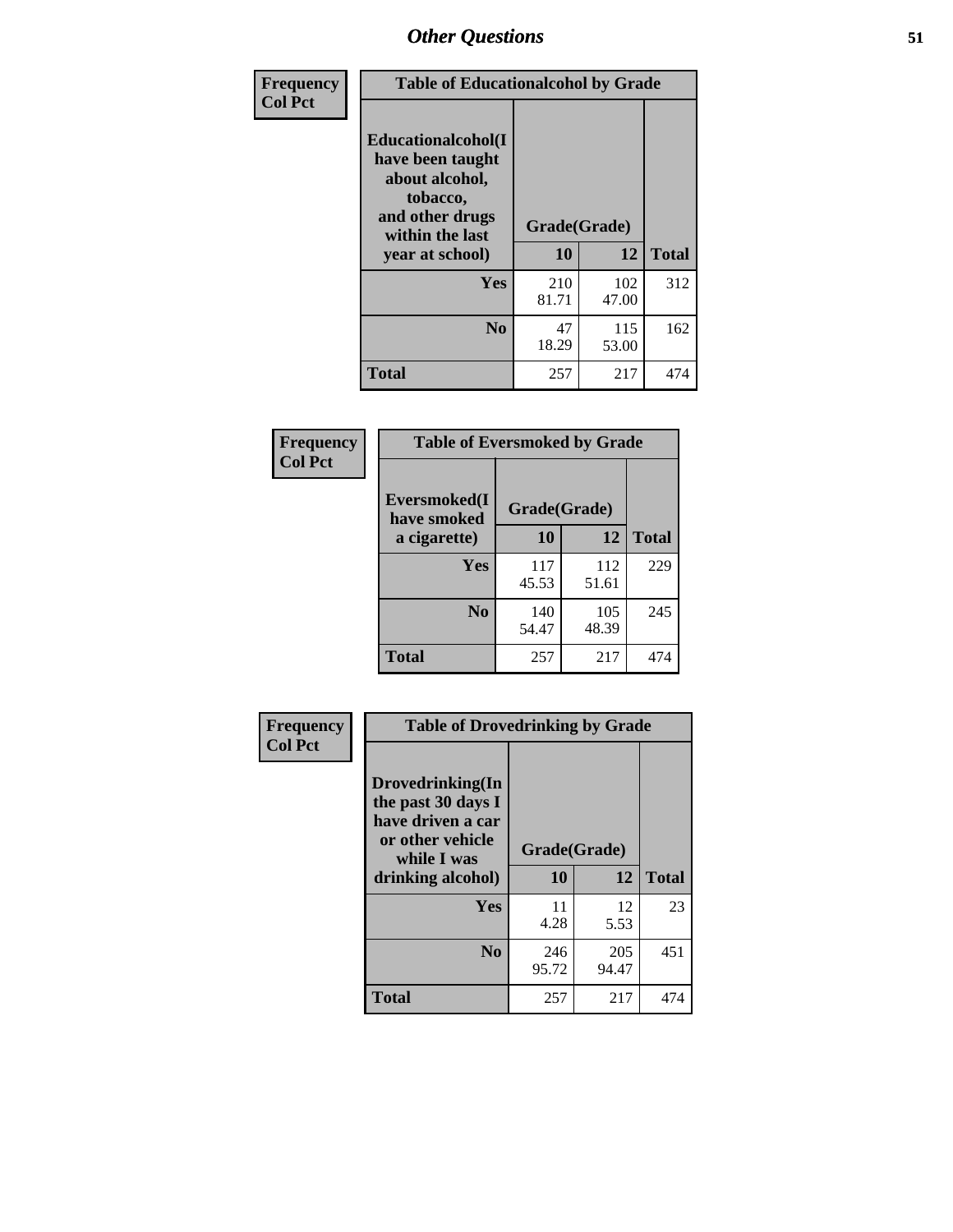| Frequency<br><b>Col Pct</b> | <b>Table of Rodedrinking by Grade</b>                                                                                      |              |              |              |  |  |
|-----------------------------|----------------------------------------------------------------------------------------------------------------------------|--------------|--------------|--------------|--|--|
|                             | Rodedrinking(In<br>the past 30 days<br>I have ridden in<br>a car with a<br>driver who had<br>Grade(Grade)<br>been drinking |              |              |              |  |  |
|                             | alcohol)                                                                                                                   | 10           | 12           | <b>Total</b> |  |  |
|                             | <b>Yes</b>                                                                                                                 | 65<br>25.29  | 36<br>16.59  | 101          |  |  |
|                             | N <sub>0</sub>                                                                                                             | 192<br>74.71 | 181<br>83.41 | 373          |  |  |
|                             | <b>Total</b>                                                                                                               | 257          | 217          | 474          |  |  |

#### **Frequency Col Pct**

| <b>Table of Drugsschool by Grade</b>                                                                                      |              |              |              |  |  |  |
|---------------------------------------------------------------------------------------------------------------------------|--------------|--------------|--------------|--|--|--|
| <b>Drugsschool</b> (During<br>the past 12 months,<br>I have been offered,<br>sold,<br>or given illegal<br>drugs on school | Grade(Grade) |              |              |  |  |  |
| property)                                                                                                                 | 10           | 12           | <b>Total</b> |  |  |  |
| Yes                                                                                                                       | 78<br>30.35  | 49<br>22.58  | 127          |  |  |  |
| N <sub>0</sub>                                                                                                            | 179<br>69.65 | 168<br>77.42 | 347          |  |  |  |
| <b>Total</b>                                                                                                              | 257          | 217          | 474          |  |  |  |

| Frequency      | <b>Table of Helpbullied by Grade</b>                             |                          |              |              |  |  |  |
|----------------|------------------------------------------------------------------|--------------------------|--------------|--------------|--|--|--|
| <b>Col Pct</b> | Helpbullied(I<br>would help<br>someone who was<br>being bullied) | Grade(Grade)<br>10<br>12 |              | <b>Total</b> |  |  |  |
|                | <b>Strongly Agree</b>                                            | 134<br>52.14             | 126<br>58.06 | 260          |  |  |  |
|                | <b>Somewhat Agree</b>                                            | 94<br>36.58              | 76<br>35.02  | 170          |  |  |  |
|                | <b>Somewhat Disagree</b>                                         | 18<br>7.00               | 11<br>5.07   | 29           |  |  |  |
|                | <b>Strongly Disagree</b>                                         | 11<br>4.28               | 4<br>1.84    | 15           |  |  |  |
|                | <b>Total</b>                                                     | 257                      | 217          | 474          |  |  |  |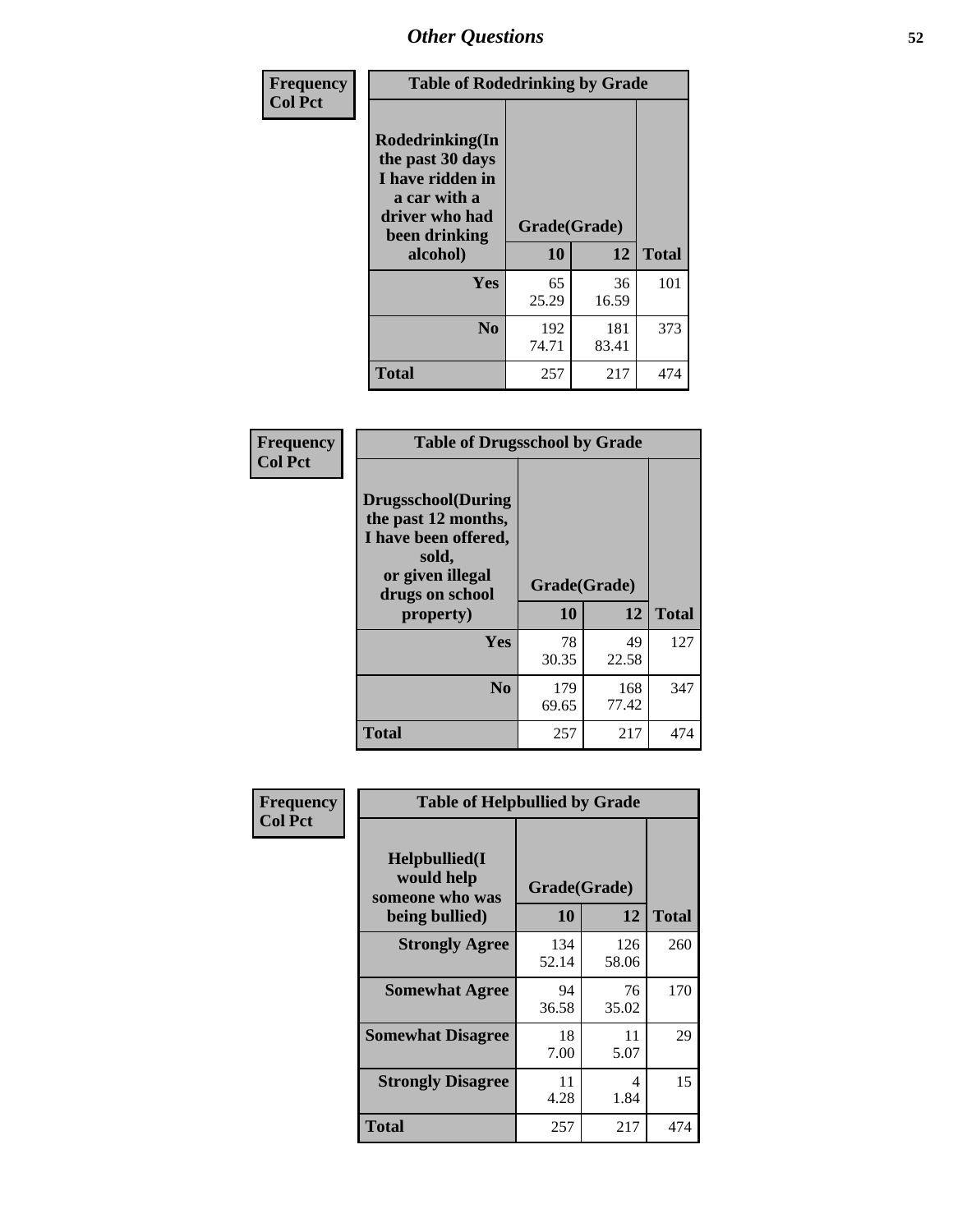| <b>Frequency</b> | <b>Table of Grade by Bingedrinking</b> |                                                                                                         |                   |                              |                     |                        |                        |                                 |              |
|------------------|----------------------------------------|---------------------------------------------------------------------------------------------------------|-------------------|------------------------------|---------------------|------------------------|------------------------|---------------------------------|--------------|
| <b>Row Pct</b>   |                                        | Bingedrinking(I have drunk five or more<br>drinks of alcohol at one sitting during the<br>last 30 days) |                   |                              |                     |                        |                        |                                 |              |
|                  | Grade(Grade)                           | $\boldsymbol{0}$<br><b>Days</b>                                                                         | 1 or<br>2<br>days | 3 <sub>to</sub><br>5<br>days | $6$ to<br>9<br>days | 10<br>to<br>19<br>days | 20<br>to<br>29<br>days | <b>All</b><br><b>30</b><br>days | <b>Total</b> |
|                  | 10                                     | 211<br>82.10                                                                                            | 6<br>2.33         | 11<br>4.28                   | 3<br>1.17           | 13<br>5.06             | 8<br>3.11              | 5<br>1.95                       | 257          |
|                  | 12                                     | 175<br>80.65                                                                                            | 10<br>4.61        | 12<br>5.53                   | 6<br>2.76           | 10<br>4.61             | 3<br>1.38              | 0.46                            | 217          |
|                  | <b>Total</b>                           | 386                                                                                                     | 16                | 23                           | 9                   | 23                     | 11                     | 6                               | 474          |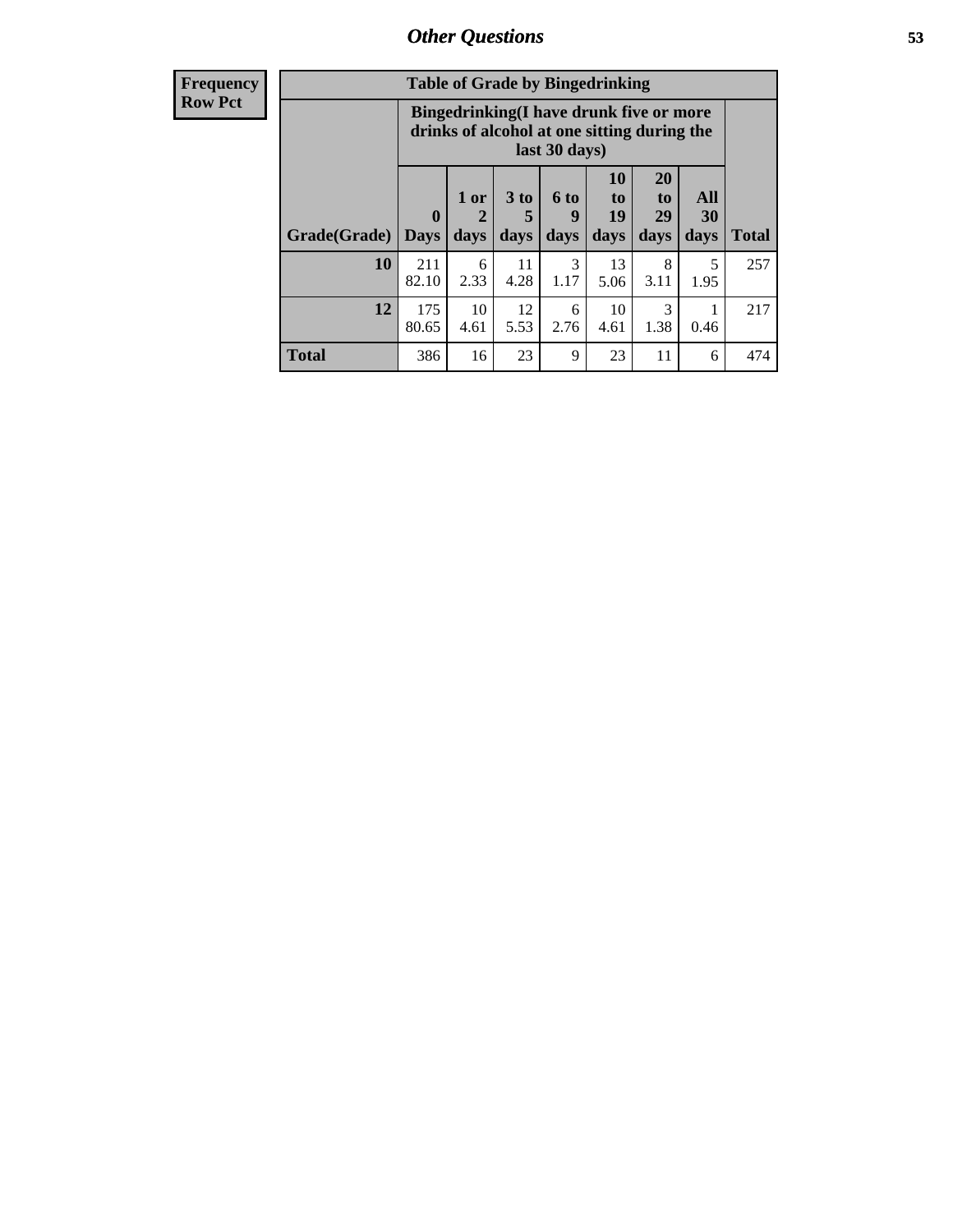### *Nutrition* **54**

| <b>Frequency</b><br>Row Pct |  |
|-----------------------------|--|
|                             |  |

| <b>Table of Grade by Dairy</b> |                          |                                                                 |                                    |                                    |              |  |
|--------------------------------|--------------------------|-----------------------------------------------------------------|------------------------------------|------------------------------------|--------------|--|
|                                |                          | Dairy (I eat at least 3 servings of dairy<br>products each day) |                                    |                                    |              |  |
| Grade(Grade)                   | <b>Strongly</b><br>Agree | Somewhat<br>Agree                                               | <b>Somewhat</b><br><b>Disagree</b> | <b>Strongly</b><br><b>Disagree</b> | <b>Total</b> |  |
| 10                             | 80<br>31.13              | 112<br>43.58                                                    | 29<br>11.28                        | 36<br>14.01                        | 257          |  |
| 12                             | 40<br>18.43              | 88<br>40.55                                                     | 48<br>22.12                        | 41<br>18.89                        | 217          |  |
| <b>Total</b>                   | 120                      | 200                                                             | 77                                 | 77                                 | 474          |  |

| <b>Frequency</b> |  |
|------------------|--|
| <b>Row Pct</b>   |  |

| <b>Table of Grade by Fruitveg</b>                                        |                          |              |                               |                                    |              |
|--------------------------------------------------------------------------|--------------------------|--------------|-------------------------------|------------------------------------|--------------|
| Fruitveg(I eat at least 5 servings of fruits<br>and vegetables each day) |                          |              |                               |                                    |              |
| Grade(Grade)                                                             | <b>Strongly</b><br>Agree | Agree        | Somewhat Somewhat<br>Disagree | <b>Strongly</b><br><b>Disagree</b> | <b>Total</b> |
| 10                                                                       | 40<br>15.56              | 104<br>40.47 | 62<br>24.12                   | 51<br>19.84                        | 257          |
| 12                                                                       | 23<br>10.60              | 70<br>32.26  | 67<br>30.88                   | 57<br>26.27                        | 217          |
| <b>Total</b>                                                             | 63                       | 174          | 129                           | 108                                | 474          |

| <b>Frequency</b> | <b>Table of Grade by Cafeteriahealthy</b> |                                                                       |                     |                                    |                                    |              |  |  |  |
|------------------|-------------------------------------------|-----------------------------------------------------------------------|---------------------|------------------------------------|------------------------------------|--------------|--|--|--|
| <b>Row Pct</b>   |                                           | Cafeteriahealthy (School meals in my<br>school cafeteria are healthy) |                     |                                    |                                    |              |  |  |  |
|                  | Grade(Grade)                              | <b>Strongly</b><br>Agree                                              | Somewhat  <br>Agree | <b>Somewhat</b><br><b>Disagree</b> | <b>Strongly</b><br><b>Disagree</b> | <b>Total</b> |  |  |  |
|                  | 10                                        | 20<br>7.78                                                            | 81<br>31.52         | 62<br>24.12                        | 94<br>36.58                        | 257          |  |  |  |
|                  | 12                                        | 14<br>6.45                                                            | 71<br>32.72         | 57<br>26.27                        | 75<br>34.56                        | 217          |  |  |  |
|                  | Total                                     | 34                                                                    | 152                 | 119                                | 169                                | 474          |  |  |  |

| <b>Frequency</b> |
|------------------|
| <b>Row Pct</b>   |

| <b>Table of Grade by Cafeterianutrition</b>                                               |                          |                   |                             |                                    |              |  |
|-------------------------------------------------------------------------------------------|--------------------------|-------------------|-----------------------------|------------------------------------|--------------|--|
| <b>Cafeterianutrition</b> (Facts about nutrition<br>are available in my school cafeteria) |                          |                   |                             |                                    |              |  |
| Grade(Grade)                                                                              | <b>Strongly</b><br>Agree | Somewhat<br>Agree | <b>Somewhat</b><br>Disagree | <b>Strongly</b><br><b>Disagree</b> | <b>Total</b> |  |
| 10                                                                                        | 57<br>22.18              | 82<br>31.91       | 57<br>22.18                 | 61<br>23.74                        | 257          |  |
| 12                                                                                        | 48<br>22.12              | 90<br>41.47       | 43<br>19.82                 | 36<br>16.59                        | 217          |  |
| <b>Total</b>                                                                              | 105                      | 172               | 100                         | 97                                 | 474          |  |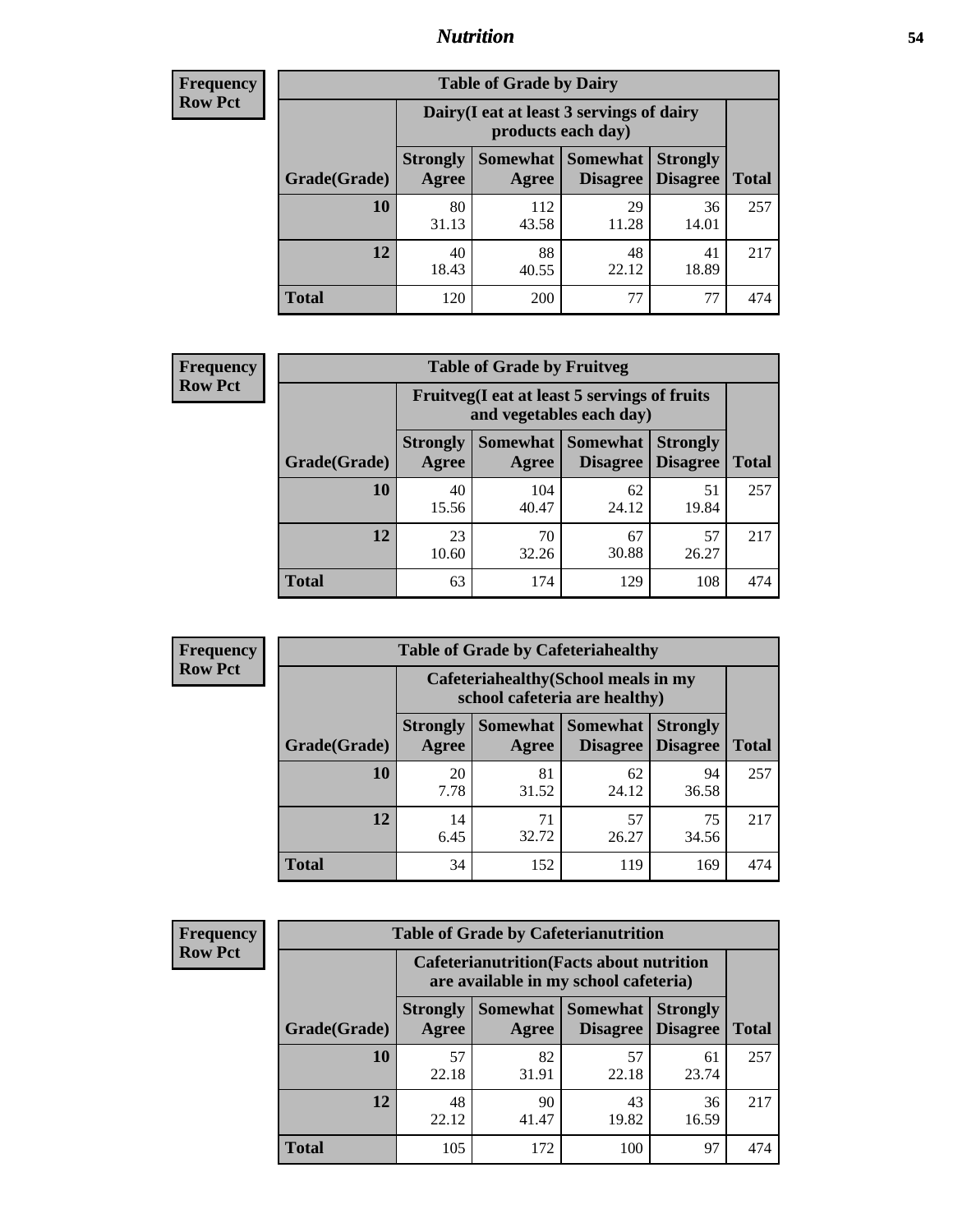### *Nutrition* **55**

| <b>Frequency</b> |
|------------------|
| <b>Row Pct</b>   |

| <b>Table of Grade by Schoollunch</b> |                          |                                                                 |                             |                                    |       |  |
|--------------------------------------|--------------------------|-----------------------------------------------------------------|-----------------------------|------------------------------------|-------|--|
|                                      |                          | Schoollunch(I eat school lunch three or<br>more times per week) |                             |                                    |       |  |
| Grade(Grade)                         | <b>Strongly</b><br>Agree | Somewhat  <br>Agree                                             | <b>Somewhat</b><br>Disagree | <b>Strongly</b><br><b>Disagree</b> | Total |  |
| 10                                   | 143<br>55.64             | 42<br>16.34                                                     | 19<br>7.39                  | 53<br>20.62                        | 257   |  |
| 12                                   | 102<br>47.00             | 40<br>18.43                                                     | 13<br>5.99                  | 62<br>28.57                        | 217   |  |
| <b>Total</b>                         | 245                      | 82                                                              | 32                          | 115                                | 474   |  |

| <b>Frequency</b> |  |
|------------------|--|
| <b>Row Pct</b>   |  |

| <b>Table of Grade by Foodchoices</b>                                       |                          |             |                               |                                    |              |  |
|----------------------------------------------------------------------------|--------------------------|-------------|-------------------------------|------------------------------------|--------------|--|
| <b>Foodchoices</b> (I make healthy food choices in<br>my school cafeteria) |                          |             |                               |                                    |              |  |
| Grade(Grade)                                                               | <b>Strongly</b><br>Agree | Agree       | Somewhat Somewhat<br>Disagree | <b>Strongly</b><br><b>Disagree</b> | <b>Total</b> |  |
| 10                                                                         | 55<br>21.40              | 98<br>38.13 | 38<br>14.79                   | 66<br>25.68                        | 257          |  |
| 12                                                                         | 26<br>11.98              | 77<br>35.48 | 57<br>26.27                   | 57<br>26.27                        | 217          |  |
| <b>Total</b>                                                               | 81                       | 175         | 95                            | 123                                | 474          |  |

| Frequency      | <b>Table of Grade by Wholewheat</b> |                          |                                                                                     |                        |                                    |              |  |  |  |
|----------------|-------------------------------------|--------------------------|-------------------------------------------------------------------------------------|------------------------|------------------------------------|--------------|--|--|--|
| <b>Row Pct</b> |                                     |                          | Wholewheat (There are whole wheat and<br>multigrain breads and cereals available in | my school cafeteria)   |                                    |              |  |  |  |
|                | Grade(Grade)                        | <b>Strongly</b><br>Agree | Somewhat  <br>Agree                                                                 | Somewhat  <br>Disagree | <b>Strongly</b><br><b>Disagree</b> | <b>Total</b> |  |  |  |
|                | 10                                  | 58<br>22.57              | 106<br>41.25                                                                        | 40<br>15.56            | 53<br>20.62                        | 257          |  |  |  |
|                | 12                                  | 51<br>23.50              | 87<br>40.09                                                                         | 41<br>18.89            | 38<br>17.51                        | 217          |  |  |  |
|                | <b>Total</b>                        | 109                      | 193                                                                                 | 81                     | 91                                 | 474          |  |  |  |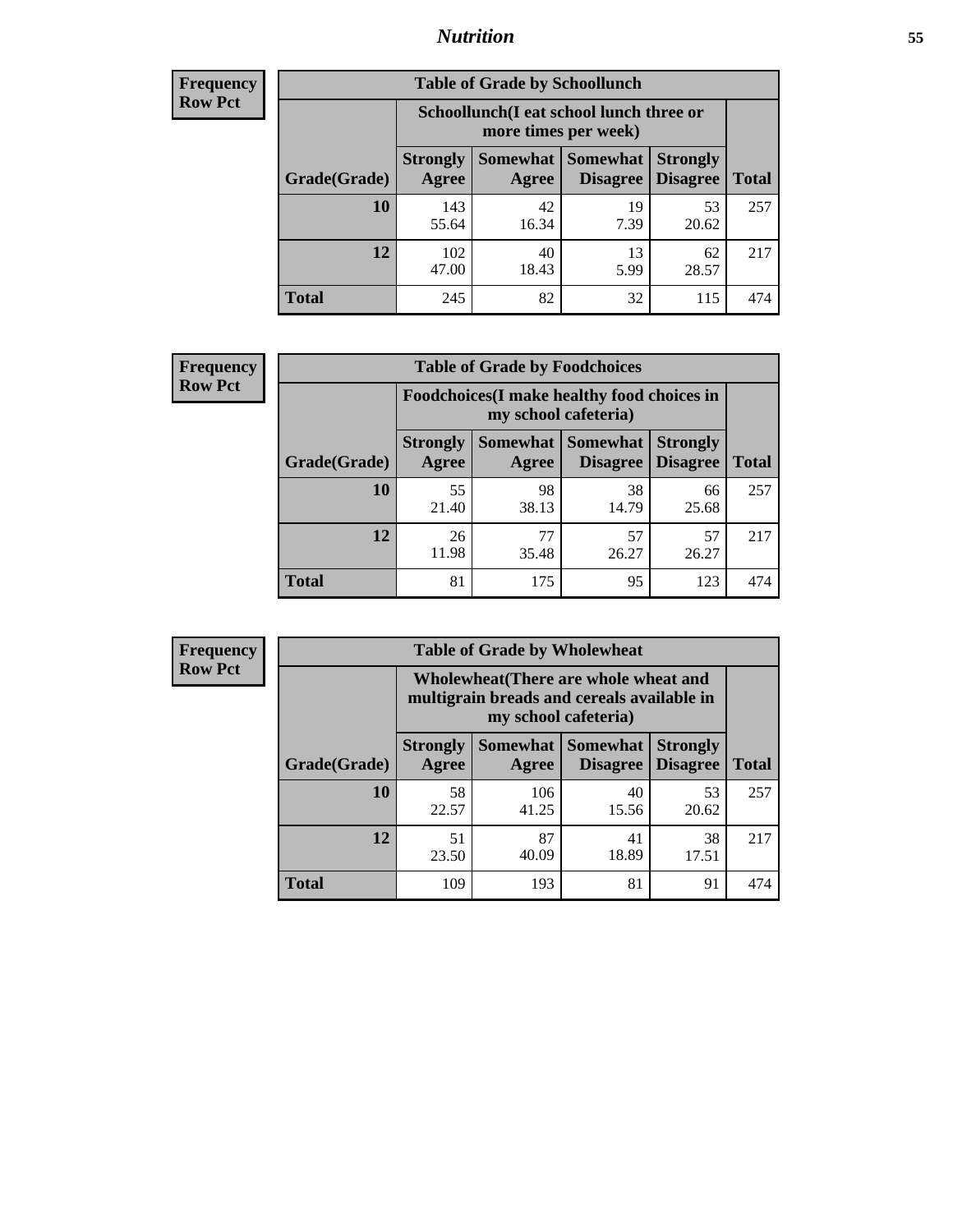### *Nutrition* **56**

**Frequency Row Pct**

| <b>Table of Grade by Healthyvending</b> |                                                                                                                                               |                          |                                    |                                    |              |
|-----------------------------------------|-----------------------------------------------------------------------------------------------------------------------------------------------|--------------------------|------------------------------------|------------------------------------|--------------|
|                                         | Healthyvending (If only healthy snacks and<br>beverages were available in the vending<br>machines during the school day,<br>I would buy them) |                          |                                    |                                    |              |
| Grade(Grade)                            | <b>Strongly</b><br>Agree                                                                                                                      | <b>Somewhat</b><br>Agree | <b>Somewhat</b><br><b>Disagree</b> | <b>Strongly</b><br><b>Disagree</b> | <b>Total</b> |
| 10                                      | 50<br>19.46                                                                                                                                   | 71<br>27.63              | 43<br>16.73                        | 93<br>36.19                        | 257          |
| 12                                      | 39<br>17.97                                                                                                                                   | 50<br>23.04              | 38<br>17.51                        | 90<br>41.47                        | 217          |
| Total                                   | 89                                                                                                                                            | 121                      | 81                                 | 183                                | 474          |

**Frequency Row Pct**

| <b>Table of Grade by Schoolbreakfast</b> |                          |                                                                                                                                         |             |             |     |  |  |
|------------------------------------------|--------------------------|-----------------------------------------------------------------------------------------------------------------------------------------|-------------|-------------|-----|--|--|
|                                          |                          | Schoolbreakfast (If breakfast were<br>available at school,<br>but outside the cafeteria,<br>I would eat breakfast at school more often) |             |             |     |  |  |
| Grade(Grade)                             | <b>Strongly</b><br>Agree | Somewhat   Somewhat<br><b>Strongly</b><br><b>Disagree</b><br><b>Total</b><br><b>Disagree</b><br>Agree                                   |             |             |     |  |  |
| 10                                       | 108<br>42.02             | 75<br>29.18                                                                                                                             | 27<br>10.51 | 47<br>18.29 | 257 |  |  |
| 12                                       | 93<br>42.86              | 59<br>24<br>41<br>27.19<br>18.89<br>11.06                                                                                               |             |             |     |  |  |
| <b>Total</b>                             | 201                      | 134                                                                                                                                     | 51          | 88          | 474 |  |  |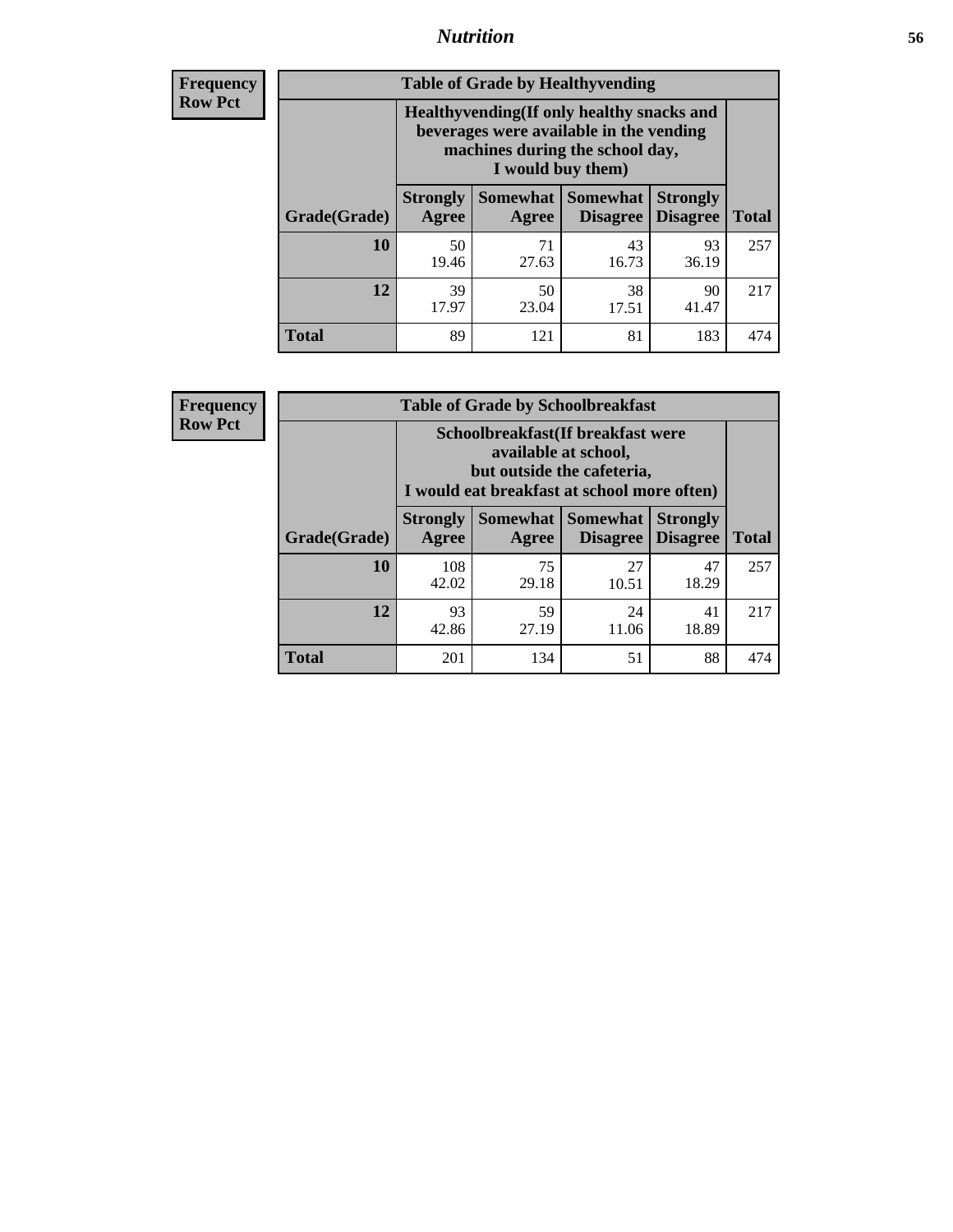| Frequency<br><b>Col Pct</b> | <b>Table of Educationaids by Grade</b>                                                                    |                    |              |              |
|-----------------------------|-----------------------------------------------------------------------------------------------------------|--------------------|--------------|--------------|
|                             | <b>Educationaids</b> (I<br>have been<br>taught about<br><b>HIV/AIDS</b> at<br>school in the<br>past year) | Grade(Grade)<br>10 | 12           | <b>Total</b> |
|                             | Yes                                                                                                       | 208<br>80.93       | 106<br>48.85 | 314          |
|                             | N <sub>0</sub>                                                                                            | 49<br>19.07        | 111<br>51.15 | 160          |
|                             | <b>Total</b>                                                                                              | 257                | 217          | 474          |

| <b>Frequency</b> | <b>Table of Educationcharacter by Grade</b>                                          |              |              |              |
|------------------|--------------------------------------------------------------------------------------|--------------|--------------|--------------|
| <b>Col Pct</b>   | Educationcharacter(I<br>have been taught<br>about character<br>education in the past | Grade(Grade) |              |              |
|                  | year at school)                                                                      | 10           | 12           | <b>Total</b> |
|                  | Yes                                                                                  | 191<br>74.32 | 132<br>60.83 | 323          |
|                  | N <sub>0</sub>                                                                       | 66<br>25.68  | 85<br>39.17  | 151          |
|                  | <b>Total</b>                                                                         | 257          | 217          | 474          |

| Frequency      | <b>Table of Gradcoach1 by Grade</b>              |              |              |              |
|----------------|--------------------------------------------------|--------------|--------------|--------------|
| <b>Col Pct</b> | Gradcoach1(I<br>know who my<br><b>Graduation</b> | Grade(Grade) |              |              |
|                | Coach is)                                        | 10           | 12           | <b>Total</b> |
|                | Yes                                              | 48<br>18.68  | 113<br>52.07 | 161          |
|                | N <sub>0</sub>                                   | 209<br>81.32 | 104<br>47.93 | 313          |
|                | <b>Total</b>                                     | 257          | 217          | 474          |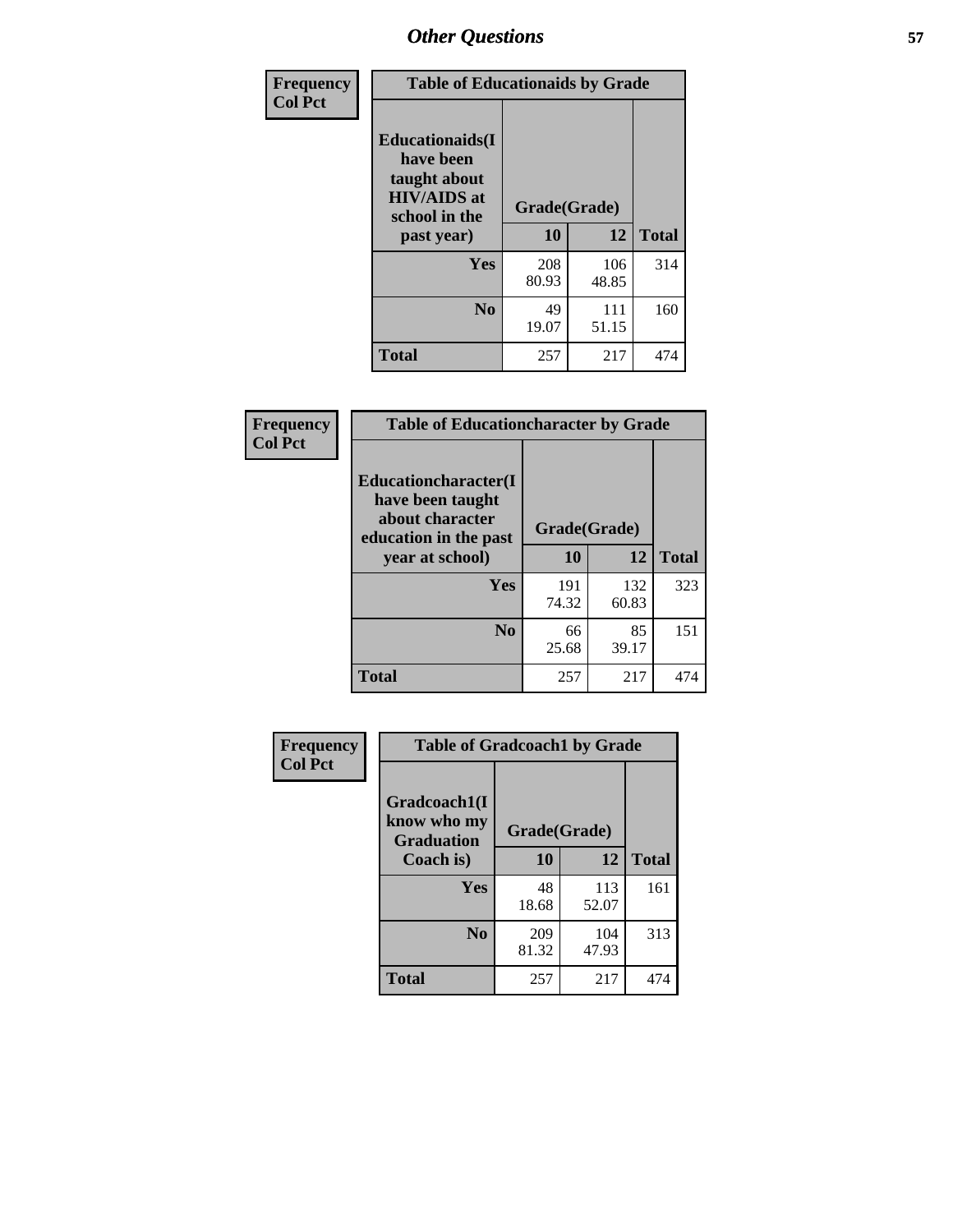| Frequency      | <b>Table of Gradcoach2 by Grade</b> |              |              |              |
|----------------|-------------------------------------|--------------|--------------|--------------|
| <b>Col Pct</b> | Gradcoach2(I<br>have                |              |              |              |
|                | contacted my<br><b>Graduation</b>   | Grade(Grade) |              |              |
|                | Coach)                              | 10           | 12           | <b>Total</b> |
|                | Yes                                 | 17<br>6.61   | 57<br>26.27  | 74           |
|                | N <sub>0</sub>                      | 240<br>93.39 | 160<br>73.73 | 400          |
|                | <b>Total</b>                        | 257          | 217          | 474          |

| <b>Frequency</b><br><b>Col Pct</b> | <b>Table of Gradcoach3 by Grade</b>                                         |              |              |              |
|------------------------------------|-----------------------------------------------------------------------------|--------------|--------------|--------------|
|                                    | Gradcoach3(I<br>have received<br>assistance<br>from my<br><b>Graduation</b> | Grade(Grade) |              |              |
|                                    | Coach)                                                                      | 10           | 12           | <b>Total</b> |
|                                    | Yes                                                                         | 17<br>6.61   | 55<br>25.35  | 72           |
|                                    | N <sub>0</sub>                                                              | 79<br>30.74  | 30<br>13.82  | 109          |
|                                    | Don't know                                                                  | 161<br>62.65 | 132<br>60.83 | 293          |
|                                    | <b>Total</b>                                                                | 257          | 217          | 474          |

| Frequency<br><b>Col Pct</b> | <b>Table of Selfharm by Grade</b>                                                                                                                                                      |              |                    |              |
|-----------------------------|----------------------------------------------------------------------------------------------------------------------------------------------------------------------------------------|--------------|--------------------|--------------|
|                             | <b>Selfharm</b> (During<br>the past 12<br>months,<br>I harmed myself<br>on purpose<br><b>Suicideconsider</b><br>During the past<br>12 months,<br>I seriously<br>considered<br>suicide) | 10           | Grade(Grade)<br>12 | <b>Total</b> |
|                             | Yes                                                                                                                                                                                    | 47<br>18.29  | 16<br>7.37         | 63           |
|                             | N <sub>0</sub>                                                                                                                                                                         | 210<br>81.71 | 201<br>92.63       | 411          |
|                             | Total                                                                                                                                                                                  | 257          | 217                | 474          |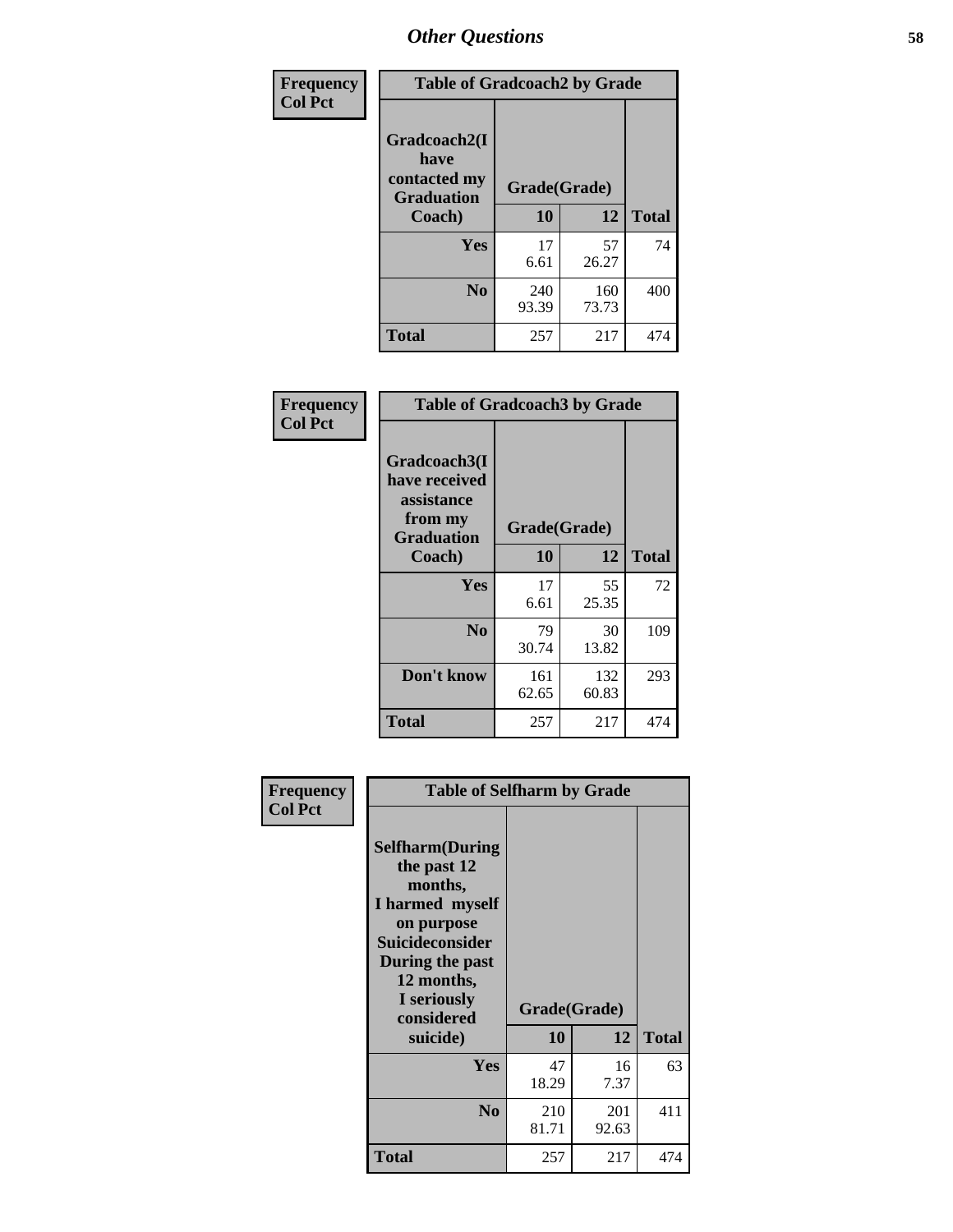| <b>Frequency</b> | <b>Table of Suicideconsider by Grade</b> |              |              |              |
|------------------|------------------------------------------|--------------|--------------|--------------|
| <b>Col Pct</b>   |                                          | Grade(Grade) |              |              |
|                  | Suicideconsider                          | <b>10</b>    | 12           | <b>Total</b> |
|                  | Yes                                      | 38<br>14.79  | 13<br>5.99   | 51           |
|                  | N <sub>0</sub>                           | 219<br>85.21 | 204<br>94.01 | 423          |
|                  | <b>Total</b>                             | 257          | 217          | 474          |

| Frequency<br><b>Col Pct</b> | <b>Table of Suicideattempt by Grade</b>              |              |              |              |
|-----------------------------|------------------------------------------------------|--------------|--------------|--------------|
|                             | Suicideattempt(I<br>have attempted<br>suicide in the | Grade(Grade) |              |              |
|                             | last year)                                           | 10           | 12           | <b>Total</b> |
|                             | Yes                                                  | 22<br>8.56   | 6<br>2.76    | 28           |
|                             | $\bf No$                                             | 235<br>91.44 | 211<br>97.24 | 446          |
|                             | <b>Total</b>                                         | 257          | 217          | 474          |

| Frequency      | <b>Table of Instantmessaged by Grade</b>               |              |              |              |
|----------------|--------------------------------------------------------|--------------|--------------|--------------|
| <b>Col Pct</b> | Instantmessaged(I<br>have instant<br>messaged people I | Grade(Grade) |              |              |
|                | do not even know)                                      | 10           | 12           | <b>Total</b> |
|                | Yes                                                    | 109<br>42.41 | 83<br>38.25  | 192          |
|                | N <sub>0</sub>                                         | 148<br>57.59 | 134<br>61.75 | 282          |
|                | <b>Total</b>                                           | 257          | 217          | 474          |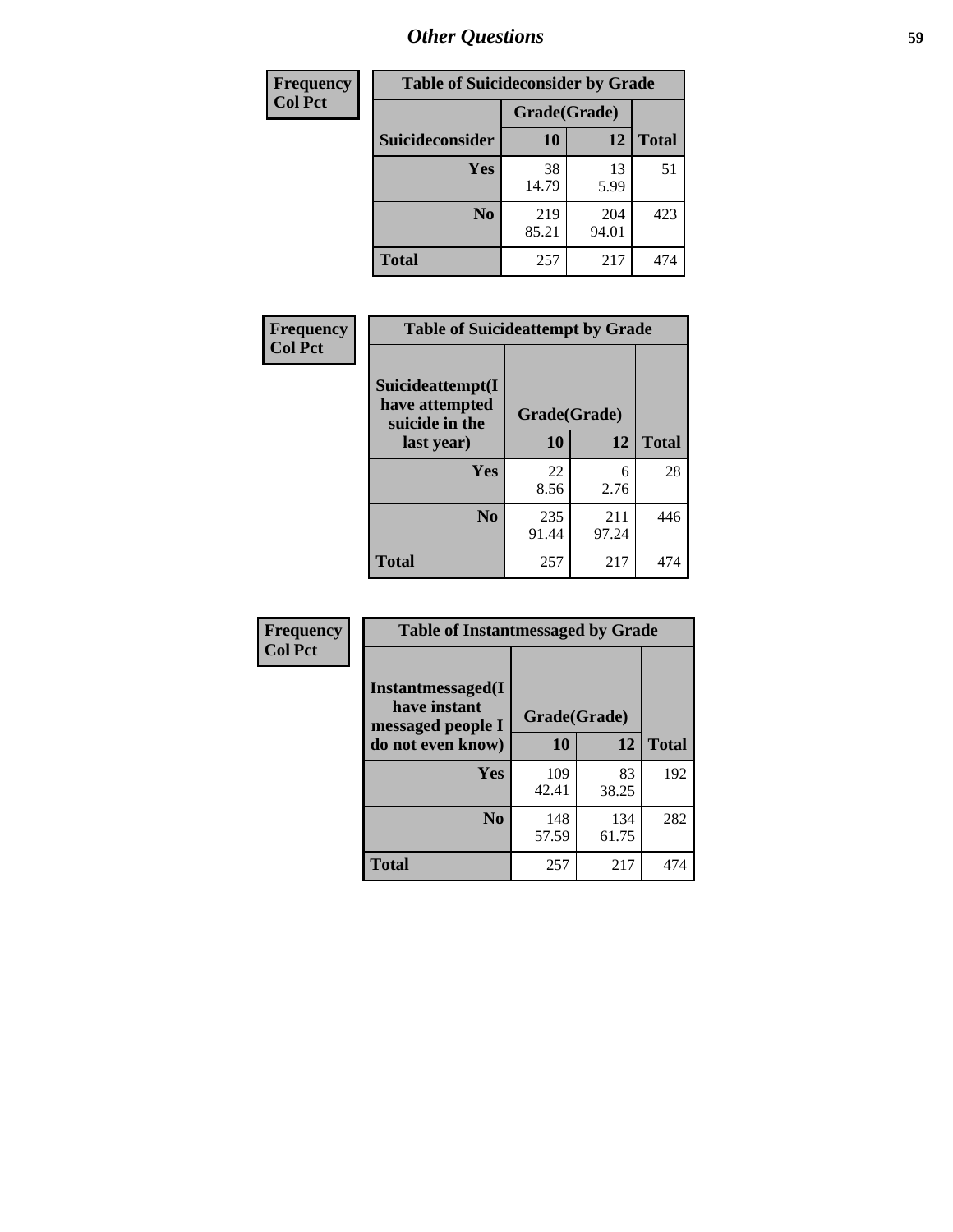| Frequency      | <b>Table of Getsalong by Grade</b>                                     |                    |              |              |
|----------------|------------------------------------------------------------------------|--------------------|--------------|--------------|
| <b>Col Pct</b> | <b>Getsalong</b> (I get<br>along with other<br>students and<br>adults) | Grade(Grade)<br>10 | 12           | <b>Total</b> |
|                |                                                                        |                    |              |              |
|                | <b>Strongly Agree</b>                                                  | 127<br>49.42       | 134<br>61.75 | 261          |
|                | <b>Somewhat Agree</b>                                                  | 114<br>44.36       | 71<br>32.72  | 185          |
|                | <b>Somewhat Disagree</b>                                               | 11<br>4.28         | 11<br>5.07   | 22           |
|                | <b>Strongly Disagree</b>                                               | 5<br>1.95          | 0.46         | 6            |
|                | <b>Total</b>                                                           | 257                | 217          | 474          |

| Frequency      | <b>Table of Safehome by Grade</b> |                           |              |              |  |  |
|----------------|-----------------------------------|---------------------------|--------------|--------------|--|--|
| <b>Col Pct</b> | Safehome(I feel<br>safe at home)  | Grade(Grade)<br><b>10</b> | 12           | <b>Total</b> |  |  |
|                | <b>Strongly Agree</b>             | 199<br>77.43              | 164<br>75.58 | 363          |  |  |
|                | <b>Somewhat Agree</b>             | 43<br>16.73               | 38<br>17.51  | 81           |  |  |
|                | <b>Somewhat Disagree</b>          | 10<br>3.89                | 12<br>5.53   | 22           |  |  |
|                | <b>Strongly Disagree</b>          | 5<br>1.95                 | 3<br>1.38    | 8            |  |  |
|                | <b>Total</b>                      | 257                       | 217          | 474          |  |  |

| Frequency      |                                                                                      | <b>Table of Adulttalk by Grade</b> |              |              |  |  |  |
|----------------|--------------------------------------------------------------------------------------|------------------------------------|--------------|--------------|--|--|--|
| <b>Col Pct</b> | <b>Adulttalk</b> (I<br>know an<br>adult at<br>school that<br>I can talk<br>with if I | Grade(Grade)<br>10                 | 12           | <b>Total</b> |  |  |  |
|                | need help)                                                                           |                                    |              |              |  |  |  |
|                | Yes                                                                                  | 188<br>73.15                       | 173<br>79.72 | 361          |  |  |  |
|                | N <sub>0</sub>                                                                       | 69<br>26.85                        | 44<br>20.28  | 113          |  |  |  |
|                | <b>Total</b>                                                                         | 257                                | 217          | 474          |  |  |  |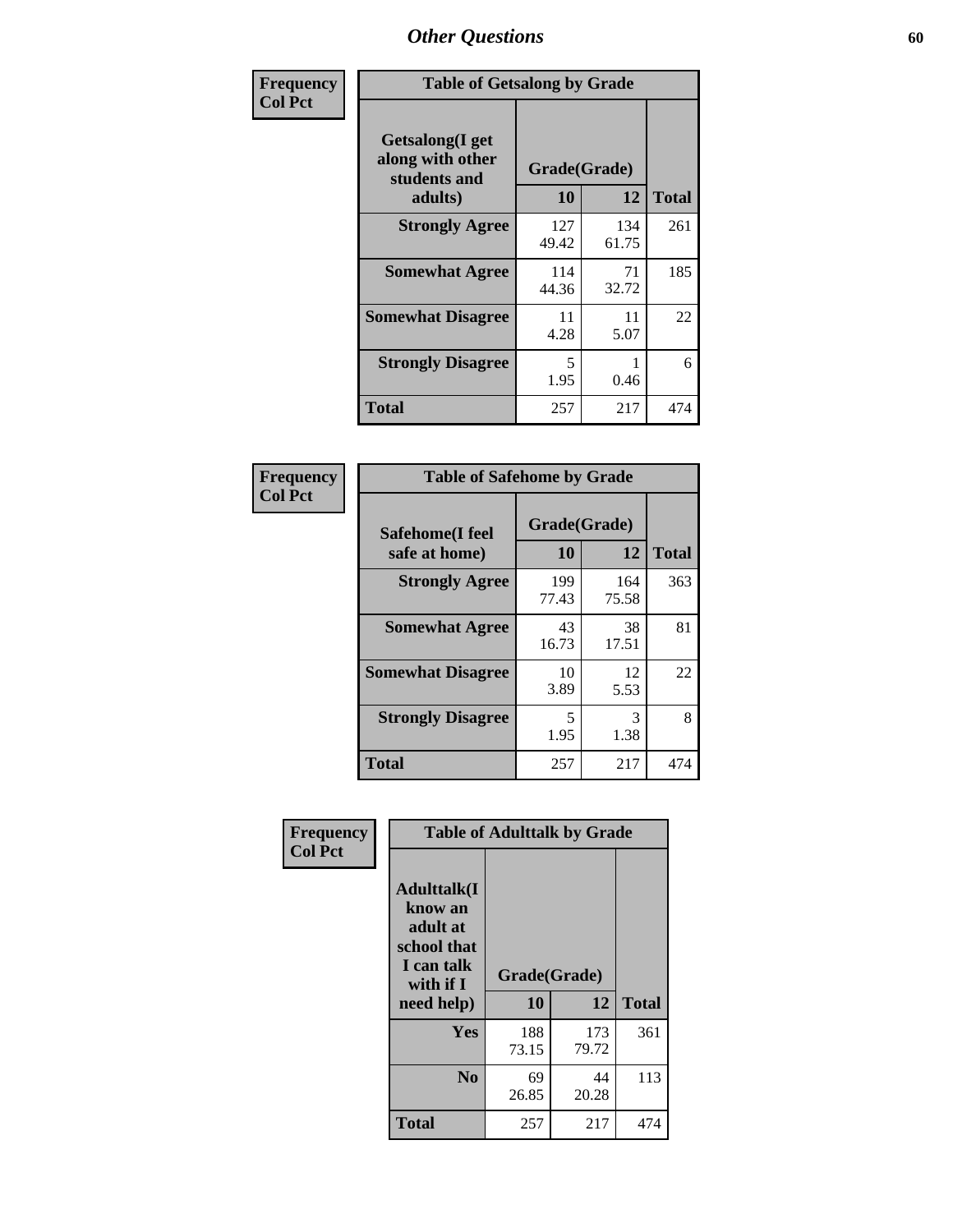**Frequency Row Pct**

| <b>Table of Grade by Tvtime</b> |             |                                                                                         |             |                       |             |            |              |  |  |  |
|---------------------------------|-------------|-----------------------------------------------------------------------------------------|-------------|-----------------------|-------------|------------|--------------|--|--|--|
|                                 |             | Tytime (On an average school day,<br>how much unsupervised time do I spend watching TV) |             |                       |             |            |              |  |  |  |
|                                 |             | <b>Less that</b><br>$2 - 3$<br>$4 - 5$<br>$6+$                                          |             |                       |             |            |              |  |  |  |
| Grade(Grade)                    | None        | hour/day                                                                                | hour/day    | hours/day   hours/day |             | hours/day  | <b>Total</b> |  |  |  |
| 10                              | 29<br>11.28 | 61<br>23.74                                                                             | 31<br>12.06 | 79<br>30.74           | 38<br>14.79 | 19<br>7.39 | 257          |  |  |  |
| 12                              | 40<br>18.43 | 47<br>21.66                                                                             | 38<br>17.51 | 56<br>25.81           | 19<br>8.76  | 17<br>7.83 | 217          |  |  |  |
| <b>Total</b>                    | 69          | 108                                                                                     | 69          | 135                   | 57          | 36         | 474          |  |  |  |

**Frequency Row Pct**

| <b>Table of Grade by Computertime</b> |             |                                                                                                   |                     |             |            |            |              |  |  |
|---------------------------------------|-------------|---------------------------------------------------------------------------------------------------|---------------------|-------------|------------|------------|--------------|--|--|
|                                       |             | Computertime (On an average school day,<br>how much unsupervised time do I spend on the computer) |                     |             |            |            |              |  |  |
|                                       |             | <b>Less that</b>                                                                                  |                     | $2 - 3$     | $4 - 5$    | $6+$       |              |  |  |
| Grade(Grade)                          | None $ $    |                                                                                                   | hour/day   hour/day | hours/day   | hours/day  | hours/day  | <b>Total</b> |  |  |
| 10                                    | 58<br>22.57 | 70<br>27.24                                                                                       | 48<br>18.68         | 49<br>19.07 | 20<br>7.78 | 12<br>4.67 | 257          |  |  |
| 12                                    | 45<br>20.74 | 56<br>25.81                                                                                       | 38<br>17.51         | 47<br>21.66 | 19<br>8.76 | 12<br>5.53 | 217          |  |  |
| <b>Total</b>                          | 103         | 126                                                                                               | 86                  | 96          | 39         | 24         | 474          |  |  |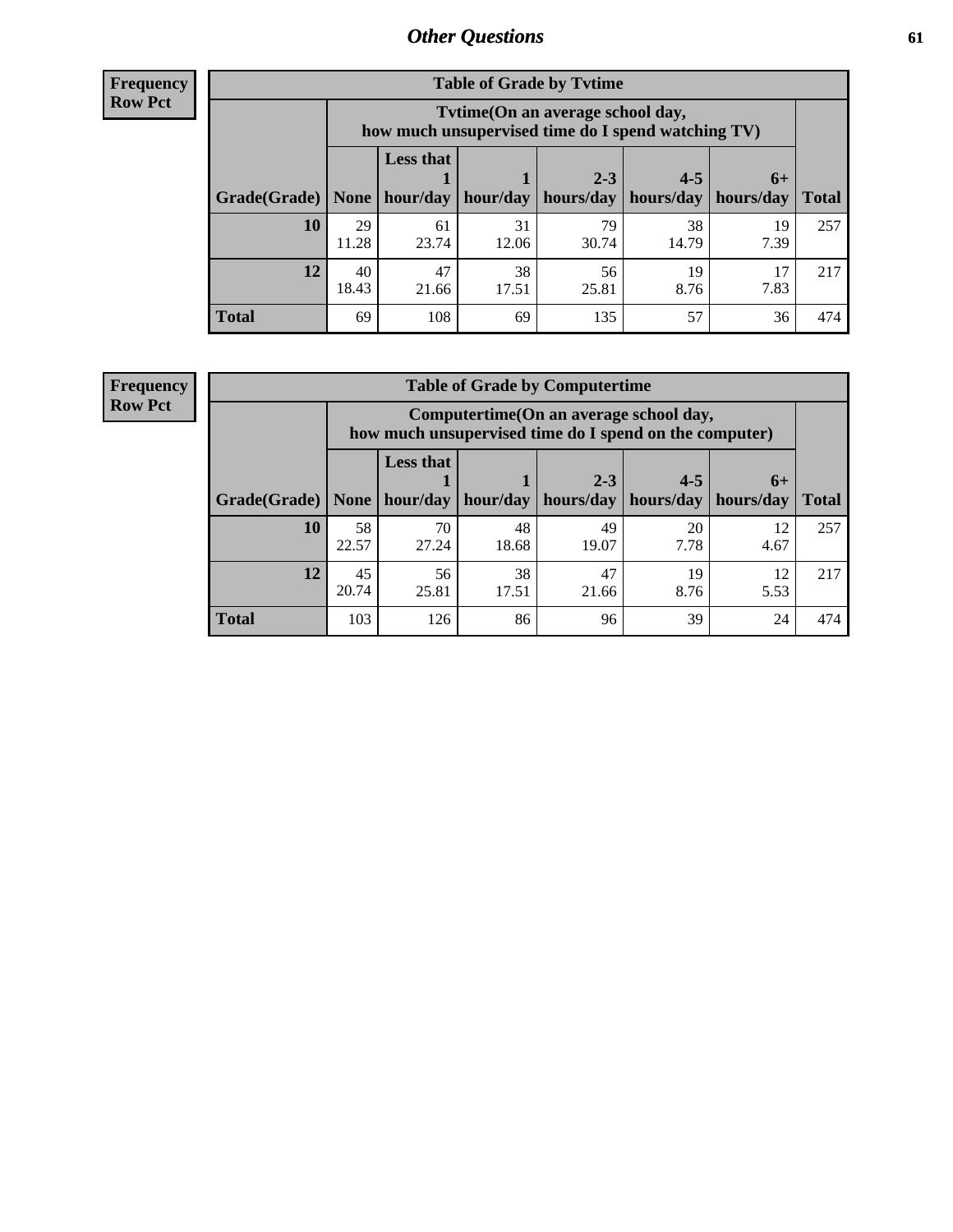#### *Questions about Driving Laws* **62** *Driving Questions were asked only of high school students.*

| <b>Frequency</b> |
|------------------|
| <b>Row Pct</b>   |

| <b>Table of Grade by License1</b> |                                                                                 |                                                                                                                                           |                |            |                      |              |  |  |  |
|-----------------------------------|---------------------------------------------------------------------------------|-------------------------------------------------------------------------------------------------------------------------------------------|----------------|------------|----------------------|--------------|--|--|--|
|                                   |                                                                                 | License1(During the first 6 months of driving<br>with a provisional license,<br>the only passengers who can ride with the<br>driver are:) |                |            |                      |              |  |  |  |
| Grade(Grade)                      | <b>Parent or</b><br><b>Guardian</b>                                             | Family<br><b>Members</b>                                                                                                                  | <b>Friends</b> | Anyone     | Don't<br><b>Know</b> | <b>Total</b> |  |  |  |
| 10                                | 66<br>25.68                                                                     | 147<br>57.20                                                                                                                              | 4<br>1.56      | 13<br>5.06 | 27<br>10.51          | 257          |  |  |  |
| 12                                | 46<br>156<br>$\overline{c}$<br>5<br>8<br>71.89<br>2.30<br>0.92<br>21.20<br>3.69 |                                                                                                                                           |                |            |                      |              |  |  |  |
| Total                             | 112                                                                             | 303                                                                                                                                       | 6              | 18         | 35                   | 474          |  |  |  |

| <b>Frequency</b> |              | <b>Table of Grade by License2</b>                                                                        |                  |                                     |                                                      |                      |              |  |  |
|------------------|--------------|----------------------------------------------------------------------------------------------------------|------------------|-------------------------------------|------------------------------------------------------|----------------------|--------------|--|--|
| <b>Row Pct</b>   |              | License2(17 yr old drivers with a<br>provisional driver's license cannot<br>drive between the hours of:) |                  |                                     |                                                      |                      |              |  |  |
|                  | Grade(Grade) | <b>Midnight</b><br>to 6am                                                                                | 1am<br>to<br>5am | 1am<br>t <sub>0</sub><br><b>6am</b> | N <sub>0</sub><br>curfew<br>for $17$<br>year<br>olds | Don't<br><b>Know</b> | <b>Total</b> |  |  |
|                  | 10           | 149<br>57.98                                                                                             | 17<br>6.61       | 12<br>4.67                          | 17<br>6.61                                           | 62<br>24.12          | 257          |  |  |
|                  | 12           | 167<br>76.96                                                                                             | 15<br>6.91       | 15<br>6.91                          | 4<br>1.84                                            | 16<br>7.37           | 217          |  |  |
|                  | <b>Total</b> | 316                                                                                                      | 32               | 27                                  | 21                                                   | 78                   | 474          |  |  |

| Frequency      | <b>Table of Grade by License3</b> |                                       |                                     |                 |            |            |               |              |
|----------------|-----------------------------------|---------------------------------------|-------------------------------------|-----------------|------------|------------|---------------|--------------|
| <b>Row Pct</b> |                                   | License3(For drivers under the age of | what level of alcohol is considered | 21,<br>$DUI$ ?) |            |            |               |              |
|                | Grade(Grade)                      | Any<br><b>Amount</b>                  | 0.02                                | 0.04            | 0.06       | 0.08       | Don't<br>know | <b>Total</b> |
|                | 10                                | 61<br>23.74                           | 64<br>24.90                         | 36<br>14.01     | 18<br>7.00 | 8<br>3.11  | 70<br>27.24   | 257          |
|                | 12                                | 72<br>33.18                           | 43<br>19.82                         | 20<br>9.22      | 15<br>6.91 | 19<br>8.76 | 48<br>22.12   | 217          |
|                | <b>Total</b>                      | 133                                   | 107                                 | 56              | 33         | 27         | 118           | 474          |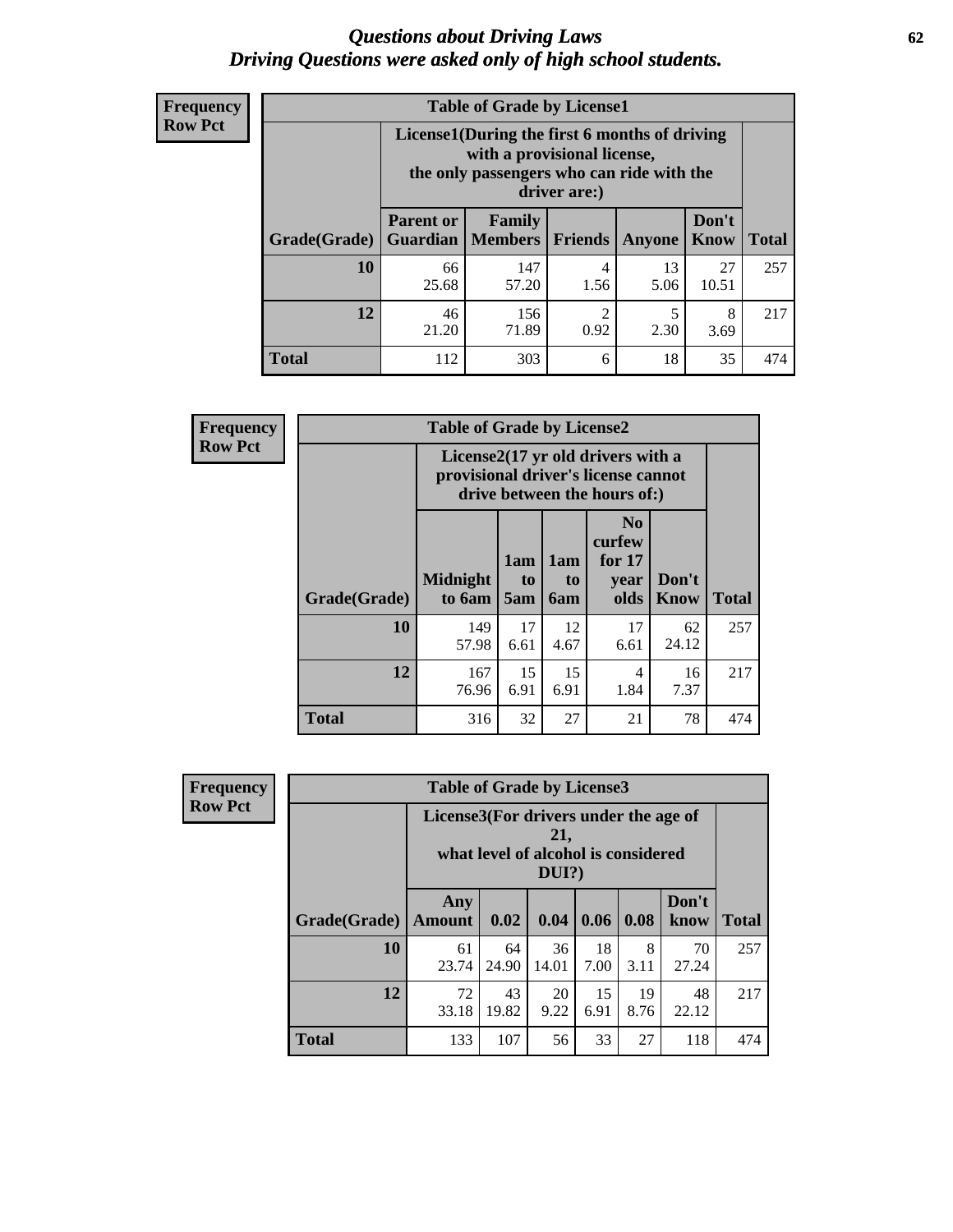#### *Questions about Driving Laws* **63** *Driving Questions were asked only of high school students.*

**Frequency Row Pct**

| <b>Table of Grade by License4</b> |              |                                                                                                                                                      |             |            |            |             |     |  |
|-----------------------------------|--------------|------------------------------------------------------------------------------------------------------------------------------------------------------|-------------|------------|------------|-------------|-----|--|
|                                   |              | License4(A driver under 21 automatically<br>loses his/her license if caught exceeding the<br>posted speet limit by:)                                 |             |            |            |             |     |  |
| Grade(Grade)                      | $15+$<br>mph | Can't<br>lose<br><b>Depends</b><br>license<br>$25+$<br>$35+$<br>Don't<br>for<br><b>on</b><br>speeding<br><b>Total</b><br>mph<br>know<br>mph<br>judge |             |            |            |             |     |  |
| 10                                | 54<br>21.01  | 37<br>14.40                                                                                                                                          | 34<br>13.23 | 18<br>7.00 | 20<br>7.78 | 94<br>36.58 | 257 |  |
| 12                                | 34<br>15.67  | 70<br>32.26                                                                                                                                          | 31<br>14.29 | 12<br>5.53 | 14<br>6.45 | 56<br>25.81 | 217 |  |
| <b>Total</b>                      | 88           | 107                                                                                                                                                  | 65          | 30         | 34         | 150         | 474 |  |

| Frequency      | <b>Table of Grade by License5</b> |             |                                                                                                                                      |                     |              |
|----------------|-----------------------------------|-------------|--------------------------------------------------------------------------------------------------------------------------------------|---------------------|--------------|
| <b>Row Pct</b> |                                   |             | License5(A)<br>Georgia teenager<br>with family<br>connections or a<br>good lawyer can<br>break a teen<br>driving law and<br>license) | keep their driver's |              |
|                | Grade(Grade)                      | Yes         | N <sub>0</sub>                                                                                                                       | Don't<br>know       | <b>Total</b> |
|                | 10                                | 42<br>16.34 | 125<br>48.64                                                                                                                         | 90<br>35.02         | 257          |
|                | 12                                | 51<br>23.50 | 101<br>46.54                                                                                                                         | 65<br>29.95         | 217          |
|                | <b>Total</b>                      | 93          | 226                                                                                                                                  | 155                 | 474          |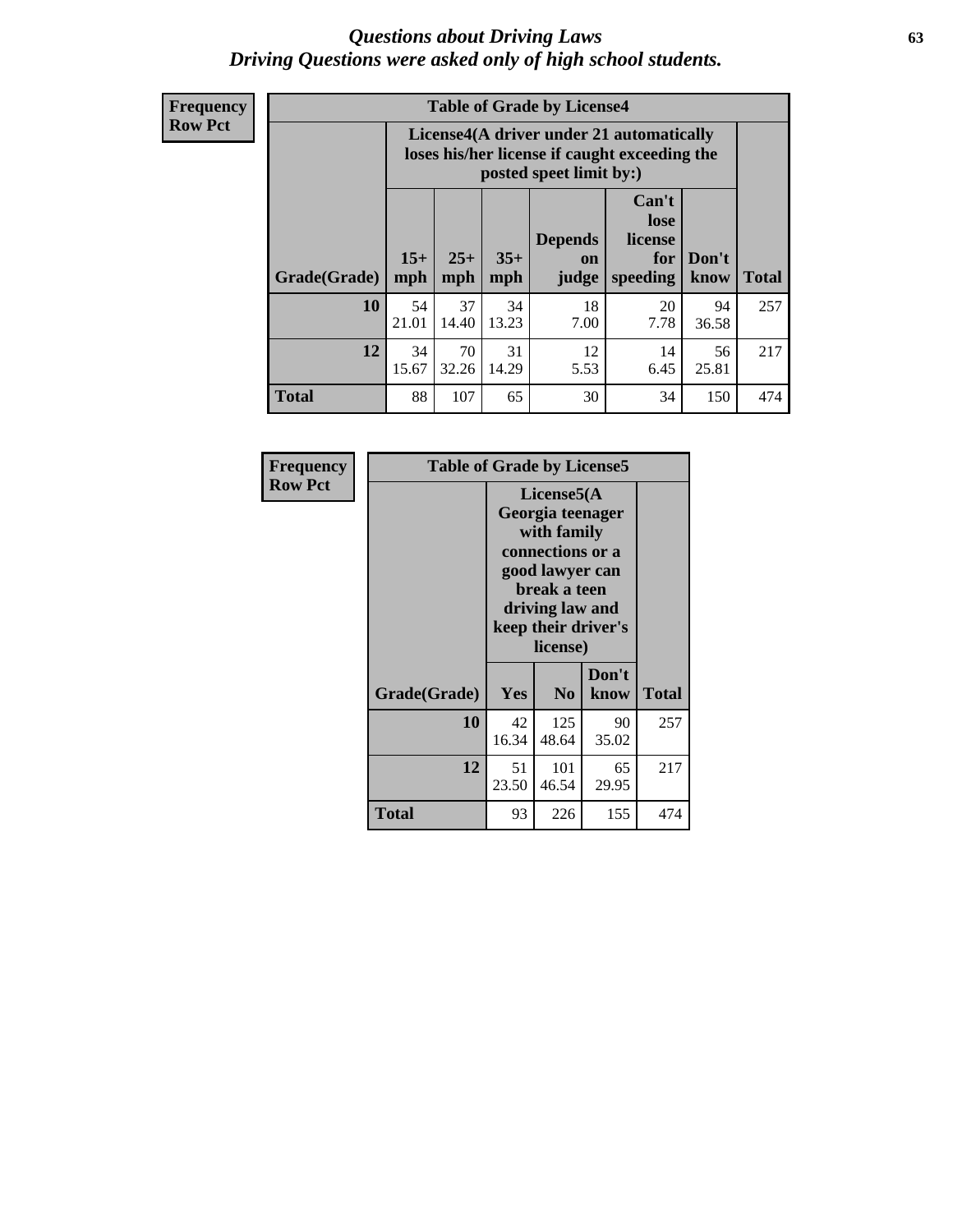#### *Questions about Driving Laws* **64** *Driving Questions were asked only of high school students.*

| <b>Frequency</b> | <b>Table of Grade by License6</b> |             |                                                                                                                           |                    |       |  |
|------------------|-----------------------------------|-------------|---------------------------------------------------------------------------------------------------------------------------|--------------------|-------|--|
| <b>Row Pct</b>   |                                   |             | License <sub>6</sub> (I know a<br>friend or<br>classmate that<br>broke a teen<br>driving law,<br>keep his/her<br>license) | but was allowed to |       |  |
|                  | Grade(Grade)                      | <b>Yes</b>  | N <sub>0</sub>                                                                                                            | Don't<br>know      | Total |  |
|                  | 10                                | 54<br>21.01 | 121<br>47.08                                                                                                              | 82<br>31.91        | 257   |  |
|                  | 12                                | 85<br>39.17 | 86<br>39.63                                                                                                               | 46<br>21.20        | 217   |  |
|                  | <b>Total</b>                      | 139         | 207                                                                                                                       | 128                | 474   |  |

| <b>Frequency</b> | <b>Table of Grade by License7</b> |                                                                             |                                     |                                                                                               |                        |              |  |  |
|------------------|-----------------------------------|-----------------------------------------------------------------------------|-------------------------------------|-----------------------------------------------------------------------------------------------|------------------------|--------------|--|--|
| <b>Row Pct</b>   |                                   |                                                                             |                                     | License7(A student under the age of 18 cam loser<br>his/her driving privileges if he or she:) |                        |              |  |  |
|                  | Grade(Grade)                      | <b>Have</b><br>more than<br>10<br>unexcused<br>absences<br>per school<br>yr | Drop out<br>without  <br>graduating | <b>Bring</b><br>alcohol/drugs/weapon<br>to school                                             | All of<br>the<br>above | <b>Total</b> |  |  |
|                  | 10                                | 28<br>10.89                                                                 | 15<br>5.84                          | 10<br>3.89                                                                                    | 204<br>79.38           | 257          |  |  |
|                  | 12                                | 29<br>13.36                                                                 | 8<br>3.69                           | 4<br>1.84                                                                                     | 176<br>81.11           | 217          |  |  |
|                  | <b>Total</b>                      | 57                                                                          | 23                                  | 14                                                                                            | 380                    | 474          |  |  |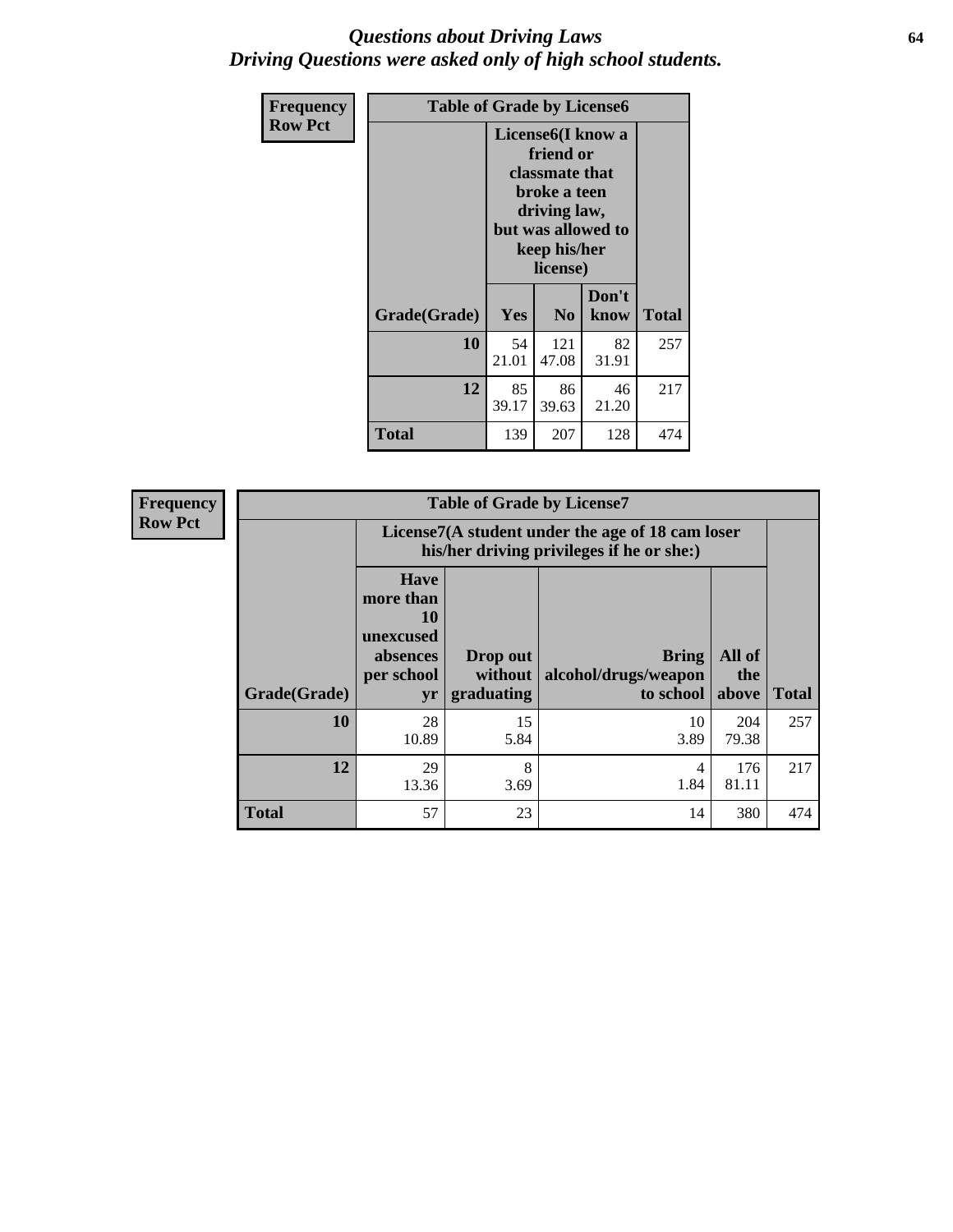## *Select Results by Gender* **65**

| Frequency      | <b>Table of SchoolClimate2 by Gender</b>          |                                 |              |              |  |
|----------------|---------------------------------------------------|---------------------------------|--------------|--------------|--|
| <b>Col Pct</b> | SchoolClimate2(I<br>feel successful at<br>school) | Gender(Gender)<br><b>Female</b> | <b>Male</b>  | <b>Total</b> |  |
|                | <b>Strongly Agree</b>                             | 92<br>35.94                     | 67<br>30.73  | 159          |  |
|                | <b>Somewhat Agree</b>                             | 147<br>57.42                    | 115<br>52.75 | 262          |  |
|                | <b>Somewhat Disagree</b>                          | 13<br>5.08                      | 29<br>13.30  | 42           |  |
|                | <b>Strongly Disagree</b>                          | 4<br>1.56                       | 7<br>3.21    | 11           |  |
|                | <b>Total</b>                                      | 256                             | 218          | 474          |  |

| <b>Frequency</b> | <b>Table of SchoolClimate6 by Gender</b>                 |                                 |              |              |  |
|------------------|----------------------------------------------------------|---------------------------------|--------------|--------------|--|
| <b>Col Pct</b>   | <b>SchoolClimate6(Teachers</b><br>treat me with respect) | Gender(Gender)<br><b>Female</b> | <b>Male</b>  | <b>Total</b> |  |
|                  | <b>Strongly Agree</b>                                    | 78<br>30.47                     | 66<br>30.28  | 144          |  |
|                  | <b>Somewhat Agree</b>                                    | 121<br>47.27                    | 109<br>50.00 | 230          |  |
|                  | <b>Somewhat Disagree</b>                                 | 40<br>15.63                     | 30<br>13.76  | 70           |  |
|                  | <b>Strongly Disagree</b>                                 | 17<br>6.64                      | 13<br>5.96   | 30           |  |
|                  | <b>Total</b>                                             | 256                             | 218          | 474          |  |

| <b>Frequency</b> | <b>Table of SchoolClimate8 by Gender</b>                                             |                                                |              |              |
|------------------|--------------------------------------------------------------------------------------|------------------------------------------------|--------------|--------------|
| <b>Col Pct</b>   | <b>SchoolClimate8(Students</b><br>are frequently<br>recognized for good<br>behavior) | Gender(Gender)<br><b>Male</b><br><b>Female</b> |              | <b>Total</b> |
|                  | <b>Strongly Agree</b>                                                                | 33                                             | 33           | 66           |
|                  |                                                                                      | 12.89                                          | 15.14        |              |
|                  | <b>Somewhat Agree</b>                                                                | 127<br>49.61                                   | 102<br>46.79 | 229          |
|                  | <b>Somewhat Disagree</b>                                                             | 62<br>24.22                                    | 51<br>23.39  | 113          |
|                  | <b>Strongly Disagree</b>                                                             | 34<br>13.28                                    | 32<br>14.68  | 66           |
|                  | Total                                                                                | 256                                            | 218          | 474          |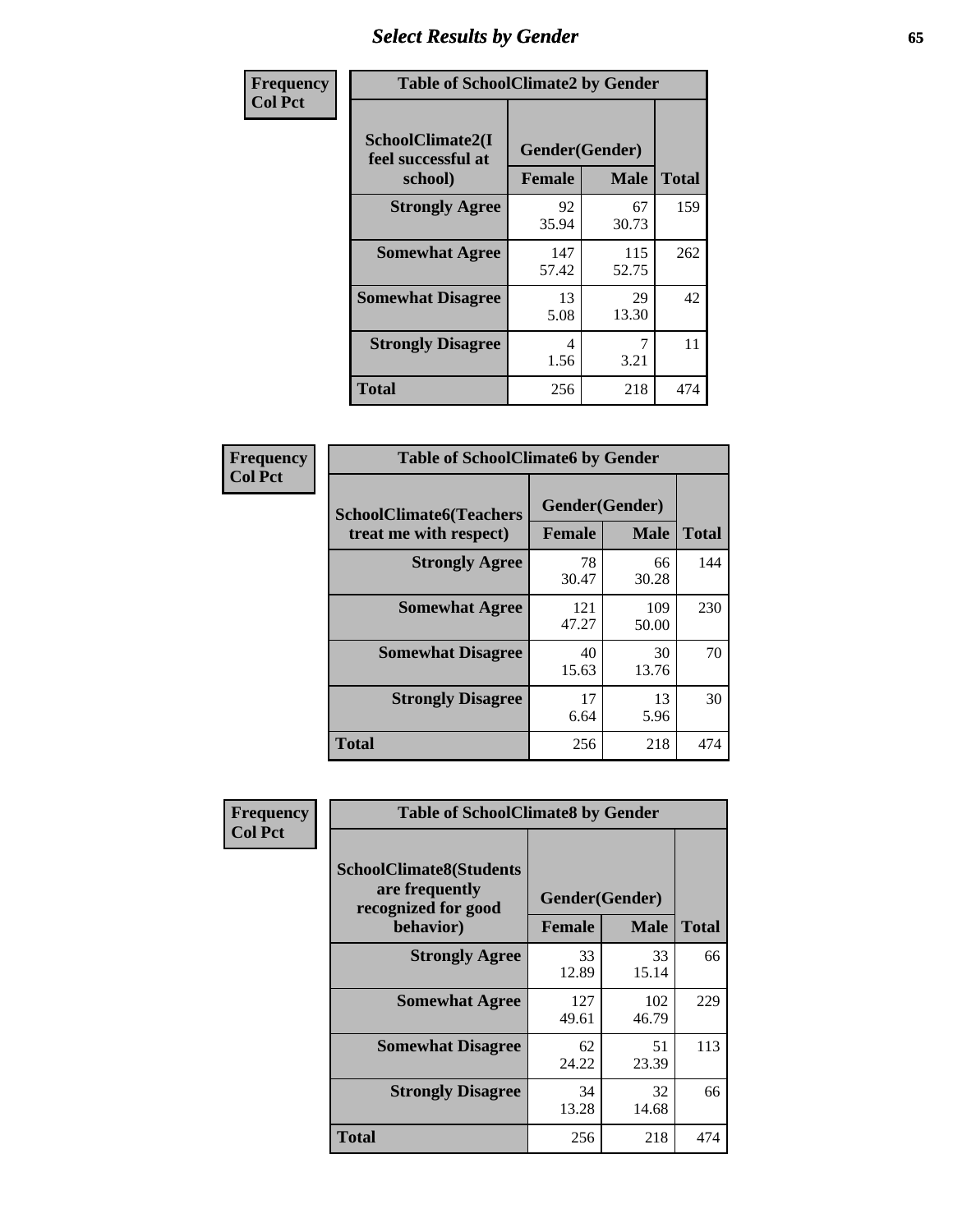### *Select Results by Gender* **66**

| Frequency      | <b>Table of Gender by Dropout</b> |                                                                        |                |              |
|----------------|-----------------------------------|------------------------------------------------------------------------|----------------|--------------|
| <b>Row Pct</b> |                                   | Dropout(I<br>have<br>thought<br>about<br>dropping<br>out of<br>school) |                |              |
|                | Gender(Gender)                    | Yes                                                                    | N <sub>0</sub> | <b>Total</b> |
|                | <b>Female</b>                     | 73<br>28.52                                                            | 183<br>71.48   | 256          |
|                | <b>Male</b>                       | 75<br>34.40                                                            | 143<br>65.60   | 218          |
|                | <b>Total</b>                      | 148                                                                    | 326            | 474          |

| Frequency      | <b>Table of Gender by Dropoutreason</b> |                      |                                                                     |                          |                                |              |              |
|----------------|-----------------------------------------|----------------------|---------------------------------------------------------------------|--------------------------|--------------------------------|--------------|--------------|
| <b>Row Pct</b> |                                         |                      | Dropoutreason (If I dropped out the<br>reason would most likely be) |                          |                                |              |              |
|                | Gender(Gender)                          | Won't<br>Drop<br>out | Bored                                                               | Family<br><b>Reasons</b> | <b>Being</b><br><b>Bullied</b> | <b>Other</b> | <b>Total</b> |
|                | <b>Female</b>                           | 162<br>63.28         | 34<br>13.28                                                         | 16<br>6.25               | 6<br>2.34                      | 38<br>14.84  | 256          |
|                | <b>Male</b>                             | 119<br>54.59         | 35<br>16.06                                                         | 12<br>5.50               | 4<br>1.83                      | 48<br>22.02  | 218          |
|                | <b>Total</b>                            | 281                  | 69                                                                  | 28                       | 10                             | 86           | 474          |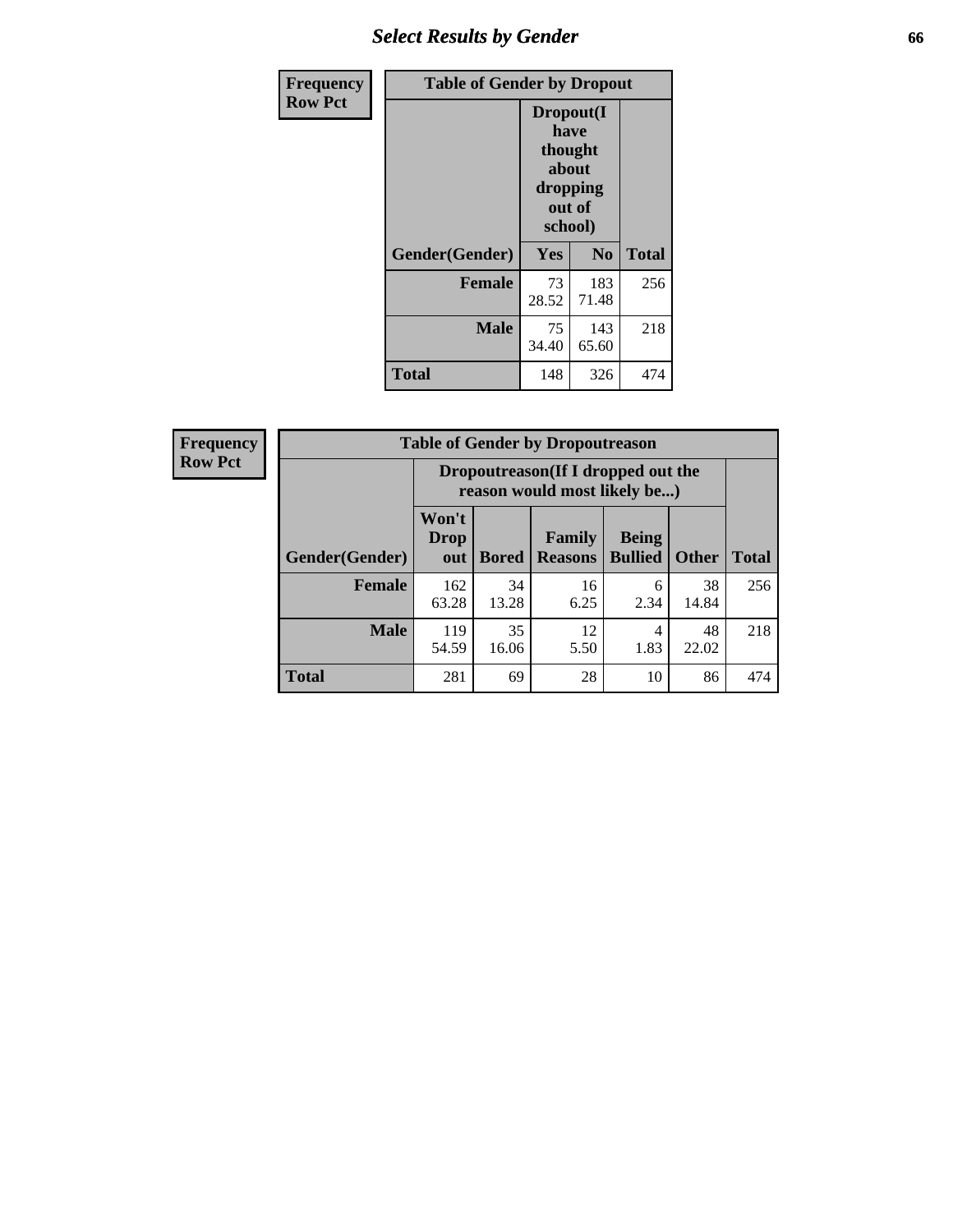*School Safety* **67**

| Frequency      | <b>Table of Gender by Bullied2</b> |                 |                |              |
|----------------|------------------------------------|-----------------|----------------|--------------|
| <b>Row Pct</b> |                                    | <b>Bullied2</b> |                |              |
|                | Gender(Gender)                     | <b>Yes</b>      | N <sub>0</sub> | <b>Total</b> |
|                | <b>Female</b>                      | 31<br>12.11     | 225<br>87.89   | 256          |
|                | <b>Male</b>                        | 27<br>12.39     | 191<br>87.61   | 218          |
|                | Total                              | 58              | 416            | 474          |

| <b>Frequency</b> | <b>Table of Gender by Bulliedothers2</b> |                       |                |              |
|------------------|------------------------------------------|-----------------------|----------------|--------------|
| <b>Row Pct</b>   |                                          | <b>Bulliedothers2</b> |                |              |
|                  | Gender(Gender)                           | Yes                   | N <sub>0</sub> | <b>Total</b> |
|                  | <b>Female</b>                            | 21<br>8.20            | 235<br>91.80   | 256          |
|                  | <b>Male</b>                              | 25<br>11.47           | 193<br>88.53   | 218          |
|                  | <b>Total</b>                             | 46                    | 428            | 474          |

| <b>Frequency</b> | <b>Table of Gender by Weaponschool2</b> |                        |                |              |
|------------------|-----------------------------------------|------------------------|----------------|--------------|
| <b>Row Pct</b>   |                                         | Weaponschool2          |                |              |
|                  | Gender(Gender)                          | <b>Yes</b>             | N <sub>0</sub> | <b>Total</b> |
|                  | <b>Female</b>                           | $\overline{2}$<br>0.78 | 254<br>99.22   | 256          |
|                  | <b>Male</b>                             | 17<br>7.80             | 201<br>92.20   | 218          |
|                  | <b>Total</b>                            | 19                     | 455            | 474          |

| Frequency      | <b>Table of Gender by Absentunsafe2</b> |               |                |              |
|----------------|-----------------------------------------|---------------|----------------|--------------|
| <b>Row Pct</b> |                                         | Absentunsafe2 |                |              |
|                | Gender(Gender)                          | Yes           | N <sub>0</sub> | <b>Total</b> |
|                | <b>Female</b>                           | 10<br>3.91    | 246<br>96.09   | 256          |
|                | <b>Male</b>                             | 2.29          | 213<br>97.71   | 218          |
|                | <b>Total</b>                            | 15            | 459            | 474          |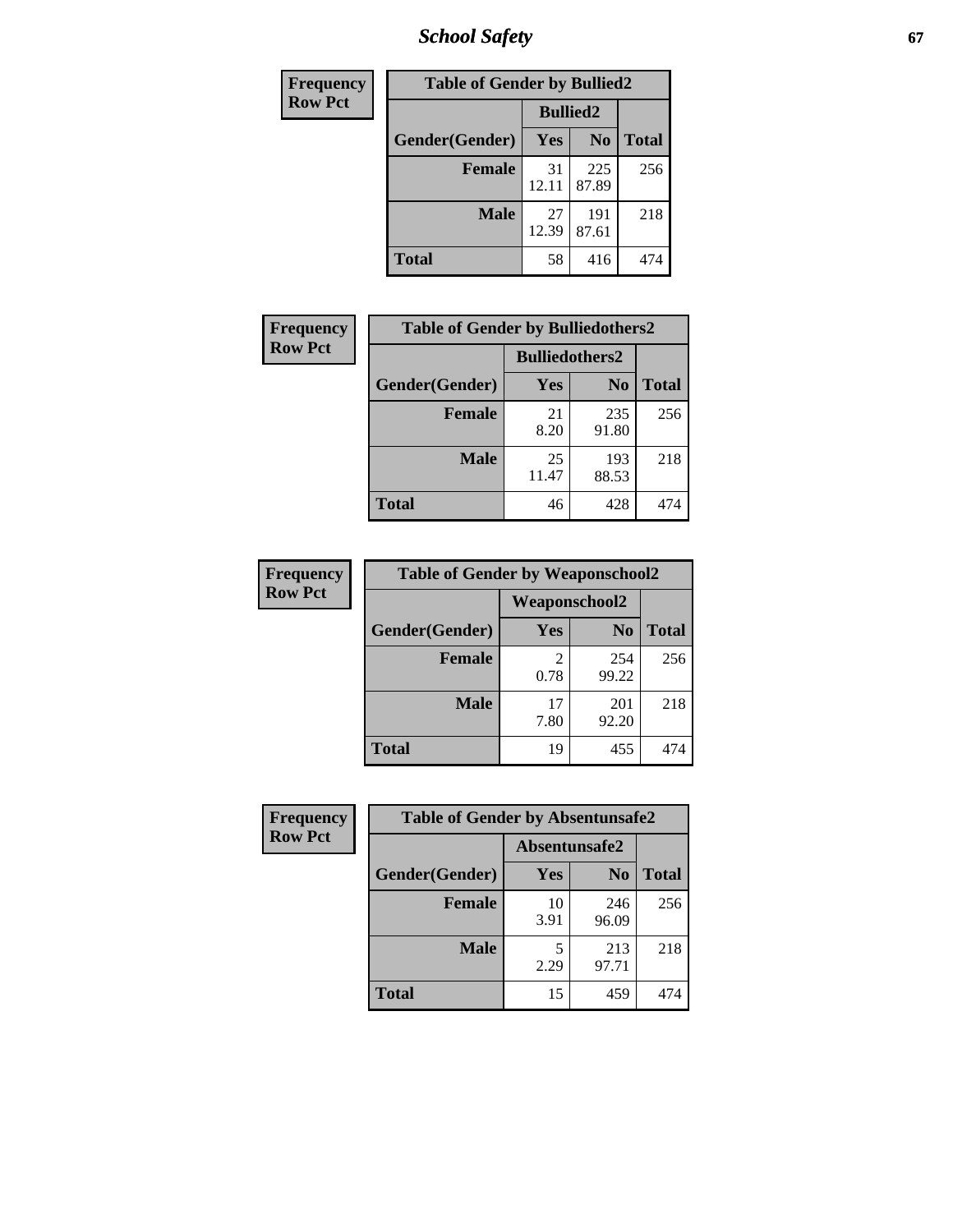*School Safety* **68**

| Frequency      | <b>Table of Gender by Gangself</b> |                                                                                                        |                |              |
|----------------|------------------------------------|--------------------------------------------------------------------------------------------------------|----------------|--------------|
| <b>Row Pct</b> |                                    | <b>Gangself</b> (I<br>have<br>participated<br>in illegal gang<br>activities in<br>the past 30<br>days) |                |              |
|                | Gender(Gender)                     | Yes                                                                                                    | N <sub>0</sub> | <b>Total</b> |
|                | <b>Female</b>                      | 7<br>2.73                                                                                              | 249<br>97.27   | 256          |
|                | <b>Male</b>                        | 23<br>10.55                                                                                            | 195<br>89.45   | 218          |
|                | <b>Total</b>                       | 30                                                                                                     | 444            | 474          |

| Frequency      | <b>Table of Gender by Gangpeers</b> |                                                                                                                             |                |              |
|----------------|-------------------------------------|-----------------------------------------------------------------------------------------------------------------------------|----------------|--------------|
| <b>Row Pct</b> |                                     | <b>Gangpeers</b> (I<br>have friends<br>who have<br>participated<br>in illegal gang<br>activities in<br>the past 30<br>days) |                |              |
|                | Gender(Gender)                      | Yes                                                                                                                         | N <sub>0</sub> | <b>Total</b> |
|                | <b>Female</b>                       | 55<br>21.48                                                                                                                 | 201<br>78.52   | 256          |
|                | <b>Male</b>                         | 55<br>25.23                                                                                                                 | 163<br>74.77   | 218          |
|                | <b>Total</b>                        | 110                                                                                                                         | 364            | 474          |

| Frequency      | <b>Table of Gender by Pickedon2</b> |             |                |              |
|----------------|-------------------------------------|-------------|----------------|--------------|
| <b>Row Pct</b> |                                     | Pickedon2   |                |              |
|                | Gender(Gender)                      | Yes         | N <sub>0</sub> | <b>Total</b> |
|                | <b>Female</b>                       | 75<br>29.30 | 181<br>70.70   | 256          |
|                | <b>Male</b>                         | 61<br>27.98 | 157<br>72.02   | 218          |
|                | <b>Total</b>                        | 136         | 338            | 474          |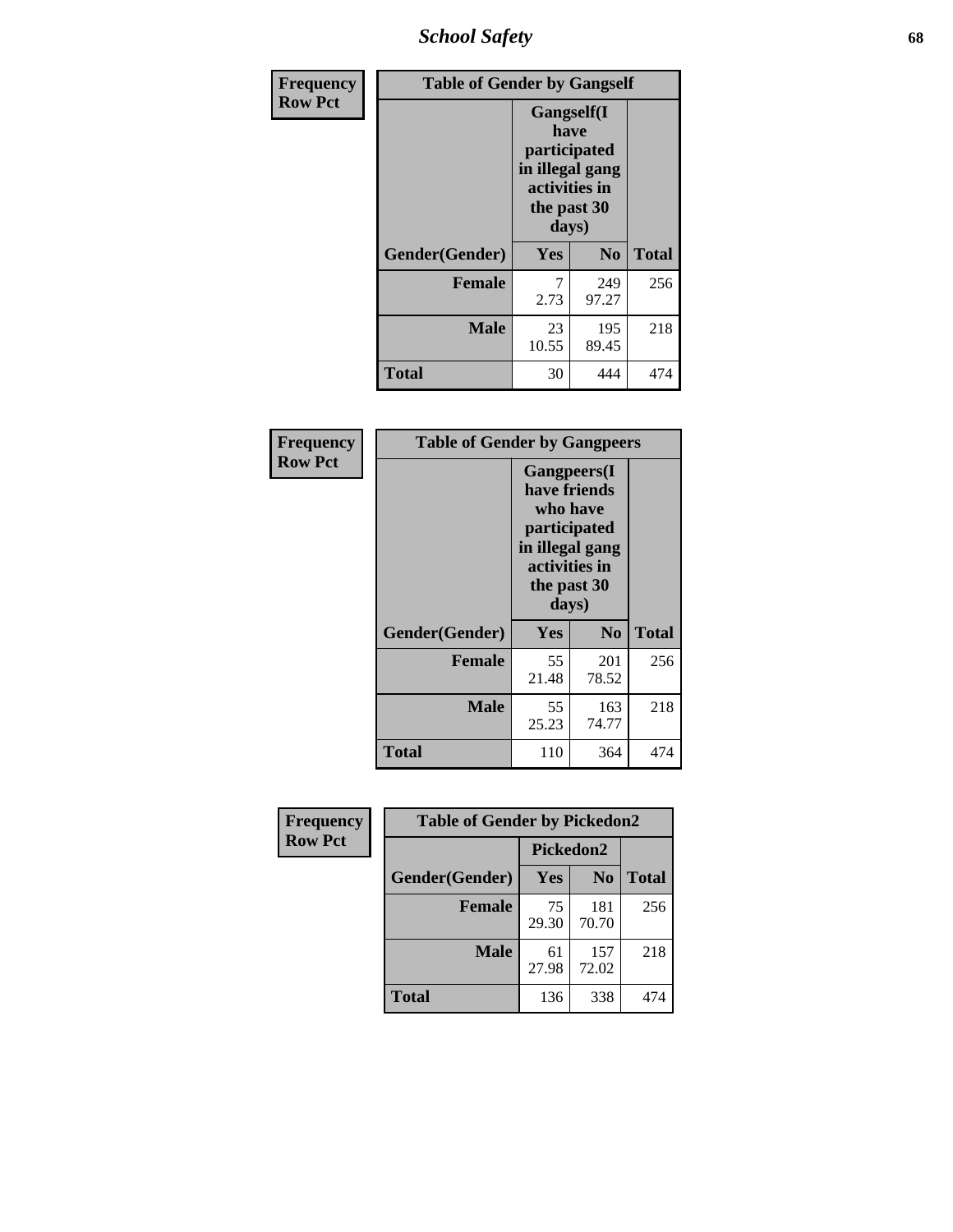*School Safety* **69**

| Frequency      | <b>Table of Gender by Safeschool2</b><br>Safeschool2 |              |                |              |  |
|----------------|------------------------------------------------------|--------------|----------------|--------------|--|
| <b>Row Pct</b> |                                                      |              |                |              |  |
|                | Gender(Gender)                                       | Yes          | N <sub>0</sub> | <b>Total</b> |  |
|                | <b>Female</b>                                        | 191<br>74.61 | 65<br>25.39    | 256          |  |
|                | <b>Male</b>                                          | 162<br>74.31 | 56<br>25.69    | 218          |  |
|                | <b>Total</b>                                         | 353          | 121            | 474          |  |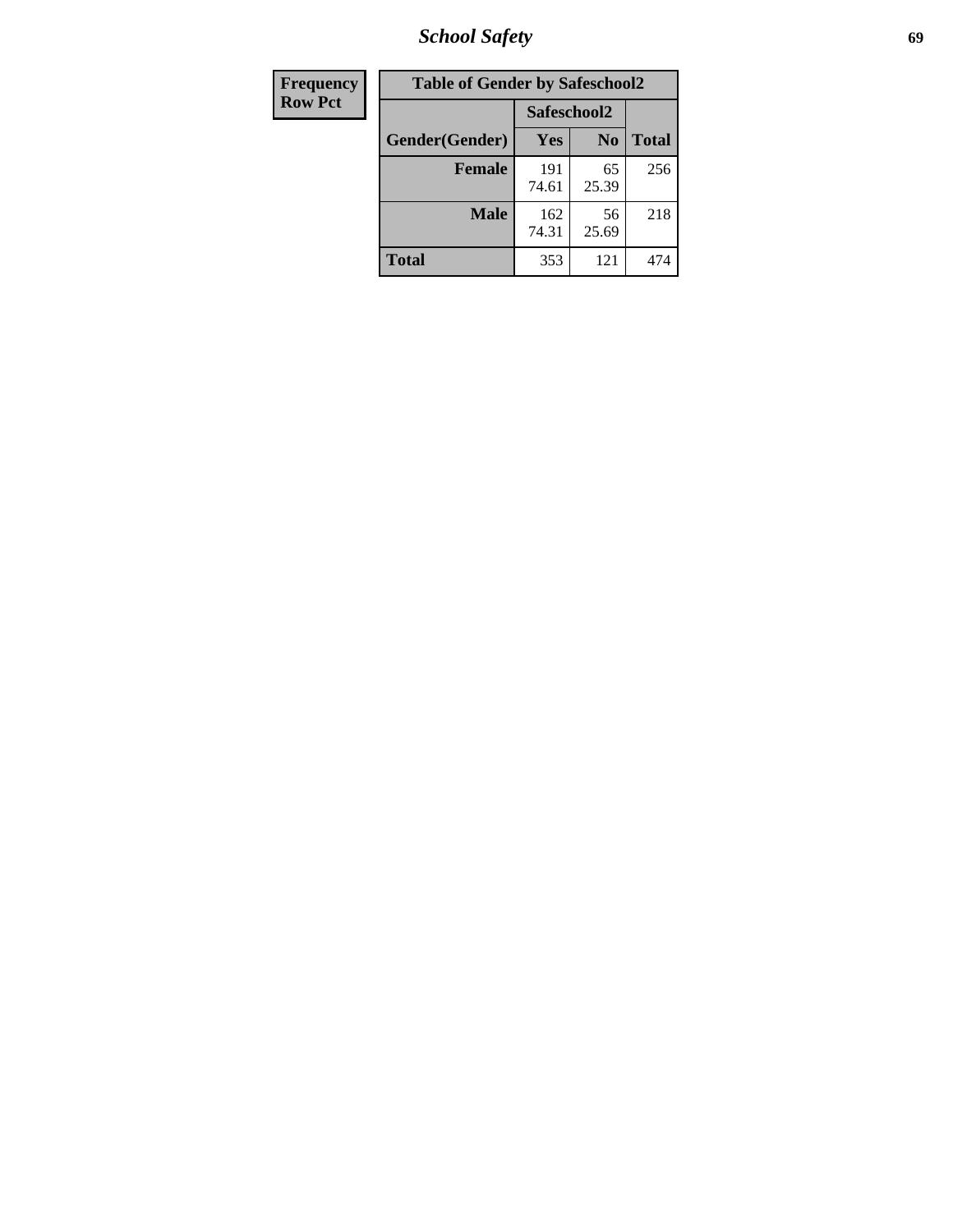# *Incidence of Drug Use* **70**

| <b>Frequency</b> | <b>Table of Gender by AlcoholAlt</b> |                                          |                |              |  |
|------------------|--------------------------------------|------------------------------------------|----------------|--------------|--|
| <b>Row Pct</b>   |                                      | AlcoholAlt(Alcohol<br>use, past 30 days) |                |              |  |
|                  | Gender(Gender)                       | <b>Yes</b>                               | N <sub>0</sub> | <b>Total</b> |  |
|                  | <b>Female</b>                        | 66<br>25.78                              | 190<br>74.22   | 256          |  |
|                  | <b>Male</b>                          | 74<br>33.94                              | 144<br>66.06   | 218          |  |
|                  | <b>Total</b>                         | 140                                      | 334            | 474          |  |

| Frequency      | <b>Table of Gender by TobaccoAny</b> |                                          |                |              |  |
|----------------|--------------------------------------|------------------------------------------|----------------|--------------|--|
| <b>Row Pct</b> |                                      | TobaccoAny(Tobacco<br>use, past 30 days) |                |              |  |
|                | Gender(Gender)                       | Yes                                      | N <sub>0</sub> | <b>Total</b> |  |
|                | <b>Female</b>                        | 52<br>20.31                              | 204<br>79.69   | 256          |  |
|                | <b>Male</b>                          | 87<br>39.91                              | 131<br>60.09   | 218          |  |
|                | <b>Total</b>                         | 139                                      | 335            | 474          |  |

| <b>Frequency</b> | <b>Table of Gender by MarijuanaAlt</b> |                                              |                |              |
|------------------|----------------------------------------|----------------------------------------------|----------------|--------------|
| <b>Row Pct</b>   |                                        | MarijuanaAlt(Marijuana<br>use, past 30 days) |                |              |
|                  | Gender(Gender)                         | <b>Yes</b>                                   | N <sub>0</sub> | <b>Total</b> |
|                  | <b>Female</b>                          | 37<br>14.45                                  | 219<br>85.55   | 256          |
|                  | <b>Male</b>                            | 46<br>21.10                                  | 172<br>78.90   | 218          |
|                  | <b>Total</b>                           | 83                                           | 391            | 474          |

| <b>Frequency</b> | <b>Table of Gender by OtherDrugAny</b> |                                                      |                |              |
|------------------|----------------------------------------|------------------------------------------------------|----------------|--------------|
| <b>Row Pct</b>   |                                        | <b>OtherDrugAny(Other</b><br>drug use, past 30 days) |                |              |
|                  | Gender(Gender)                         | <b>Yes</b>                                           | N <sub>0</sub> | <b>Total</b> |
|                  | <b>Female</b>                          | 25<br>9.77                                           | 231<br>90.23   | 256          |
|                  | <b>Male</b>                            | 25<br>11.47                                          | 193<br>88.53   | 218          |
|                  | <b>Total</b>                           | 50                                                   | 424            | 474          |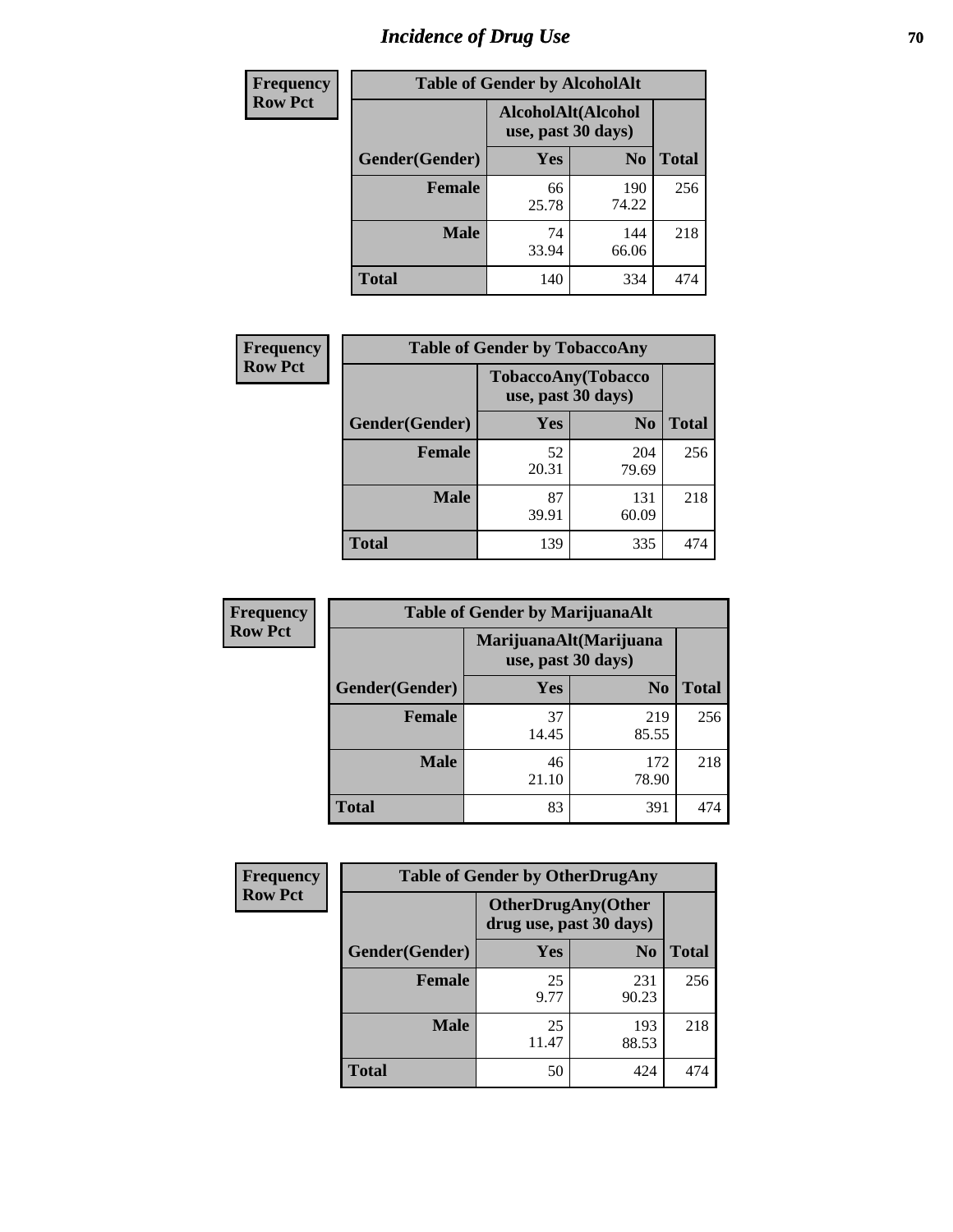#### *Average Age at Onset of Use* **71** *Results for "Average Age at Onset of Use" questions exclude students who said they did not use that substance*

#### **Gender=Female**

| <i><b>Variable</b></i>          | Label                                                              | <b>Mean</b> |
|---------------------------------|--------------------------------------------------------------------|-------------|
| Alcoholinit2                    | I started using alcohol when I was                                 | 14.15       |
| Cigarettesinit2                 | I started smoking tobacco when I was                               | 13.78       |
| Smokelessinit2                  | I started chewing tobacco when I was                               | 14.82       |
| Marijuanainit2                  | I started using marijuana when I was                               | 14.17       |
| Cocaineinit2                    | I started using cocaine when I was                                 | 13.88       |
| Inhalantsinit2                  | I started using inhalants when I was                               | 13.41       |
| Steroidsinit2                   | I started using steroids when I was                                | 12.50       |
| Ecstasyinit2                    | I started using ecstasy when I was                                 | 14.86       |
| Methinit2                       | I started using methamphetamines when I was                        | 14.00       |
| Hallucinogensinit2              | I started using hallucinogens when I was                           | 14.00       |
| Prescription in it <sub>2</sub> | I started using prescription drugs not prescribed to me when I was | 13.77       |

#### **Gender=Male**

| <b>Variable</b>    | Label                                                              | <b>Mean</b> |
|--------------------|--------------------------------------------------------------------|-------------|
| Alcoholinit2       | I started using alcohol when I was                                 | 13.60       |
| Cigarettesinit2    | I started smoking tobacco when I was                               | 13.46       |
| Smokelessinit2     | I started chewing tobacco when I was                               | 12.71       |
| Marijuanainit2     | I started using marijuana when I was                               | 13.22       |
| Cocaineinit2       | I started using cocaine when I was                                 | 13.25       |
| Inhalantsinit2     | I started using inhalants when I was                               | 12.00       |
| Steroidsinit2      | I started using steroids when I was                                | 12.33       |
| Ecstasyinit2       | I started using ecstasy when I was                                 | 13.46       |
| Methinit2          | I started using methamphetamines when I was                        | 10.75       |
| Hallucinogensinit2 | I started using hallucinogens when I was                           | 13.69       |
| Prescriptioninit2  | I started using prescription drugs not prescribed to me when I was | 13.53       |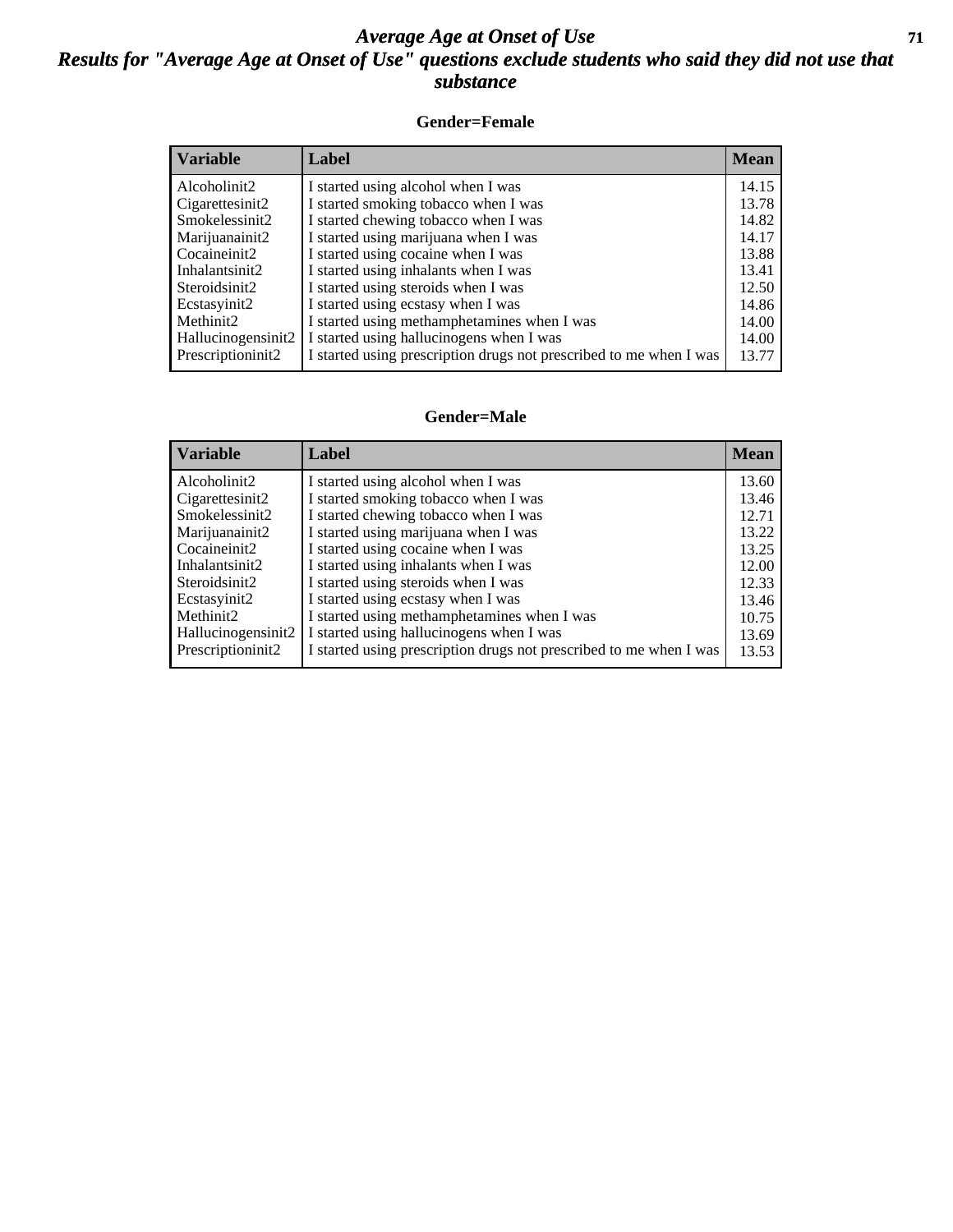# *I Think These Drugs are Harmful* **72**

| <b>Frequency</b> | <b>Table of Gender by Alcoholharmdich</b> |                                                   |                |              |  |
|------------------|-------------------------------------------|---------------------------------------------------|----------------|--------------|--|
| <b>Row Pct</b>   |                                           | Alcoholharmdich(I<br>think alcohol is<br>harmful) |                |              |  |
|                  | Gender(Gender)                            | Yes                                               | N <sub>0</sub> | <b>Total</b> |  |
|                  | <b>Female</b>                             | 210<br>82.03                                      | 46<br>17.97    | 256          |  |
|                  | <b>Male</b>                               | 159<br>72.94                                      | 59<br>27.06    | 218          |  |
|                  | <b>Total</b>                              | 369                                               | 105            | 474          |  |

| Frequency      | <b>Table of Gender by Tobaccoharmdich</b> |                  |                               |              |  |
|----------------|-------------------------------------------|------------------|-------------------------------|--------------|--|
| <b>Row Pct</b> |                                           | think tobacco is | Tobaccoharmdich(I<br>harmful) |              |  |
|                | Gender(Gender)                            | <b>Yes</b>       | N <sub>0</sub>                | <b>Total</b> |  |
|                | <b>Female</b>                             | 245<br>95.70     | 11<br>4.30                    | 256          |  |
|                | <b>Male</b>                               | 198<br>90.83     | 20<br>9.17                    | 218          |  |
|                | <b>Total</b>                              | 443              | 31                            | 474          |  |

| Frequency      | <b>Table of Gender by Marijuanaharmdich</b> |                                                       |                |              |  |
|----------------|---------------------------------------------|-------------------------------------------------------|----------------|--------------|--|
| <b>Row Pct</b> |                                             | Marijuanaharmdich(I<br>think marijuana is<br>harmful) |                |              |  |
|                | Gender(Gender)                              | <b>Yes</b>                                            | N <sub>0</sub> | <b>Total</b> |  |
|                | <b>Female</b>                               | 203<br>79.30                                          | 53<br>20.70    | 256          |  |
|                | <b>Male</b>                                 | 138<br>63.30                                          | 80<br>36.70    | 218          |  |
|                | <b>Total</b>                                | 341                                                   | 133            | 474          |  |

| Frequency      | <b>Table of Gender by Otherdrugharmdich</b> |                                                          |                |              |  |
|----------------|---------------------------------------------|----------------------------------------------------------|----------------|--------------|--|
| <b>Row Pct</b> |                                             | Otherdrugharmdich(I<br>think other drugs are<br>harmful) |                |              |  |
|                | Gender(Gender)                              | <b>Yes</b>                                               | N <sub>0</sub> | <b>Total</b> |  |
|                | Female                                      | 251<br>98.05                                             | 5<br>1.95      | 256          |  |
|                | <b>Male</b>                                 | 208<br>95.41                                             | 10<br>4.59     | 218          |  |
|                | <b>Total</b>                                | 459                                                      | 15             | 474          |  |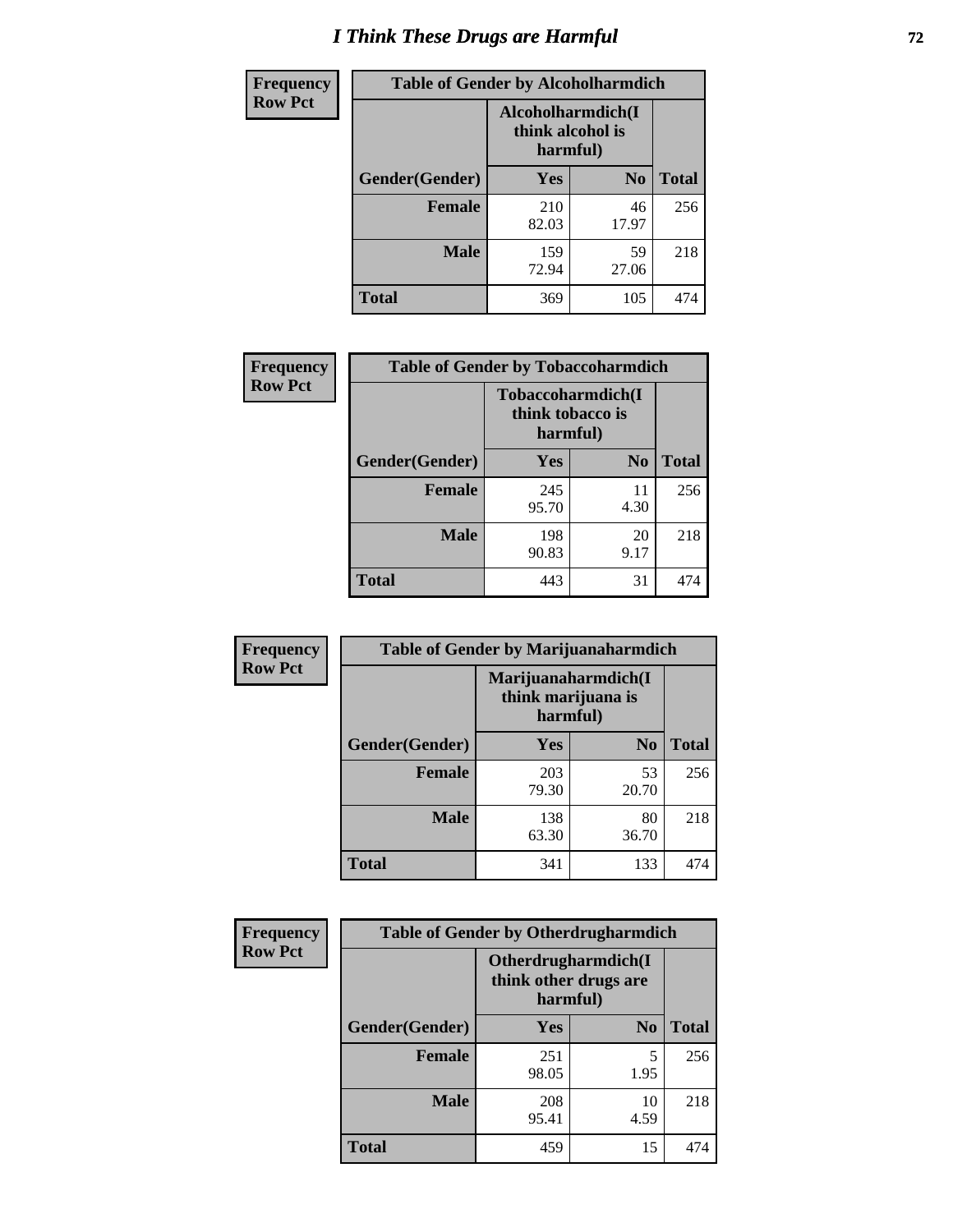| <b>Frequency</b> | <b>Table of Gender by Alcohollocation1</b> |                             |                                |              |
|------------------|--------------------------------------------|-----------------------------|--------------------------------|--------------|
| <b>Row Pct</b>   |                                            | <b>Friends Use Alcohol)</b> | <b>Alcohollocation1(Places</b> |              |
|                  | Gender(Gender)                             |                             | Do Not Use                     | <b>Total</b> |
|                  | <b>Female</b>                              | 170<br>66.41                | 86<br>33.59                    | 256          |
|                  | <b>Male</b>                                | 153<br>70.18                | 65<br>29.82                    | 218          |
|                  | <b>Total</b>                               | 323                         | 151                            | 474          |

| <b>Frequency</b> | <b>Table of Gender by Alcohollocation2</b> |                                                               |              |              |
|------------------|--------------------------------------------|---------------------------------------------------------------|--------------|--------------|
| <b>Row Pct</b>   |                                            | <b>Alcohollocation2(Places</b><br><b>Friends Use Alcohol)</b> |              |              |
|                  | Gender(Gender)                             |                                                               | Home         | <b>Total</b> |
|                  | <b>Female</b>                              | 136<br>53.13                                                  | 120<br>46.88 | 256          |
|                  | <b>Male</b>                                | 112<br>51.38                                                  | 106<br>48.62 | 218          |
|                  | <b>Total</b>                               | 248                                                           | 226          | 474          |

| <b>Frequency</b> | <b>Table of Gender by Alcohollocation3</b> |              |                                                               |              |
|------------------|--------------------------------------------|--------------|---------------------------------------------------------------|--------------|
| <b>Row Pct</b>   |                                            |              | <b>Alcohollocation3(Places</b><br><b>Friends Use Alcohol)</b> |              |
|                  | Gender(Gender)                             | $\bullet$    | <b>School</b>                                                 | <b>Total</b> |
|                  | <b>Female</b>                              | 239<br>93.36 | 17<br>6.64                                                    | 256          |
|                  | <b>Male</b>                                | 199<br>91.28 | 19<br>8.72                                                    | 218          |
|                  | <b>Total</b>                               | 438          | 36                                                            | 474          |

| <b>Frequency</b> | <b>Table of Gender by Alcohollocation4</b> |                                |                             |              |
|------------------|--------------------------------------------|--------------------------------|-----------------------------|--------------|
| <b>Row Pct</b>   |                                            | <b>Alcohollocation4(Places</b> | <b>Friends Use Alcohol)</b> |              |
|                  | Gender(Gender)                             |                                | Car                         | <b>Total</b> |
|                  | <b>Female</b>                              | 223<br>87.11                   | 33<br>12.89                 | 256          |
|                  | <b>Male</b>                                | 192<br>88.07                   | 26<br>11.93                 | 218          |
|                  | <b>Total</b>                               | 415                            | 59                          | 474          |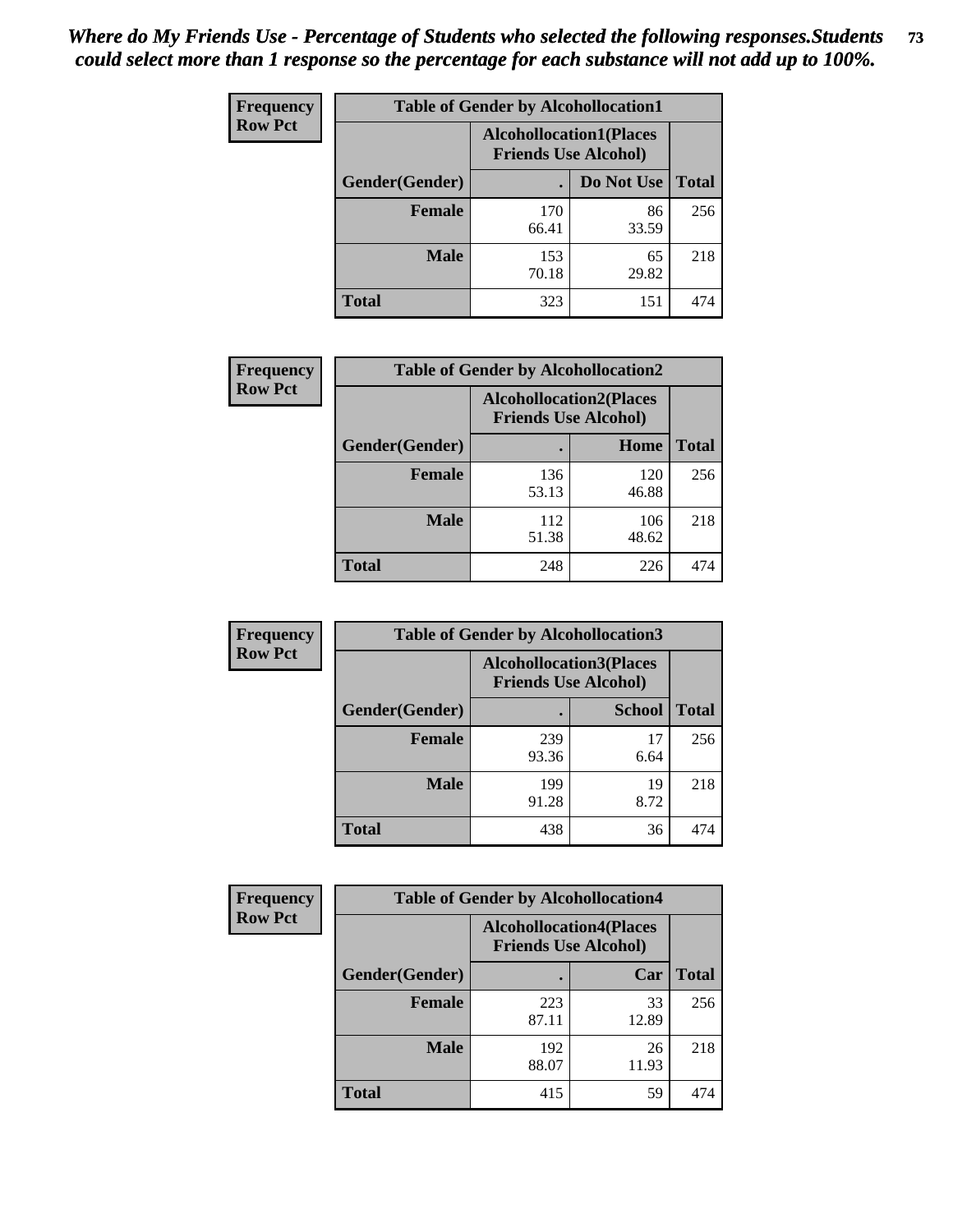| <b>Frequency</b> | <b>Table of Gender by Alcohollocation5</b> |                                                                |                                 |              |
|------------------|--------------------------------------------|----------------------------------------------------------------|---------------------------------|--------------|
| <b>Row Pct</b>   |                                            | <b>Alcohollocation5</b> (Places<br><b>Friends Use Alcohol)</b> |                                 |              |
|                  | Gender(Gender)                             | $\bullet$                                                      | <b>Friend's</b><br><b>House</b> | <b>Total</b> |
|                  | <b>Female</b>                              | 91<br>35.55                                                    | 165<br>64.45                    | 256          |
|                  | <b>Male</b>                                | 111<br>50.92                                                   | 107<br>49.08                    | 218          |
|                  | <b>Total</b>                               | 202                                                            | 272                             | 474          |

| <b>Frequency</b> | <b>Table of Gender by Alcohollocation6</b> |                                                               |              |              |  |
|------------------|--------------------------------------------|---------------------------------------------------------------|--------------|--------------|--|
| <b>Row Pct</b>   |                                            | <b>Alcohollocation6(Places</b><br><b>Friends Use Alcohol)</b> |              |              |  |
|                  | <b>Gender</b> (Gender)                     |                                                               | <b>Other</b> | <b>Total</b> |  |
|                  | <b>Female</b>                              | 169<br>66.02                                                  | 87<br>33.98  | 256          |  |
|                  | <b>Male</b>                                | 142<br>65.14                                                  | 76<br>34.86  | 218          |  |
|                  | <b>Total</b>                               | 311                                                           | 163          | 474          |  |

| Frequency      | <b>Table of Gender by Tobaccolocation1</b>                    |              |             |              |  |
|----------------|---------------------------------------------------------------|--------------|-------------|--------------|--|
| <b>Row Pct</b> | <b>Tobaccolocation1(Places</b><br><b>Friends Use Tobacco)</b> |              |             |              |  |
|                | Gender(Gender)                                                |              | Do Not Use  | <b>Total</b> |  |
|                | Female                                                        | 158<br>61.72 | 98<br>38.28 | 256          |  |
|                | <b>Male</b>                                                   | 162<br>74.31 | 56<br>25.69 | 218          |  |
|                | <b>Total</b>                                                  | 320          | 154         | 474          |  |

| <b>Frequency</b> |                | <b>Table of Gender by Tobaccolocation2</b>                    |              |              |
|------------------|----------------|---------------------------------------------------------------|--------------|--------------|
| <b>Row Pct</b>   |                | <b>Tobaccolocation2(Places</b><br><b>Friends Use Tobacco)</b> |              |              |
|                  | Gender(Gender) |                                                               | Home         | <b>Total</b> |
|                  | Female         | 125<br>48.83                                                  | 131<br>51.17 | 256          |
|                  | <b>Male</b>    | 95<br>43.58                                                   | 123<br>56.42 | 218          |
|                  | <b>Total</b>   | 220                                                           | 254          | 474          |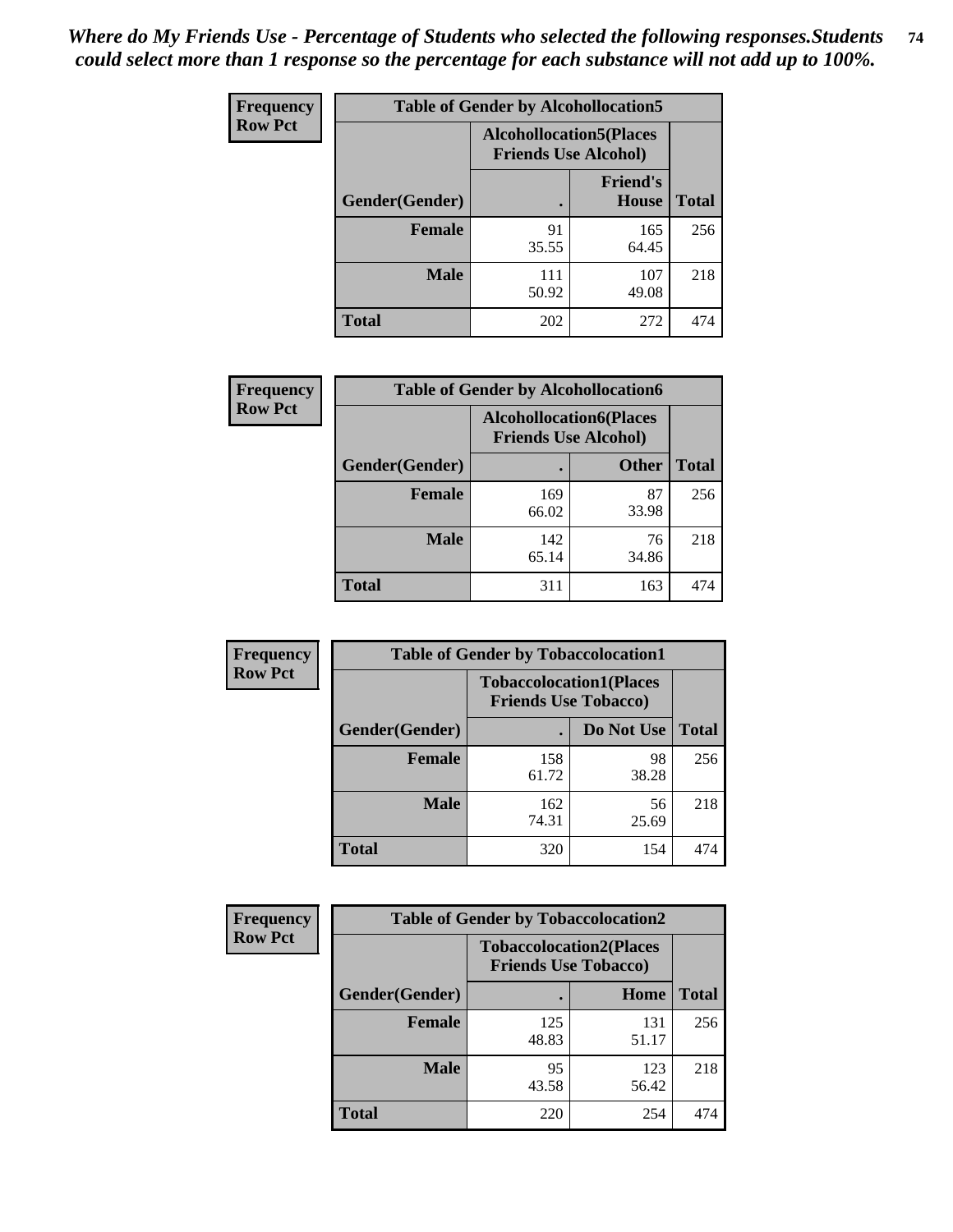| <b>Frequency</b> | <b>Table of Gender by Tobaccolocation3</b> |                                                               |               |              |
|------------------|--------------------------------------------|---------------------------------------------------------------|---------------|--------------|
| <b>Row Pct</b>   |                                            | <b>Tobaccolocation3(Places</b><br><b>Friends Use Tobacco)</b> |               |              |
|                  | <b>Gender(Gender)</b>                      |                                                               | <b>School</b> | <b>Total</b> |
|                  | <b>Female</b>                              | 177<br>69.14                                                  | 79<br>30.86   | 256          |
|                  | <b>Male</b>                                | 132<br>60.55                                                  | 86<br>39.45   | 218          |
|                  | <b>Total</b>                               | 309                                                           | 165           | 474          |

| <b>Frequency</b> | <b>Table of Gender by Tobaccolocation4</b> |              |                                                               |              |
|------------------|--------------------------------------------|--------------|---------------------------------------------------------------|--------------|
| <b>Row Pct</b>   |                                            |              | <b>Tobaccolocation4(Places</b><br><b>Friends Use Tobacco)</b> |              |
|                  | Gender(Gender)                             |              | Car                                                           | <b>Total</b> |
|                  | <b>Female</b>                              | 141<br>55.08 | 115<br>44.92                                                  | 256          |
|                  | <b>Male</b>                                | 128<br>58.72 | 90<br>41.28                                                   | 218          |
|                  | <b>Total</b>                               | 269          | 205                                                           | 474          |

| <b>Frequency</b> | <b>Table of Gender by Tobaccolocation5</b> |                                                               |                                 |              |
|------------------|--------------------------------------------|---------------------------------------------------------------|---------------------------------|--------------|
| <b>Row Pct</b>   |                                            | <b>Tobaccolocation5(Places</b><br><b>Friends Use Tobacco)</b> |                                 |              |
|                  | Gender(Gender)                             |                                                               | <b>Friend's</b><br><b>House</b> | <b>Total</b> |
|                  | <b>Female</b>                              | 130<br>50.78                                                  | 126<br>49.22                    | 256          |
|                  | <b>Male</b>                                | 103<br>47.25                                                  | 115<br>52.75                    | 218          |
|                  | <b>Total</b>                               | 233                                                           | 241                             | 474          |

| <b>Frequency</b> | <b>Table of Gender by Tobaccolocation6</b> |                                                               |              |              |
|------------------|--------------------------------------------|---------------------------------------------------------------|--------------|--------------|
| <b>Row Pct</b>   |                                            | <b>Tobaccolocation6(Places</b><br><b>Friends Use Tobacco)</b> |              |              |
|                  | Gender(Gender)                             |                                                               | <b>Other</b> | <b>Total</b> |
|                  | Female                                     | 171<br>66.80                                                  | 85<br>33.20  | 256          |
|                  | <b>Male</b>                                | 119<br>54.59                                                  | 99<br>45.41  | 218          |
|                  | <b>Total</b>                               | 290                                                           | 184          | 474          |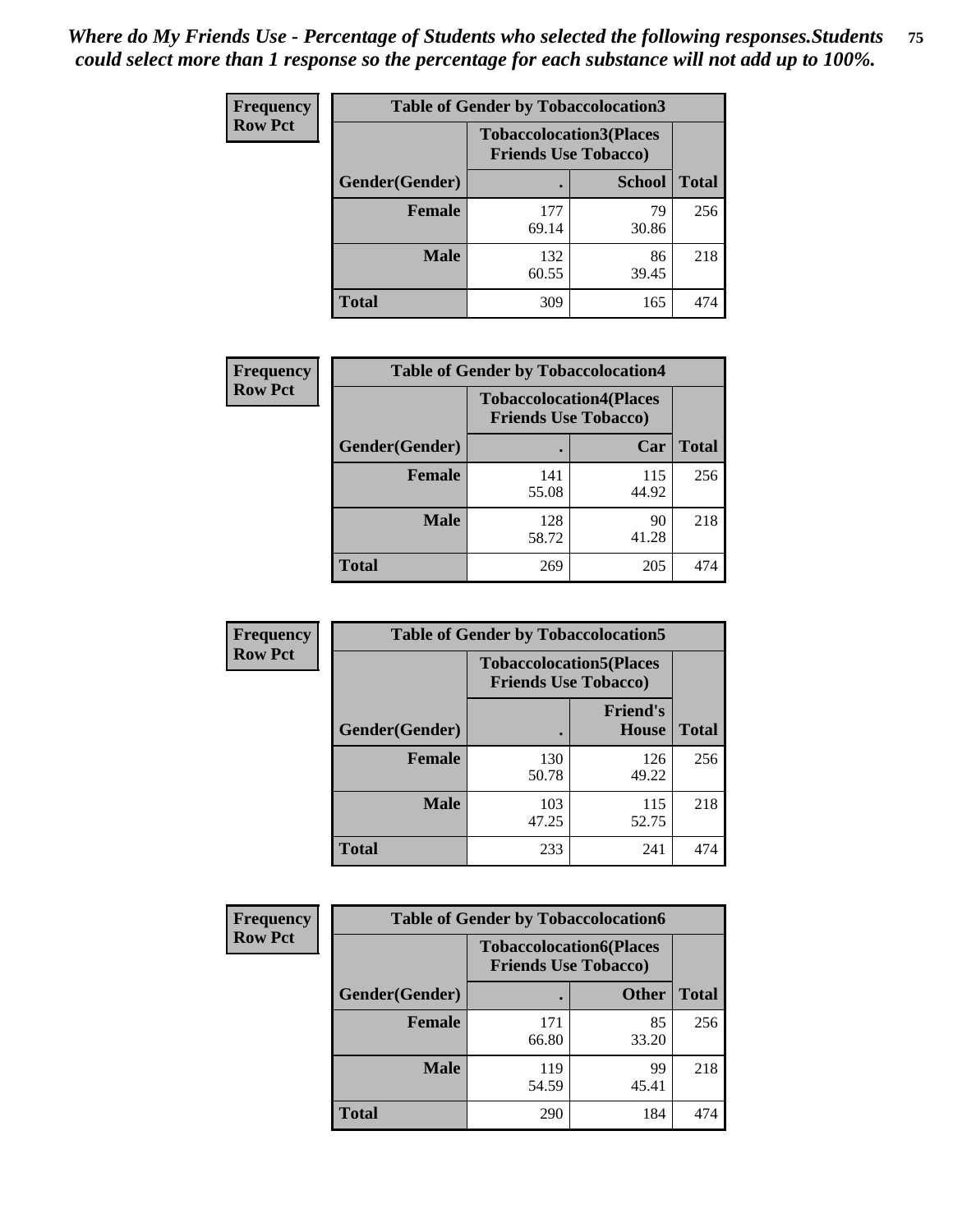| <b>Frequency</b> | <b>Table of Gender by Marijuanalocation1</b> |              |                                                                    |              |
|------------------|----------------------------------------------|--------------|--------------------------------------------------------------------|--------------|
| <b>Row Pct</b>   |                                              |              | <b>Marijuanalocation1(Places</b><br><b>Friends Use Marijuana</b> ) |              |
|                  | Gender(Gender)                               |              | Do Not Use                                                         | <b>Total</b> |
|                  | <b>Female</b>                                | 121<br>47.27 | 135<br>52.73                                                       | 256          |
|                  | <b>Male</b>                                  | 105<br>48.17 | 113<br>51.83                                                       | 218          |
|                  | <b>Total</b>                                 | 226          | 248                                                                | 474          |

| <b>Frequency</b> | <b>Table of Gender by Marijuanalocation2</b> |                                                                    |             |              |
|------------------|----------------------------------------------|--------------------------------------------------------------------|-------------|--------------|
| <b>Row Pct</b>   |                                              | <b>Marijuanalocation2(Places</b><br><b>Friends Use Marijuana</b> ) |             |              |
|                  | Gender(Gender)                               |                                                                    | Home        | <b>Total</b> |
|                  | Female                                       | 165<br>64.45                                                       | 91<br>35.55 | 256          |
|                  | <b>Male</b>                                  | 140<br>64.22                                                       | 78<br>35.78 | 218          |
|                  | <b>Total</b>                                 | 305                                                                | 169         | 474          |

| Frequency      | <b>Table of Gender by Marijuanalocation3</b> |                                                                     |               |              |
|----------------|----------------------------------------------|---------------------------------------------------------------------|---------------|--------------|
| <b>Row Pct</b> |                                              | <b>Marijuanalocation3(Places)</b><br><b>Friends Use Marijuana</b> ) |               |              |
|                | Gender(Gender)                               |                                                                     | <b>School</b> | <b>Total</b> |
|                | Female                                       | 227<br>88.67                                                        | 29<br>11.33   | 256          |
|                | <b>Male</b>                                  | 191<br>87.61                                                        | 27<br>12.39   | 218          |
|                | <b>Total</b>                                 | 418                                                                 | 56            | 474          |

| <b>Frequency</b> | <b>Table of Gender by Marijuanalocation4</b> |                                                                    |             |              |  |
|------------------|----------------------------------------------|--------------------------------------------------------------------|-------------|--------------|--|
| <b>Row Pct</b>   |                                              | <b>Marijuanalocation4(Places</b><br><b>Friends Use Marijuana</b> ) |             |              |  |
|                  | Gender(Gender)                               |                                                                    | Car         | <b>Total</b> |  |
|                  | Female                                       | 192<br>75.00                                                       | 64<br>25.00 | 256          |  |
|                  | <b>Male</b>                                  | 162<br>74.31                                                       | 56<br>25.69 | 218          |  |
|                  | <b>Total</b>                                 | 354                                                                | 120         | 474          |  |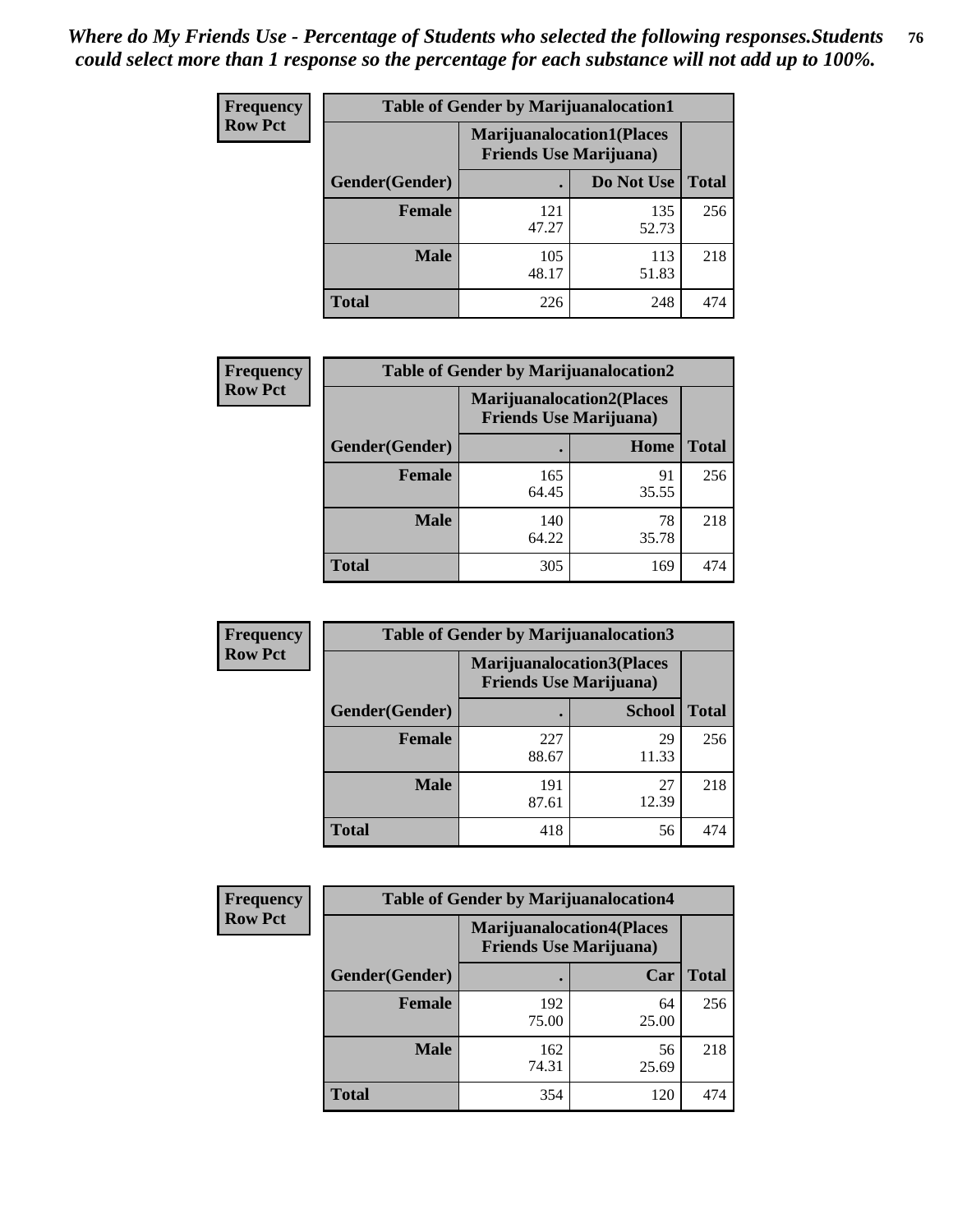| <b>Frequency</b> | <b>Table of Gender by Marijuanalocation5</b> |                                                                    |                          |              |
|------------------|----------------------------------------------|--------------------------------------------------------------------|--------------------------|--------------|
| <b>Row Pct</b>   |                                              | <b>Marijuanalocation5(Places</b><br><b>Friends Use Marijuana</b> ) |                          |              |
|                  | Gender(Gender)                               |                                                                    | <b>Friend's</b><br>House | <b>Total</b> |
|                  | <b>Female</b>                                | 146<br>57.03                                                       | 110<br>42.97             | 256          |
|                  | <b>Male</b>                                  | 138<br>63.30                                                       | 80<br>36.70              | 218          |
|                  | <b>Total</b>                                 | 284                                                                | 190                      | 474          |

| <b>Frequency</b> | <b>Table of Gender by Marijuanalocation6</b> |                                |                                   |              |
|------------------|----------------------------------------------|--------------------------------|-----------------------------------|--------------|
| <b>Row Pct</b>   |                                              | <b>Friends Use Marijuana</b> ) | <b>Marijuanalocation6(Places)</b> |              |
|                  | Gender(Gender)                               |                                | <b>Other</b>                      | <b>Total</b> |
|                  | <b>Female</b>                                | 176<br>68.75                   | 80<br>31.25                       | 256          |
|                  | <b>Male</b>                                  | 151<br>69.27                   | 67<br>30.73                       | 218          |
|                  | <b>Total</b>                                 | 327                            | 147                               | 474          |

| <b>Frequency</b> | <b>Table of Gender by Otherdruglocation1</b> |                                                                                |              |              |
|------------------|----------------------------------------------|--------------------------------------------------------------------------------|--------------|--------------|
| <b>Row Pct</b>   |                                              | <b>Otherdruglocation1(Places</b><br><b>Friends Use Other Illegal</b><br>Drugs) |              |              |
|                  | Gender(Gender)                               |                                                                                | Do Not Use   | <b>Total</b> |
|                  | <b>Female</b>                                | 76<br>29.69                                                                    | 180<br>70.31 | 256          |
|                  | <b>Male</b>                                  | 58<br>26.61                                                                    | 160<br>73.39 | 218          |
|                  | <b>Total</b>                                 | 134                                                                            | 340          | 474          |

| <b>Frequency</b> | <b>Table of Gender by Otherdruglocation2</b> |              |                                                                                 |              |
|------------------|----------------------------------------------|--------------|---------------------------------------------------------------------------------|--------------|
| <b>Row Pct</b>   |                                              |              | <b>Otherdruglocation2(Places)</b><br><b>Friends Use Other Illegal</b><br>Drugs) |              |
|                  | Gender(Gender)                               |              | Home                                                                            | <b>Total</b> |
|                  | Female                                       | 203<br>79.30 | 53<br>20.70                                                                     | 256          |
|                  | <b>Male</b>                                  | 179<br>82.11 | 39<br>17.89                                                                     | 218          |
|                  | <b>Total</b>                                 | 382          | 92                                                                              | 474          |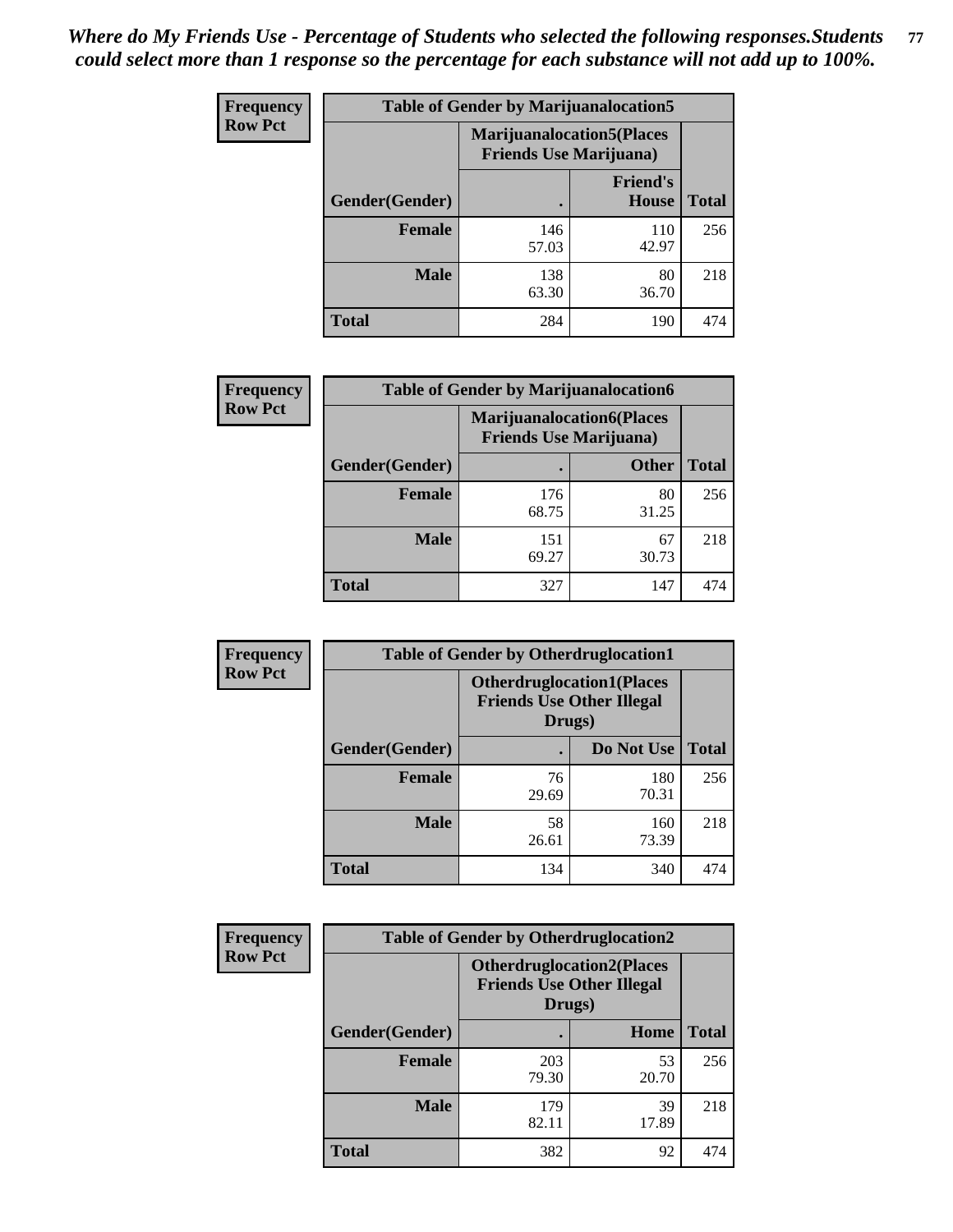| <b>Frequency</b> | <b>Table of Gender by Otherdruglocation3</b> |                                                                                |               |              |
|------------------|----------------------------------------------|--------------------------------------------------------------------------------|---------------|--------------|
| <b>Row Pct</b>   |                                              | <b>Otherdruglocation3(Places</b><br><b>Friends Use Other Illegal</b><br>Drugs) |               |              |
|                  | Gender(Gender)                               |                                                                                | <b>School</b> | <b>Total</b> |
|                  | <b>Female</b>                                | 227<br>88.67                                                                   | 29<br>11.33   | 256          |
|                  | <b>Male</b>                                  | 197<br>90.37                                                                   | 21<br>9.63    | 218          |
|                  | <b>Total</b>                                 | 424                                                                            | 50            | 474          |

| Frequency      | <b>Table of Gender by Otherdruglocation4</b> |                                                                                |             |              |
|----------------|----------------------------------------------|--------------------------------------------------------------------------------|-------------|--------------|
| <b>Row Pct</b> |                                              | <b>Otherdruglocation4(Places</b><br><b>Friends Use Other Illegal</b><br>Drugs) |             |              |
|                | Gender(Gender)                               |                                                                                | Car         | <b>Total</b> |
|                | <b>Female</b>                                | 218<br>85.16                                                                   | 38<br>14.84 | 256          |
|                | <b>Male</b>                                  | 199<br>91.28                                                                   | 19<br>8.72  | 218          |
|                | <b>Total</b>                                 | 417                                                                            | 57          | 474          |

| <b>Frequency</b> | <b>Table of Gender by Otherdruglocation5</b> |              |                                                                      |              |
|------------------|----------------------------------------------|--------------|----------------------------------------------------------------------|--------------|
| <b>Row Pct</b>   |                                              | Drugs)       | <b>Otherdruglocation5(Places</b><br><b>Friends Use Other Illegal</b> |              |
|                  | Gender(Gender)                               |              | <b>Friend's</b><br><b>House</b>                                      | <b>Total</b> |
|                  | <b>Female</b>                                | 190<br>74.22 | 66<br>25.78                                                          | 256          |
|                  | <b>Male</b>                                  | 177<br>81.19 | 41<br>18.81                                                          | 218          |
|                  | <b>Total</b>                                 | 367          | 107                                                                  | 474          |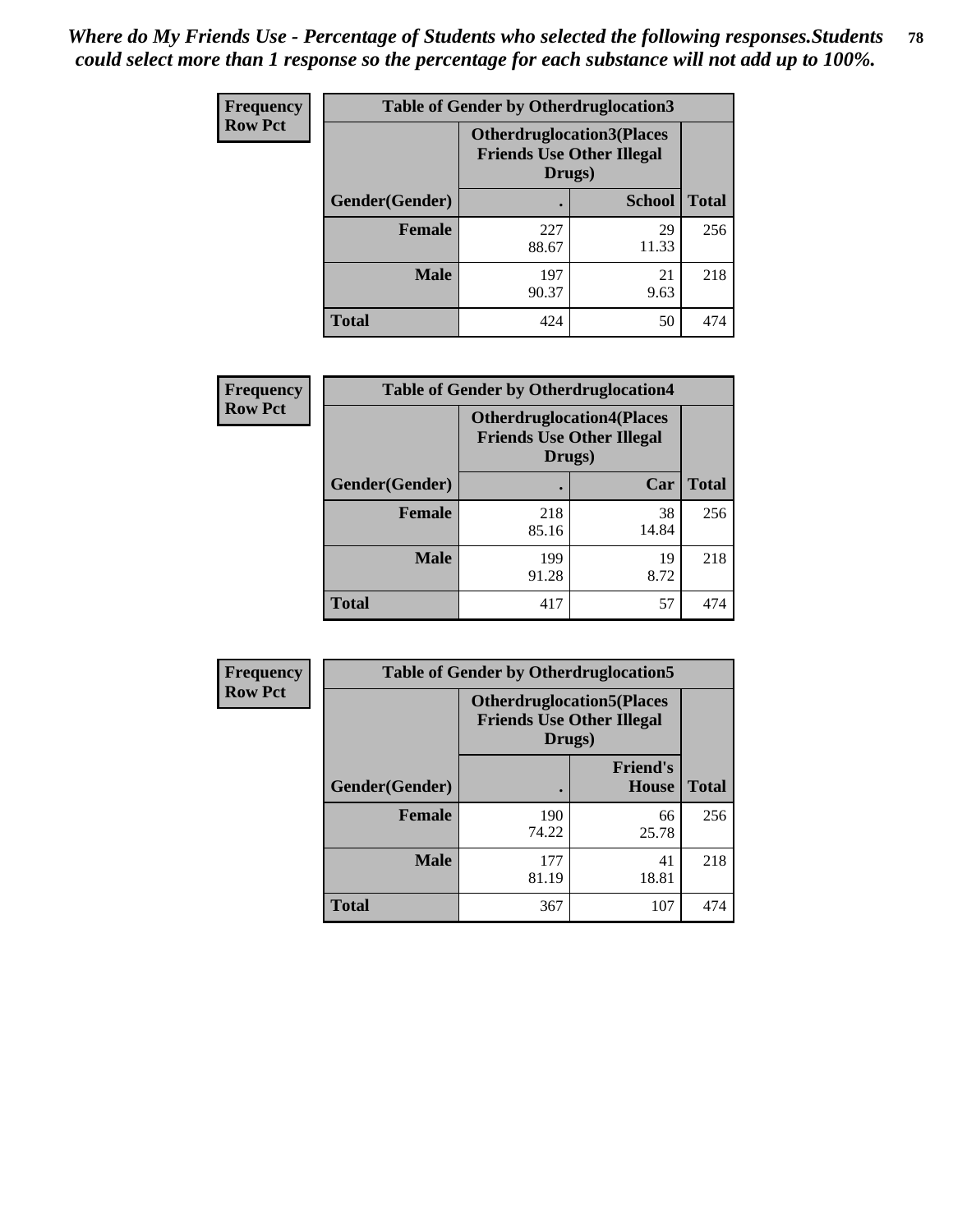| Frequency      | <b>Table of Gender by Otherdruglocation6</b> |                                            |                                  |              |
|----------------|----------------------------------------------|--------------------------------------------|----------------------------------|--------------|
| <b>Row Pct</b> |                                              | <b>Friends Use Other Illegal</b><br>Drugs) | <b>Otherdruglocation6(Places</b> |              |
|                | Gender(Gender)                               |                                            | <b>Other</b>                     | <b>Total</b> |
|                | <b>Female</b>                                | 201<br>78.52                               | 55<br>21.48                      | 256          |
|                | <b>Male</b>                                  | 176<br>80.73                               | 42<br>19.27                      | 218          |
|                | <b>Total</b>                                 | 377                                        | 97                               | 474          |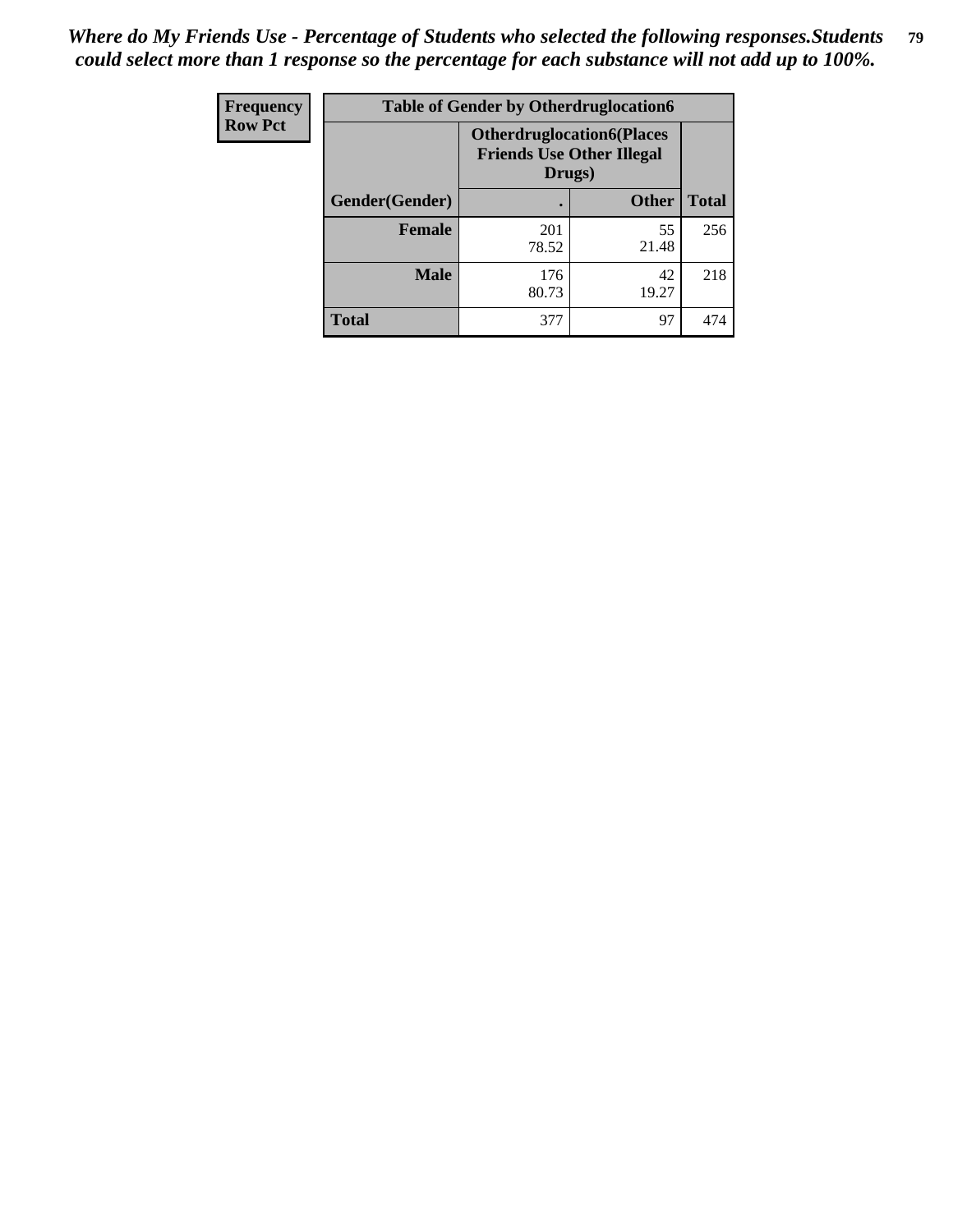| <b>Frequency</b> | <b>Table of Gender by Alcoholtime1</b> |                                                          |                      |              |
|------------------|----------------------------------------|----------------------------------------------------------|----------------------|--------------|
| <b>Row Pct</b>   |                                        | <b>Alcoholtime1(Times</b><br><b>Friends Use Alcohol)</b> |                      |              |
|                  | Gender(Gender)                         | $\bullet$                                                | Do Not<br><b>Use</b> | <b>Total</b> |
|                  | <b>Female</b>                          | 176<br>68.75                                             | 80<br>31.25          | 256          |
|                  | <b>Male</b>                            | 150<br>68.81                                             | 68<br>31.19          | 218          |
|                  | <b>Total</b>                           | 326                                                      | 148                  | 474          |

| Frequency      | <b>Table of Gender by Alcoholtime2</b> |                                                          |                            |              |
|----------------|----------------------------------------|----------------------------------------------------------|----------------------------|--------------|
| <b>Row Pct</b> |                                        | <b>Alcoholtime2(Times</b><br><b>Friends Use Alcohol)</b> |                            |              |
|                | Gender(Gender)                         |                                                          | <b>On Way</b><br>to School | <b>Total</b> |
|                | <b>Female</b>                          | 238<br>92.97                                             | 18<br>7.03                 | 256          |
|                | <b>Male</b>                            | 204<br>93.58                                             | 14<br>6.42                 | 218          |
|                | <b>Total</b>                           | 442                                                      | 32                         | 474          |

| Frequency      | <b>Table of Gender by Alcoholtime3</b> |                                                          |                         |              |
|----------------|----------------------------------------|----------------------------------------------------------|-------------------------|--------------|
| <b>Row Pct</b> |                                        | <b>Alcoholtime3(Times</b><br><b>Friends Use Alcohol)</b> |                         |              |
|                | Gender(Gender)                         |                                                          | During<br><b>School</b> | <b>Total</b> |
|                | Female                                 | 240<br>93.75                                             | 16<br>6.25              | 256          |
|                | <b>Male</b>                            | 201<br>92.20                                             | 17<br>7.80              | 218          |
|                | <b>Total</b>                           | 441                                                      | 33                      | 474          |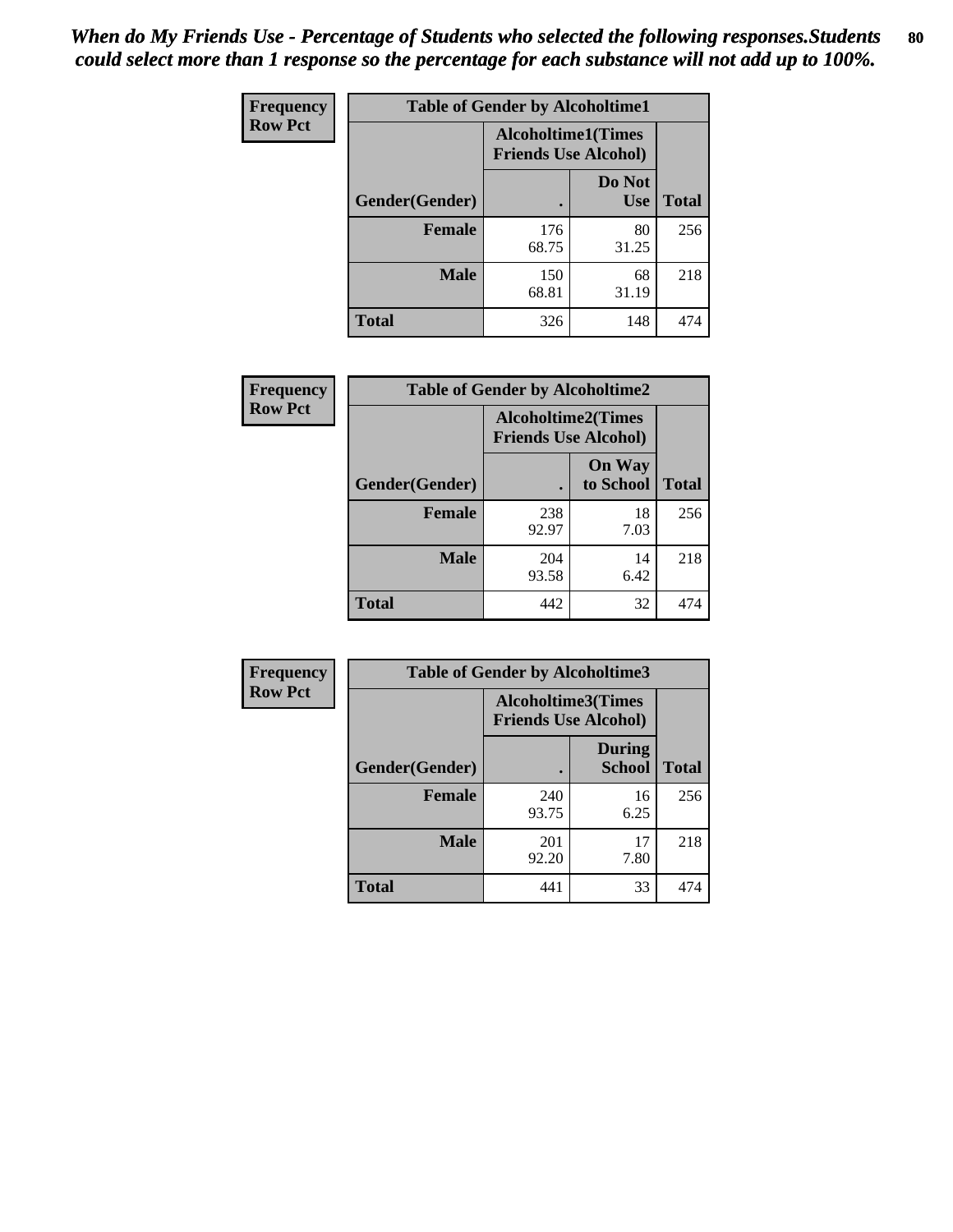*When do My Friends Use - Percentage of Students who selected the following responses.Students could select more than 1 response so the percentage for each substance will not add up to 100%.* **81**

| <b>Frequency</b> | <b>Table of Gender by Alcoholtime4</b> |                                                          |                                                       |              |
|------------------|----------------------------------------|----------------------------------------------------------|-------------------------------------------------------|--------------|
| <b>Row Pct</b>   |                                        | <b>Alcoholtime4(Times</b><br><b>Friends Use Alcohol)</b> |                                                       |              |
|                  | Gender(Gender)                         |                                                          | <b>On Way</b><br>Home<br><b>From</b><br><b>School</b> | <b>Total</b> |
|                  | <b>Female</b>                          | 243<br>94.92                                             | 13<br>5.08                                            | 256          |
|                  | <b>Male</b>                            | 199<br>91.28                                             | 19<br>8.72                                            | 218          |
|                  | <b>Total</b>                           | 442                                                      | 32                                                    | 474          |

| <b>Frequency</b> | <b>Table of Gender by Alcoholtime5</b> |                                                          |                   |              |
|------------------|----------------------------------------|----------------------------------------------------------|-------------------|--------------|
| <b>Row Pct</b>   |                                        | <b>Alcoholtime5(Times</b><br><b>Friends Use Alcohol)</b> |                   |              |
|                  | Gender(Gender)                         |                                                          | <b>Weeknights</b> | <b>Total</b> |
|                  | <b>Female</b>                          | 194<br>75.78                                             | 62<br>24.22       | 256          |
|                  | <b>Male</b>                            | 160<br>73.39                                             | 58<br>26.61       | 218          |
|                  | <b>Total</b>                           | 354                                                      | 120               | 474          |

| <b>Frequency</b> | <b>Table of Gender by Alcoholtime6</b> |             |                                                          |              |
|------------------|----------------------------------------|-------------|----------------------------------------------------------|--------------|
| <b>Row Pct</b>   |                                        |             | <b>Alcoholtime6(Times</b><br><b>Friends Use Alcohol)</b> |              |
|                  | Gender(Gender)                         |             | Weekends                                                 | <b>Total</b> |
|                  | Female                                 | 65<br>25.39 | 191<br>74.61                                             | 256          |
|                  | <b>Male</b>                            | 64<br>29.36 | 154<br>70.64                                             | 218          |
|                  | <b>Total</b>                           | 129         | 345                                                      | 474          |

| Frequency      | <b>Table of Gender by Tobaccotime1</b> |                                                          |                      |              |
|----------------|----------------------------------------|----------------------------------------------------------|----------------------|--------------|
| <b>Row Pct</b> |                                        | <b>Tobaccotime1(Times</b><br><b>Friends Use Tobacco)</b> |                      |              |
|                | Gender(Gender)                         |                                                          | Do Not<br><b>Use</b> | <b>Total</b> |
|                | Female                                 | 154<br>60.16                                             | 102<br>39.84         | 256          |
|                | <b>Male</b>                            | 163<br>74.77                                             | 55<br>25.23          | 218          |
|                | <b>Total</b>                           | 317                                                      | 157                  | 474          |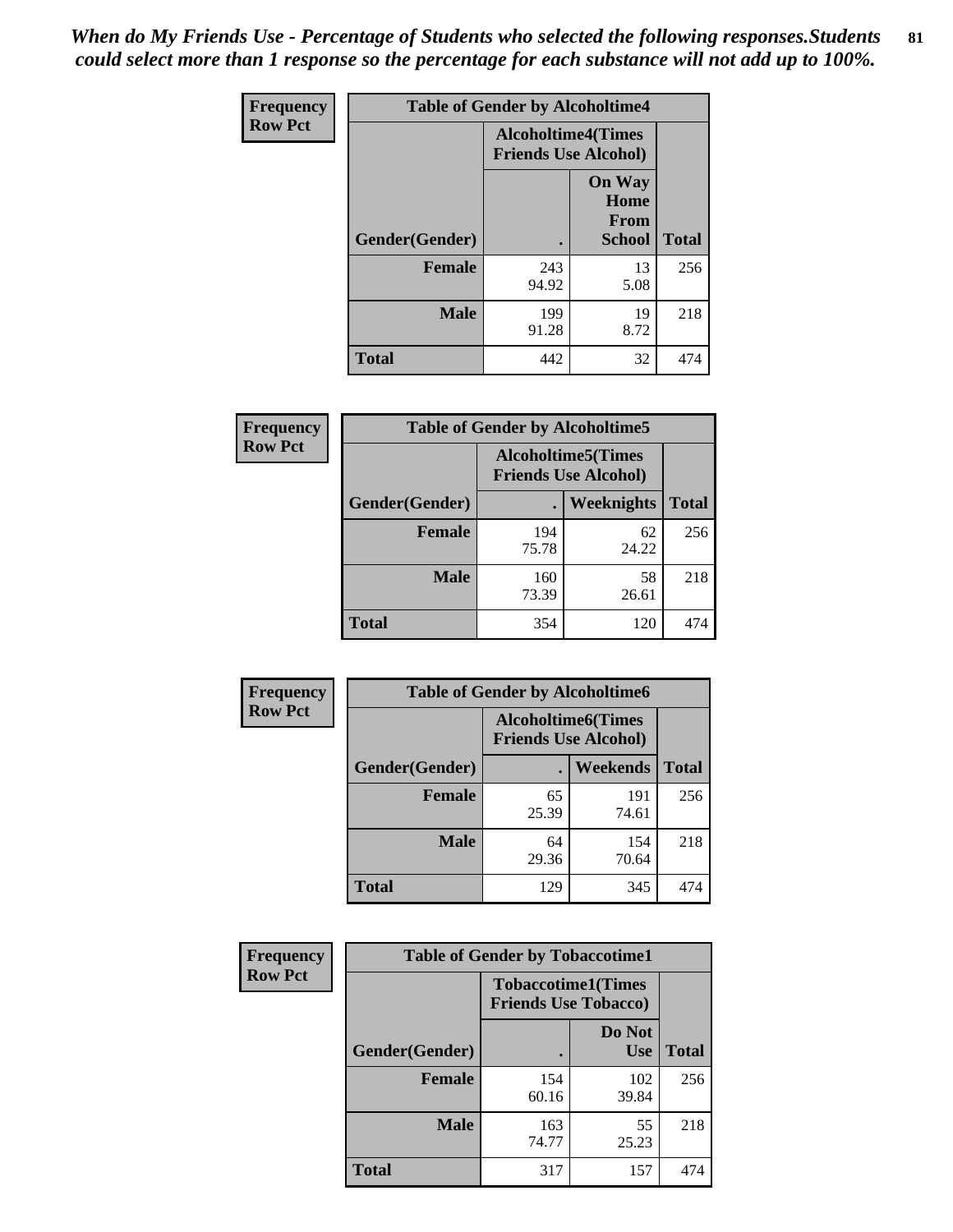*When do My Friends Use - Percentage of Students who selected the following responses.Students could select more than 1 response so the percentage for each substance will not add up to 100%.* **82**

| Frequency      | <b>Table of Gender by Tobaccotime2</b> |                                                          |                            |              |
|----------------|----------------------------------------|----------------------------------------------------------|----------------------------|--------------|
| <b>Row Pct</b> |                                        | <b>Tobaccotime2(Times</b><br><b>Friends Use Tobacco)</b> |                            |              |
|                | Gender(Gender)                         |                                                          | <b>On Way</b><br>to School | <b>Total</b> |
|                | <b>Female</b>                          | 159<br>62.11                                             | 97<br>37.89                | 256          |
|                | <b>Male</b>                            | 128<br>58.72                                             | 90<br>41.28                | 218          |
|                | <b>Total</b>                           | 287                                                      | 187                        | 474          |

| Frequency      | <b>Table of Gender by Tobaccotime3</b> |                             |                                |              |
|----------------|----------------------------------------|-----------------------------|--------------------------------|--------------|
| <b>Row Pct</b> |                                        | <b>Friends Use Tobacco)</b> | <b>Tobaccotime3(Times</b>      |              |
|                | Gender(Gender)                         |                             | <b>During</b><br><b>School</b> | <b>Total</b> |
|                | <b>Female</b>                          | 201<br>78.52                | 55<br>21.48                    | 256          |
|                | <b>Male</b>                            | 134<br>61.47                | 84<br>38.53                    | 218          |
|                | <b>Total</b>                           | 335                         | 139                            | 474          |

| <b>Frequency</b> | <b>Table of Gender by Tobaccotime4</b> |                                                          |                                                       |              |
|------------------|----------------------------------------|----------------------------------------------------------|-------------------------------------------------------|--------------|
| <b>Row Pct</b>   |                                        | <b>Tobaccotime4(Times</b><br><b>Friends Use Tobacco)</b> |                                                       |              |
|                  | Gender(Gender)                         |                                                          | <b>On Way</b><br>Home<br><b>From</b><br><b>School</b> | <b>Total</b> |
|                  | <b>Female</b>                          | 243<br>94.92                                             | 13<br>5.08                                            | 256          |
|                  | <b>Male</b>                            | 199<br>91.28                                             | 19<br>8.72                                            | 218          |
|                  | <b>Total</b>                           | 442                                                      | 32                                                    | 474          |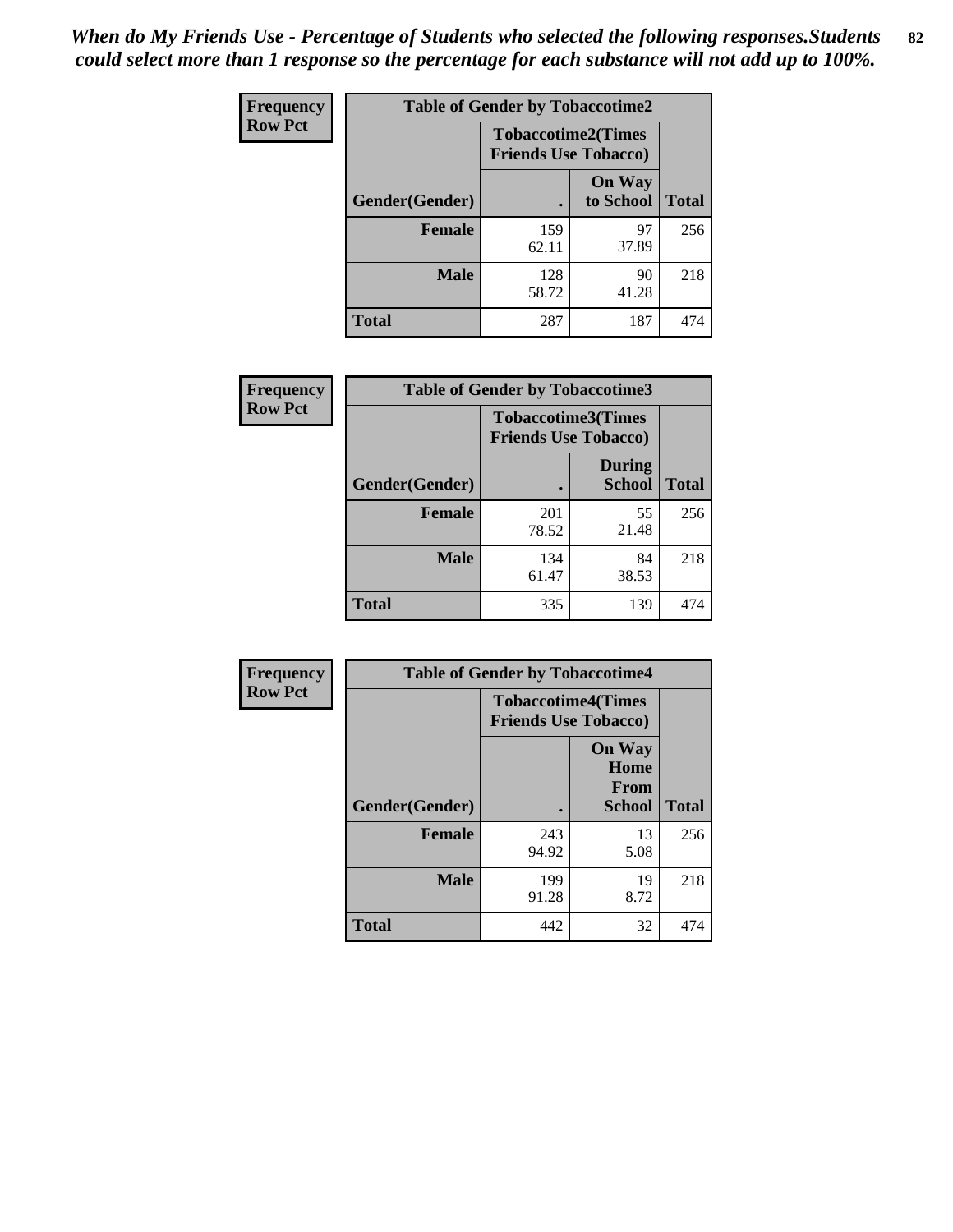| <b>Frequency</b> | <b>Table of Gender by Tobaccotime5</b> |                                                          |                   |              |  |
|------------------|----------------------------------------|----------------------------------------------------------|-------------------|--------------|--|
| <b>Row Pct</b>   |                                        | <b>Tobaccotime5(Times</b><br><b>Friends Use Tobacco)</b> |                   |              |  |
|                  | <b>Gender</b> (Gender)                 |                                                          | <b>Weeknights</b> | <b>Total</b> |  |
|                  | Female                                 | 124<br>48.44                                             | 132<br>51.56      | 256          |  |
|                  | <b>Male</b>                            | 89<br>40.83                                              | 129<br>59.17      | 218          |  |
|                  | <b>Total</b>                           | 213                                                      | 261               | 474          |  |

| <b>Frequency</b> | <b>Table of Gender by Tobaccotime6</b> |                                                          |              |              |
|------------------|----------------------------------------|----------------------------------------------------------|--------------|--------------|
| <b>Row Pct</b>   |                                        | <b>Tobaccotime6(Times</b><br><b>Friends Use Tobacco)</b> |              |              |
|                  | Gender(Gender)                         |                                                          | Weekends     | <b>Total</b> |
|                  | <b>Female</b>                          | 103<br>40.23                                             | 153<br>59.77 | 256          |
|                  | <b>Male</b>                            | 79<br>36.24                                              | 139<br>63.76 | 218          |
|                  | <b>Total</b>                           | 182                                                      | 292          | 474          |

| <b>Frequency</b> | <b>Table of Gender by Marijuanatime1</b> |                                                               |              |              |
|------------------|------------------------------------------|---------------------------------------------------------------|--------------|--------------|
| <b>Row Pct</b>   |                                          | <b>Marijuanatime1(Times</b><br><b>Friends Use Marijuana</b> ) |              |              |
|                  | Gender(Gender)                           |                                                               | Do Not Use   | <b>Total</b> |
|                  | <b>Female</b>                            | 122<br>47.66                                                  | 134<br>52.34 | 256          |
|                  | <b>Male</b>                              | 101<br>46.33                                                  | 117<br>53.67 | 218          |
|                  | <b>Total</b>                             | 223                                                           | 251          | 474          |

| <b>Frequency</b> | <b>Table of Gender by Marijuanatime2</b> |                                                               |                            |              |
|------------------|------------------------------------------|---------------------------------------------------------------|----------------------------|--------------|
| <b>Row Pct</b>   |                                          | <b>Marijuanatime2(Times</b><br><b>Friends Use Marijuana</b> ) |                            |              |
|                  | Gender(Gender)                           |                                                               | On Way to<br><b>School</b> | <b>Total</b> |
|                  | Female                                   | 210<br>82.03                                                  | 46<br>17.97                | 256          |
|                  | <b>Male</b>                              | 175<br>80.28                                                  | 43<br>19.72                | 218          |
|                  | <b>Total</b>                             | 385                                                           | 89                         | 474          |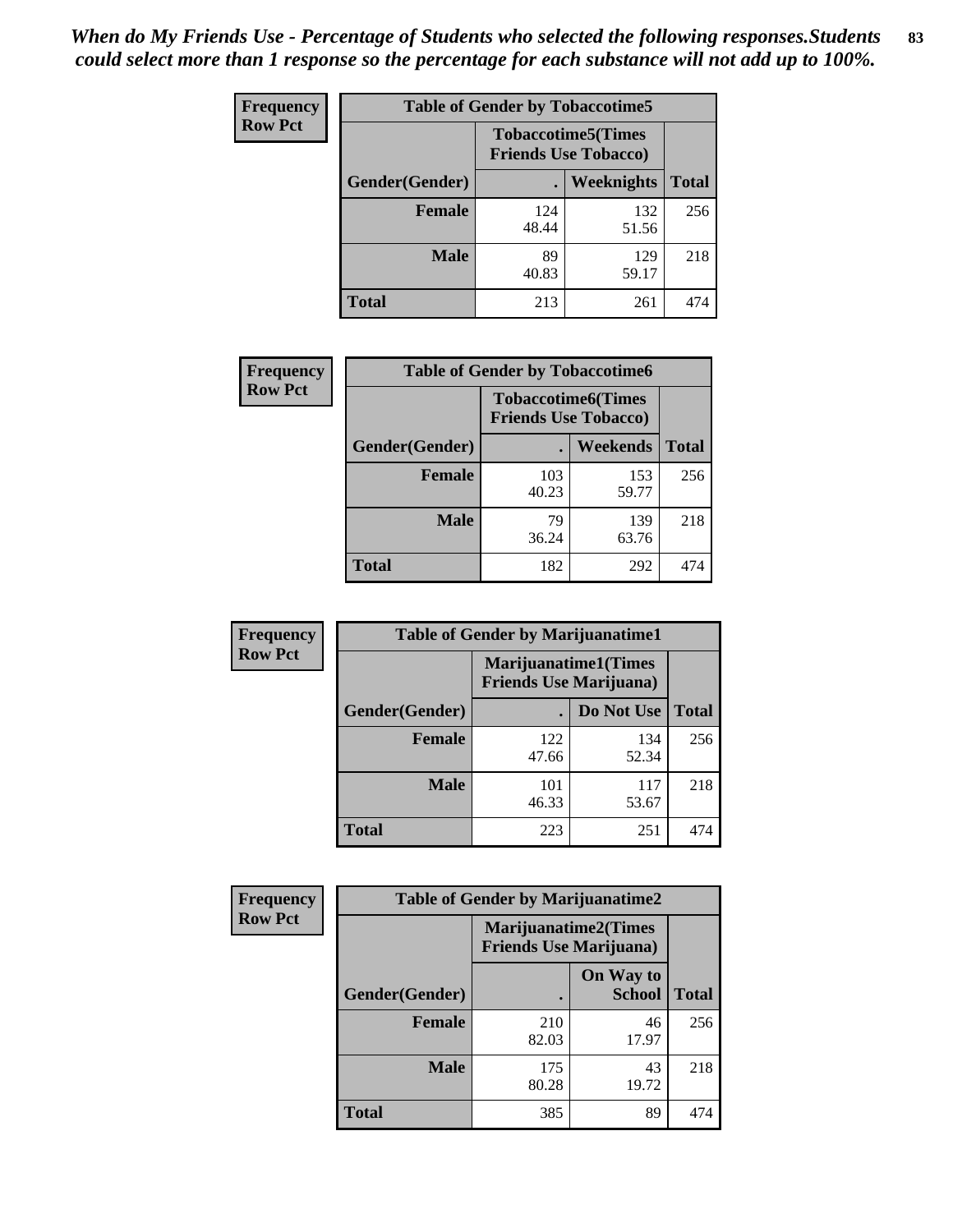*When do My Friends Use - Percentage of Students who selected the following responses.Students could select more than 1 response so the percentage for each substance will not add up to 100%.* **84**

| <b>Frequency</b> | Table of Gender by Marijuanatime3 |                                                        |                                |              |
|------------------|-----------------------------------|--------------------------------------------------------|--------------------------------|--------------|
| <b>Row Pct</b>   |                                   | Marijuanatime3(Times<br><b>Friends Use Marijuana</b> ) |                                |              |
|                  | Gender(Gender)                    |                                                        | <b>During</b><br><b>School</b> | <b>Total</b> |
|                  | <b>Female</b>                     | 239<br>93.36                                           | 17<br>6.64                     | 256          |
|                  | <b>Male</b>                       | 193<br>88.53                                           | 25<br>11.47                    | 218          |
|                  | <b>Total</b>                      | 432                                                    | 42                             | 474          |

| Frequency      | <b>Table of Gender by Marijuanatime4</b> |                             |                                                |              |
|----------------|------------------------------------------|-----------------------------|------------------------------------------------|--------------|
| <b>Row Pct</b> |                                          | <b>Marijuanatime4(Times</b> | <b>Friends Use Marijuana</b> )                 |              |
|                | Gender(Gender)                           |                             | <b>On Way</b><br>Home<br>From<br><b>School</b> | <b>Total</b> |
|                | <b>Female</b>                            | 215<br>83.98                | 41<br>16.02                                    | 256          |
|                | <b>Male</b>                              | 174<br>79.82                | 44<br>20.18                                    | 218          |
|                | <b>Total</b>                             | 389                         | 85                                             | 474          |

| Frequency      |                | <b>Table of Gender by Marijuanatime5</b>                       |             |              |
|----------------|----------------|----------------------------------------------------------------|-------------|--------------|
| <b>Row Pct</b> |                | <b>Marijuanatime5</b> (Times<br><b>Friends Use Marijuana</b> ) |             |              |
|                | Gender(Gender) | ٠                                                              | Weeknights  | <b>Total</b> |
|                | <b>Female</b>  | 179<br>69.92                                                   | 77<br>30.08 | 256          |
|                | <b>Male</b>    | 146<br>66.97                                                   | 72<br>33.03 | 218          |
|                | <b>Total</b>   | 325                                                            | 149         | 474          |

| Frequency      | <b>Table of Gender by Marijuanatime6</b> |                                                               |                 |              |
|----------------|------------------------------------------|---------------------------------------------------------------|-----------------|--------------|
| <b>Row Pct</b> |                                          | <b>Marijuanatime6(Times</b><br><b>Friends Use Marijuana</b> ) |                 |              |
|                | Gender(Gender)                           |                                                               | <b>Weekends</b> | <b>Total</b> |
|                | Female                                   | 126<br>49.22                                                  | 130<br>50.78    | 256          |
|                | <b>Male</b>                              | 117<br>53.67                                                  | 101<br>46.33    | 218          |
|                | <b>Total</b>                             | 243                                                           | 231             | 474          |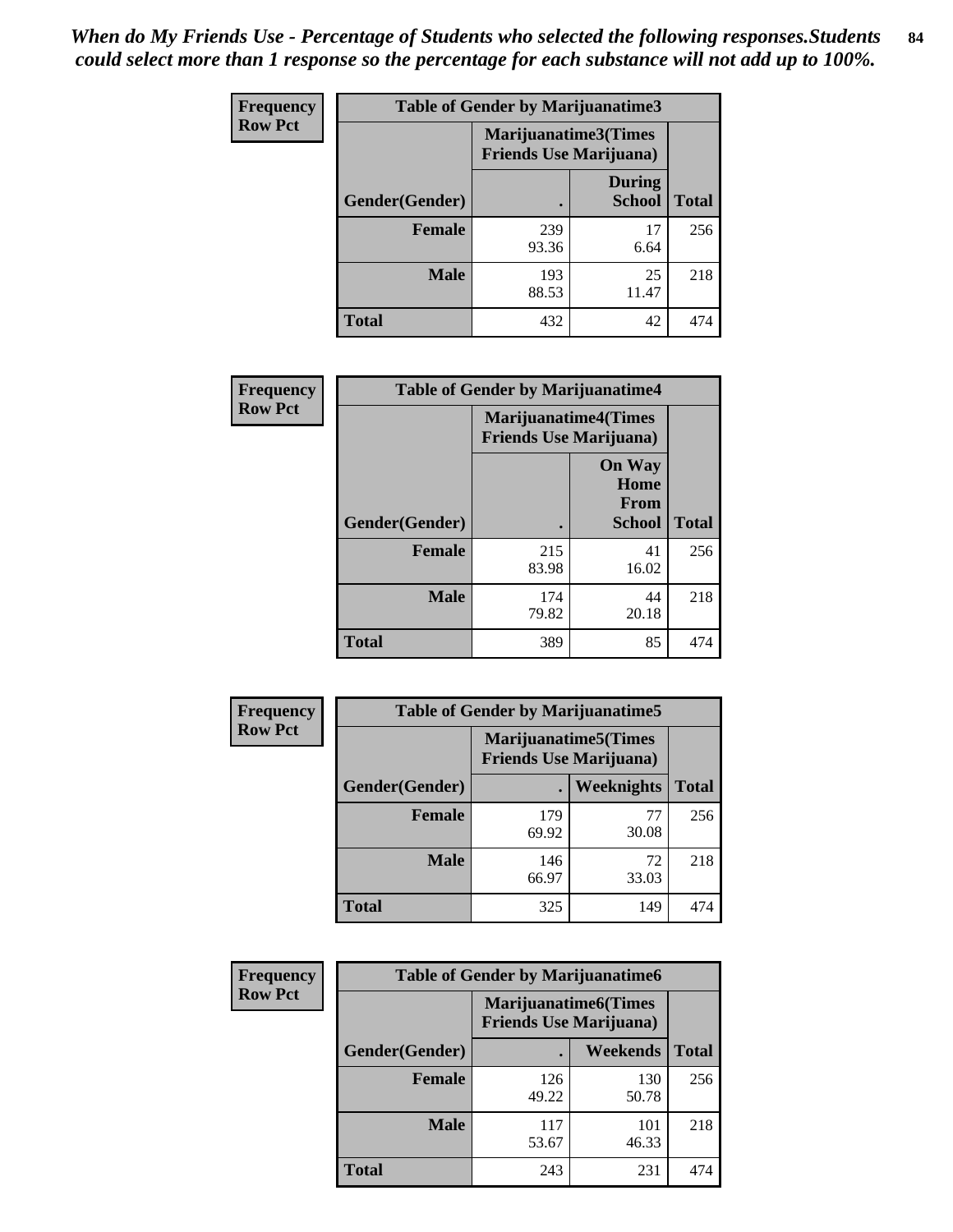*When do My Friends Use - Percentage of Students who selected the following responses.Students could select more than 1 response so the percentage for each substance will not add up to 100%.* **85**

| <b>Frequency</b> | <b>Table of Gender by Otherdrugtime1</b> |                                                                                    |              |              |  |
|------------------|------------------------------------------|------------------------------------------------------------------------------------|--------------|--------------|--|
| <b>Row Pct</b>   |                                          | <b>Otherdrugtime1</b> (Times<br><b>Friends Use Other</b><br><b>Illegal Drugs</b> ) |              |              |  |
|                  | Gender(Gender)                           |                                                                                    | Do Not Use   | <b>Total</b> |  |
|                  | <b>Female</b>                            | 69<br>26.95                                                                        | 187<br>73.05 | 256          |  |
|                  | <b>Male</b>                              | 56<br>25.69                                                                        | 162<br>74.31 | 218          |  |
|                  | <b>Total</b>                             | 125                                                                                | 349          | 474          |  |

| Frequency      | <b>Table of Gender by Otherdrugtime2</b> |                                                    |                             |              |
|----------------|------------------------------------------|----------------------------------------------------|-----------------------------|--------------|
| <b>Row Pct</b> |                                          | <b>Friends Use Other</b><br><b>Illegal Drugs</b> ) | <b>Otherdrugtime2(Times</b> |              |
|                | Gender(Gender)                           |                                                    | On Way to<br><b>School</b>  | <b>Total</b> |
|                | <b>Female</b>                            | 234<br>91.41                                       | 22<br>8.59                  | 256          |
|                | <b>Male</b>                              | 202<br>92.66                                       | 16<br>7.34                  | 218          |
|                | <b>Total</b>                             | 436                                                | 38                          | 474          |

| Frequency      | <b>Table of Gender by Otherdrugtime3</b> |                        |                                                         |              |
|----------------|------------------------------------------|------------------------|---------------------------------------------------------|--------------|
| <b>Row Pct</b> |                                          | <b>Illegal Drugs</b> ) | <b>Otherdrugtime3(Times</b><br><b>Friends Use Other</b> |              |
|                | Gender(Gender)                           |                        | <b>During</b><br><b>School</b>                          | <b>Total</b> |
|                | <b>Female</b>                            | 239<br>93.36           | 17<br>6.64                                              | 256          |
|                | <b>Male</b>                              | 200<br>91.74           | 18<br>8.26                                              | 218          |
|                | <b>Total</b>                             | 439                    | 35                                                      | 474          |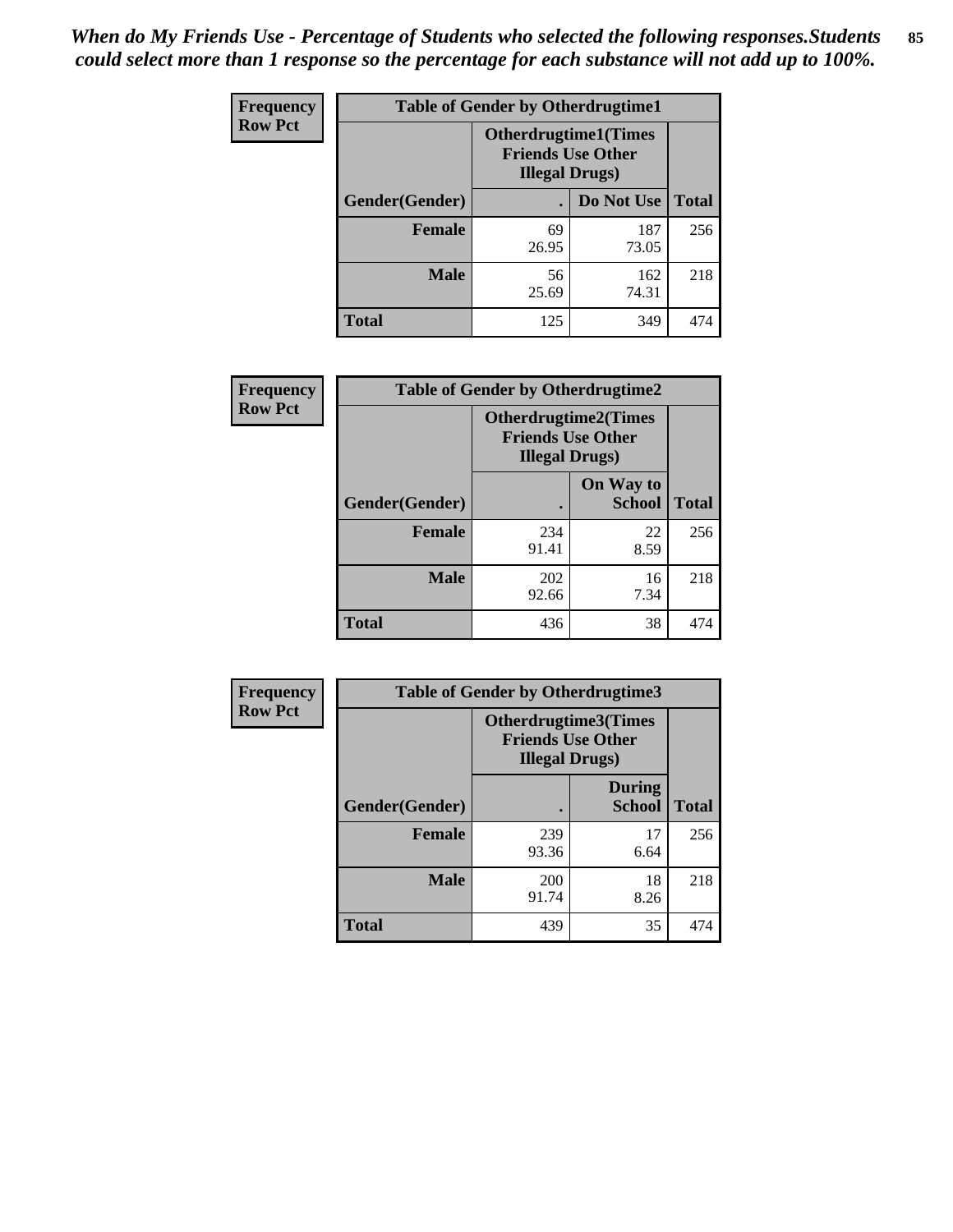*When do My Friends Use - Percentage of Students who selected the following responses.Students could select more than 1 response so the percentage for each substance will not add up to 100%.* **86**

| <b>Frequency</b> | <b>Table of Gender by Otherdrugtime4</b> |                                                    |                                                |              |
|------------------|------------------------------------------|----------------------------------------------------|------------------------------------------------|--------------|
| <b>Row Pct</b>   |                                          | <b>Friends Use Other</b><br><b>Illegal Drugs</b> ) | <b>Otherdrugtime4(Times</b>                    |              |
|                  | Gender(Gender)                           |                                                    | <b>On Way</b><br>Home<br><b>From</b><br>School | <b>Total</b> |
|                  | <b>Female</b>                            | 234<br>91.41                                       | 22<br>8.59                                     | 256          |
|                  | <b>Male</b>                              | 200<br>91.74                                       | 18<br>8.26                                     | 218          |
|                  | <b>Total</b>                             | 434                                                | 40                                             | 474          |

| Frequency      | <b>Table of Gender by Otherdrugtime5</b> |                                                                                    |             |              |
|----------------|------------------------------------------|------------------------------------------------------------------------------------|-------------|--------------|
| <b>Row Pct</b> |                                          | <b>Otherdrugtime5</b> (Times<br><b>Friends Use Other</b><br><b>Illegal Drugs</b> ) |             |              |
|                | Gender(Gender)                           |                                                                                    | Weeknights  | <b>Total</b> |
|                | <b>Female</b>                            | 210<br>82.03                                                                       | 46<br>17.97 | 256          |
|                | <b>Male</b>                              | 186<br>85.32                                                                       | 32<br>14.68 | 218          |
|                | <b>Total</b>                             | 396                                                                                | 78          | 474          |

| <b>Frequency</b> | <b>Table of Gender by Otherdrugtime6</b> |                                                                                   |             |              |
|------------------|------------------------------------------|-----------------------------------------------------------------------------------|-------------|--------------|
| <b>Row Pct</b>   |                                          | <b>Otherdrugtime6(Times</b><br><b>Friends Use Other</b><br><b>Illegal Drugs</b> ) |             |              |
|                  | Gender(Gender)                           |                                                                                   | Weekends    | <b>Total</b> |
|                  | <b>Female</b>                            | 181<br>70.70                                                                      | 75<br>29.30 | 256          |
|                  | <b>Male</b>                              | 162<br>74.31                                                                      | 56<br>25.69 | 218          |
|                  | <b>Total</b>                             | 343                                                                               | 131         | 474          |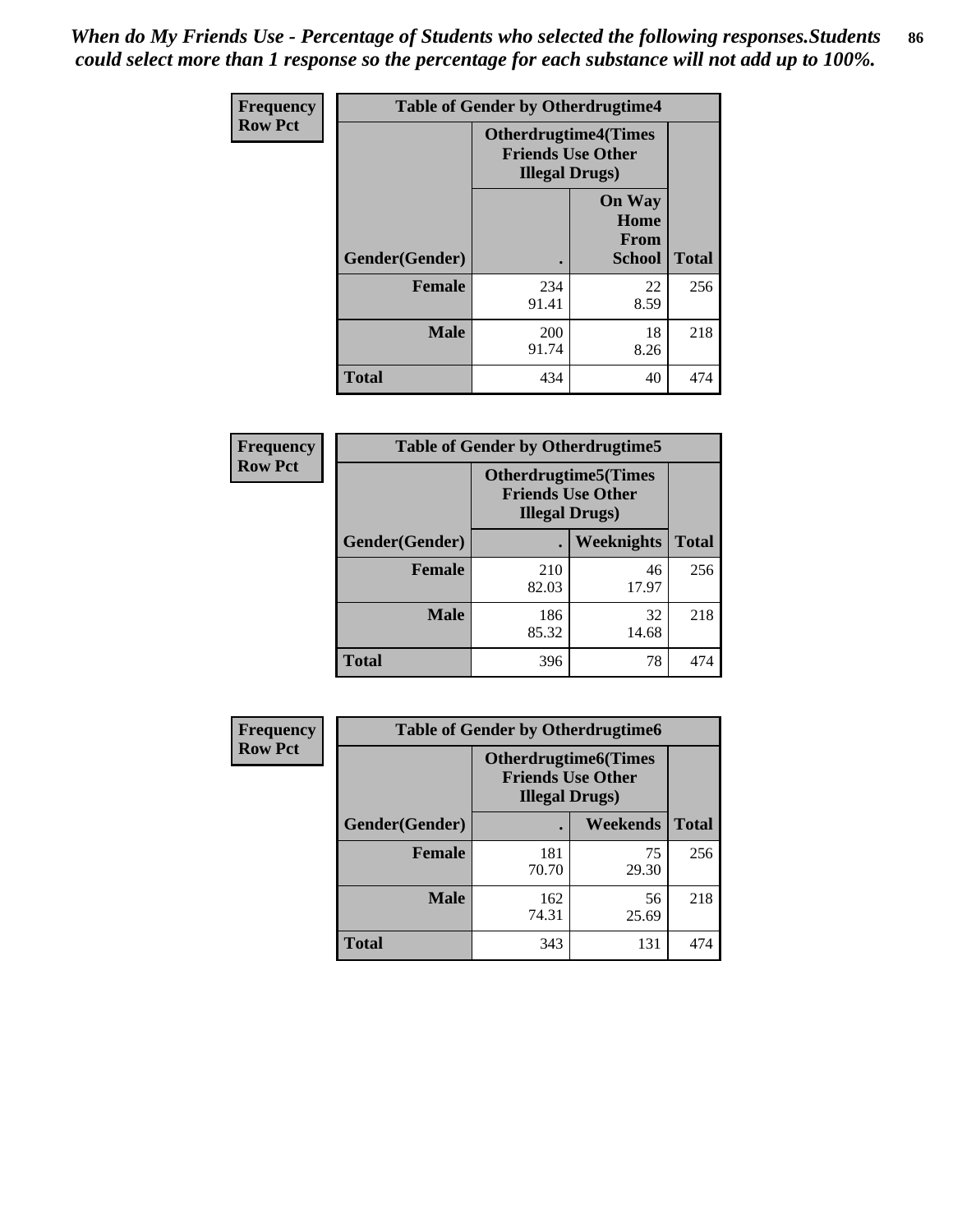# *Other Questions* **87**

| <b>Frequency</b> | <b>Table of Gender by Educationalcohol</b> |                                                                                                                                       |                |              |  |
|------------------|--------------------------------------------|---------------------------------------------------------------------------------------------------------------------------------------|----------------|--------------|--|
| <b>Row Pct</b>   |                                            | <b>Educationalcohol</b> (I<br>have been taught<br>about alcohol,<br>tobacco,<br>and other drugs<br>within the last year<br>at school) |                |              |  |
|                  | Gender(Gender)                             | <b>Yes</b>                                                                                                                            | N <sub>0</sub> | <b>Total</b> |  |
|                  | <b>Female</b>                              | 172<br>67.19                                                                                                                          | 84<br>32.81    | 256          |  |
|                  | <b>Male</b>                                | 140<br>64.22                                                                                                                          | 78<br>35.78    | 218          |  |
|                  | <b>Total</b>                               | 312                                                                                                                                   | 162            | 474          |  |

| Frequency      | <b>Table of Gender by Rodedrinking</b> |                                                                                                                     |                |              |  |
|----------------|----------------------------------------|---------------------------------------------------------------------------------------------------------------------|----------------|--------------|--|
| <b>Row Pct</b> |                                        | Rodedrinking(In<br>the past 30 days I<br>have ridden in a<br>car with a driver<br>who had been<br>drinking alcohol) |                |              |  |
|                | Gender(Gender)                         | Yes                                                                                                                 | N <sub>0</sub> | <b>Total</b> |  |
|                | <b>Female</b>                          | 58<br>22.66                                                                                                         | 198<br>77.34   | 256          |  |
|                | <b>Male</b>                            | 43<br>19.72                                                                                                         | 175<br>80.28   | 218          |  |
|                | <b>Total</b>                           | 101                                                                                                                 | 373            | 474          |  |

| Frequency      | <b>Table of Gender by Drugsschool</b> |                                                                                                                                     |                |              |  |
|----------------|---------------------------------------|-------------------------------------------------------------------------------------------------------------------------------------|----------------|--------------|--|
| <b>Row Pct</b> |                                       | <b>Drugsschool</b> (During<br>the past 12 months,<br>I have been offered,<br>sold,<br>or given illegal drugs<br>on school property) |                |              |  |
|                | Gender(Gender)                        | <b>Yes</b>                                                                                                                          | N <sub>0</sub> | <b>Total</b> |  |
|                | <b>Female</b>                         | 57<br>22.27                                                                                                                         | 199<br>77.73   | 256          |  |
|                | <b>Male</b>                           | 70<br>32.11                                                                                                                         | 148<br>67.89   | 218          |  |
|                | <b>Total</b>                          | 127                                                                                                                                 | 347            | 474          |  |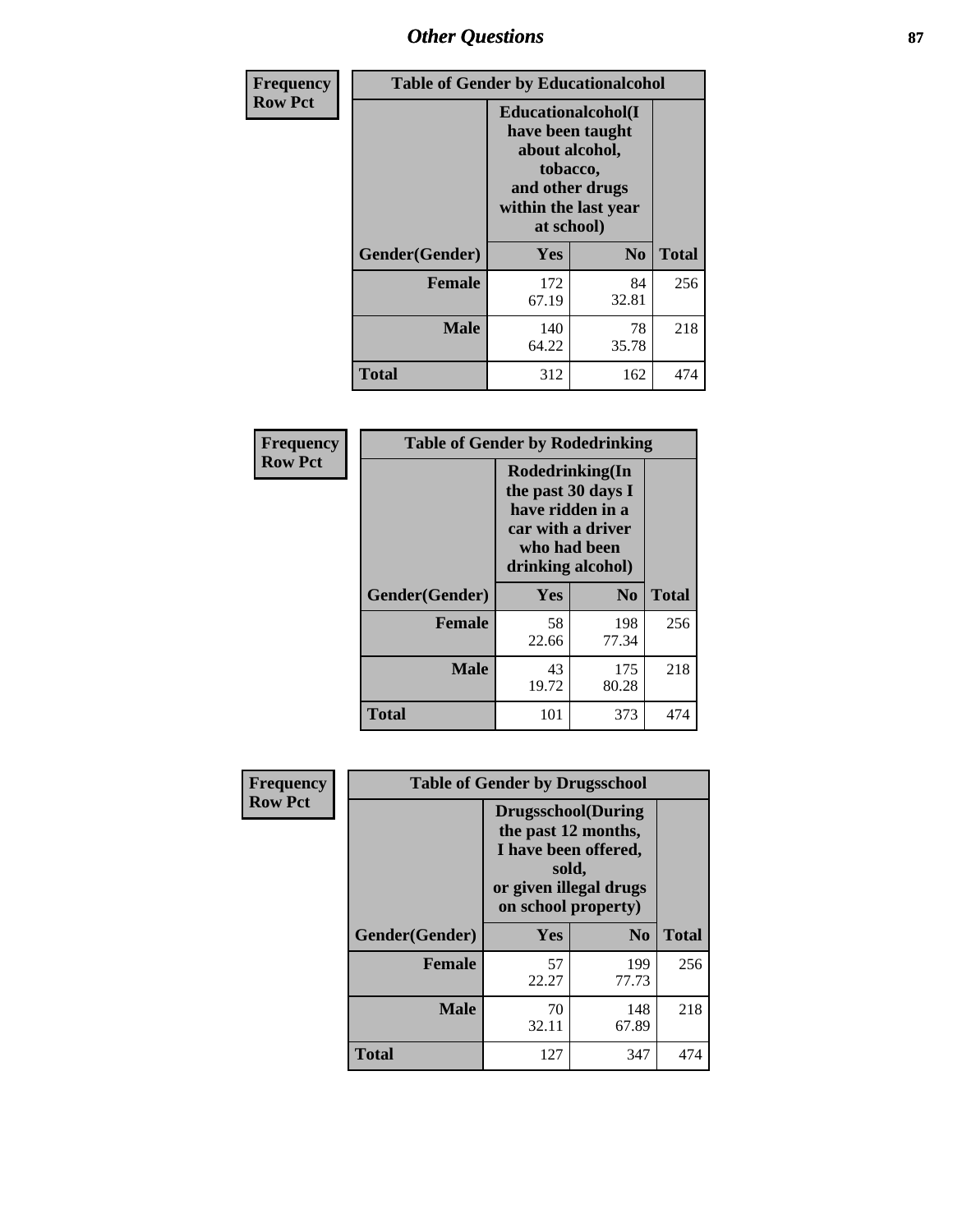# *Other Questions* **88**

**Frequency Row Pct**

| <b>Table of Gender by Bingedrinking</b> |                            |                                                                                                         |                   |                          |                        |                               |                   |              |
|-----------------------------------------|----------------------------|---------------------------------------------------------------------------------------------------------|-------------------|--------------------------|------------------------|-------------------------------|-------------------|--------------|
|                                         |                            | Bingedrinking(I have drunk five or more<br>drinks of alcohol at one sitting during the<br>last 30 days) |                   |                          |                        |                               |                   |              |
| <b>Gender</b> (Gender)                  | $\mathbf 0$<br><b>Days</b> | 1 or<br>days                                                                                            | 3 to<br>5<br>days | <b>6 to</b><br>9<br>days | 10<br>to<br>19<br>days | <b>20</b><br>to<br>29<br>days | All<br>30<br>days | <b>Total</b> |
| <b>Female</b>                           | 215<br>83.98               | 6<br>2.34                                                                                               | 12<br>4.69        | 7<br>2.73                | 11<br>4.30             | 3<br>1.17                     | 2<br>0.78         | 256          |
| <b>Male</b>                             | 171<br>78.44               | 10<br>4.59                                                                                              | 11<br>5.05        | 2<br>0.92                | 12<br>5.50             | 8<br>3.67                     | 4<br>1.83         | 218          |
| <b>Total</b>                            | 386                        | 16                                                                                                      | 23                | 9                        | 23                     | 11                            | 6                 | 474          |

| Frequency      | <b>Table of Gender by Educationaids</b> |                                                                                                 |                |              |  |
|----------------|-----------------------------------------|-------------------------------------------------------------------------------------------------|----------------|--------------|--|
| <b>Row Pct</b> |                                         | <b>Educationaids</b> (I<br>have been taught<br>about HIV/AIDS<br>at school in the<br>past year) |                |              |  |
|                | Gender(Gender)                          | Yes                                                                                             | $\mathbf{N_0}$ | <b>Total</b> |  |
|                | <b>Female</b>                           | 170<br>66.41                                                                                    | 86<br>33.59    | 256          |  |
|                | <b>Male</b>                             | 144<br>66.06                                                                                    | 74<br>33.94    | 218          |  |
|                | <b>Total</b>                            | 314                                                                                             | 160            | 474          |  |

| <b>Frequency</b> | <b>Table of Gender by Suicideconsider</b> |                 |                |       |  |
|------------------|-------------------------------------------|-----------------|----------------|-------|--|
| <b>Row Pct</b>   |                                           | Suicideconsider |                |       |  |
|                  | Gender(Gender)                            | Yes             | N <sub>0</sub> | Total |  |
|                  | <b>Female</b>                             | 25<br>9.77      | 231<br>90.23   | 256   |  |
|                  | <b>Male</b>                               | 26<br>11.93     | 192<br>88.07   | 218   |  |
|                  | <b>Total</b>                              | 51              | 423            | 474   |  |